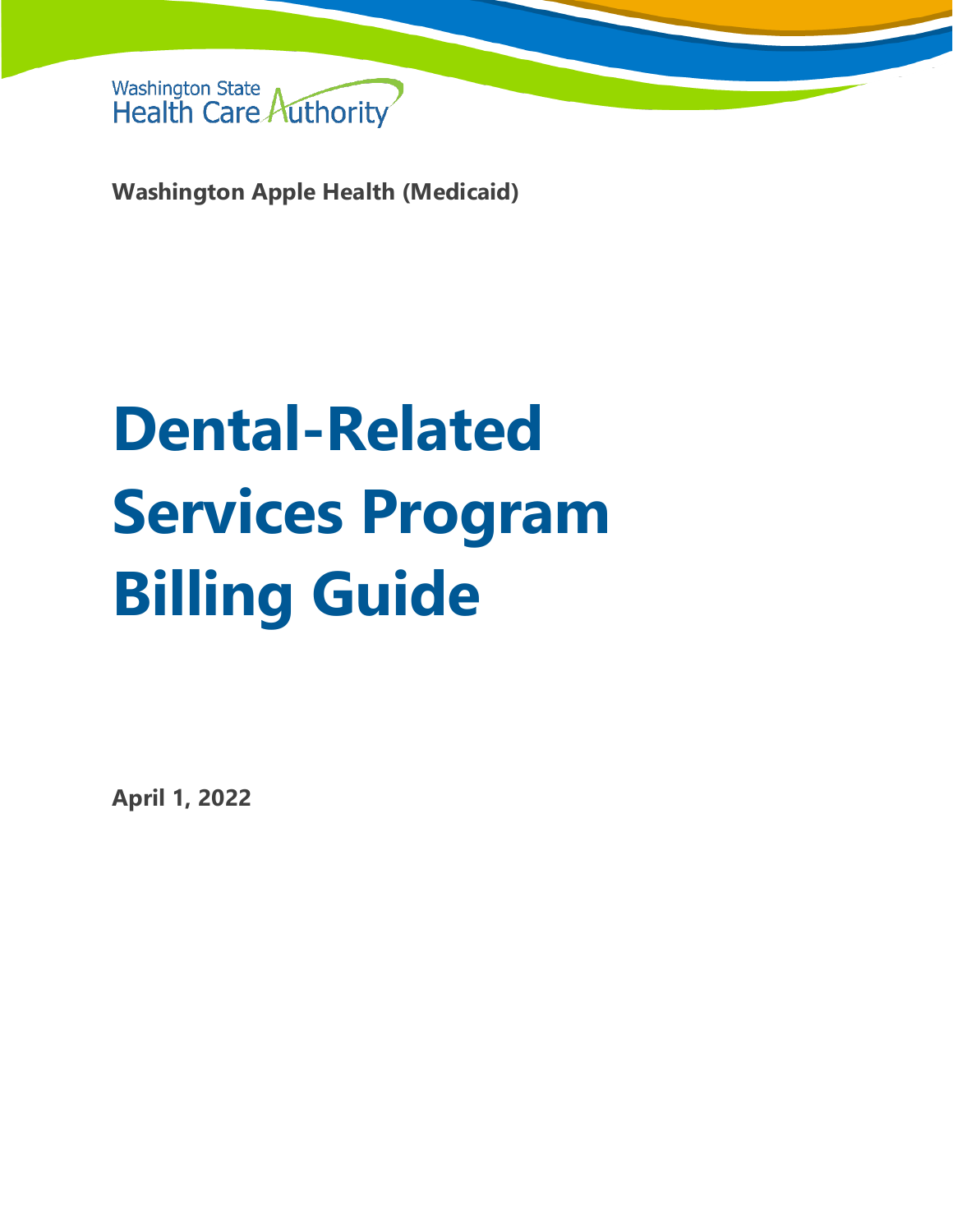

# **Disclaimer**

Every effort has been made to ensure this guide's accuracy. If an actual or apparent conflict between this document and a Health Care Authority rule arises, the rule applies.

Billing guides are updated on a regular basis. Due to the nature of content change on the internet, we do not fix broken links in past guides. If you find a broken link, please check the most recent version of the guide. If this is the most recent guide, please notify us at **[askmedicaid@hca.wa.gov](mailto:askmedicaid@hca.wa.gov)**.

# **About this guide[\\*](#page-1-0)**

This publication takes effect **April 1, 2022** and supersedes earlier billing guides to this program. Unless otherwise specified, the program in this guide is governed by the rules found in **[Chapter 182-535 WAC](https://apps.leg.wa.gov/wac/default.aspx?cite=182-535)**.

The Health Care Authority is committed to providing equal access to our services. If you need an accommodation or require documents in another format, please call 1-800-562-3022. People who have hearing or speech disabilities, please call 711 for relay services.

Washington Apple Health means the public health insurance programs for eligible Washington residents. Washington Apple Health is the name used in Washington State for Medicaid, the children's health insurance program (CHIP), and state-only funded health care programs. Washington Apple Health is administered by the Washington State Health Care Authority.

Refer also to HCA's **[ProviderOne billing and resource guide](http://www.hca.wa.gov/node/311)** for valuable information to help you conduct business with the Health Care Authority.

You must bill services, equipment, or both, related to any of the programs listed below using the Health Care Authority's Washington Apple Health programspecific billing guides:

- [Access to baby and child dentistry \(ABCD\)](http://www.hca.wa.gov/node/301)
- **[Orthodontic services](http://www.hca.wa.gov/node/301)**
- [Oral Health Connection](http://www.hca.wa.gov/node/301)

# **How can I get HCA Apple Health provider documents?**

To access provider alerts, go to HCA's **[provider alerts webpage](http://www.hca.wa.gov/node/316)**.

To access provider documents, go to HCA's **[provider billing guides and fee](http://www.hca.wa.gov/node/301)  [schedules webpage.](http://www.hca.wa.gov/node/301)**

<span id="page-1-0"></span><sup>\*</sup> This publication is a billing instruction.

CPT® codes and descriptions only are copyright 2021 American Medical Association. CDT® codes and descriptions only are copyright 2021 American Dental Association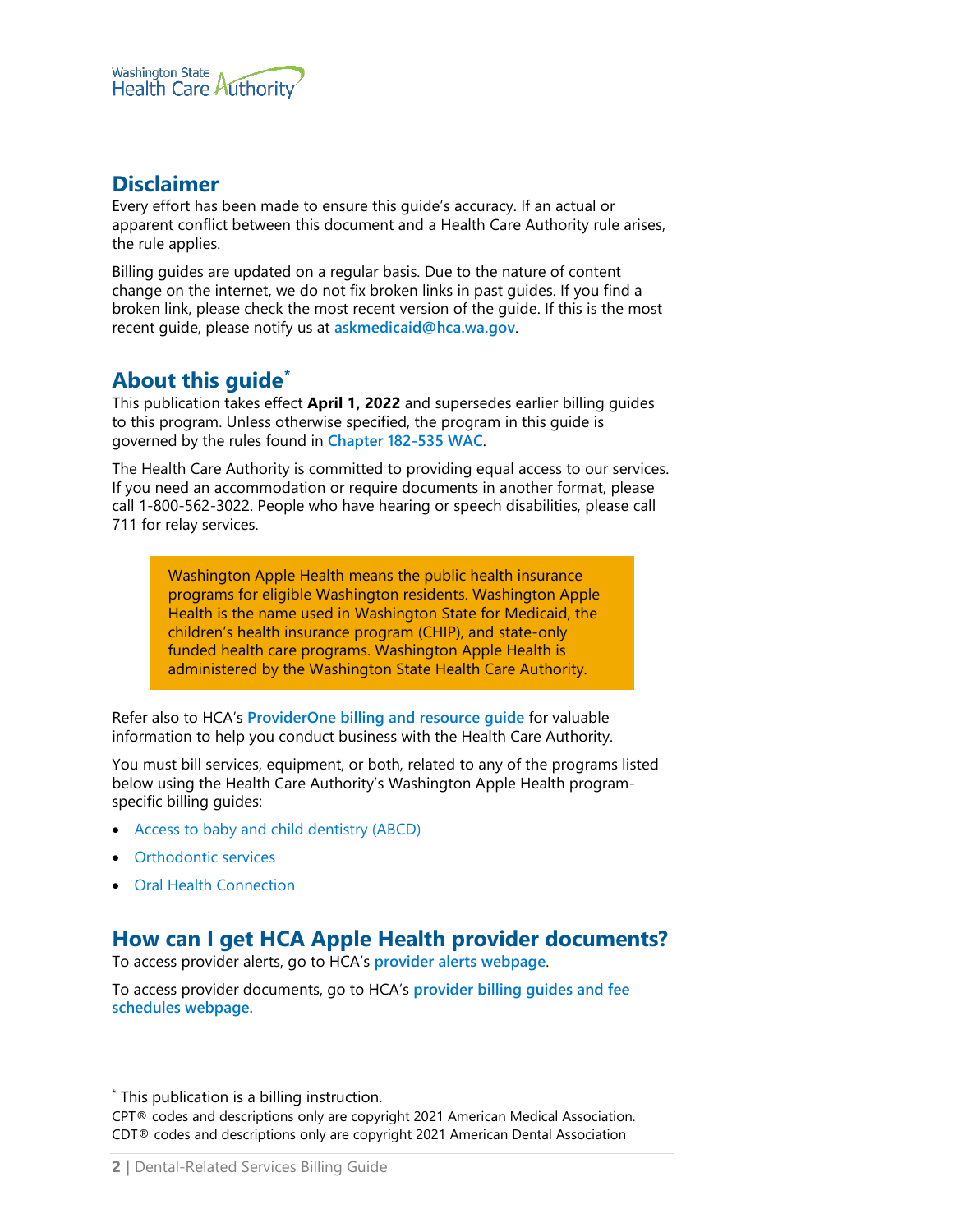

## <span id="page-2-0"></span>**Where can I download HCA forms?**

To download an HCA form, see HCA's **[Forms & Publications](http://www.hca.wa.gov/billers-providers/forms-and-publications)** webpage. Type only the form number into the Search box (Example: 13-835).

# **Copyright disclosure**

Current Dental Terminology (CDT) copyright 2021, American Dental Association (ADA). All rights reserved. CDT® is a registered trademark of the ADA.

Current Procedural Terminology (CPT) copyright 2021 American Medical Association (AMA). All rights reserved. CPT® is a registered trademark of the AMA.

Fee schedules, relative value units, conversion factors and/or related components are not assigned by the AMA, are not part of CPT, and the AMA is not recommending their use. The AMA does not directly or indirectly practice medicine or dispense medical services. The AMA assumes no liability for data contained or not contained herein.

**Note**: For the most current information regarding policy during the COVID-19 pandemic, please go to the **[COVID-19 webpage](https://www.hca.wa.gov/information-about-novel-coronavirus-covid-19)**.

#### **What has changed?**

The table below briefly outlines how this publication differs from the previous one. This table is organized by subject matter. Each item is the Subject column is a hyperlink that, when clicked, will take you to the specific change summarized in that row of the table.

| <b>Subject</b>                                    | <b>Change</b>                                                                                                                                                                             | <b>Reason for Change</b>                                                         |
|---------------------------------------------------|-------------------------------------------------------------------------------------------------------------------------------------------------------------------------------------------|----------------------------------------------------------------------------------|
| <b>Definitions</b>                                | Modified<br>overdenture<br>definition                                                                                                                                                     | Clarification                                                                    |
| <b>Oral health evaluations</b><br>and assessments | Added note box<br>"Any post-operation<br>evaluations are<br>covered as part of<br>the original<br>procedure's global<br>fee and are not<br>considered as a<br>limited oral<br>evaluation" | Clarification to ensure<br>limited exams are<br>appropriately being<br>completed |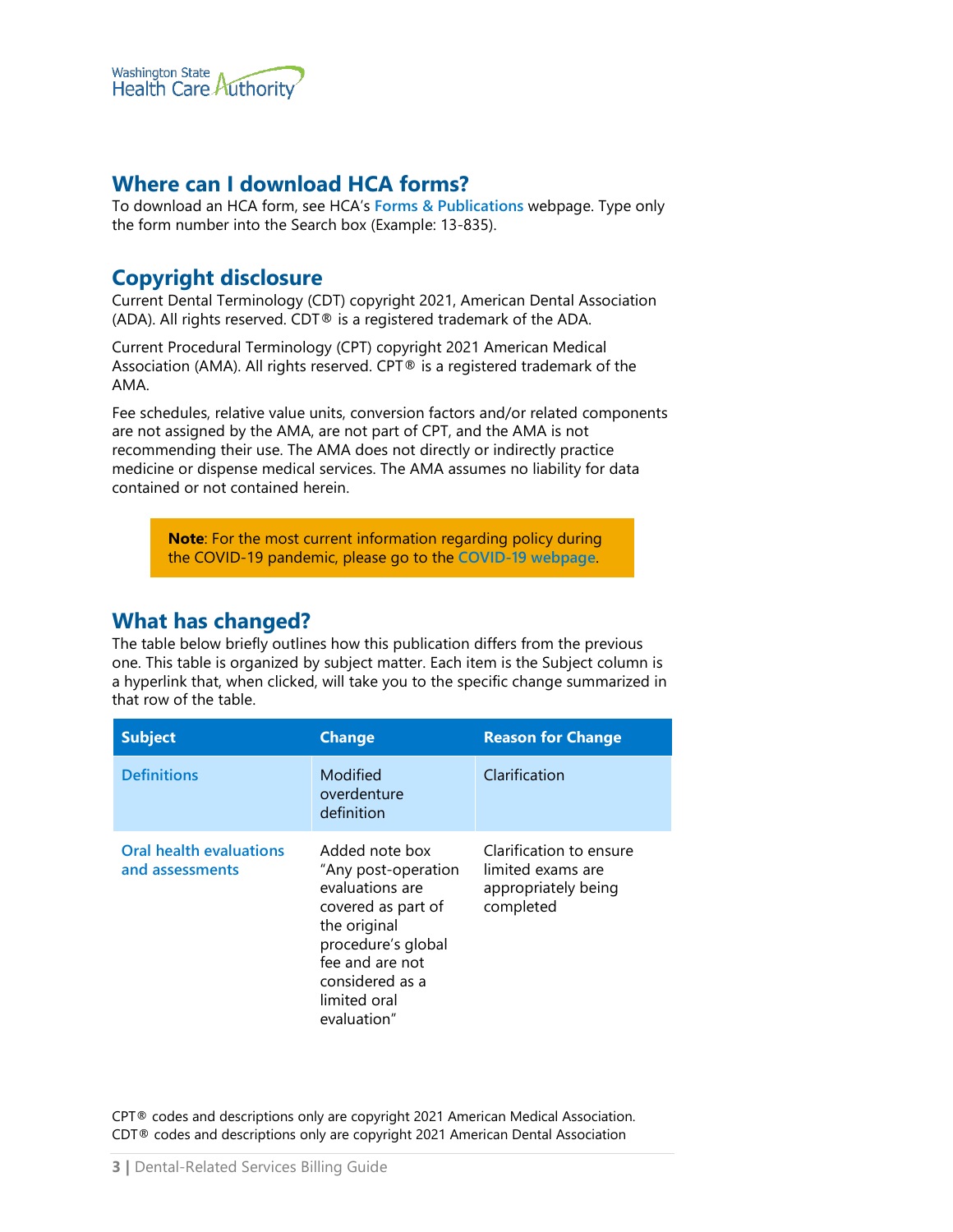

| <b>Subject</b>                                                                          | <b>Change</b>                                                                                                                                                 | <b>Reason for Change</b>                                                                                    |
|-----------------------------------------------------------------------------------------|---------------------------------------------------------------------------------------------------------------------------------------------------------------|-------------------------------------------------------------------------------------------------------------|
| <b>Space maintenance</b>                                                                | Included clinic to<br>describe who can be<br>reimbursed for<br>removal of space<br>maintainers.                                                               | Clarification to specify<br>that space maintainers<br>are to be removed by a<br>different billing provider. |
| <b>Limitations for all</b><br>restorations                                              | Removed language<br>on proximal<br>restorations                                                                                                               | Clarification                                                                                               |
| <b>What prosthodontic</b><br>(removable) services are<br>covered - Complete<br>dentures | Added information<br>of what is required<br>for photos                                                                                                        | To clarify information to<br>prevent rejection of<br>photos                                                 |
| <b>Resin partial dentures</b>                                                           | Added information<br>that is required to be<br>submitted with PA<br>request for when<br>appliances are lost,<br>broken, stolen, sold,<br>or destroyed.        | To clarify what is required<br>for PA requests when lost,<br>broken, stolen, sold, or<br>destroyed          |
|                                                                                         | Added information<br>of what is required<br>for photos.                                                                                                       | To clarify photo criteria to<br>mirror the denture criteria<br>and to prevent rejection<br>of photos.       |
| <b>Adjustments to dentures</b>                                                          | <b>Added "The Health</b><br><b>Care Authority</b><br>covers adjustments<br>to complete and<br>partial dentures once<br>in a 90-day period,<br>per appliance." | Clarification to specify<br>that adjustments to<br>dentures has limitations.                                |
| <b>Overdenture</b>                                                                      | Added new section<br>for Overdenture                                                                                                                          | Consistency to match<br>format of other<br>appliances/benefits listed<br>in the same section.               |
| <b>Extractions</b>                                                                      | Added language that<br>the agency covers<br>"One limited exam<br>per extraction case.<br>Covers both pre and<br>post evaluation."                             | Clarification for all dental<br>providers rendering<br>services.                                            |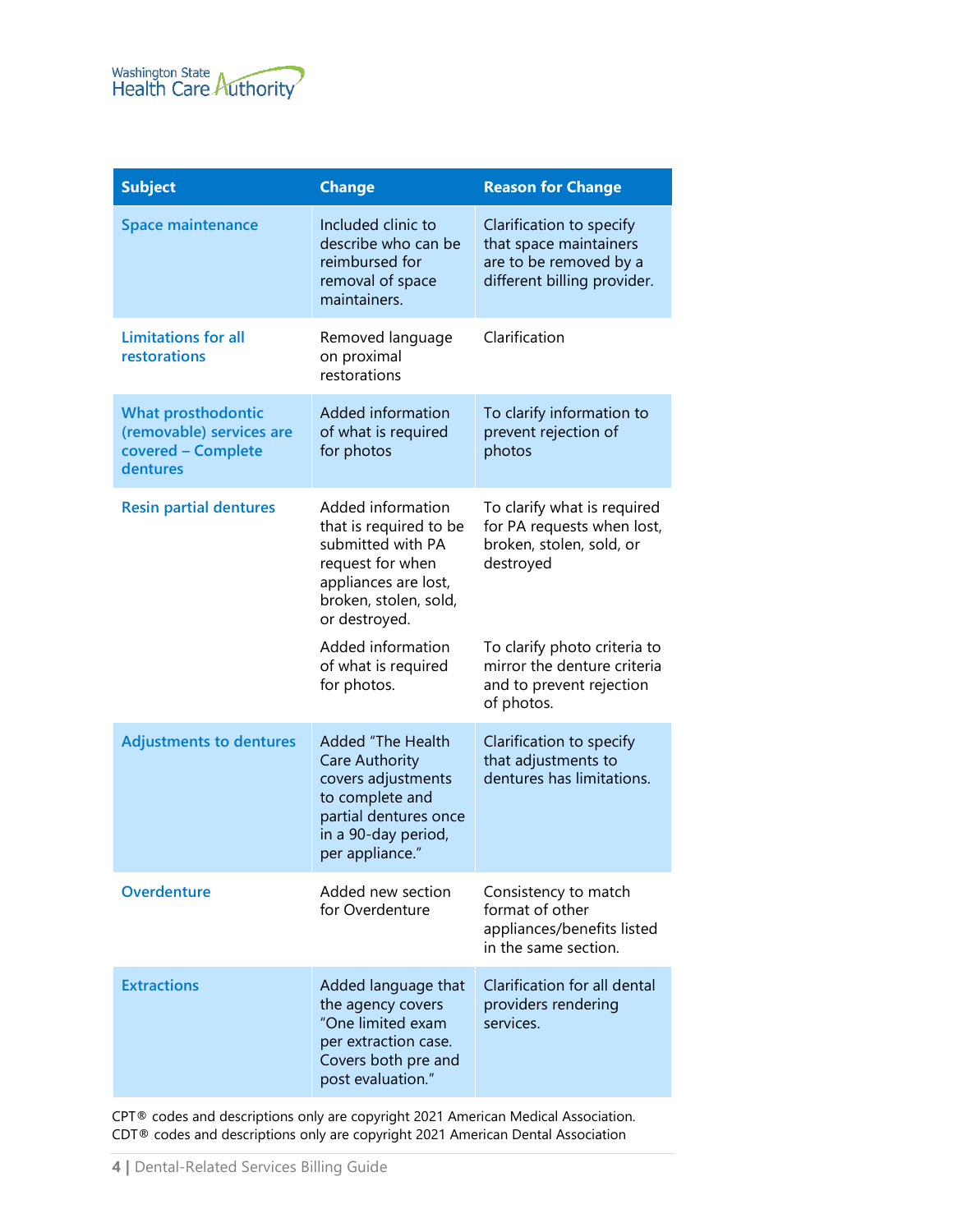

# **Table of Contents**

| What is the purpose of the Dental-Related Services program? 14             |  |
|----------------------------------------------------------------------------|--|
| Who is eligible to become a Health Care Authority-contracted provider? 14  |  |
| Can substitute dentists (locum tenens) provide and bill for dental-related |  |
|                                                                            |  |
|                                                                            |  |
|                                                                            |  |
| Are clients enrolled in an HCA-contracted managed care organization (MCO)  |  |
|                                                                            |  |
| When does the Health Care Authority pay for covered dental-related         |  |
| What services performed in a hospital or ambulatory surgery center (ASC)   |  |
|                                                                            |  |
|                                                                            |  |
|                                                                            |  |
|                                                                            |  |
|                                                                            |  |
|                                                                            |  |
|                                                                            |  |
|                                                                            |  |
|                                                                            |  |
|                                                                            |  |
|                                                                            |  |
| Limited visual oral assessment (pre-diagnostic services)  24               |  |
|                                                                            |  |
|                                                                            |  |
|                                                                            |  |
|                                                                            |  |
|                                                                            |  |
|                                                                            |  |
|                                                                            |  |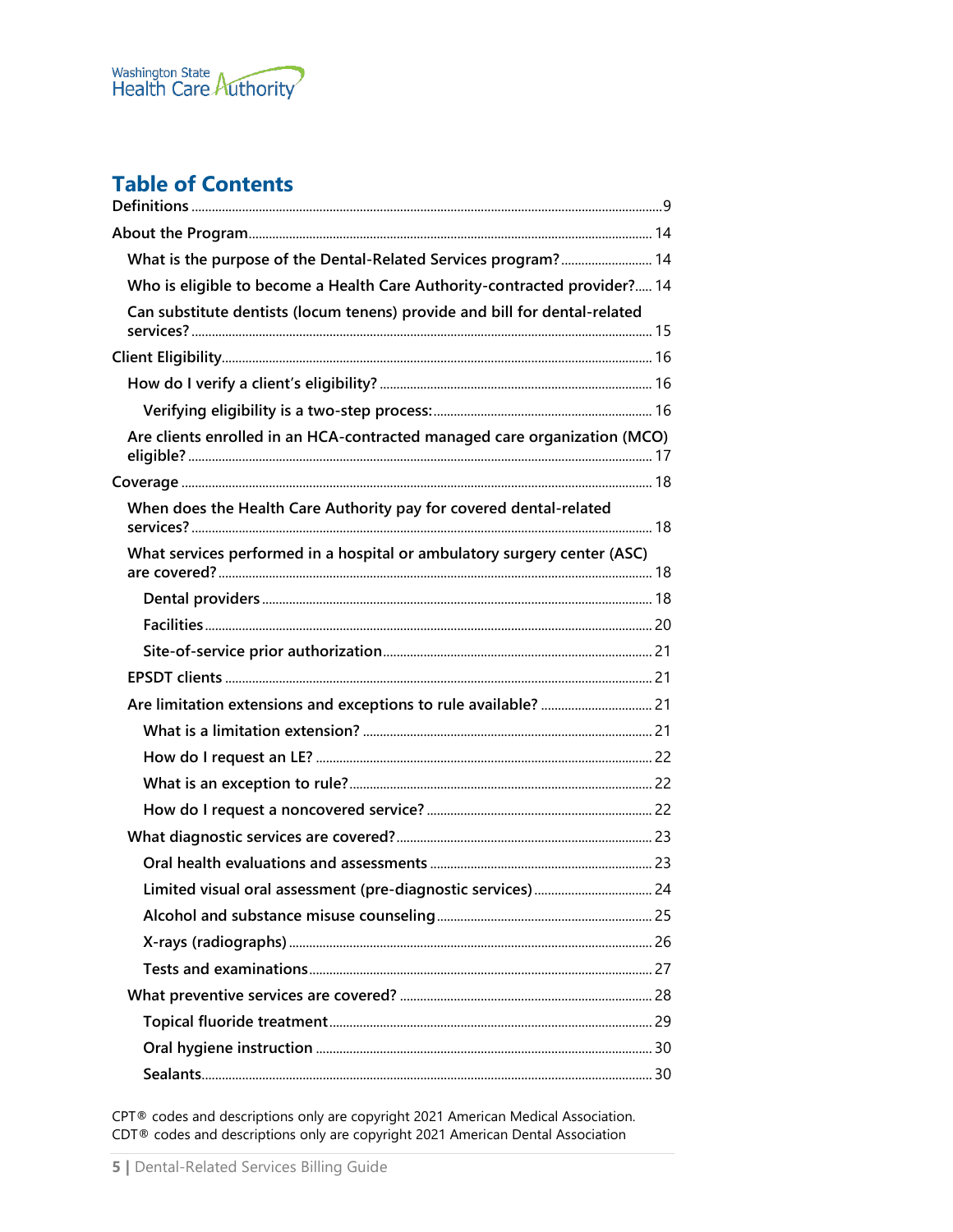

| Amalgam, resin, and glass ionomer restorations for primary and                  |  |
|---------------------------------------------------------------------------------|--|
|                                                                                 |  |
|                                                                                 |  |
| Additional limitations for restorations on permanent teeth 34                   |  |
|                                                                                 |  |
|                                                                                 |  |
|                                                                                 |  |
|                                                                                 |  |
|                                                                                 |  |
|                                                                                 |  |
|                                                                                 |  |
|                                                                                 |  |
|                                                                                 |  |
|                                                                                 |  |
|                                                                                 |  |
|                                                                                 |  |
|                                                                                 |  |
|                                                                                 |  |
|                                                                                 |  |
|                                                                                 |  |
|                                                                                 |  |
|                                                                                 |  |
|                                                                                 |  |
|                                                                                 |  |
|                                                                                 |  |
|                                                                                 |  |
|                                                                                 |  |
| Prior authorization (PA) for removable prosthodontic and prosthodontic-         |  |
|                                                                                 |  |
|                                                                                 |  |
|                                                                                 |  |
| DT® ander and descriptions only one convicted 2021 American Medical Association |  |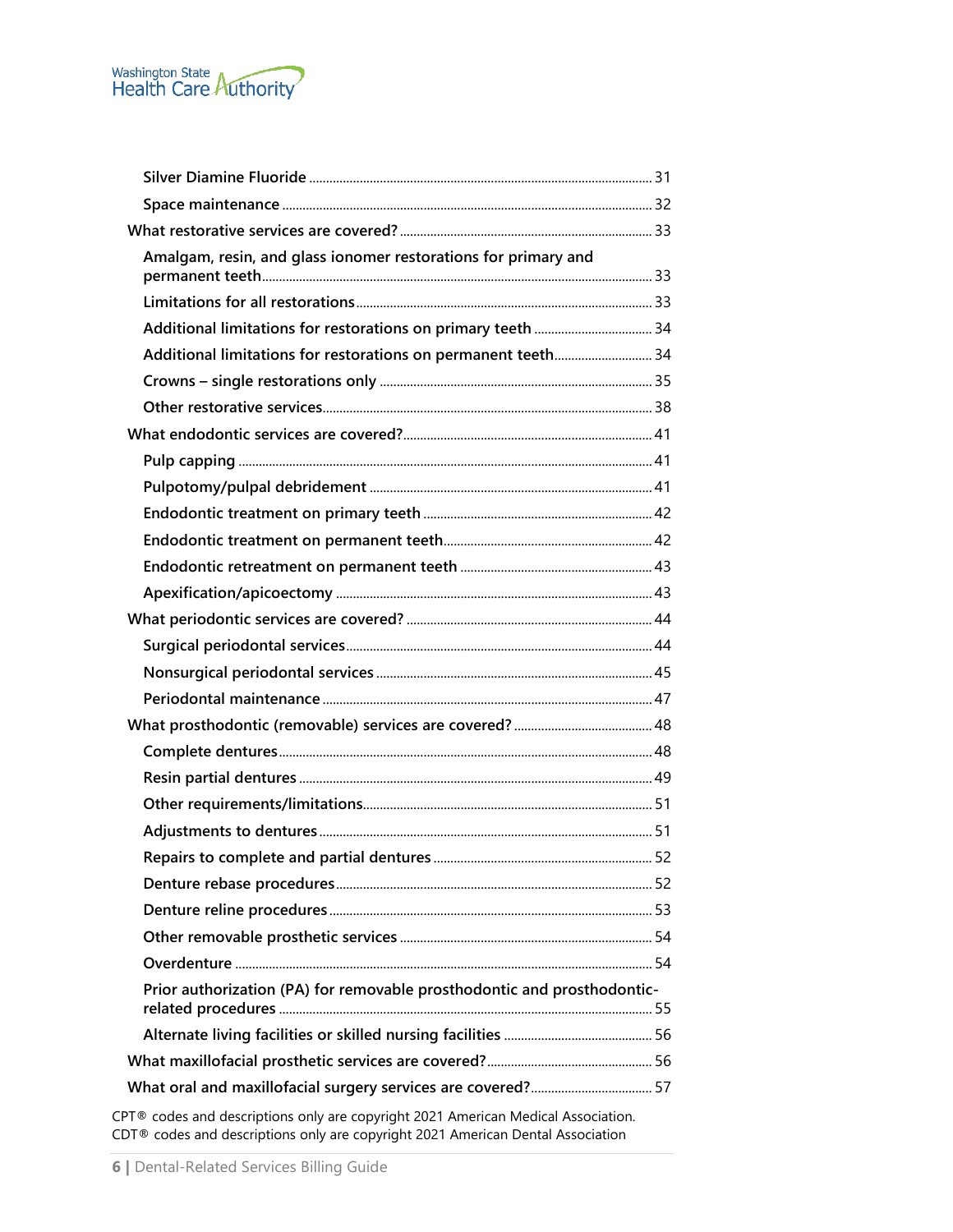

| Services exempt from site of service prior authorization 58                                                                                                          |  |
|----------------------------------------------------------------------------------------------------------------------------------------------------------------------|--|
|                                                                                                                                                                      |  |
|                                                                                                                                                                      |  |
|                                                                                                                                                                      |  |
| Alveoloplasty - surgical preparation of ridge for dentures 60                                                                                                        |  |
|                                                                                                                                                                      |  |
|                                                                                                                                                                      |  |
|                                                                                                                                                                      |  |
|                                                                                                                                                                      |  |
|                                                                                                                                                                      |  |
|                                                                                                                                                                      |  |
|                                                                                                                                                                      |  |
|                                                                                                                                                                      |  |
|                                                                                                                                                                      |  |
|                                                                                                                                                                      |  |
|                                                                                                                                                                      |  |
|                                                                                                                                                                      |  |
|                                                                                                                                                                      |  |
|                                                                                                                                                                      |  |
|                                                                                                                                                                      |  |
|                                                                                                                                                                      |  |
|                                                                                                                                                                      |  |
|                                                                                                                                                                      |  |
|                                                                                                                                                                      |  |
|                                                                                                                                                                      |  |
|                                                                                                                                                                      |  |
|                                                                                                                                                                      |  |
| Are clients of the Developmental Disabilities Administration eligible for                                                                                            |  |
| What additional dental-related services are covered for clients of DDA? 80                                                                                           |  |
|                                                                                                                                                                      |  |
|                                                                                                                                                                      |  |
|                                                                                                                                                                      |  |
|                                                                                                                                                                      |  |
|                                                                                                                                                                      |  |
| CPT® codes and descriptions only are copyright 2021 American Medical Association.<br>CDT® codes and descriptions only are copyright 2021 American Dental Association |  |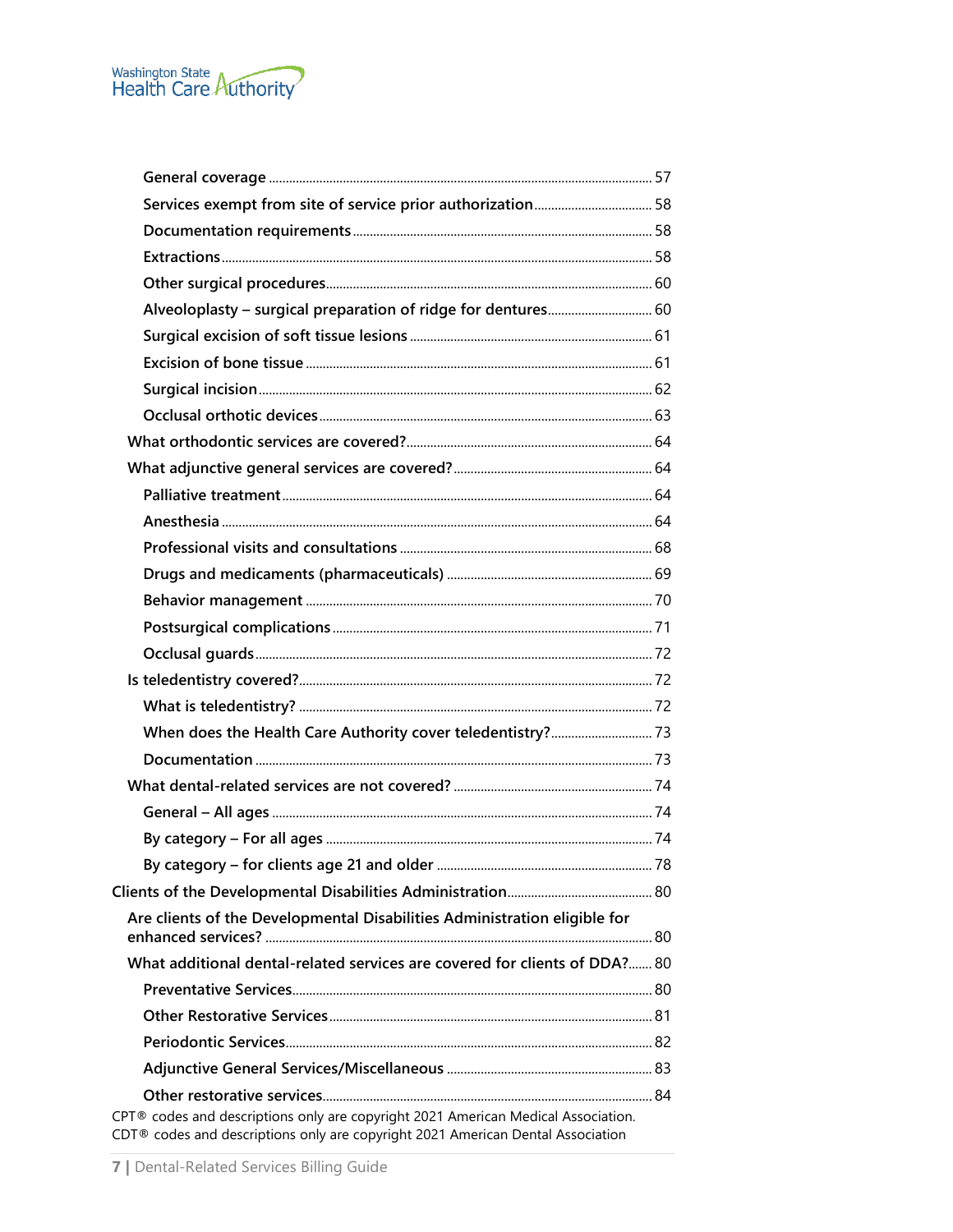

| When does the Health Care Authority deny a prior authorization request? 87 |  |
|----------------------------------------------------------------------------|--|
|                                                                            |  |
|                                                                            |  |
|                                                                            |  |
|                                                                            |  |
|                                                                            |  |
|                                                                            |  |
|                                                                            |  |
|                                                                            |  |
| How do I bill for clients eligible for both Medicare and Medicaid? 94      |  |
|                                                                            |  |
|                                                                            |  |
|                                                                            |  |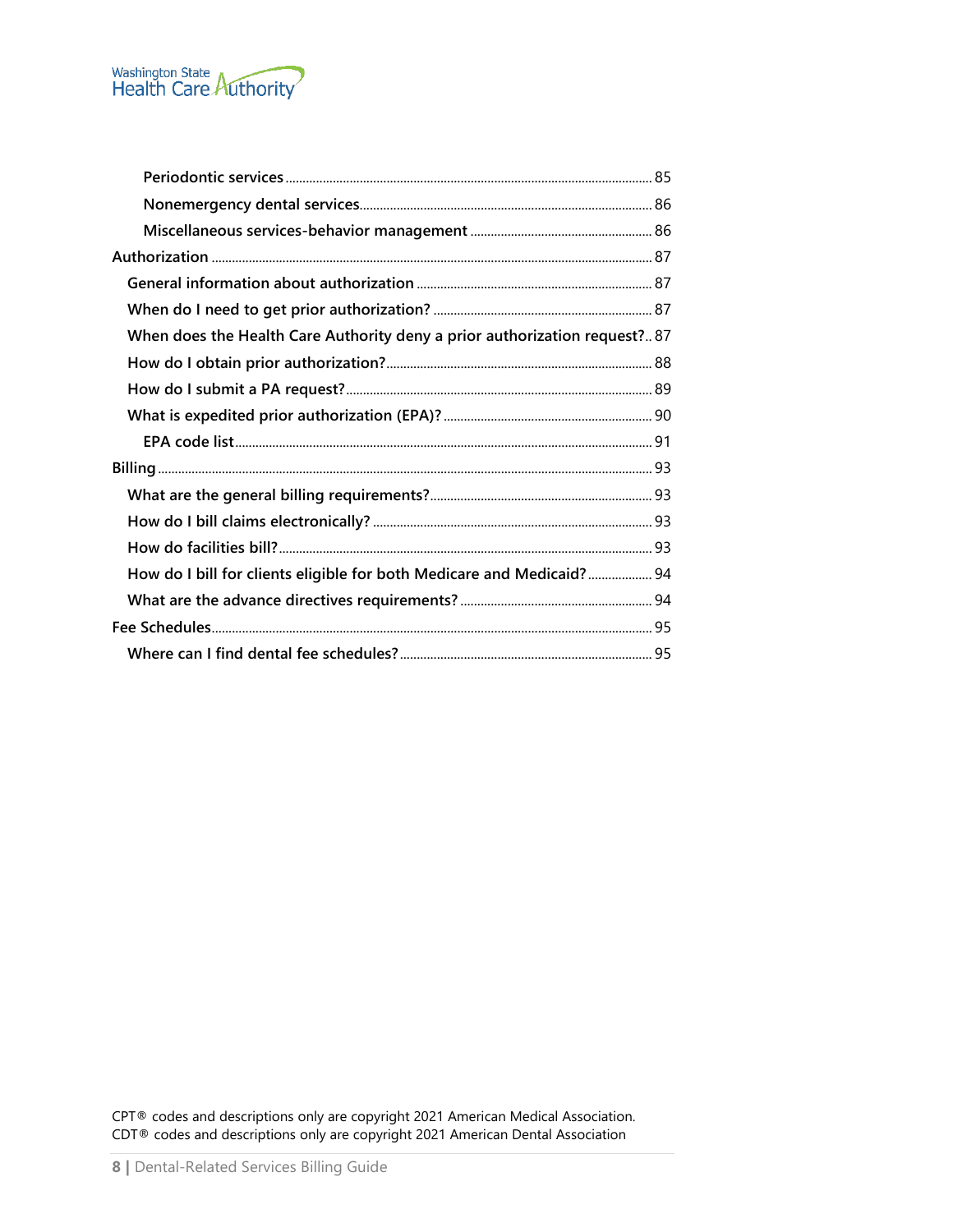

# <span id="page-8-0"></span>**Definitions**

This section defines terms and abbreviations, including acronyms, used in this billing guide. Refer to [chapter 182-500 WAC](http://app.leg.wa.gov/wac/default.aspx?cite=182-500) for a complete list of definitions for Washington Apple Health. The Health Care Authority also used dental definitions found in the current American Dental Association's Current Dental Terminology (CDT®) and the current American Medical Association's Physician's Current Procedural Terminology (CPT®). **Where there is any discrepancy between this section and the current CDT or CPT, this section prevails**.

**Adjunctive** – A secondary treatment in addition to the primary therapy.

**Alternate Living Facility (ALF)** – Refer to [WAC 182-513-1100.](http://app.leg.wa.gov/WAC/default.aspx?cite=182-513-1100)

**Alveoloplasty** – A distinct (separate procedure) from extractions. Usually in preparation for a prosthesis or other treatment such as radiation therapy and transplant surgery.

**Amalgam restorations (including polishing)** – Tooth preparation, all adhesives (including amalgam bonding agents). Liners and bases are included as part of the restoration.

**Ambulatory Surgery Center (ASC)** – Any distinct entity certified by Medicare as an ASC that operates exclusively for the purpose of providing surgical services to patients not requiring hospitalization.

**American Dental Association (ADA)** – The ADA is a national organization for dental professionals and dental societies.

**Anterior** – The maxillary and mandibular incisors and canines and tissue in the front of the mouth:

- Permanent maxillary anterior teeth include teeth 6, 7, 8, 9, 10, and 11
- Permanent mandibular anterior teeth include teeth 22, 23, 24, 25, 26, and 27
- Primary maxillary anterior teeth include teeth C, D, E, F, G, and H
- Primary mandibular anterior teeth include teeth M, N, O, P, Q, and R (WAC 182-535-1050)

**Asynchronous** – Two or more events not happening at the same time.

**Base metal** – Dental alloy containing little or no precious metals.

**Behavior management** – Using one additional professional staff, who is employed by the dental provider or clinic and who is not delivering dental treatment to the client, to manage the client's behavior to facilitate the dental treatment delivery.

**Border areas** – See [WAC 182-501-0175.](http://app.leg.wa.gov/wac/default.aspx?cite=182-501-0175)

**By-report** – A method of reimbursement where Health Care Authority determines the amount it will pay for a service when the rate for that service is not included in the Health Care Authority's published fee schedules. Upon request the provider must submit a "report" that describes the nature, extent, time, effort and/or equipment necessary to deliver the service.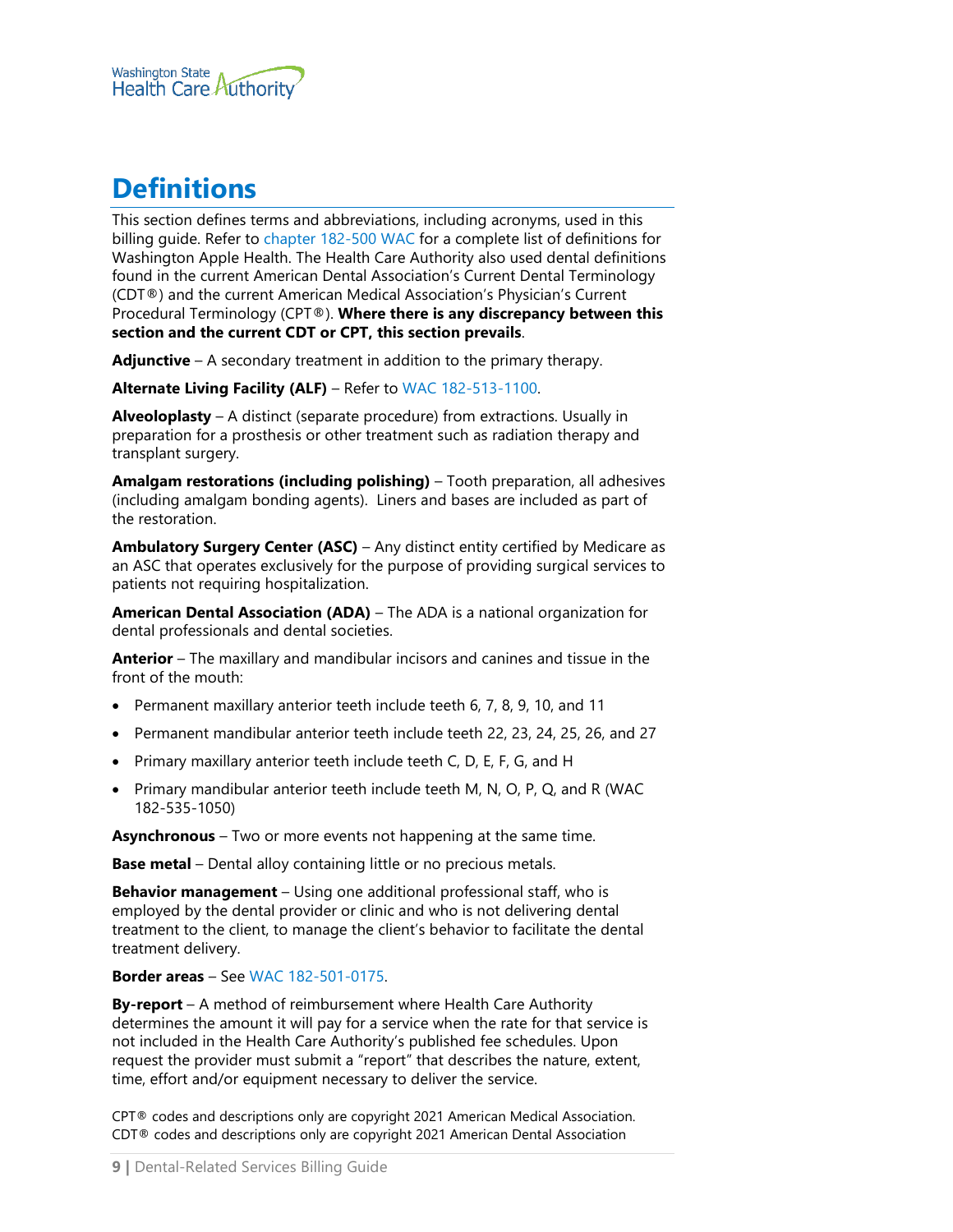

**Caries** – Carious lesions or tooth decay through the enamel or decay on the root surface.

- **Incipient caries** The beginning stages of caries or decay, or subsurface demineralization.
- **Rampant caries** A sudden onset of widespread caries that affects most of the teeth and penetrates quickly to the dental pulp.

**Comprehensive oral evaluation** – A thorough evaluation and documentation of a client's dental and medical history to include extra-oral and intra-oral hard and soft tissues, dental caries, missing or unerupted teeth, restorations, occlusal relationships, periodontal evaluation, hard and soft tissue anomalies, and oral cancer screening.

**Conscious sedation** – A drug-induced depression of consciousness during which a client responds purposefully to verbal commands, either alone or accompanied by light tactile stimulation. No interventions are required to maintain a patent airway, spontaneous ventilation is adequate, and cardiovascular function is maintained.

**Core build-up** – Refers to building up of clinical crowns, including pins.

**Coronal** – The portion of a tooth that is covered by enamel.

**Crown** – A restoration covering or replacing part or the whole clinical crown of a tooth.

**Current Dental Terminology (CDT®)** – A systematic listing of descriptive terms and identifying codes for reporting dental services and procedures performed by dental practitioners. CDT is by the Council on Dental Benefit Programs of the American Dental Association (ADA).

**Current procedural terminology (CPT®)** – A systematic listing of descriptive terms and identifying codes for reporting medical services, procedures, and interventions performed by physicians and other practitioners who provide physician-related services. CPT is copyrighted and published annually by the American Medical Association (AMA).

**Decay** – A term for carious lesions in a tooth and means decomposition of the tooth structure.

**Deep sedation** – A drug-induced depression of consciousness during which a client cannot be easily aroused, ventilatory function may be impaired, but the client responds to repeated or painful stimulation.

**Dentures** – An artificial replacement for natural teeth and adjacent tissues, and includes complete dentures, overdentures, and partial dentures.

**Denturist** – A person licensed under [chapter 18.30 RCW](http://app.leg.wa.gov/rcw/default.aspx?cite=18.30) to make, construct, alter, reproduce, or repair a denture.

**Developmental Disabilities Administration (DDA)** – The administration within the Department of Social and Health Services responsible for administering and overseeing services and programs for clients with developmental disabilities. Formerly known as the Division of Developmental Disabilities.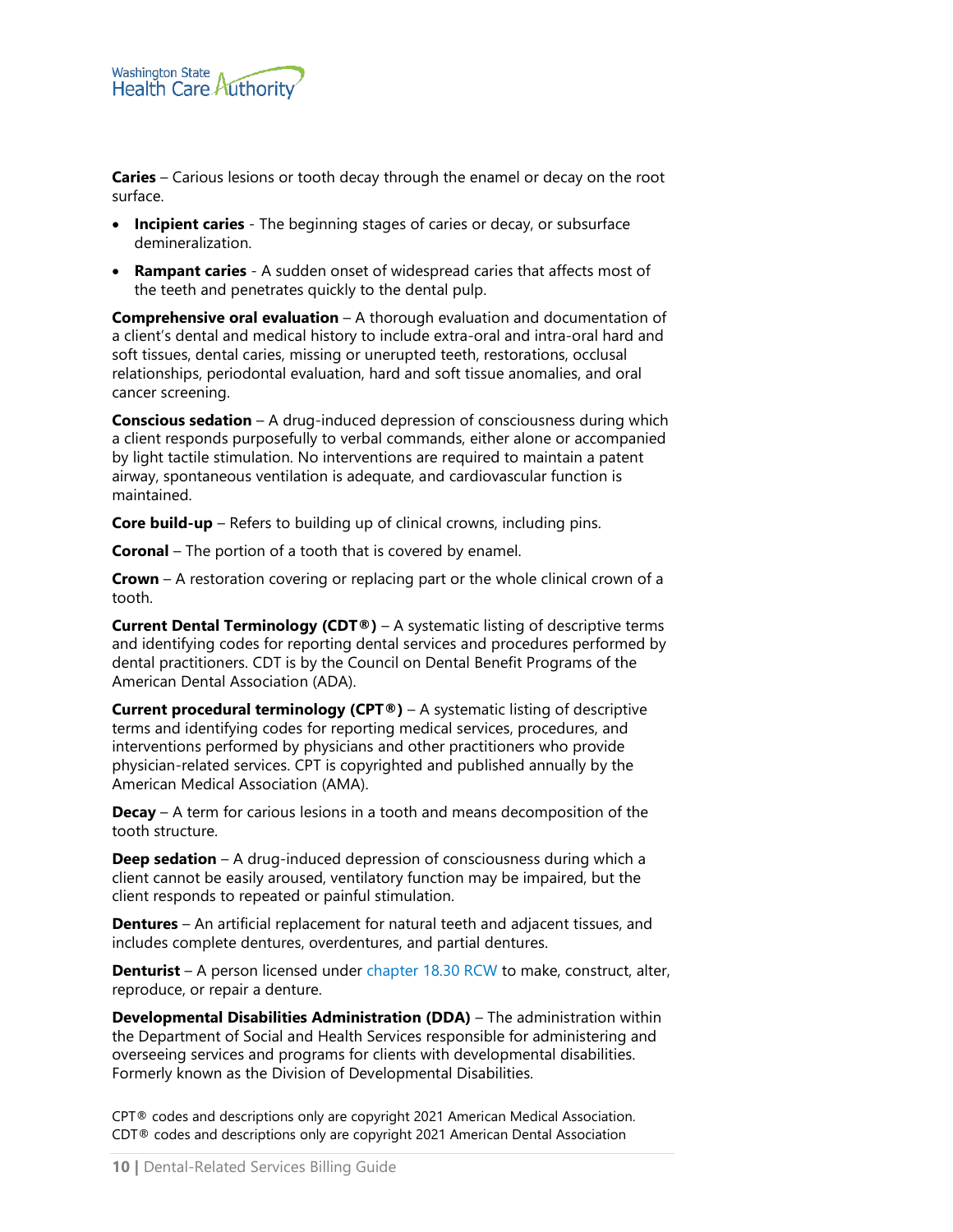

**Distant site (location of dentist)** – The physical location of the dentist or authorized dental provider providing the dental service to an eligible Medicaid client through teledentistry. [\(WAC 182-531-1730\)](https://apps.leg.wa.gov/wac/default.aspx?cite=182-531-1730)

**Endodontic** – The etiology, diagnosis, prevention, and treatment of diseases and injuries of the pulp and associated periradicular conditions. (WAC 182-535-1050)

**Edentulous** – Lacking teeth.

**EPSDT** – The Health Care Authority's early and periodic screening, diagnostic, and treatment program for clients age twenty and younger as described in [chapter 182-534 WAC.](https://apps.leg.wa.gov/wac/default.aspx?cite=182-534)

**Extraction** – See "simple extraction" and "surgical extraction."

**Fluoride varnish, rinse, foam, or gel** – A substance containing dental fluoride, which is applied to teeth, not including silver diamine fluoride.

**General anesthesia** – A drug-induced loss of consciousness during which a client is not arousable even by painful stimulation. The ability to independently maintain ventilatory function is often impaired. Clients may require assistance in maintaining a patent airway, and positive pressure ventilation may be required because of depressed spontaneous ventilation or drug-induced depression of neuromuscular function. Cardiovascular function may be impaired.

**High noble metal** – A dental alloy containing at least 60% pure gold.

**Immediate denture** – A prosthesis constructed for placement immediately after removal of remaining natural teeth on the day of extractions.

**Limited oral evaluation** – An evaluation limited to a specific oral health condition or problem. Typically, a client receiving this type of evaluation has a dental emergency, such as trauma or acute infection.

**Limited visual oral assessment** – An assessment by a dentist or dental hygienist provided in settings other than dental offices or dental clinics to identify signs of disease and the potential need for referral for diagnosis.

**Mobile anesthesiologist** – A provider qualified to deliver moderate and deep sedation in an office setting other than their own. The mobile anesthesiologist is a separate provider from the clinician delivering dental treatment.

**Noble metal** – A dental alloy containing at least 25% but less than 60% pure gold.

**Nursing facility** – An institution that furnishes (in single or multiple facilities) food, shelter, and some treatment or services to four or more persons unrelated to the proprietor.

**Oral hygiene instruction** – Instruction for home oral hygiene care, such as tooth brushing techniques or flossing.

**Originating site (location of client)** – The physical location of the eligible Medicaid client. [\(WAC 182-531-1730\)](https://apps.leg.wa.gov/wac/default.aspx?cite=182-531-1730)

**Overdenture** – Type of complete denture that is supported by a few remaining teeth or dental implants and attached by specialized dental attachments secured on the roots or implants.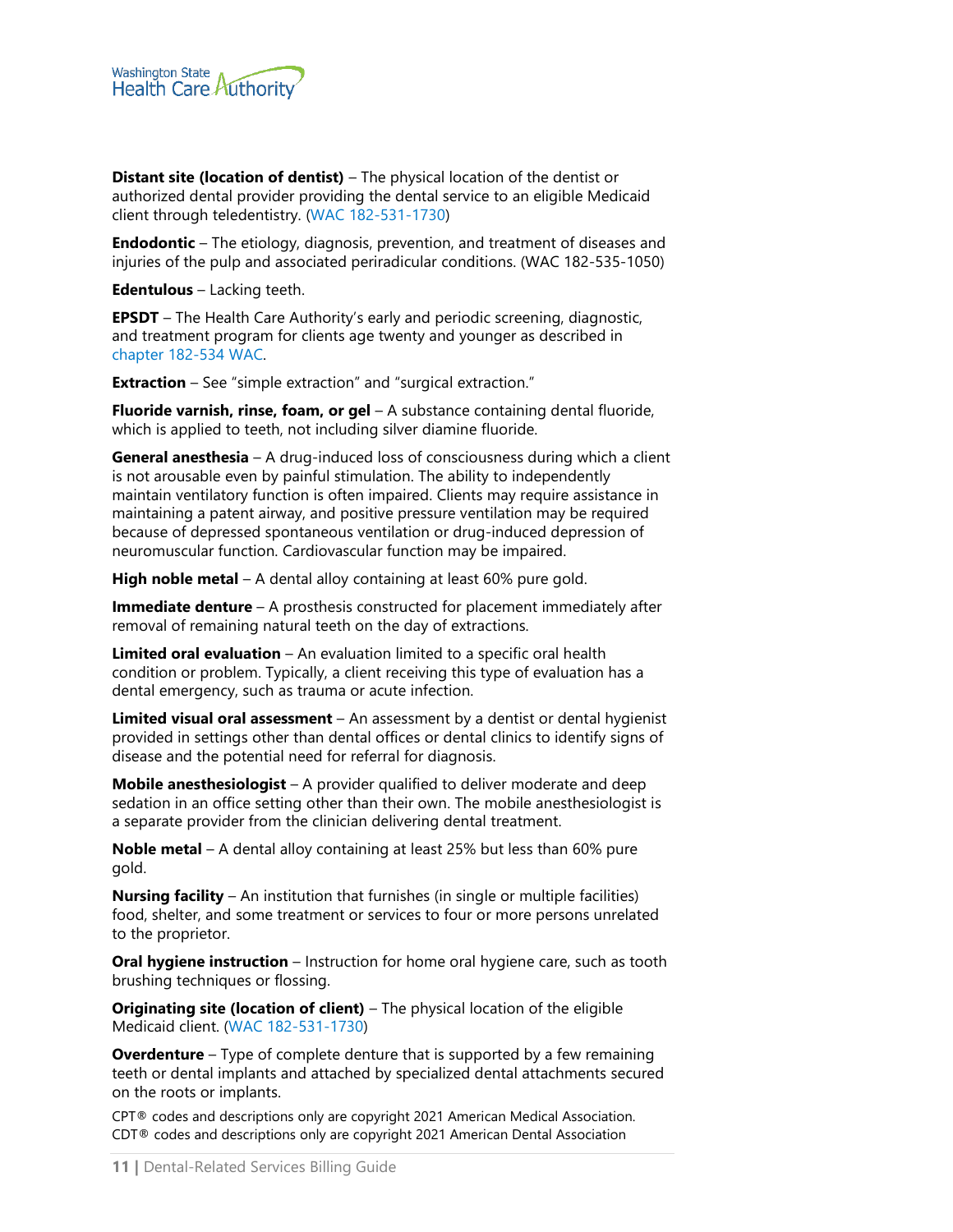

**Partials or partial dentures** – A removable prosthetic appliance that replaces missing teeth on either arch.

**Periodic oral evaluation** – An evaluation performed on a patient of record to determine any changes in the client's dental or medical status since a previous comprehensive or periodic evaluation.

**Periodontal maintenance** – A procedure performed for clients who have previously received treated for periodontal disease with surgical or nonsurgical treatment. It includes the removal of supragingival and subgingival microorganisms, calculus, and deposits with hand and mechanical instrumentation, an evaluation of periodontal conditions, and a complete periodontal charting as appropriate.

**Permanent** – The permanent or adult teeth in the dental arch.

**Posterior** – The teeth (maxillary and mandibular premolars and molars) and tissue towards the back of the mouth:

- Permanent maxillary posterior teeth include teeth 1, 2, 3, 4, 5, 12, 13, 14, 15, and 16
- Permanent mandibular posterior teeth include teeth 17, 18, 19, 20, 21, 28, 29, 30, 31, and 32
- Primary maxillary posterior teeth include teeth A, B, I, and J
- Primary mandibular posterior teeth include teeth K, L, S, and T

**Primary** – The first set of teeth.

**Prophylaxis** – Removal of calculus, plaque, and stains from tooth structures and implants in the permanent and transitional dentition. It is intended to control local irritational factors.

**Proximal** – The surface of the tooth near or next to the adjacent tooth.

**Radiograph (x-ray)** – An image or picture produced on a radiation sensitive film emulsion or digital sensor by exposure to ionizing radiation.

**Reline** – To resurface the tissue side of a denture with new base material or soft tissue conditioner in order to achieve a more accurate fit.

**Resin-based composite restorations** – Resin-based composite refers to a broad category of materials, including but not limited to, composites. The category may include bonded composite, light-cured composite, etc. Tooth preparation, acid etching, adhesives (including resin-bonding agents), liners and bases, and curing are included as part of the restoration. Glass ionomers, when used as definitive restorations, should be reported with these codes.

**Root canal** – The chamber within the root of the tooth that contains the pulp.

**Root canal therapy** – The treatment of the pulp and associated periradicular conditions.

**Root planing** – A procedure to remove plaque, calculus, micro-organisms, rough cementum, and dentin from tooth surfaces. This includes use of hand and mechanical instrumentation.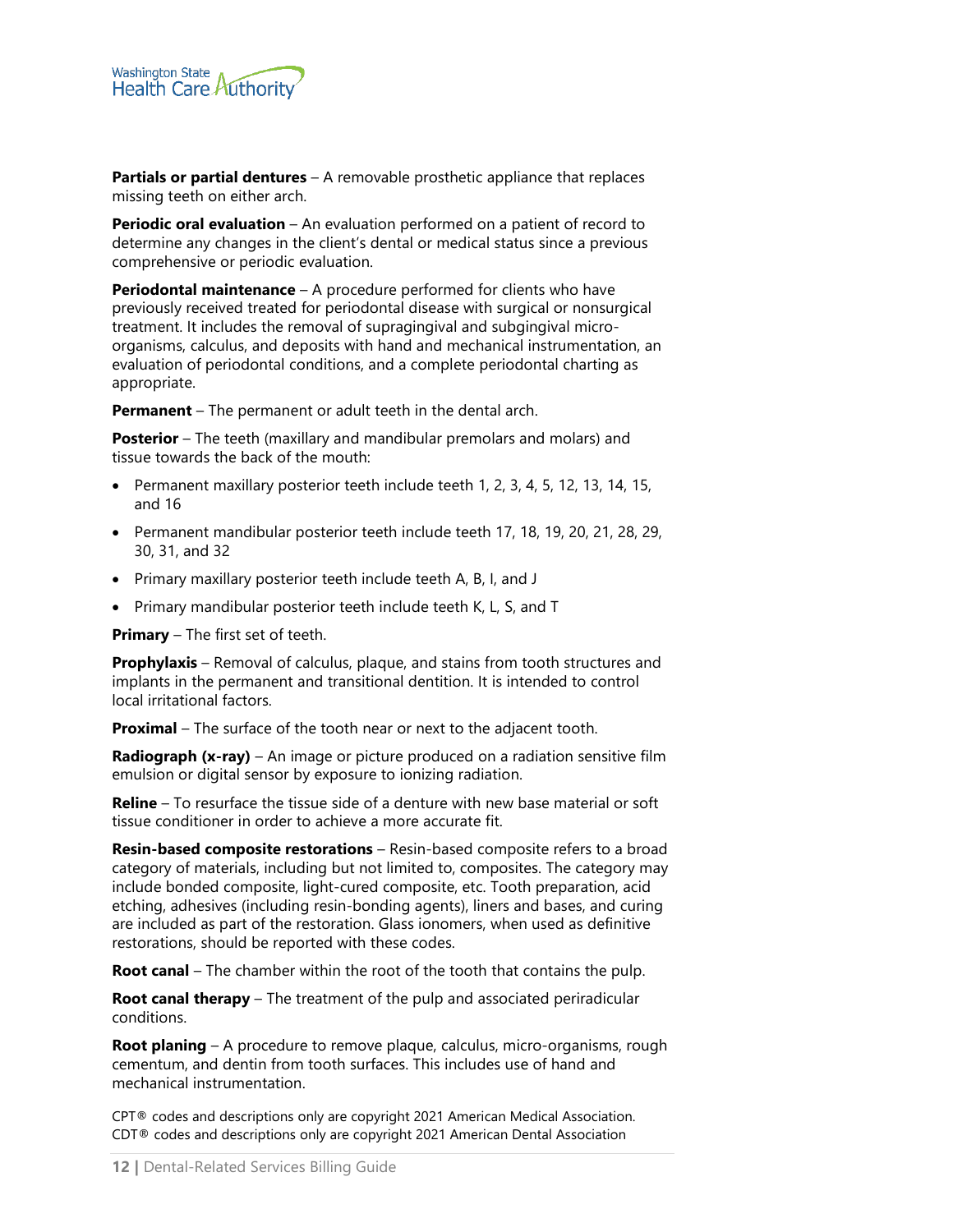

**Scaling** – A procedure to remove plaque, calculus, and stain deposits from tooth surfaces.

**Sealant** – A dental material applied to teeth to prevent dental caries.

**Silver Diamine Fluoride** – An odorless liquid that contains silver particles and fluoride, applied to teeth to arrest caries.

**Simple extraction** – The extraction of an erupted or exposed tooth to include the removal of tooth structure, minor smoothing of socket bone, and closure, as necessary.

**Standard of care** – What reasonable and prudent practitioners would do in the same or similar circumstances.

**Supernumerary teeth** – Extra erupted or unerupted teeth that resemble teeth of normal shape designated by the number series 51 through 82 and AS through TS.

**Surgical extraction** – The extraction of an erupted or impacted tooth requiring the removal of bone and/or sectioning of tooth, and including elevation of mucoperiosteal flap if indicated. This includes related cutting of gingiva and bone, removal of tooth structure, minor smoothing of socket bone, and closure.

**Synchronous** – Existing or occurring at the same time.

**Teledentistry** – The variety of technologies and tactics used to deliver HIPAAcompliant, interactive, real-time audio and video telecommunications (including web-based applications) or store-and-forward technology to deliver covered services within dental care provider's scope of practice to a client at a site other than the site where the provider is located.

**Temporomandibular joint dysfunction (TMJ/TMD)** – An abnormal functioning of the temporomandibular joint or other areas secondary to the dysfunction.

**Therapeutic pulpotomy** – The surgical removal of a portion of the pulp (inner soft tissue of a tooth), to retain the healthy remaining pulp.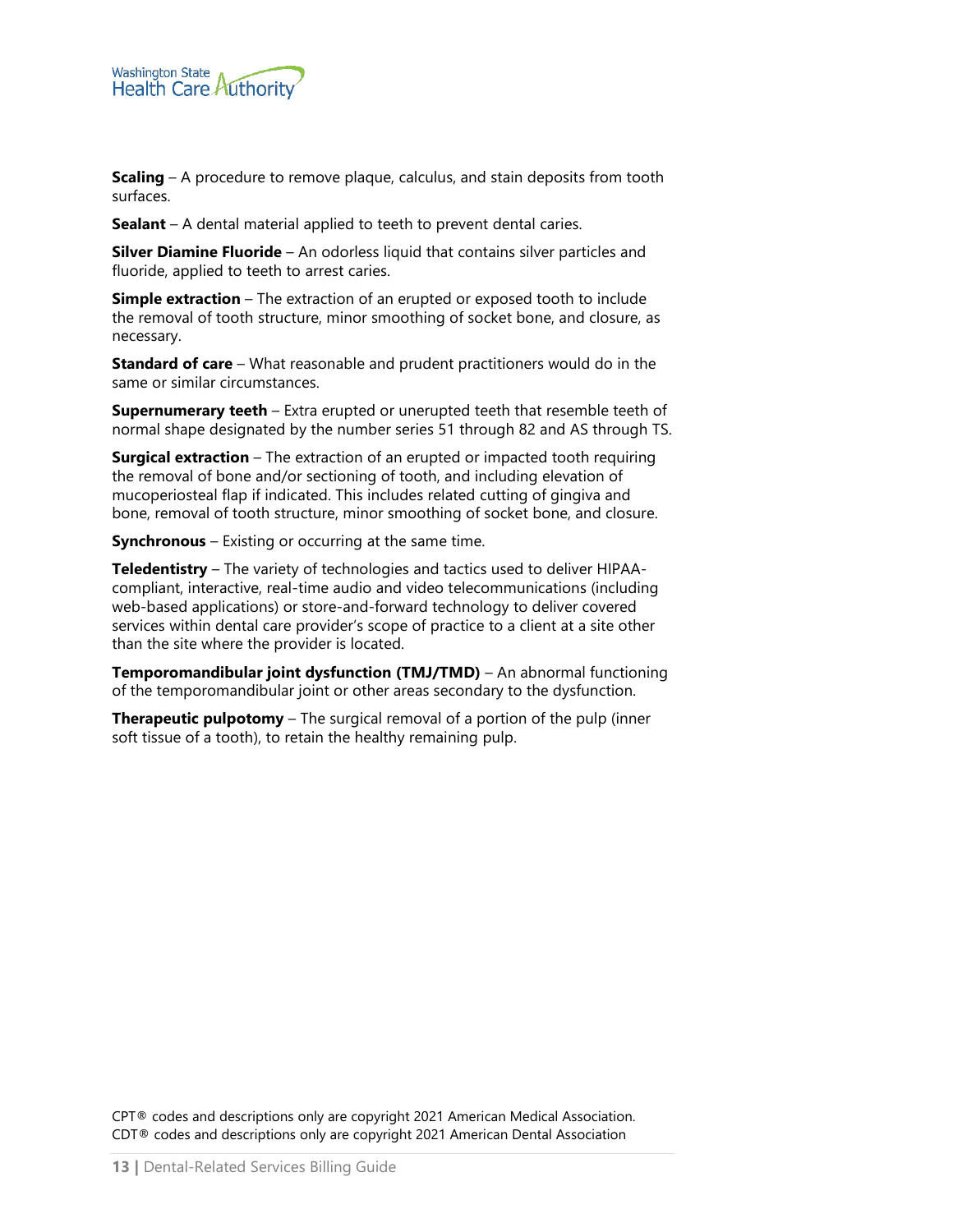

# <span id="page-13-0"></span>**About the Program**

# <span id="page-13-1"></span>**What is the purpose of the Dental-Related Services**

#### **program?**

The purpose of the Dental-Related Services program is to provide quality dental and dental-related services to eligible Washington Apple Health clients, subject to the limitations, restrictions, and age requirements identified in this billing guide.

# <span id="page-13-2"></span>**Who is eligible to become a Health Care Authoritycontracted provider?**

The following providers are eligible to enroll with the Health Care Authority to furnish and bill for dental-related services provided to eligible clients:

- Persons currently licensed by the state of Washington to:
	- o Practice dentistry or specialties of dentistry
	- o Practice medicine and osteopathy for either of the following:
		- Oral surgery procedures.
		- **Providing fluoride varnish under the Early and Periodic Screening,** Diagnosis, and Treatment (EPSDT) program.
	- o Practice as a dental hygienist
	- o Practice as a denturist
	- o Practice anesthesia by any of the following:
		- **Providing conscious sedation with parenteral or multiple oral agents,** deep sedation, or general anesthesia as an anesthesiologist, dental anesthesiologist, or qualified professional under [chapter 246-817 WAC.](http://app.leg.wa.gov/wac/default.aspx?cite=246-817)
		- **Providing conscious sedation with parenteral or multiple oral agents as** a dentist with a conscious sedation permit issued by the Department of Health (DOH) that is current at the time the billed service is provided.
		- Providing deep sedation or general anesthesia as a dentist with a general anesthesia permit issued by DOH that is current at the time the billed service is provided.
		- **Providing anesthesia services in a mobile setting as an anesthesiologist,** dental anesthesiologist, or qualified professional who holds a current mobile anesthesia contract with the Health Care Authority.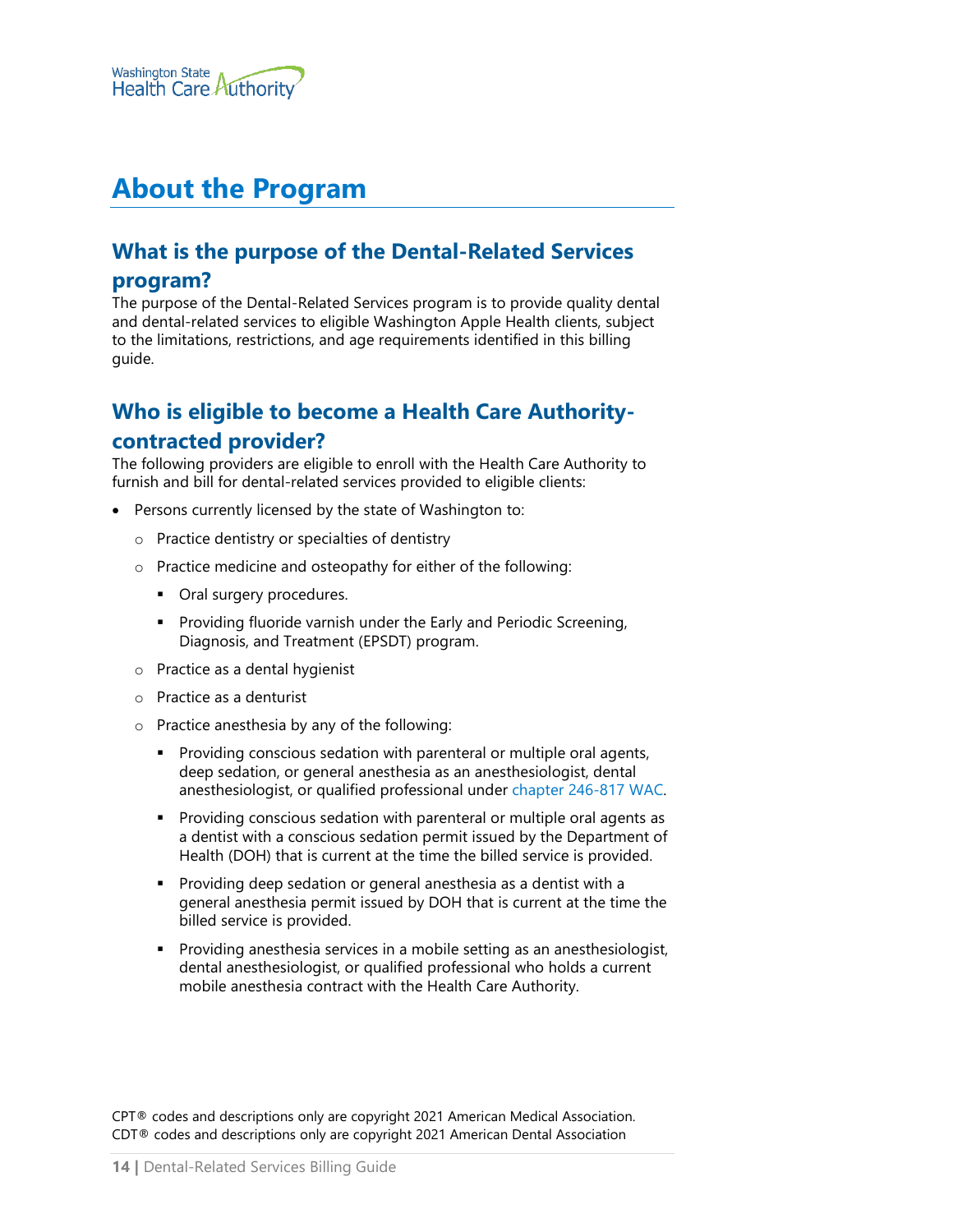

- Facilities that are one of the following:
	- o Hospitals currently licensed by DOH.
	- o Federally-qualified health centers (FQHCs).
	- o Medicare-certified ambulatory surgery centers (ASCs).
	- o Medicare-certified rural health clinics (RHCs).
	- o Community health centers (CHC).
- Participating local health jurisdictions.
- Border area providers of dental-related services who are qualified in their states to provide these services.

**Note**: The Health Care Authority pays licensed providers participating in the Health Care Authority's Dental-Related Services program for only those services that are within their scope of practice. [\(WAC 182-535-1070\(2\)\)](http://app.leg.wa.gov/wac/default.aspx?cite=182-535-1070)

# <span id="page-14-0"></span>**Can substitute dentists (locum tenens) provide and bill for dental-related services?**

[\(42 U.S.C. 1396a\(32\)\(C\)\)](https://www.law.cornell.edu/uscode/text/42/1396a)

**Yes**. Dentists may bill under certain circumstances for services provided on a temporary basis (i.e., locum tenens) to their patients by another dentist.

The dentist's claim must identify the substituting dentist providing the temporary services. Complete the claim as follows:

Enter the provider's National Provider Identifier (NPI) and taxonomy of the locum tenens dentist who performed the substitute services in the Servicing Provider section of the electronic claim.

The locum tenens dentist must enroll as a Washington Apple Health provider in order to treat a Washington Apple Health client and submit claims. For enrollment information, go to the [Enroll as a provider](https://www.hca.wa.gov/billers-providers-partners/apple-health-medicaid-providers/enroll-provider) webpage.

Enter the billing provider information in the usual manner.

An informal reciprocal arrangement, billing for temporary services is limited to a period of 14 continuous days, with at least one day elapsing between 14-day periods.

A locum tenens arrangement involving per diem or other fee-for-time compensation, billing for temporary services is limited to a period of 90 continuous days, with at least 30 days elapsing between 90-day periods.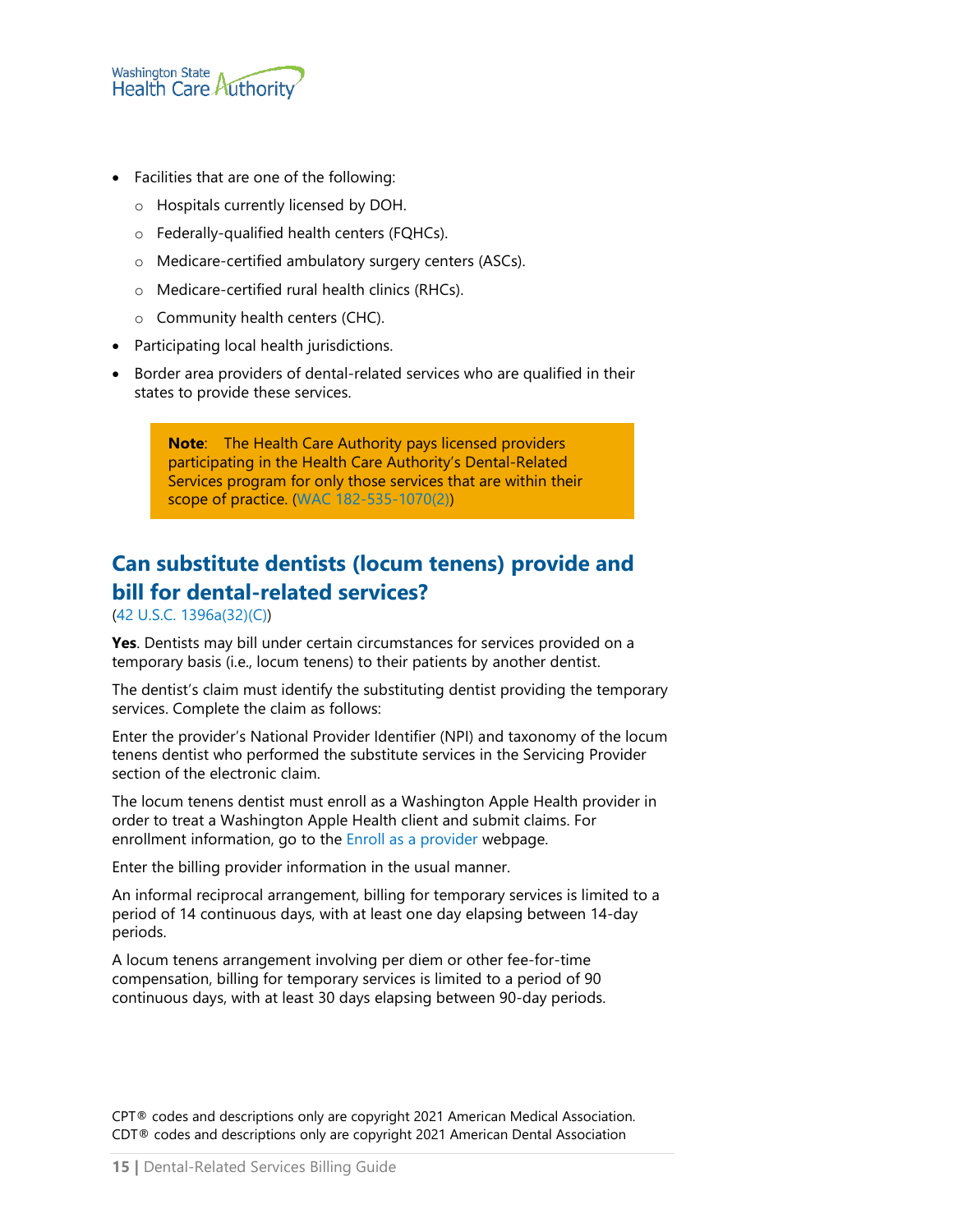

# <span id="page-15-0"></span>**Client Eligibility**

# <span id="page-15-1"></span>**How do I verify a client's eligibility?**

Check the client's services card or follow the two-step process below to verify that a client has Apple Health coverage for the date of service and that the client's benefit package covers the applicable service. This helps prevent delivering a service HCA will not pay for.

#### <span id="page-15-2"></span>**Verifying eligibility is a two-step process:**

**Step 1. Verify the patient's eligibility for Apple Health**. For detailed instructions on verifying a patient's eligibility for Apple Health, see the *Client Eligibility, Benefit Packages, and Coverage Limits* section in HCA's **[ProviderOne Billing and Resource Guide](http://www.hca.wa.gov/node/311)**.

> If the patient is eligible for Apple Health, proceed to **Step 2**. If the patient is **not** eligible, see the note box below.

**Step 2. Verify service coverage under the Apple Health client's benefit package**. To determine if the requested service is a covered benefit under the Apple Health client's benefit package, see HCA's **[Program Benefit Packages and Scope of Services](http://www.hca.wa.gov/node/2391)** webpage.

Note: To determine if the client has the DDA indicator, see the **[ProviderOne Billing and Resource Guide](http://www.hca.wa.gov/node/311)**.

**Note**: Patients who are not Apple Health clients may submit an application for health care coverage in one of the following ways:

- 1. By visiting the **[Washington Healthplanfinder's website](http://www.wahealthplanfinder.org/)**.
- 2. By calling the Customer Support Center toll-free at: 855-WAFINDER

(855-923-4633) or 855-627-9604 (TTY)

3. By mailing the application to: Washington Healthplanfinder, PO Box 946, Olympia, WA 98507

In-person application assistance is also available. To get information about inperson application assistance available in their area, people may visit the **[Washington Healthplanfinder's website](http://www.wahealthplanfinder.org/)** or call the Customer Support Center.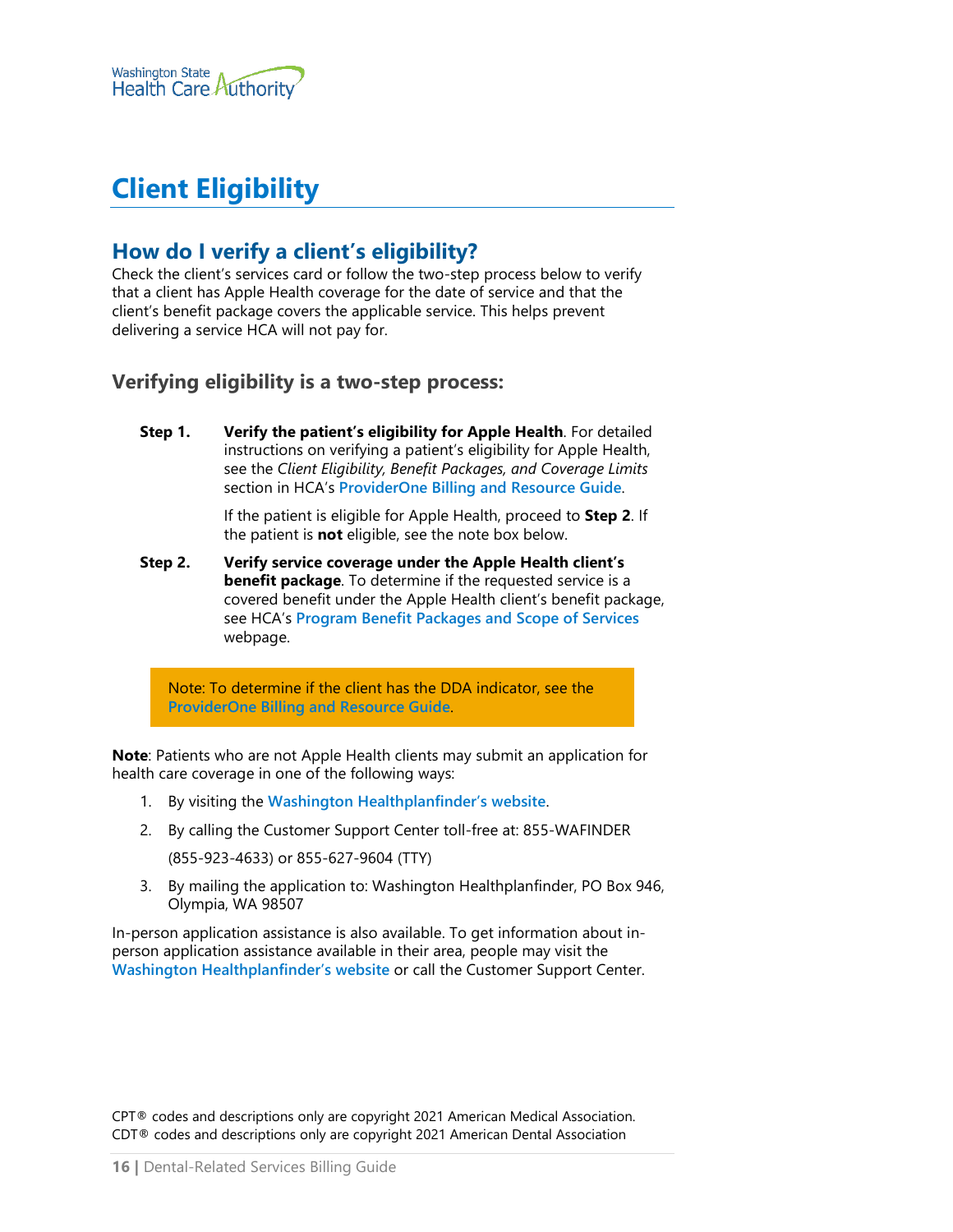

# <span id="page-16-0"></span>**Are clients enrolled in an HCA-contracted managed care organization (MCO) eligible?**

**Yes**. Dental-related services, including surgical services with a dental-related diagnosis, for eligible clients enrolled in a Health Care Authority-contracted managed care organization (MCO) are covered under Washington Apple Health fee-for-service. Bill the Health Care Authority directly for all dental-related services provided to eligible MCO clients.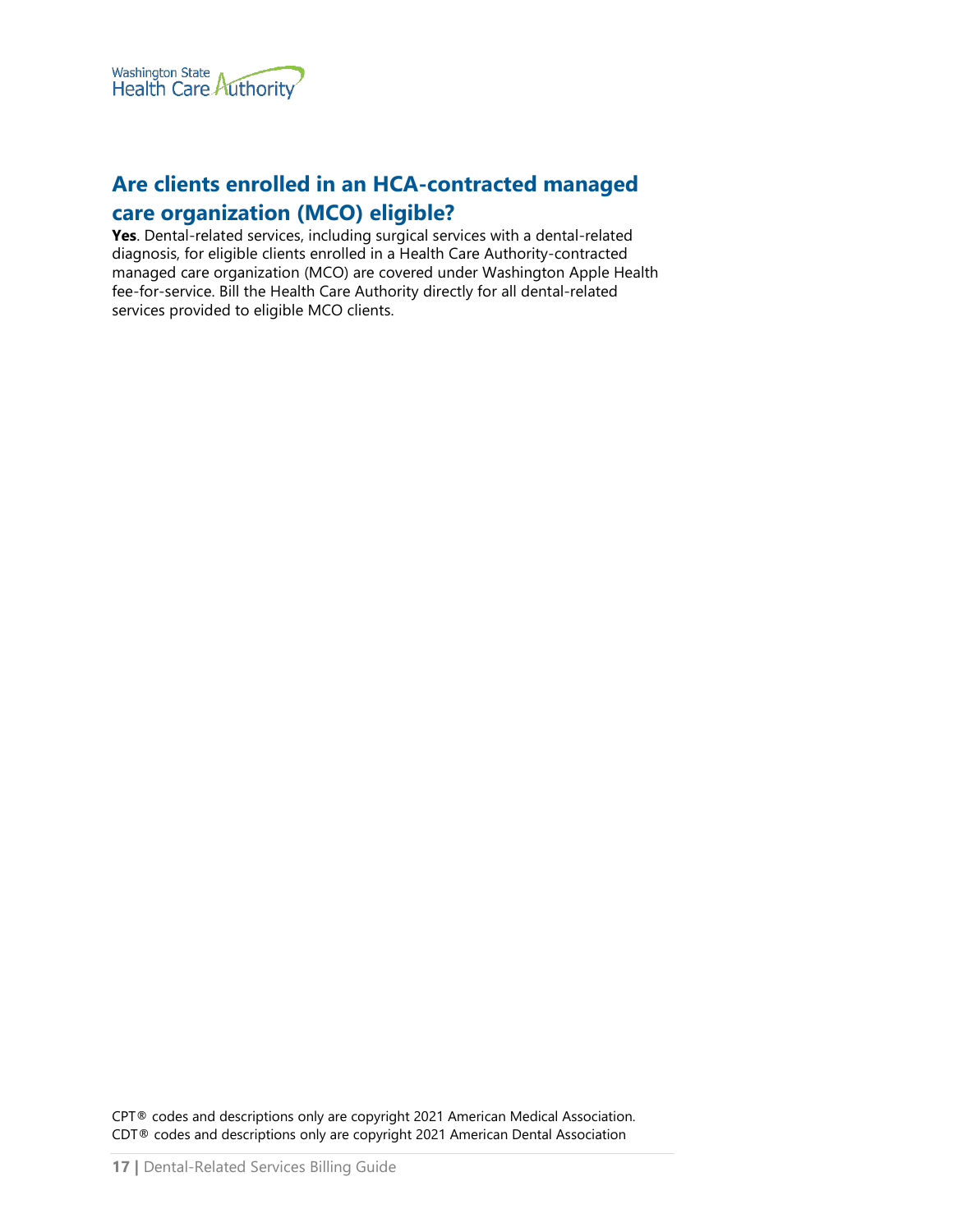

# <span id="page-17-0"></span>**Coverage**

# <span id="page-17-1"></span>**When does the Health Care Authority pay for covered dental-related services?**

Subject to coverage limitations and client-age requirements identified for a specific service, the Health Care Authority pays for dental-related services and procedures when the services are all of the following:

Part of the client's benefit package.

Within the scope of an eligible client's Washington Apple Health program.

Medically necessary.

Meet the Health Care Authority's authorization requirements, if any.

Documented in the client's record per [chapter 182-502 WAC](http://app.leg.wa.gov/WAC/default.aspx?cite=182-502) and meet the Department of Health's (DOH) requirements in [WAC 246-817-305](http://app.leg.wa.gov/WAC/default.aspx?cite=246-817-305) and [WAC 246-](http://app.leg.wa.gov/WAC/default.aspx?cite=246-817-310) [817-310.](http://app.leg.wa.gov/WAC/default.aspx?cite=246-817-310)

Within accepted dental or medical practice standards.

Consistent with a diagnosis of dental disease or dental condition.

Reasonable in amount and duration of care, treatment, or service.

Listed as covered in this billing guide.

For orthodontic services, see [chapter 182-535A WAC](http://app.leg.wa.gov/wac/default.aspx?cite=182-535A) and the Health Care Authority's [Orthodontic services billing guide.](http://www.hca.wa.gov/node/301)

# <span id="page-17-2"></span>**What services performed in a hospital or ambulatory surgery center (ASC) are covered?**

#### <span id="page-17-3"></span>**Dental providers**

- The Health Care Authority covers evaluation and management (E/M) codes (formerly hospital visits and consults) when an oral surgeon is called to the hospital or receives a client from the hospital for an emergency condition (i.e., infection, fracture, or trauma).
- When billing for  $E/M$  codes in facility settings, oral surgeons must use CPT<sup>®</sup> codes and follow CPT® rules, including the use of modifiers. When billing for emergency hospital visits, oral surgeons must bill:
	- o On an electronic professional claim.
	- $\circ$  Using the appropriate CPT® code and modifiers, if appropriate.
- The Health Care Authority requires prior authorization (PA) for CDT<sup>®</sup> dental services performed in a hospital or an ASC for clients age 9 and older (except for [clients of the Developmental Disabilities Administration](#page-79-0) (DDA)).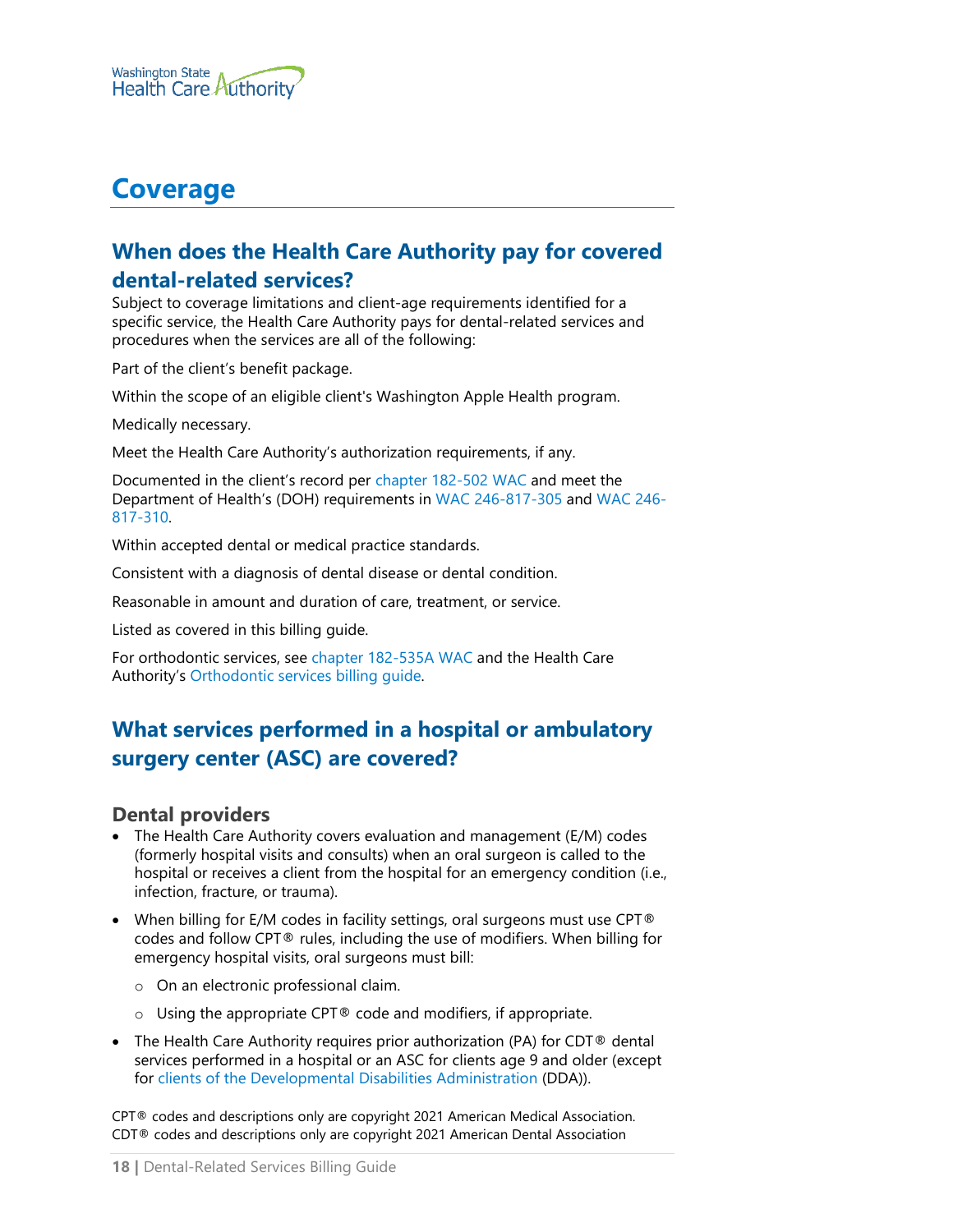• The place-of-service (POS) on the submitted claim form must match the setting where the service is performed. The Health Care Authority may audit claims with an incorrect POS and payment may be recouped.

| <b>Place of Service</b> | <b>Setting</b>                             |
|-------------------------|--------------------------------------------|
| 19                      | Outpatient hospital clinic – off<br>campus |
| 21                      | Inpatient hospital                         |
| 22                      | Outpatient hospital clinic – on<br>campus  |
| 24                      | Ambulatory surgery center                  |

- The dentist providing the service must send in a request for authorization to perform the procedure in these settings. The request must:
	- o Contain at least one procedure code.
	- o List all applicable codes that require PA.

**Note**: Authorization for a client to be seen in a hospital or ASC setting does not automatically authorize any specific code that requires PA. If the specific code requires PA, also include the rationale for the code.

- o Be submitted on the General Information for Authorization form, HCA 13- 835. See [Where can I download HCA](#page-2-0) forms?
- o Include a letter that clearly describes the medical necessity of performing the service in the requested setting.

**Note**: Any PA request submitted without the above information will be returned as incomplete. • The Health Care Authority requires providers to report dental services, including oral and maxillofacial surgeries, using CDT® codes. **Exception**: Oral surgeons may use CPT<sup>®</sup> codes listed in the Health Care Authority's [Physician-related/professional services](http://www.hca.wa.gov/node/301)  [fee schedule](http://www.hca.wa.gov/node/301) only when the procedure performed is not listed as a covered CDT® code in the Health Care Authority's [Dental](http://www.hca.wa.gov/node/301)  [program fee schedule.](http://www.hca.wa.gov/node/301) CPT® codes must be billed on an

electronic professional claim.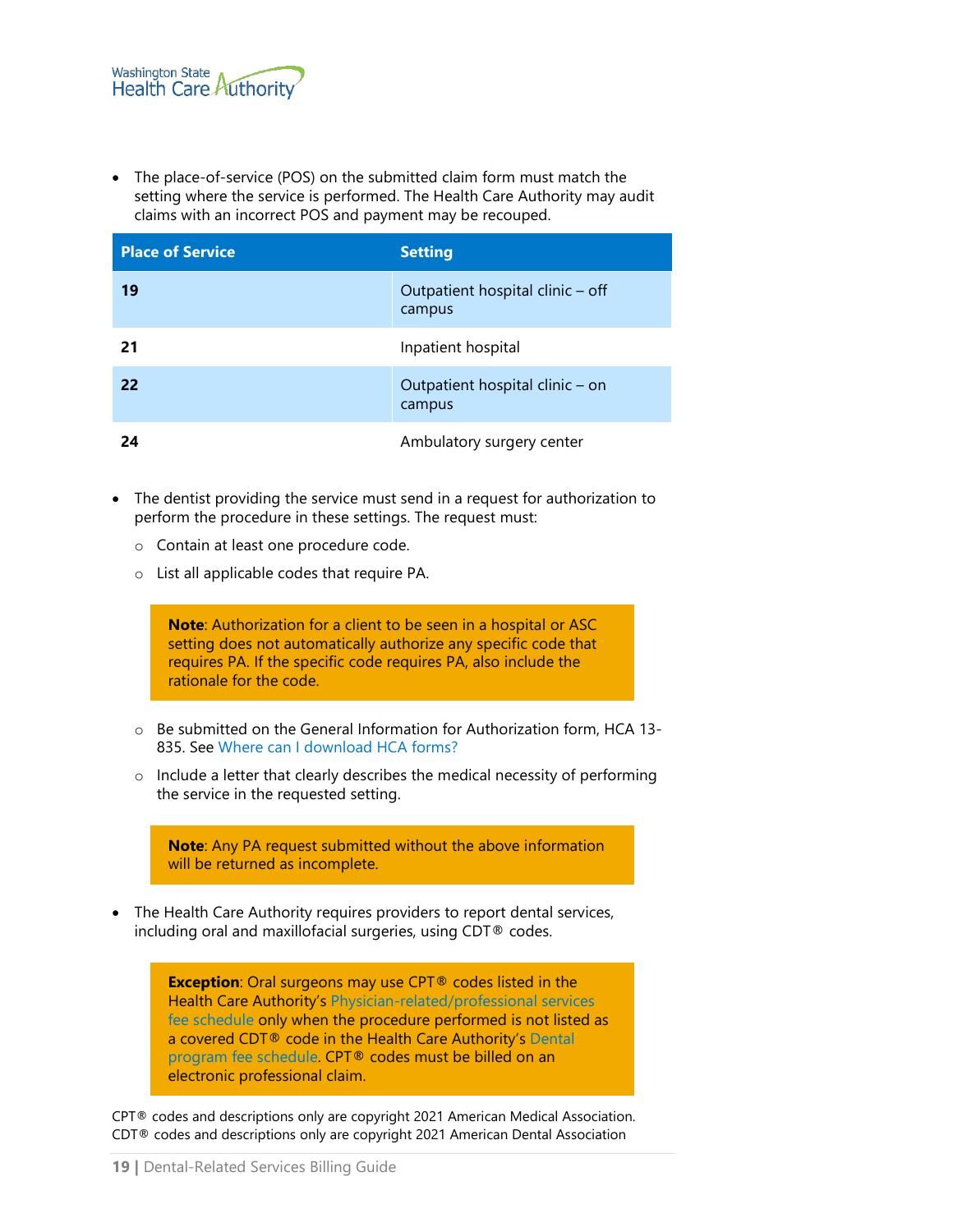

- The Health Care Authority pays dentists and oral surgeons for hospital visits using only the CPT® codes listed in the oral surgery section of the *Physician*[related services/health care professional services billing guide.](http://www.hca.wa.gov/node/301) In accordance with CPT guidelines, evaluation and management codes (visit codes) are not allowed on the same day as a surgery code (CPT® or CDT®) unless the decision to do the surgery was made that day and appropriate modifiers are used.
- The Health Care Authority follows the National Correct Coding Initiative [\(NCCI\) policy.](https://www.medicaid.gov/medicaid/program-integrity/ncci/index.html) The Centers for Medicare and Medicaid Services (CMS) created this policy to promote national correct coding methods. NCCI assists the Health Care Authority to control improper coding that may lead to inappropriate payment. For more information about the Health Care Authority's policy to follow NCCI rules, see the National correct coding initiative section of the [Physician-related services/health care professional](http://www.hca.wa.gov/node/301)  [services billing guide.](http://www.hca.wa.gov/node/301)
- If requesting anesthesia time that is significantly greater than the normal anesthesia time for the procedure, include the medical justification for this in the documentation.

#### <span id="page-19-0"></span>**Facilities**

- Hospitals and ASCs must use CDT® codes for dental procedures. Hospitals and ASCs may bill with a CPT® code only if there is no CDT® code that covers the service performed.
- Coverage and payment is limited to those CDT® and select CPT® codes listed in the Health Care Authority's [Dental program fee schedule.](http://www.hca.wa.gov/node/301)
- ASCs are paid only for the codes listed in the Health Care Authority's [Ambulatory surgery centers billing guide.](http://www.hca.wa.gov/node/301)
- A mobile anesthesia facility fee may be billed only by mobile anesthesiologists who hold a mobile anesthesia contract with the Health Care Authority.
- Professional anesthesia fees are billable by the anesthesia provider only, not by the facility.

**Note**: Effective on and after January 1, 2020, hospital and ASC facility fees for eligible clients enrolled in a Health Care Authority-contracted managed care organization must be billed directly through the client's MCO.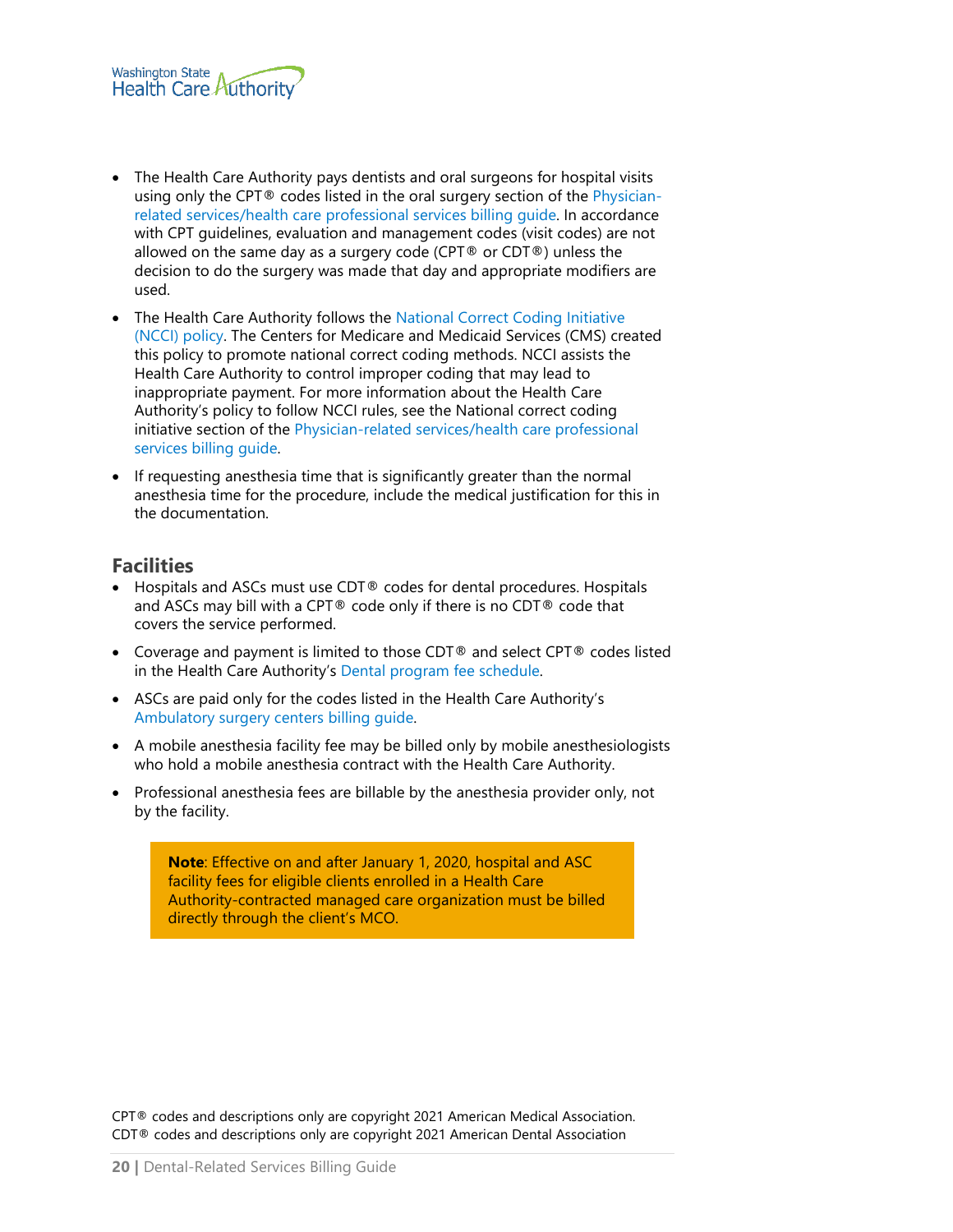

#### <span id="page-20-0"></span>**Site-of-service prior authorization**

The Health Care Authority requires site-of-service prior authorization in addition to prior authorization of the procedure, if applicable, for nonemergency dentalrelated services performed in a hospital or an ASC when all of the following are true:

- The client is not a [client of the DDA.](#page-79-0)
- The client is age 9 or older.
- The service is not listed as exempt from the site-of-service authorization requirement in this billing guide or the Health Care Authority's [Dental-related](http://www.hca.wa.gov/node/301)  [services fee schedule.](http://www.hca.wa.gov/node/301)
- The service is not listed as exempt from the prior authorization requirement for deep sedation or general anesthesia (see [What adjunctive general services](#page-63-1)  [are covered?\)](#page-63-1).

To be eligible for payment, dental-related services performed in a hospital, or an ASC, must be listed in the Health Care Authority's [Outpatient fee schedule](http://www.hca.wa.gov/node/301) or [ASC](http://www.hca.wa.gov/node/301)  [fee schedule.](http://www.hca.wa.gov/node/301) The claim must be billed with the correct procedure code for the site-of-service.

## <span id="page-20-1"></span>**EPSDT clients**

Under the Early and Periodic Screening, Diagnostic, and Treatment (EPSDT) program, clients age 20 and younger may be eligible for medically necessary dental-related services listed as noncovered. The Health Care Authority reviews requests for dental-related services for clients who are eligible for services under the EPSDT program when a referral for services is the result of an EPSDT exam, according to the provisions of [WAC 182-534-0100.](http://app.leg.wa.gov/wac/default.aspx?cite=182-534-0100)

# <span id="page-20-2"></span>**Are limitation extensions and exceptions to rule available?**

#### <span id="page-20-3"></span>**What is a limitation extension?**

A limitation extension (LE) is an authorization of services beyond the designated benefit limit allowed in Washington Administration Code (WAC) and the Health Care Authority's Washington Apple Health billing guides.

> **Note**: A request for a limitation extension must be appropriate to the client's eligibility or program limitations. Not all eligibility groups cover all services.

The Health Care Authority evaluates a request for dental-related services that are in excess of the Dental Program's limitations or restrictions, according to [WAC](http://app.leg.wa.gov/wac/default.aspx?cite=182-501-0169)  [182-501-0169.](http://app.leg.wa.gov/wac/default.aspx?cite=182-501-0169)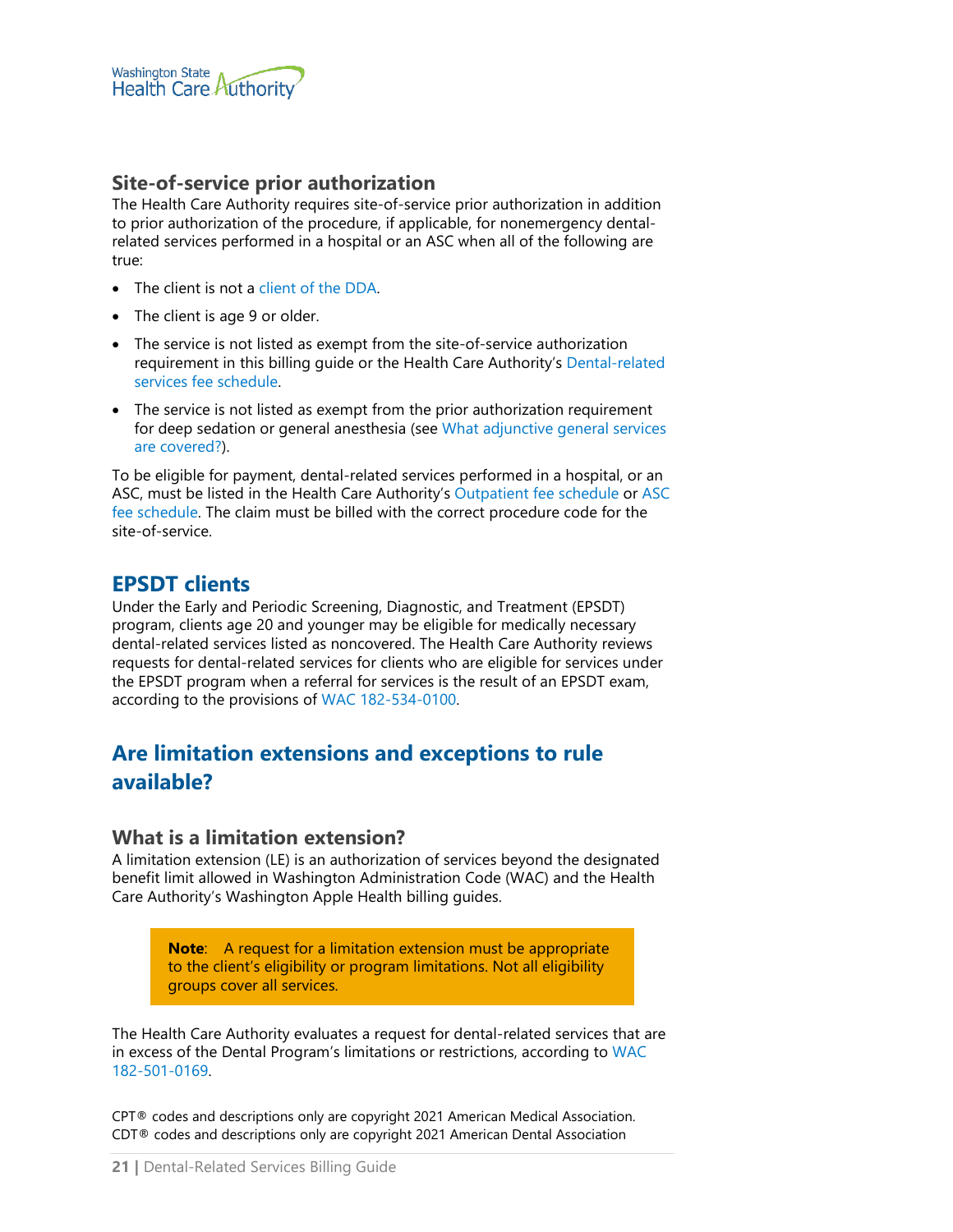

#### <span id="page-21-0"></span>**How do I request an LE?**

The Health Care Authority (HCA) requires a dental provider who is requesting a limitation extension (LE) to submit sufficient, objective, clinical information to establish medical necessity.

Providers may submit a prior authorization request by direct data entry into ProviderOne or by fax(see the Health Care Authority's prior [authorization](https://www.hca.wa.gov/billers-providers-partners/prior-authorization-claims-and-billing/prior-authorization-pa)  [webpage](https://www.hca.wa.gov/billers-providers-partners/prior-authorization-claims-and-billing/prior-authorization-pa) for details).

The Health Care Authority may request additional information as follows:

- Additional x-rays (radiographs).
- Photographs.
- Any other information considered necessary.

**Note**: The Health Care Authority may require second opinions and consultations before authorizing any procedure.

#### **Removable Dental Prosthetics**

For nursing facility clients, the LE request must also include a completed copy of the Denture/Partial Appliance Request for Skilled Nursing Facility Client form, HCA #13-788. See [Where can I download HCA](#page-2-0) forms?

#### <span id="page-21-1"></span>**What is an exception to rule?**

An Exception to Rule (ETR) is a request for payment by the Health Care Authority for a noncovered service. The Health Care Authority reviews these requests according to [WAC 182-501-0160.](http://app.leg.wa.gov/wac/default.aspx?cite=182-501-0160) 

#### <span id="page-21-2"></span>**How do I request a noncovered service?**

Providers must request a noncovered service through an exception to rule (ETR).

To request an ETR, providers may submit their request by direct data entry into ProviderOne or by fax (see the Health Care Authority's [prior authorization](https://www.hca.wa.gov/billers-providers-partners/prior-authorization-claims-and-billing/prior-authorization-pa)  [webpage](https://www.hca.wa.gov/billers-providers-partners/prior-authorization-claims-and-billing/prior-authorization-pa) for details).

Indicate in the comments box that you are requesting an ETR.

Be sure to provide all of the evidence required by [WAC 182-501-0160.](http://app.leg.wa.gov/wac/default.aspx?cite=182-501-0160)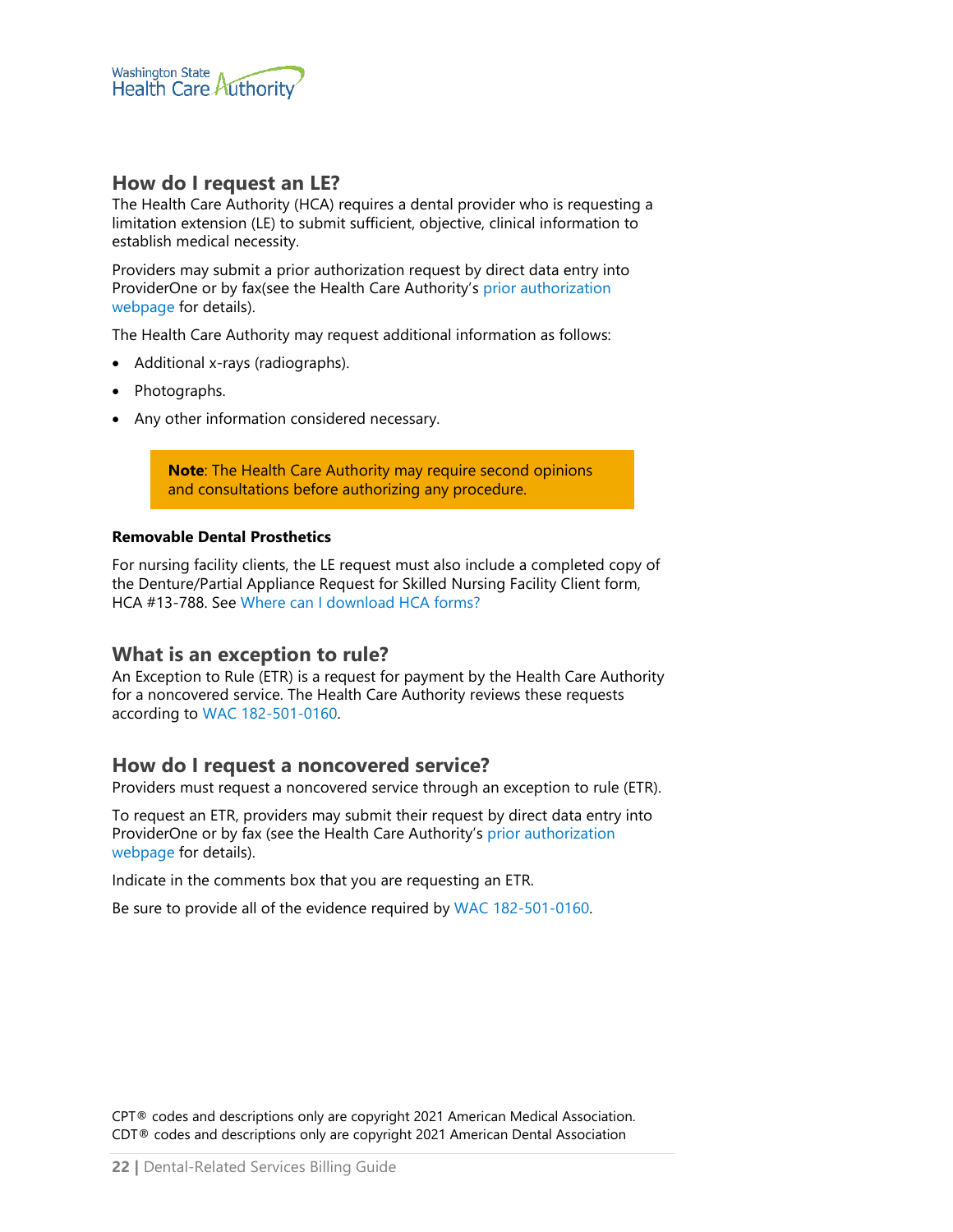

## <span id="page-22-1"></span>**What diagnostic services are covered?**

Subject to coverage limitations, restrictions, and client-age requirements identified for a specific service, the Health Care Authority covers the following dental-related diagnostic services:

#### <span id="page-22-0"></span>**Oral health evaluations and assessments**

The Health Care Authority covers per client, per provider or clinic:

- **Periodic oral evaluations**, once every 6 months. Six months must elapse between the comprehensive oral evaluation and the first periodic oral evaluation. Exception to limits, see [Clients of the Developmental Disabilities](#page-79-3)  [Administration](#page-79-3) (DDA), Preventive Services.
- **Limited oral evaluations**, only when the provider performing the limited oral evaluation is not providing routine scheduled dental services for the client on the same day.

**Note**: Any post-operation evaluations are covered as part of the original procedure's global fee and are not considered as a limited oral evaluation.

- The limited oral evaluation:
	- o Must evaluate the client for one of the following:
		- A specific dental problem or oral health complaint
		- A dental emergency
		- A referral for other treatment
	- o When performed by a denturist, is limited to the initial examination appointment. The Health Care Authority does not cover any additional limited examination by a denturist for the same client until 3 months after the delivery of a removable dental prosthesis.
- **Comprehensive oral evaluations** as an initial examination includes:
	- o A complete dental and medical history and general health assessment.
	- o A thorough evaluation of extra-oral and intra-oral hard and soft tissue.
	- o The evaluation and recording of dental caries, missing or unerupted teeth, restoration, occlusal relationships, periodontal evaluation, hard and soft tissue anomalies, and oral cancer screening.

The Health Care Authority covers comprehensive oral evaluation per provider/same clinic once every 5 years or sooner for established patients who have a significant health change. [\(See EPA\)](#page-89-0).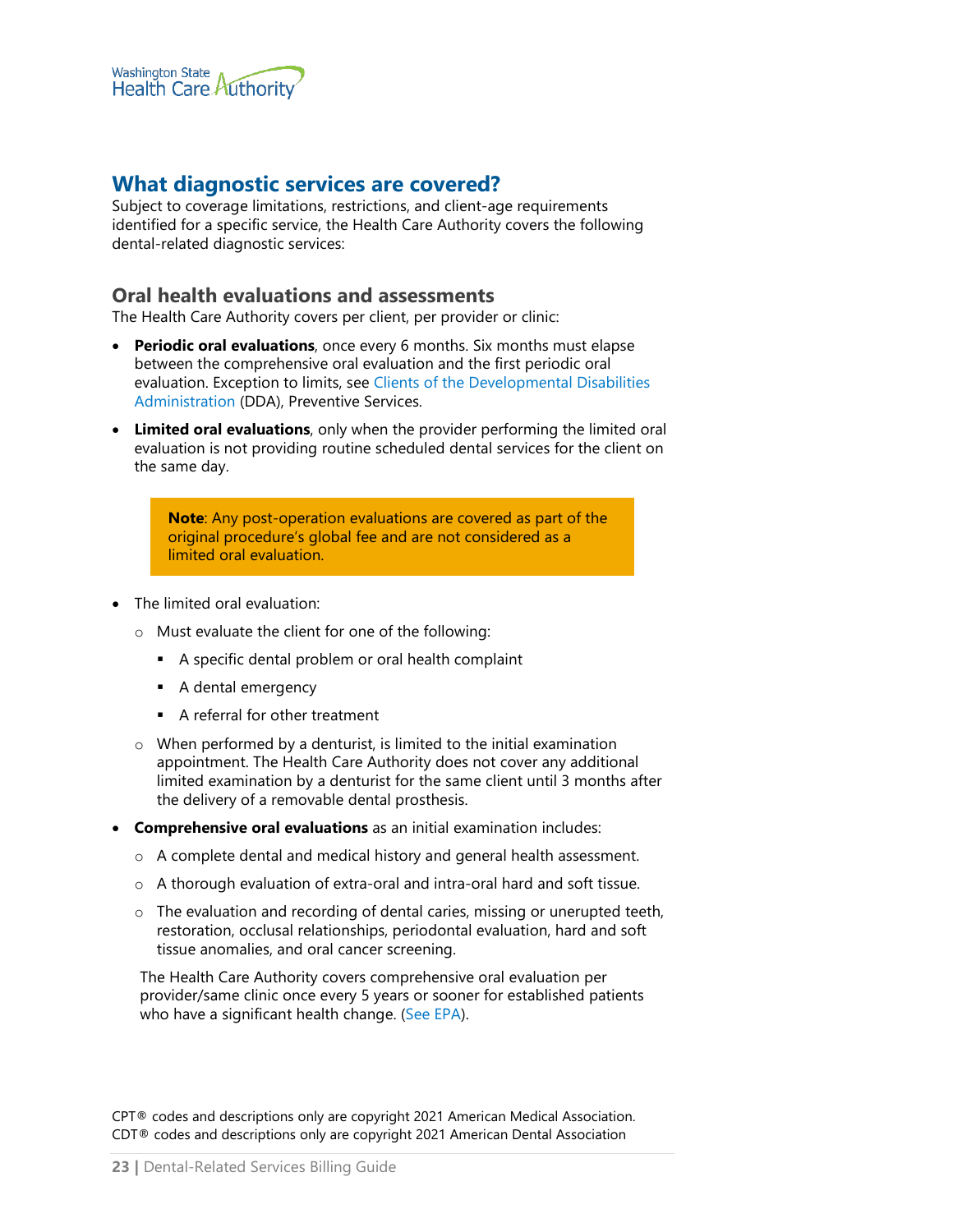

**Note**: The Health Care Authority does not pay separately for chart or record set-up. The fees for these services are included in the Health Care Authority's reimbursement for comprehensive oral evaluations.

| <b>CDT<sup>®</sup></b> Code Description |                                                             | PA?   |
|-----------------------------------------|-------------------------------------------------------------|-------|
| <b>D0120</b>                            | periodic oral evaluation - established patient*             | N     |
| <b>D0140</b>                            | limited oral evaluation – problem focused*                  | N     |
| <b>D0150</b>                            | comprehensive oral evaluation - new or established patient* | $N^*$ |

\*Oral surgeons may bill E/M codes (CPT® 99201-99215) on an electronic professional claim to represent these services instead of CDT® codes.

> **Note**: CDT® code D0150 is to be used for all ages. For clients ages 0 through 3, **do not** bill CDT® code D0145. Use CDT® code D0150.

#### <span id="page-23-0"></span>**Limited visual oral assessment (pre-diagnostic services)**

The Health Care Authority covers limited visual oral assessments or screening, allowed two times per client, per provider in a 12-month period as follows:

- When not performed in conjunction with other clinical oral evaluation services.
- When performed by a licensed dentist or dental hygienist to determine the need for sealants, fluoride treatment, or when triage services are provided in **settings other than dental offices or dental clinics** (*e.g*., alternate living facilities, etc.).

| <b>CDT® Code Description</b> |                         | PA? |
|------------------------------|-------------------------|-----|
| <b>D0190</b>                 | screening of a patient  | N   |
| <b>D0191</b>                 | assessment of a patient | N   |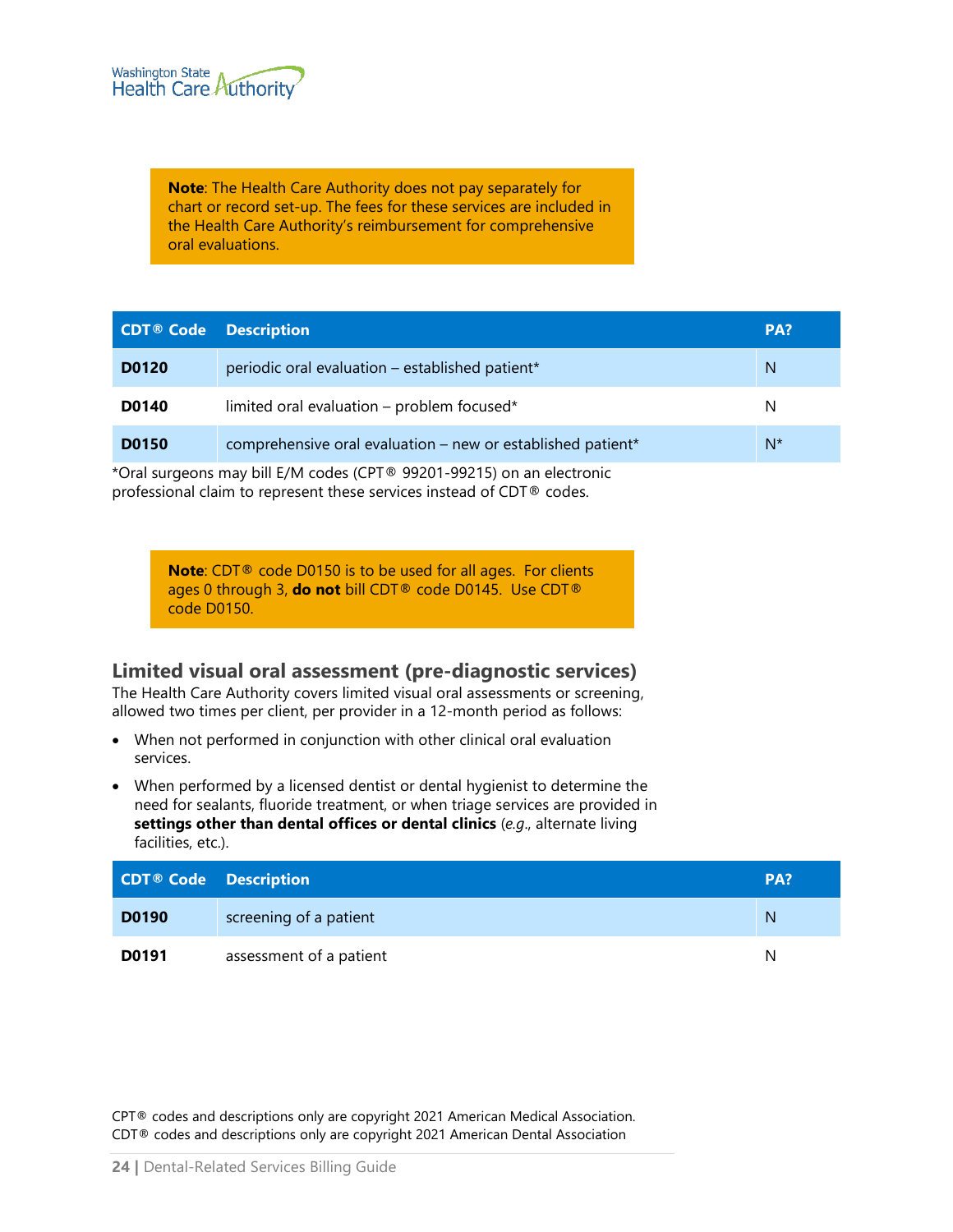

## <span id="page-24-0"></span>**Alcohol and substance misuse counseling**

The Health Care Authority covers alcohol and substance misuse counseling through screening, brief interventions, and referral to treatment (SBIRT) services when provided by, or under the supervision of, a certified physician or other certified licensed health care professional, such as a dentist or a dental hygienist, within the scope of their practice. See the Health Care Authority's [Physician-](http://www.hca.wa.gov/node/301#collapse40)[Related Services/Health Care Professional Services Billing Guide.](http://www.hca.wa.gov/node/301#collapse40)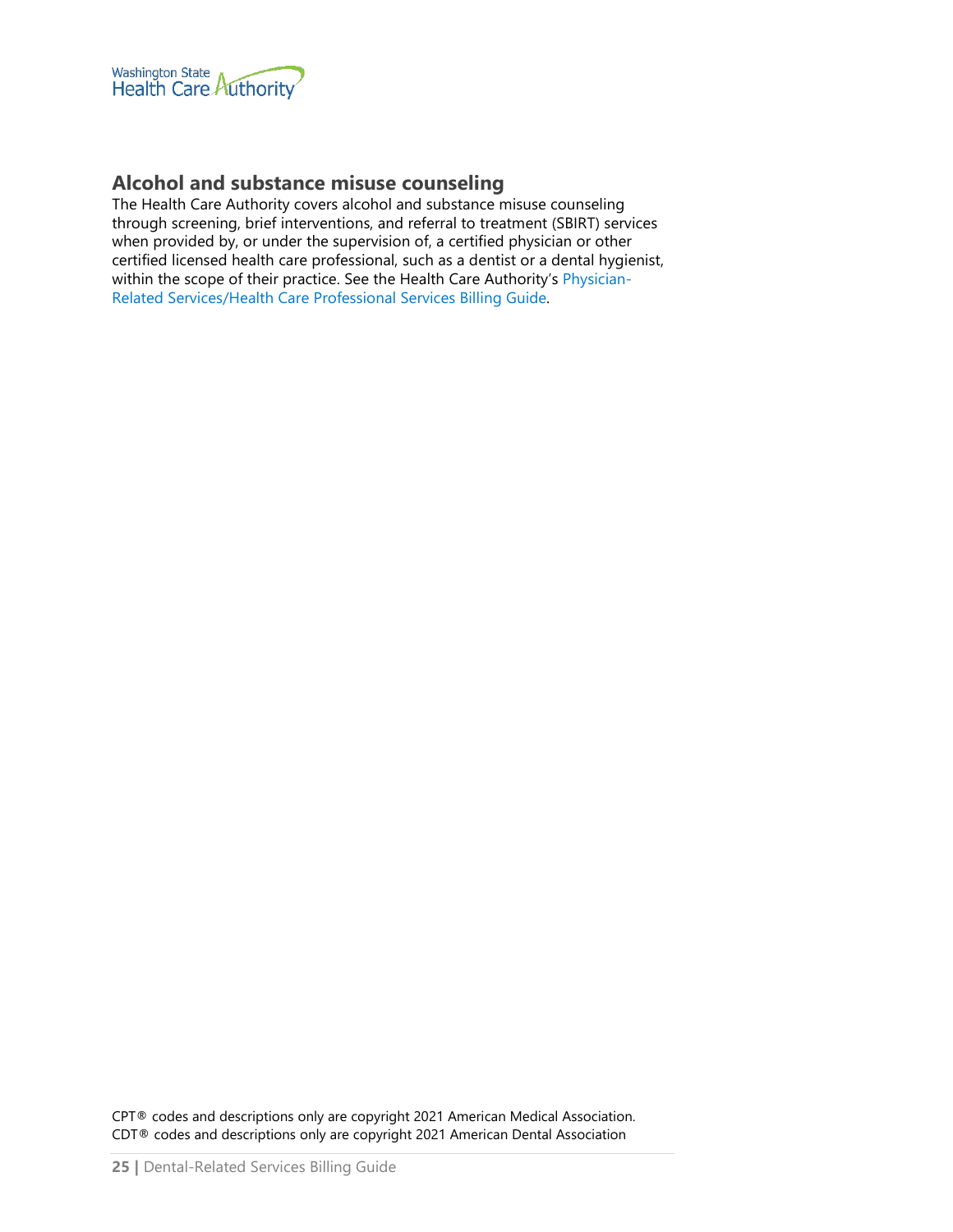

## <span id="page-25-0"></span>**X-rays (radiographs)**

The Health Care Authority uses the prevailing standard of care to determine the need for dental x-rays (radiographs).

The Health Care Authority covers:

- X-rays (radiographs), per client, per provider or clinic, that are of diagnostic quality, dated, and labeled with the client's name. The Health Care Authority requires:
	- o Retention of original x-rays (radiographs) in the client's dental record.
	- o Submission of duplicate x-rays (radiographs) with prior authorization requests and when copies of dental records are requested by the Health Care Authority.
- An intraoral complete series, once in a 3-year period for clients age 14 and older:
	- o Only if the Health Care Authority has not paid for a panoramic x-ray (radiograph) for the same client in the same 3-year period.
	- o The intraoral complete series typically includes 14 to 22 periapical and posterior bitewings (radiographs).
	- $\circ$  The Health Care Authority limits reimbursement for all x-rays (radiographs) to a total payment of no more than the payment for a complete series.
- Medically necessary periapical x-rays (radiographs) that are not included in a complete series for diagnosis in conjunction with definitive treatment, such as root canal therapy. Documentation supporting medical necessity for the procedure must be included in the client's record.
- An occlusal intraoral x-ray (radiograph), per arch, once in a 2-year period, for clients age 20 and younger.
- A maximum of four bitewing x-rays (radiographs) once every 12 months.
- Panoramic x-rays (radiographs) (for dental only) in conjunction with four bitewings, once in a 3-year period:
	- o Only if the Health Care Authority has not paid for an intraoral complete series for the same client in the same 3-year period.
	- o Preoperative and postoperative panoramic x-rays (radiographs), one per surgery without prior authorization.
	- o For orthodontic services, see the [Orthodontic services billing guide.](http://www.hca.wa.gov/node/301)
- Cephalometric films One preoperative and postoperative cephalometric film per surgery without prior authorization.
- Additional x-rays (radiographs) will be considered on a case-by-case basis with prior authorization.
- X-rays (radiographs) not listed as covered, only on a case-by-case basis and when prior authorized.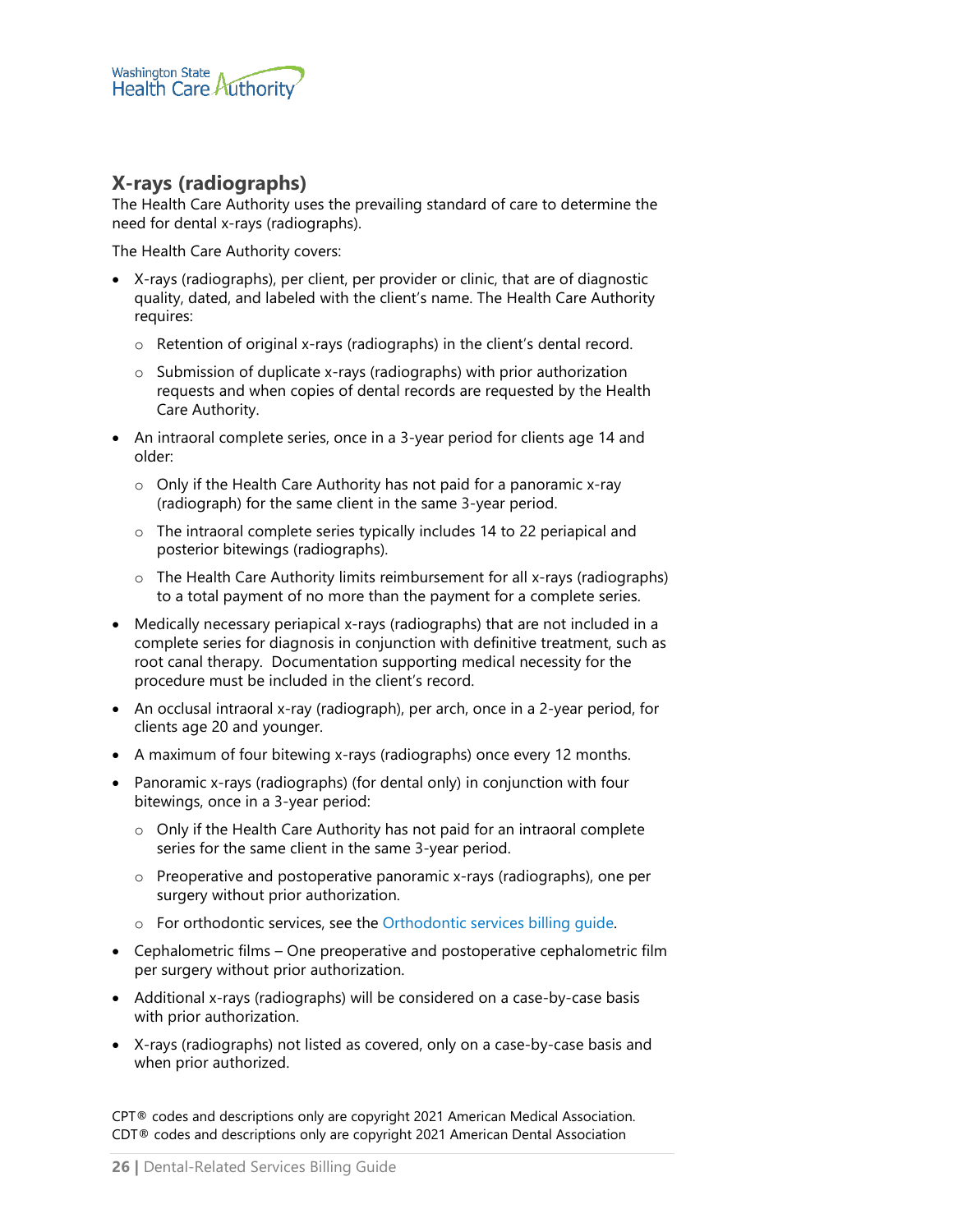• Oral and facial photographic images on a case-by-case basis and when requested by the Health Care Authority.

| <b>CDT® Code</b> | <b>Description</b>                                                        | PA? | <b>Age Limitation</b>           |
|------------------|---------------------------------------------------------------------------|-----|---------------------------------|
| <b>D0210</b>     | intraoral - complete series (including<br>bitewings)                      | N   | Clients age 14 and older        |
| D0220            | intraoral – periapical first film                                         | N   |                                 |
| <b>D0230</b>     | intraoral - periapical each additional film                               | N   |                                 |
| D0240            | intraoral - occlusal film                                                 | N   | Clients age 20 and younger only |
| <b>D0270</b>     | bitewing - single film                                                    | N   |                                 |
| D0272            | bitewings - two films                                                     | N   |                                 |
| D0273            | bitewings - three films                                                   | N   |                                 |
| D0274            | bitewings - four films                                                    | N   |                                 |
| <b>D0330</b>     | panoramic film                                                            | N   |                                 |
| D0340            | cephalometric film (oral surgeons only)                                   | Υ   | Clients age 20 and younger only |
| <b>D0350</b>     | 2D oral/facial photographic images<br>obtained intraorally or extraorally |     |                                 |

**Note**: The Health Care Authority does not require PA for additional medically necessary panoramic x-rays (radiographs) ordered by oral surgeons and orthodontists.

## <span id="page-26-0"></span>**Tests and examinations**

The Health Care Authority covers the following for clients age 20 and younger:

- One pulp vitality test per visit (not per tooth):
	- o For diagnosis only during limited oral evaluations;
	- o When x-rays (radiographs) or documented symptoms, or both, justify the medical necessity for the pulp vitality test.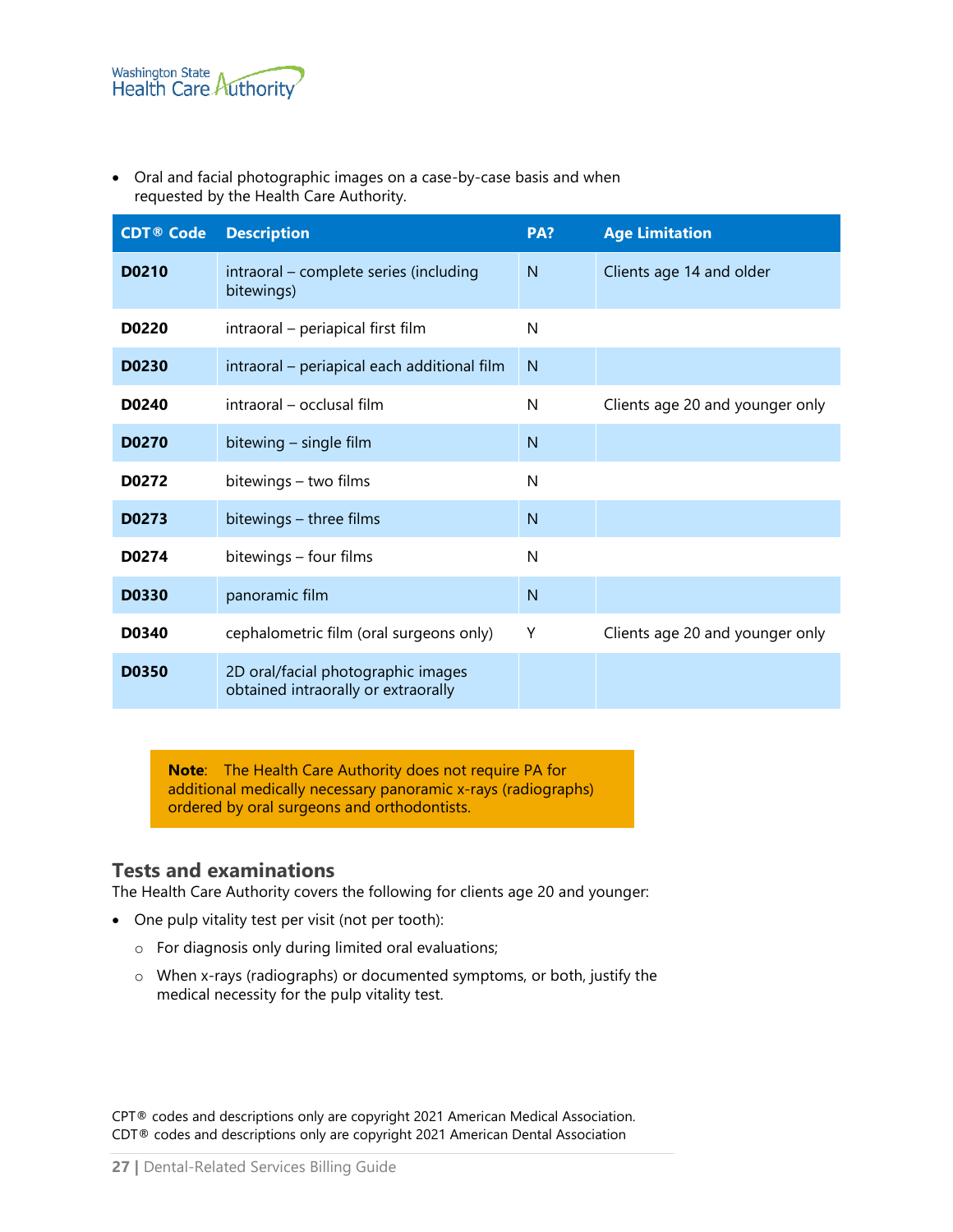

| <b>CDT<sup>®</sup></b> Code Description |                     | PA? |
|-----------------------------------------|---------------------|-----|
| <b>D0460</b>                            | pulp vitality tests | N   |

**Note**: The Health Care Authority covers viral cultures, genetic testing, caries susceptibility, and adjunctive pre-diagnostic tests only on a case-by-case basis and when requested by the Health Care Authority.

# <span id="page-27-0"></span>**What preventive services are covered?**

#### Prophylaxis

The Health Care Authority:

- Includes scaling and polishing procedures to remove coronal plaque, calculus, and stains when performed on a primary or permanent dentition or implants as part of the prophylaxis service.
- Limits prophylaxis to once every:
	- o Six months for a client:
		- Age 18 and younger; or
		- Of any age residing in an alternate living facility (ALF) or skilled nursing facility (SNF).
	- o Twelve months for a client age 19 and older.
	- o Four months for a [client of the Developmental Disabilities Administration](#page-79-0) (DDA).
- Reimburses only when the prophylaxis is performed:
	- o At least 6 months after periodontal scaling and root planing, or periodontal maintenance services, for clients:
		- $\blacksquare$  Age 13 to 18; or
		- Of any age residing in an alternative living facility (ALF) or skilled nursing facility (SNF)
	- o At least 12 months after periodontal scaling and root planing, or periodontal maintenance services, for clients age 19 and older.
	- o At least 4 months after periodontal scaling and root planing or periodontal maintenance services for a Developmental Disabilities Administration (DDA) client.
- Does not reimburse for prophylaxis separately when it is performed on the same date of service as periodontal scaling and root planing, periodontal maintenance, scaling in the presence of generalized moderate or severe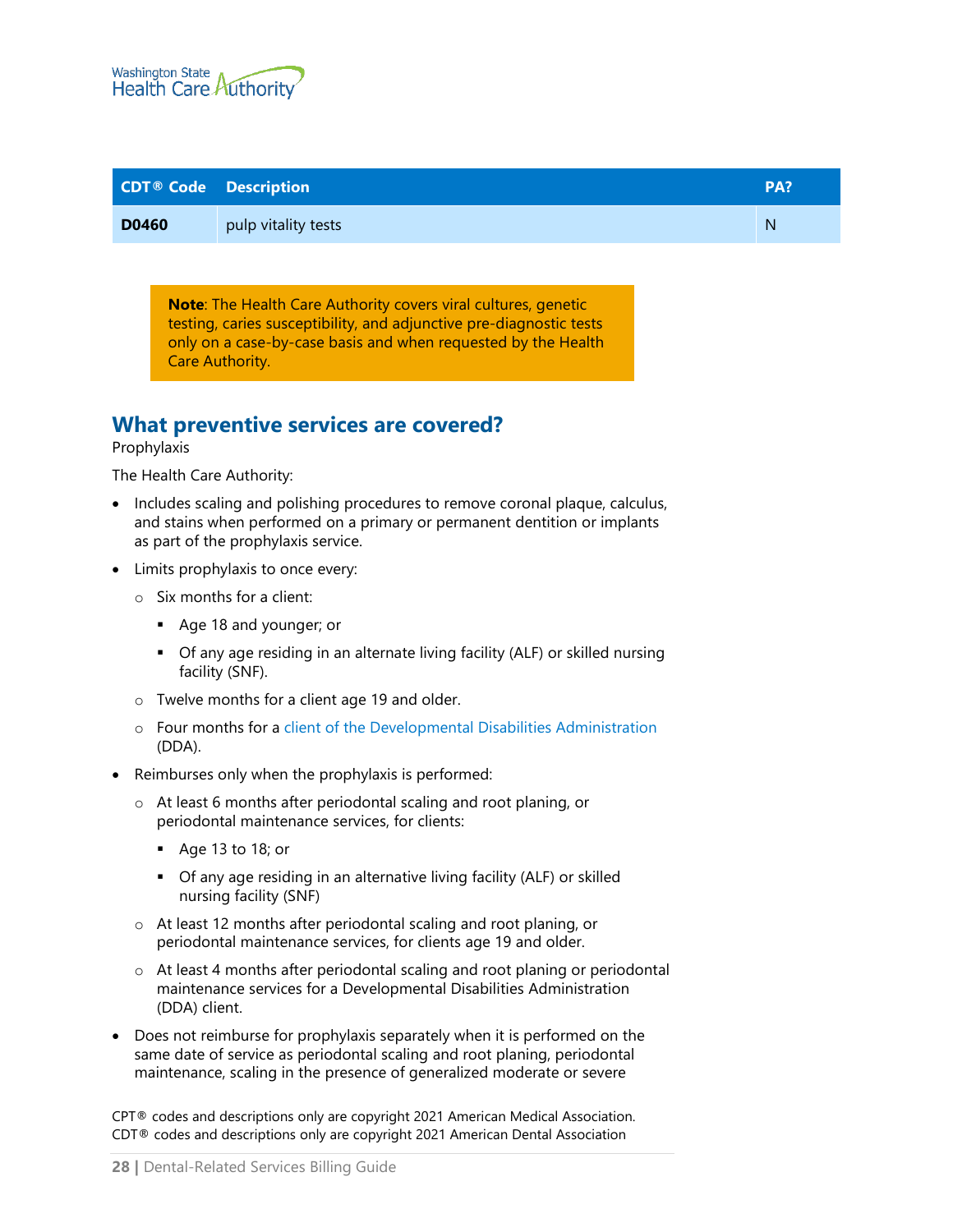gingival inflammation, full mouth debridement, gingivectomy, or gingivoplasty.

| <b>CDT<sup>®</sup></b> Code Description |                     | PA? | <b>Age Limitation</b>         |
|-----------------------------------------|---------------------|-----|-------------------------------|
| D <sub>1110</sub>                       | prophylaxis – adult | N   | Clients age 14 and older only |
| D <sub>1120</sub>                       | prophylaxis – child | N   | Clients through age 13 only   |

# <span id="page-28-0"></span>**Topical fluoride treatment**

The Health Care Authority covers fluoride rinse, foam or gel, or fluoride varnish, including disposable trays, per client, per provider or clinic as follows:

| Clients who are                                                      | <b>Frequency</b>                                                                                                                                                                                   |
|----------------------------------------------------------------------|----------------------------------------------------------------------------------------------------------------------------------------------------------------------------------------------------|
| Age 6 and younger or all ages for<br>clients of DDA                  | Three times within a 12-month period<br>with a minimum of 110 days between<br>applications                                                                                                         |
| Age 7 through 18 or residing in<br><b>ALFs or nursing facilities</b> | Two times within a 12-month period<br>with a minimum of 170 days between<br>applications                                                                                                           |
| Age 7 through 20 receiving<br>orthodontic treatment                  | Three times within a 12-month period<br>during orthodontic treatment with a<br>minimum of 110 days between<br>applications<br>The provider must bill with the initial<br>appliance placement date. |
|                                                                      |                                                                                                                                                                                                    |
| Age 19 and older                                                     | Once within a 12-month period                                                                                                                                                                      |

**Note**: Additional topical fluoride applications only on a case-bycase basis with PA

| <b>CDT<sup>®</sup></b> Code Description |                                                                                | PA? |
|-----------------------------------------|--------------------------------------------------------------------------------|-----|
| D <sub>1206</sub>                       | topical fluoride varnish                                                       | N   |
| D <sub>1208</sub>                       | topical application of fluoride, excluding varnish and silver diamine fluoride | N   |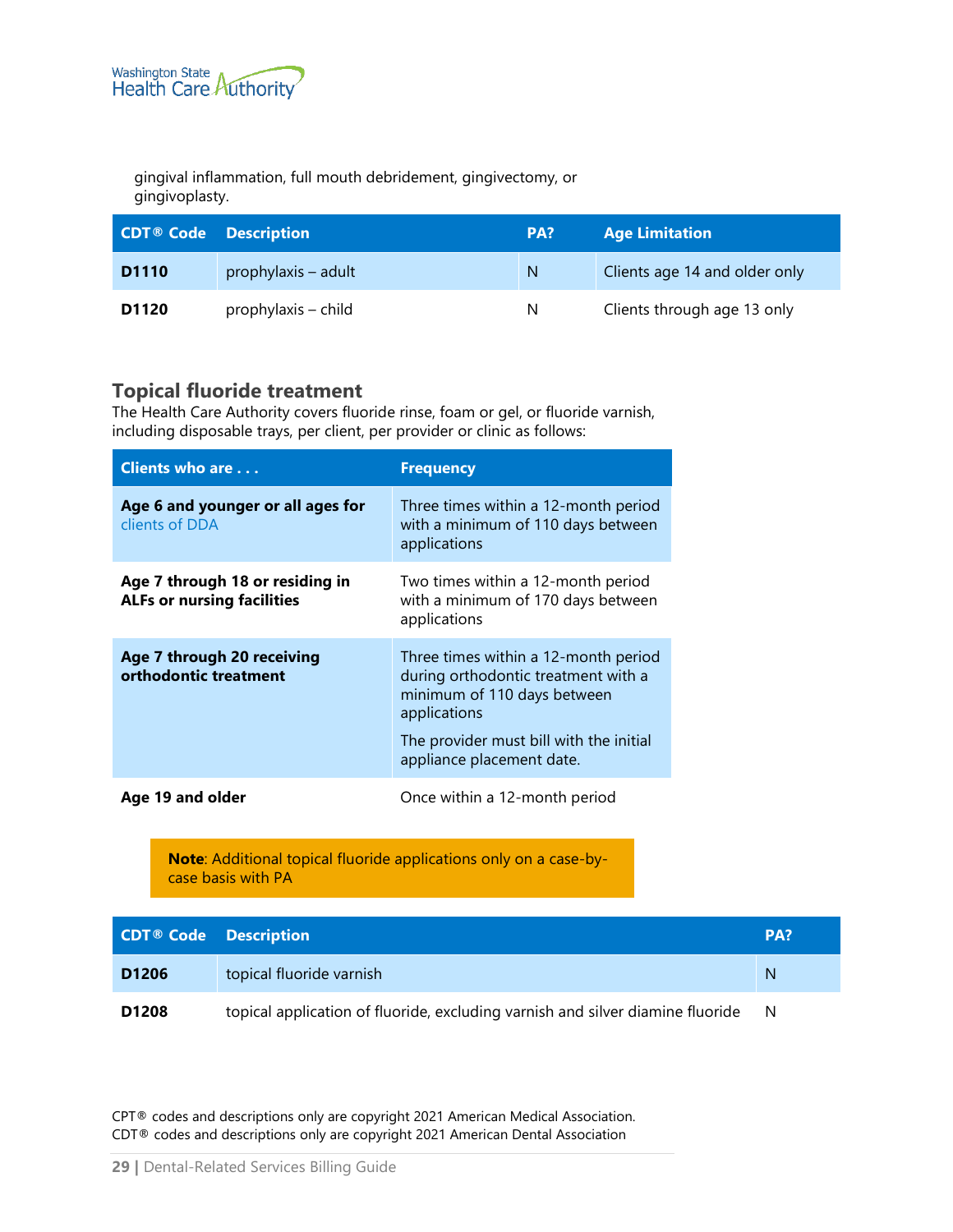

**Note**: CDT® codes D1206 and D1208 are not allowed on the same day. The fluoride limit per provider, per client, for CDT® codes D1206 and D1208 is the combined total of two, not per code. The codes are equivalent, and a total of three or two fluorides are allowed, not three or two of each.

#### <span id="page-29-0"></span>**Oral hygiene instruction**

The Health Care Authority covers oral hygiene instruction only for clients who are age 8 and younger. Oral hygiene instruction includes individualized instruction for home care such as tooth brushing techniques, flossing, and use of oral hygiene aids.

The Health Care Authority covers oral hygiene instruction as follows:

- Only two times per client, per provider, in a 12-months period.
- Only when not performed on the same date of service as prophylaxis or within 6 months from a prophylaxis by the same provider or clinic.

**Note**: The Health Care Authority covers oral hygiene instruction provided by a licensed dentist or a licensed dental hygienist only when the instruction is in a setting other than a dental office or clinic.

| <b>CDT<sup>®</sup></b> Code Description |                           | PA? | <b>Age Limitation</b>          |
|-----------------------------------------|---------------------------|-----|--------------------------------|
| D <sub>1330</sub>                       | oral hygiene instructions | N   | Clients age 8 and younger only |

**Note**: For clients age 9 and older, oral hygiene instruction is included as part of the global fee for prophylaxis.

#### <span id="page-29-1"></span>**Sealants**

The Health Care Authority covers sealants for the occlusal surfaces of permanent teeth 2, 3, 14, 15, 18, 19, 30, 31 and primary teeth A, B, I, J, K, L, S, and T when the following criteria are met:

- Clients are age 20 and younger or people of any age who are clients of the Developmental Disabilities Administration (DDA).
- Only when used on a mechanically and/or chemically prepared enamel surface.
- Once per tooth:
	- o In a 3-year period for clients age 20 and younger.
	- o In a 2-year period for people of any age who are [clients of DDA.](#page-79-0)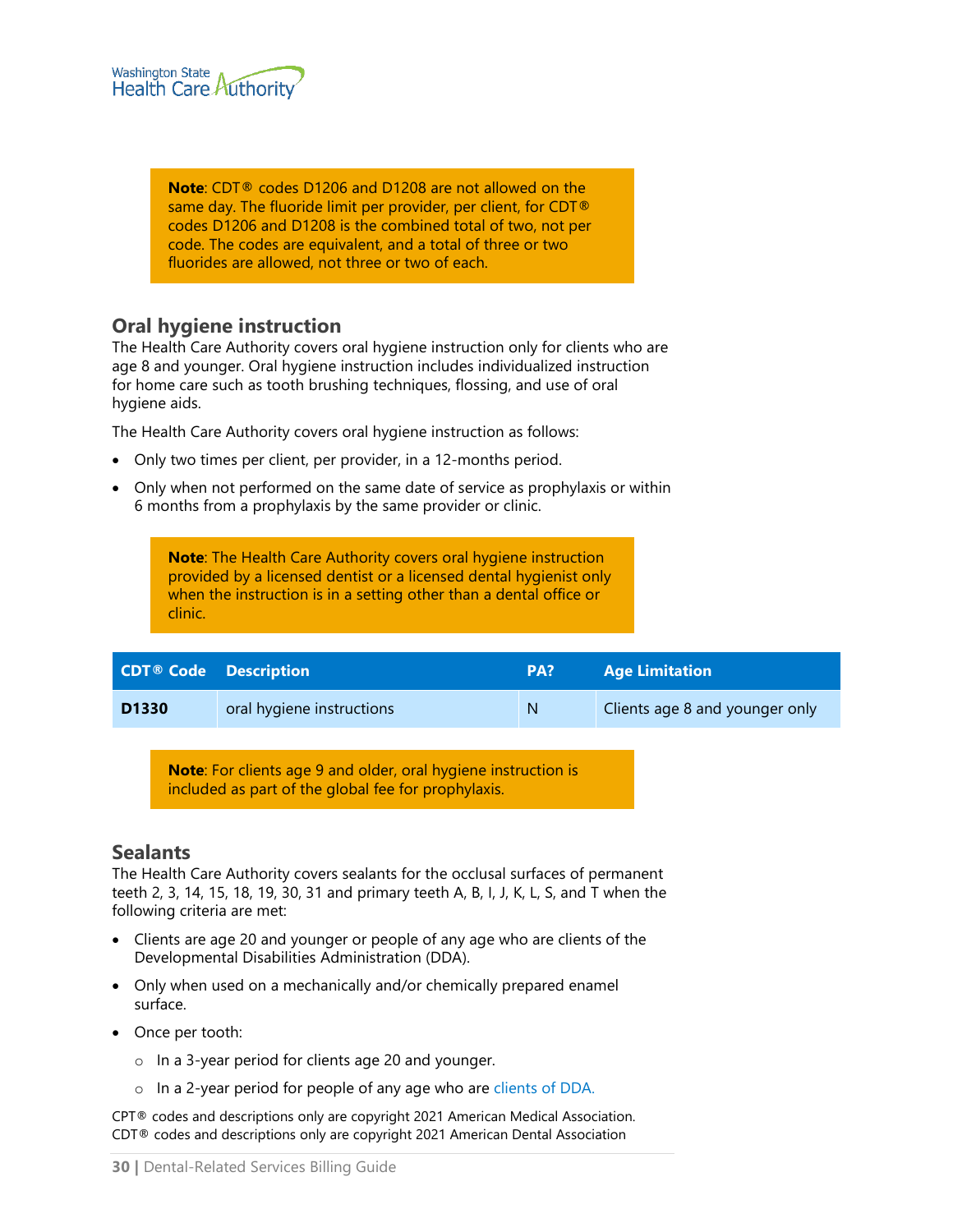

- On noncarious teeth or teeth with incipient caries.
- Only when placed on a tooth with no pre-existing occlusal restoration, or any occlusal restoration placed on the same day.

Additional sealants are allowed on a case-by-case basis and when prior authorized.

**Note**: Glass ionomer cement can be used as a sealant.

| <b>CDT<sup>®</sup></b> Code Description |                       |   | <b>PA?</b> Requirements | <b>Age Limitation</b>                                 |
|-----------------------------------------|-----------------------|---|-------------------------|-------------------------------------------------------|
| D <sub>1351</sub>                       | sealant $-$ per tooth | N | Tooth designation       | Clients age 20 and younger;<br>DDA clients of any age |

#### <span id="page-30-0"></span>**Silver Diamine Fluoride**

The Health Care Authority covers silver diamine fluoride (SDF) per application as follows:

- When used for stopping the progression of caries or as a topical preventive agent
- Two times per client, per tooth, in a 12-month period

Silver diamine fluoride must not be billed with interim therapeutic restoration on the same tooth when arresting caries or as a preventive agent.

The dental provider or office must have a signed informed consent form. The form must include the following:

- Benefits and risks of silver diamine fluoride application.
- Alternatives to silver diamine fluoride application.
- Color photograph example that demonstrates the post-procedure blackening of a tooth with silver diamine fluoride application.

**Note**: For more information, see the [SDF fact sheet](http://centerforevidencebasedpolicy.org/wp-content/uploads/2018/06/SDF-Patient-Fact-Sheet-FINAL.pdf) on the [Center](http://centerforevidencebasedpolicy.org/)  [for Evidence Based Policy](http://centerforevidencebasedpolicy.org/) website. The Center for Evidence Based Policy allows for the reprinting and distribution of the fact sheet.

| <b>CDT<sup>®</sup></b> Code Description |                         | PA? | <b>Requirements Age Limitation</b> |  |
|-----------------------------------------|-------------------------|-----|------------------------------------|--|
| D <sub>1354</sub>                       | silver diamine fluoride | - N | Tooth number   All ages            |  |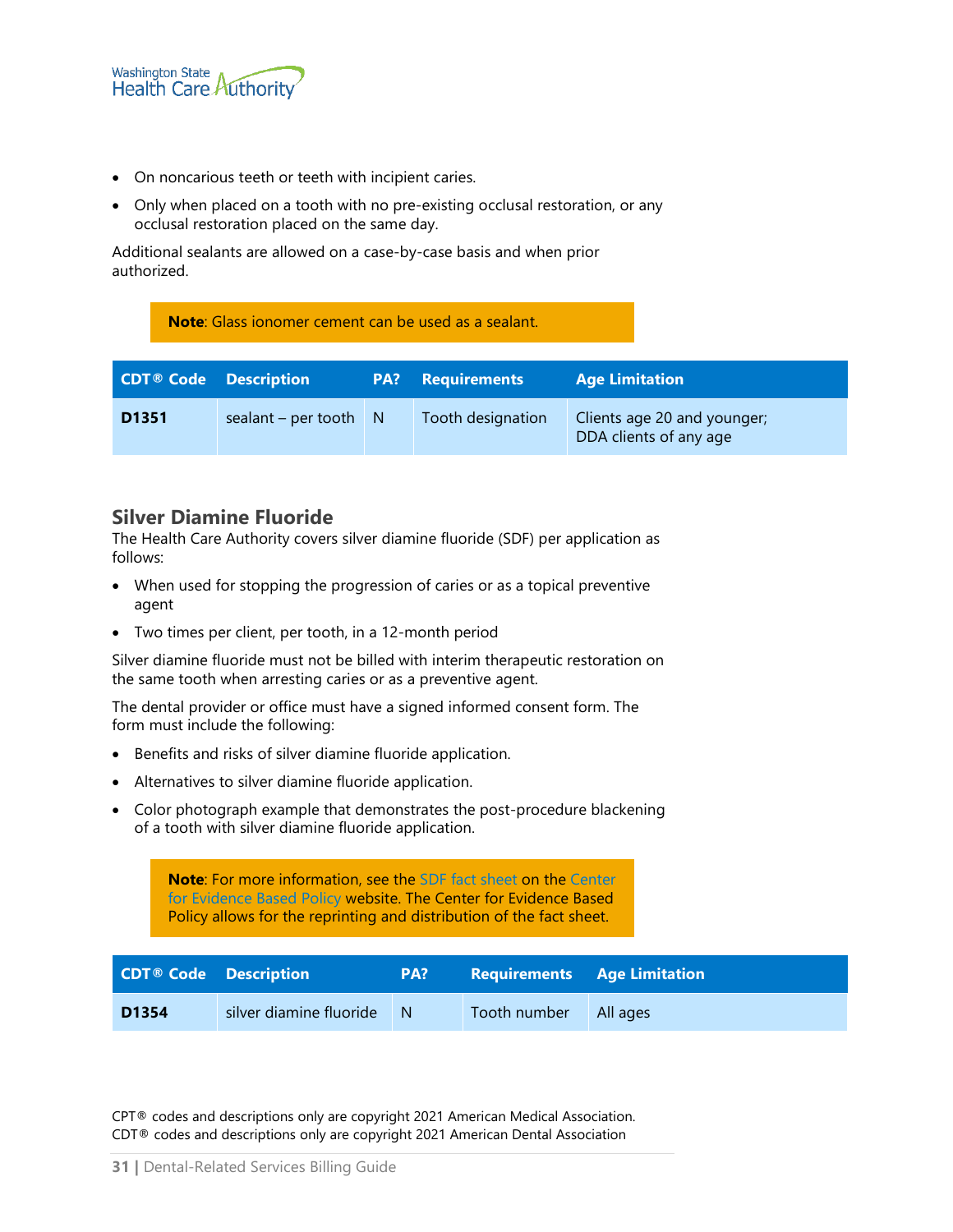#### <span id="page-31-0"></span>**Space maintenance**

The Health Care Authority covers:

- One fixed unilateral space maintainer per quadrant or one fixed bilateral space maintainer per arch, for missing primary molars A, B, I, J, K, L, S, and T, subject to the following:
	- o Evidence of pending permanent tooth eruption exists.
	- o Initial space maintainers do not require PA.
	- o Replacement space maintainers covered on a case-by-case basis with PA.
	- o Space maintainer removal is included in the initial payment to the original provider who placed the space-maintainer.
- The removal of fixed space maintainers when removed by a different billing provider/clinic. Space maintainer removal allowed once per appliance.

| <b>CDT® Code</b>  | <b>Description</b>                                     | PA?            | <b>Requirements</b>                                         |
|-------------------|--------------------------------------------------------|----------------|-------------------------------------------------------------|
| D <sub>1510</sub> | space maintainer - fixed - unilateral                  | $N^*$          | Quadrant designation required<br>*Replacement requires PA   |
| D1516             | space maintainer - fixed - bilateral,<br>maxillary     | N*             | No PA for initial placement.<br>*Replacement requires PA.   |
| D <sub>1517</sub> | space maintainer - fixed - bilateral,<br>mandibular    | $N^*$          | No PA for initial placement.<br>*Replacement requires PA.   |
| D <sub>1551</sub> | recement bilateral space maintainer-<br>maxillary      | N              | No PA required                                              |
| D <sub>1552</sub> | recement bilateral space maintainer-<br>mandibular     | $\overline{N}$ | No PA required                                              |
| D <sub>1553</sub> | recement unilateral space maintainer per<br>quadrant   | N              | No PA required                                              |
| D <sub>1556</sub> | removal of unilateral space maintainer<br>per quadrant | $\mathsf{N}$   | Only allowed once by a different<br>billing provider/clinic |
| D1557             | removal of bilateral space maintainer-<br>maxillary    | N              | Only allowed once by a different<br>billing provider/clinic |
| D <sub>1558</sub> | removal of bilateral space maintainer-<br>mandibular   | N              | Only allowed once by a different<br>billing provider/clinic |
| D <sub>1575</sub> | Distal shoe space maintainer - fixed -<br>unilateral   | N              | Quadrant designation required                               |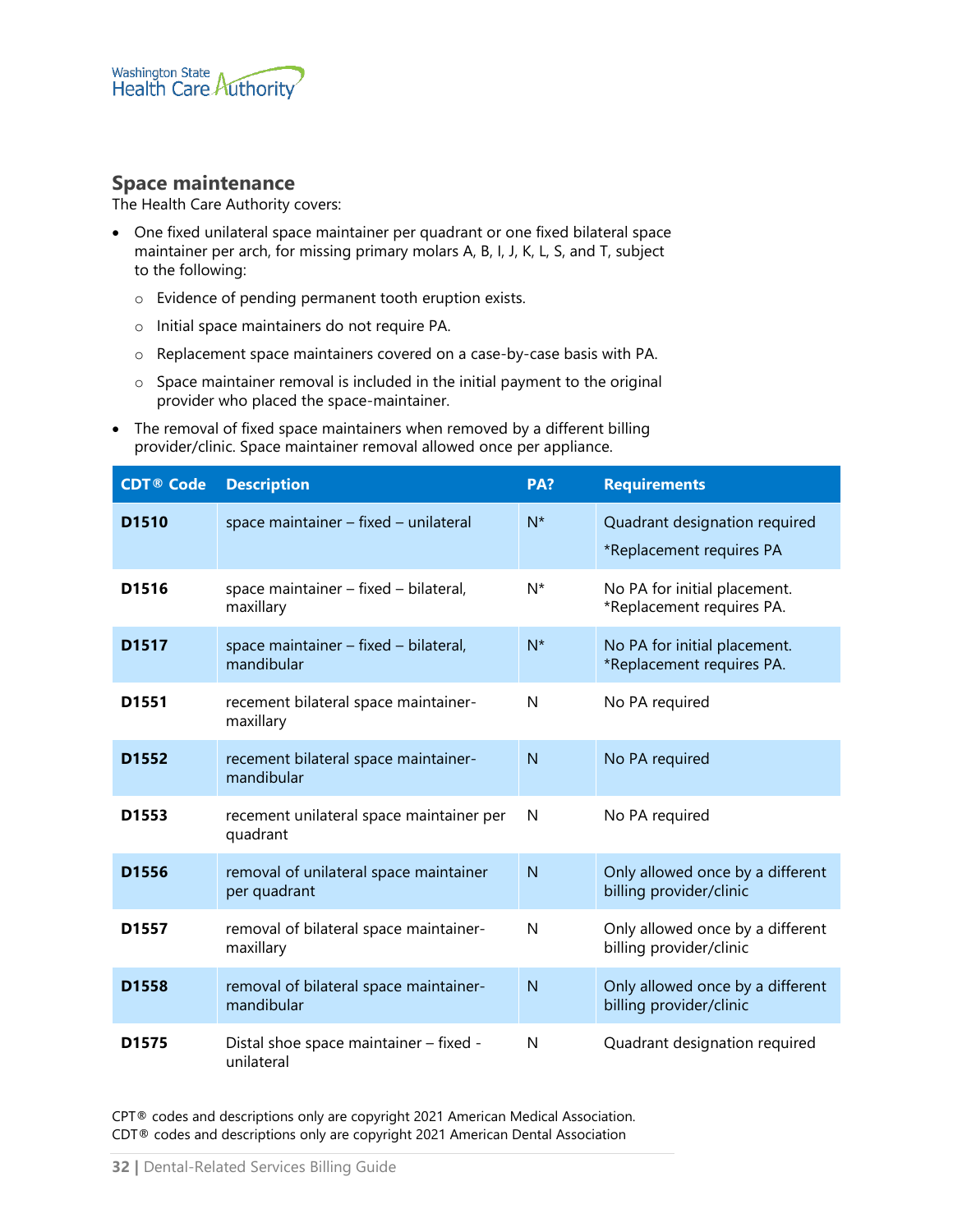

**Note**: The Health Care Authority does not pay for space maintainers (CDT® codes D1510, D1516, D1517, D1575) for clients during approved orthodontic treatment.

# <span id="page-32-2"></span><span id="page-32-1"></span>**What restorative services are covered?**

# **Amalgam, resin, and glass ionomer restorations for primary and permanent teeth**

The Health Care Authority considers:

- Tooth preparation, acid etching, all adhesives (including bonding agents), liners and bases, polishing, indirect and direct pulp capping, and curing as part of the restoration.
- Occlusal adjustment of either the restored tooth or the opposing tooth or teeth as part of the restoration.
- Restorations placed within 6 months of a crown preparation by the same provider or clinic to be included in the payment for the crown.

#### <span id="page-32-0"></span>**Limitations for all restorations**

The Health Care Authority:

- Considers multiple restorative resin, flowable composite resin, glass ionomer, or resin-based composite for the occlusal, buccal, lingual, mesial, and distal fissures and grooves on the same tooth as a one-surface restoration.
- Considers multiple restorations of fissures and grooves of the occlusal surface of the same tooth as a one-surface restoration.
- Considers resin-based composite restorations of teeth where the decay does not penetrate the dentinoenamel junction (DEJ) to be sealants. (See Sealants.)
- Covers only one buccal and one lingual surface per tooth. The Health Care Authority reimburses buccal or lingual restorations, regardless of size or extension, as a one-surface restoration.
- Covers replacement restorations between 6 and 24 months of original placement with approved prior authorization if the restoration is cracked or broken.
	- o The client's record must include x-rays (radiographs) or documentation supporting the medical necessity for the replacement restoration.
	- $\circ$  Replacement of a cracked or broken restoration within a 6-month period by the same provider is considered part of the global payment of the initial restoration and HCA does not pay separately.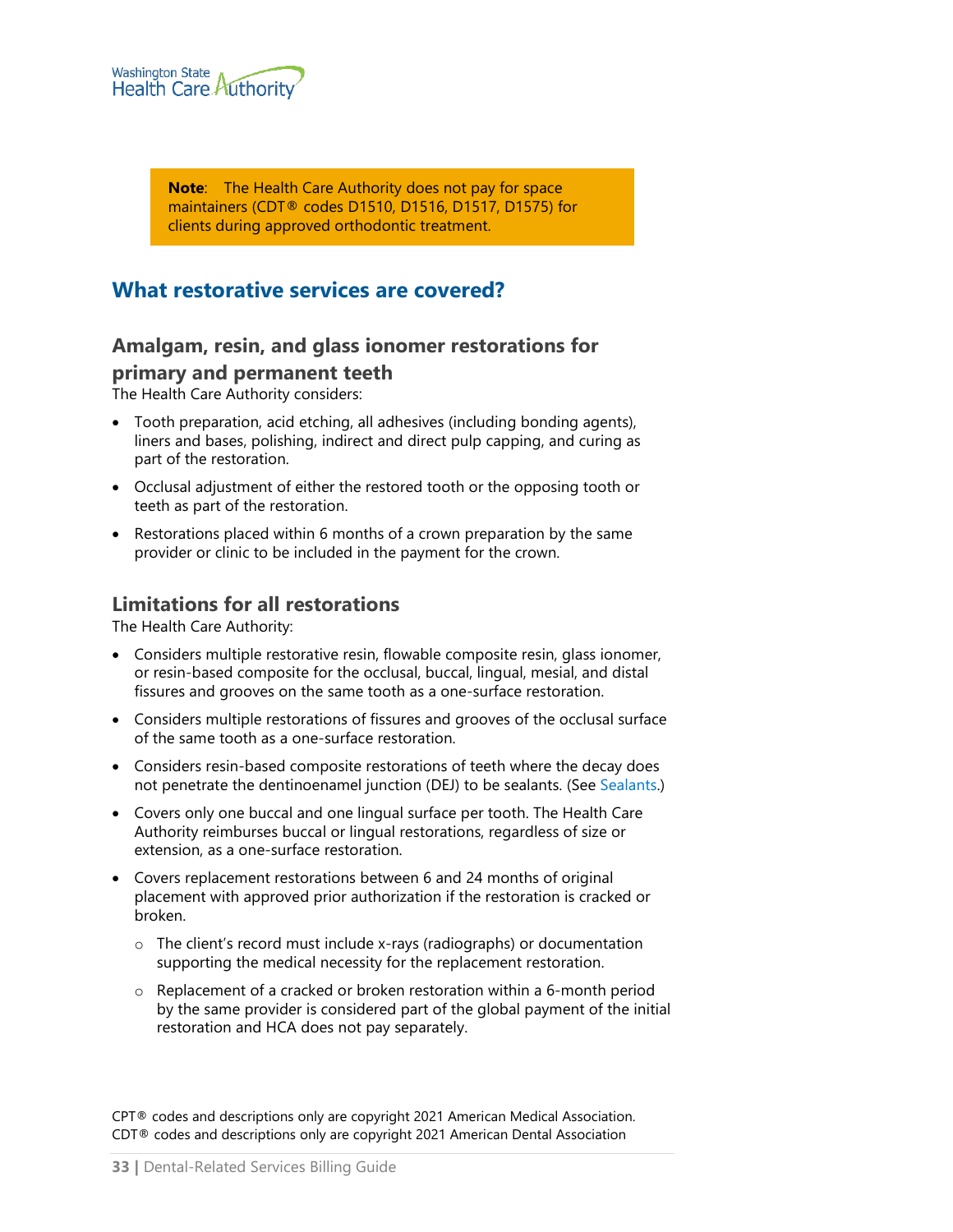

**Note**: HCA does not cover any services, other than extractions, on supernumerary teeth. To request a noncovered service, providers must submit the request as an exception to rule (ETR).

#### <span id="page-33-0"></span>**Additional limitations for restorations on primary teeth**

The Health Care Authority covers:

• A maximum of three surfaces for a primary anterior tooth. (See Other [restorative services](#page-80-0) for a primary anterior tooth that requires a restoration with four or more surfaces.) The Health Care Authority does not pay for additional restorations on a primary anterior tooth after three surfaces unless EPA criteria are met (See **[EPA #870001307](#page-90-1)**).

#### <span id="page-33-1"></span>**Additional limitations for restorations on permanent teeth**

The Health Care Authority covers:

- Two occlusal restorations for the upper molars on teeth 1, 2, 3, 14, 15, and 16, only if the restorations are anatomically separated by sound tooth structure.
	- o To be paid for both restorations placed on the same tooth providers must bill on separate lines on the same claim.
- A maximum of five surfaces per tooth for permanent posterior teeth, except for upper molars. The Health Care Authority allows a maximum of six surfaces per tooth for teeth 1, 2, 3, 14, 15, and 16.
- A maximum of six surfaces per tooth for resin-based composite restorations for permanent anterior teeth.

| <b>CDT® Code</b>  | <b>Description</b>                                       | PA? | <b>Requirements</b>                         |
|-------------------|----------------------------------------------------------|-----|---------------------------------------------|
| D <sub>2140</sub> | amalgam – one surface, primary or<br>permanent           | N   | Tooth and surface designations<br>required  |
| D <sub>2150</sub> | amalgam - two surfaces, primary or<br>permanent          | N   | Tooth and surface designations<br>required  |
| D <sub>2160</sub> | amalgam – three surfaces, primary or<br>permanent        | N   | Tooth and surface designations<br>required. |
| D <sub>2161</sub> | amalgam - four or more surfaces,<br>primary or permanent | N   | Tooth and surface designations<br>required. |
| D <sub>2330</sub> | resin-based composite – one surface,<br>anterior         | N   | Tooth and surface designations<br>required  |
| D <sub>2331</sub> | resin-based composite – two surfaces,<br>anterior        | N   | Tooth and surface designations<br>reguired  |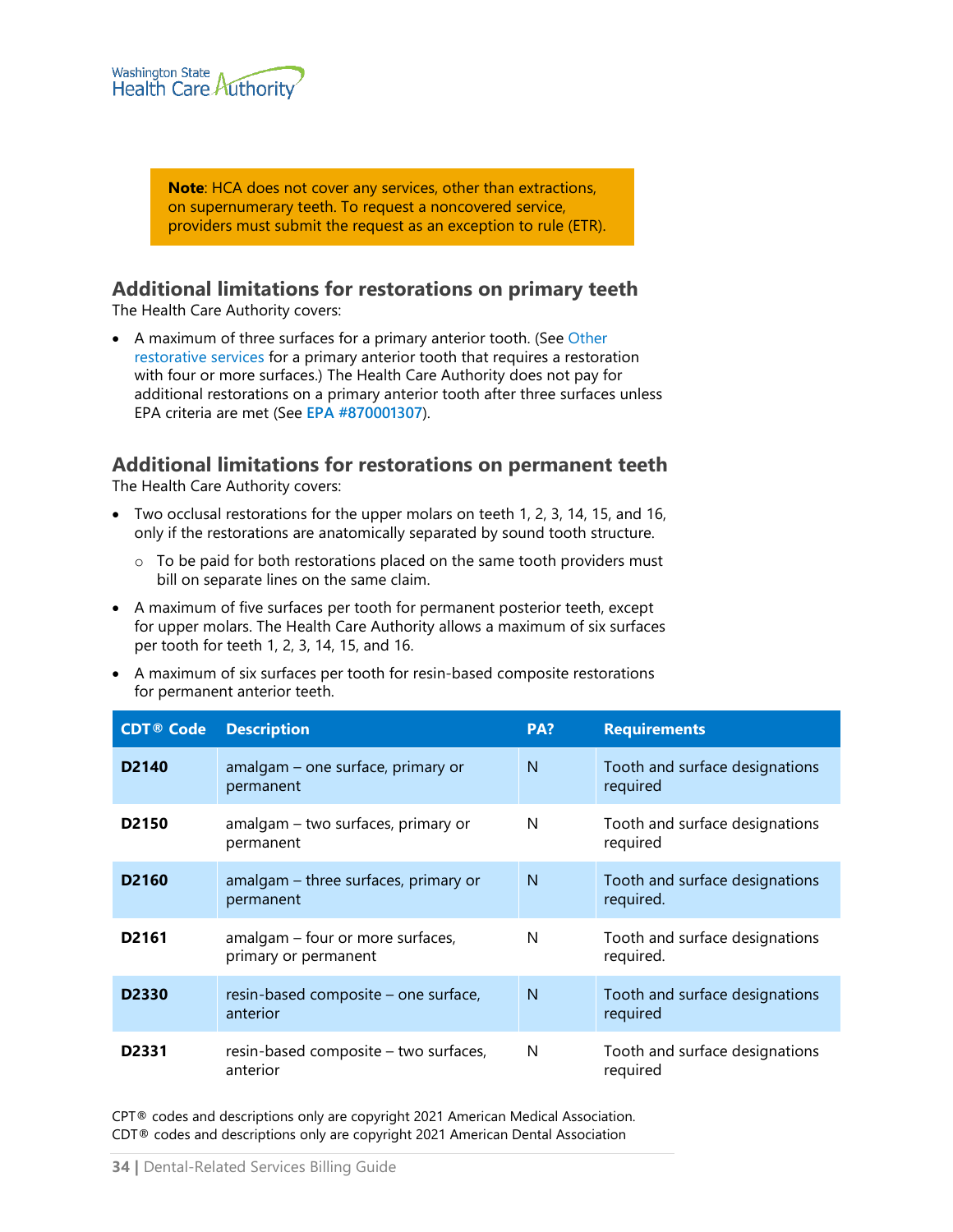

| <b>CDT® Code</b>  | <b>Description</b>                                                                        | PA?            | <b>Requirements</b>                                                                                                                                   |
|-------------------|-------------------------------------------------------------------------------------------|----------------|-------------------------------------------------------------------------------------------------------------------------------------------------------|
| D2332             | resin-based composite - three surfaces,<br>anterior                                       | N              | Tooth and surface designations<br>required                                                                                                            |
| D <sub>2335</sub> | resin-based composite - four or more<br>surfaces or involving incisal angle<br>(anterior) | Y*             | Tooth and surface designations<br>required. Permanent teeth do<br>not require EPA/PA. Primary<br>teeth may meet EPA criteria.<br>*See EPA #870001307. |
| D <sub>2390</sub> | resin-based composite crown, anterior<br>(includes strip crowns)                          | Y*             | Tooth designation required.<br>Clients age 20 and younger only.<br>Client's age 0-12 do not require<br>EPA/PA.<br>*Clients age 13-20 require PA.      |
| D <sub>2391</sub> | resin-based composite - one surface,<br>posterior                                         | N              | Tooth and surface designations<br>required                                                                                                            |
| D2392             | resin-based composite - two surfaces,<br>posterior                                        | N              | Tooth and surface designations<br>required                                                                                                            |
| D2393             | resin-based composite - three surfaces,<br>posterior                                      | N              | Tooth and surface designations<br>required.                                                                                                           |
| D2394             | resin-based composite - four or more<br>surfaces, posterior                               | $\overline{N}$ | Tooth and surface designations<br>required.                                                                                                           |

#### <span id="page-34-0"></span>**Crowns – single restorations only**

The Health Care Authority covers:

- The following indirect crowns, per tooth, once every 5 years for permanent anterior teeth for clients age 15 through 20 when the crowns meet prior authorization (PA) criteria in [Prior Authorization](#page-86-2) and the provider follows the PA requirements on the following page:
	- o Porcelain/ceramic crowns to include all porcelains, glasses, glass ceramic, and porcelain fused to metal crowns.
	- o Resin crowns and resin metal crowns to include any resin-based composite, fiber, or ceramic reinforced polymer compound.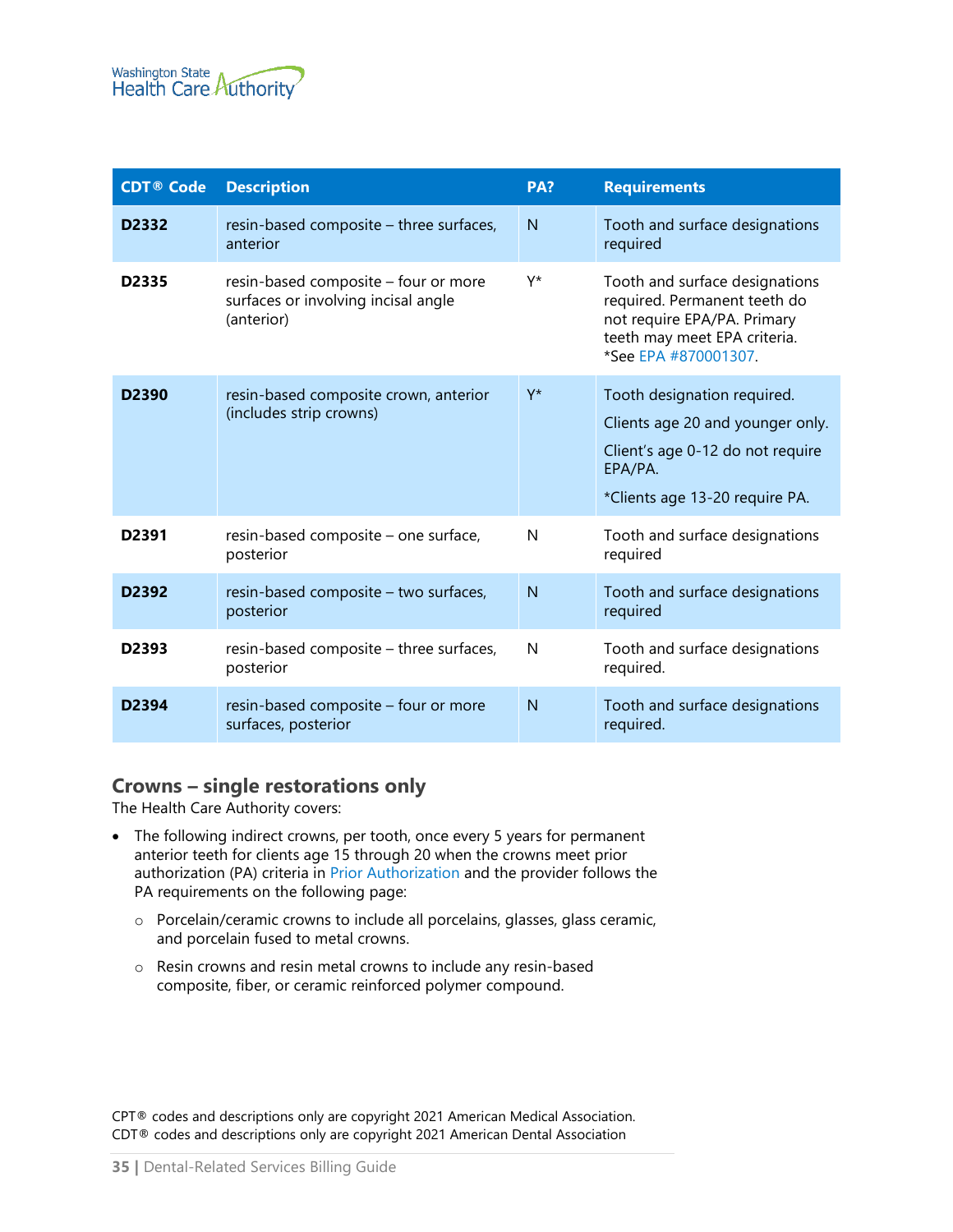

#### **Payment**

The Health Care Authority considers the following to be included in the payment for a crown:

- Tooth and soft tissue preparation.
- Amalgam and resin-based composite restoration, or any other restorative material placed within 6 months of the crown preparation.

**Exception**: The Health Care Authority covers a one-surface restoration on an endodontically treated tooth, or a core buildup or cast post and core. Core buildup or cast post and core require prior authorization.

- Temporaries, including but not limited to, temporary restoration, temporary crown, provisional crown, temporary prefabricated stainless steel crown, ion crown, or acrylic crown.
- Packing cord placement and removal.
- Diagnostic or final impressions.
- Crown seating (placement), including cementing and insulating bases.
- Occlusal adjustment of crown or opposing tooth or teeth.
- Local anesthesia.

#### **Billing**

The Health Care Authority requires a provider to bill for a crown only after delivery and seating of the crown, not at the impression date.

#### **Prior authorization**

The Health Care Authority requires the provider to submit the following with each PA request for crowns:

- Current (within the past 12 months) x-rays (radiographs) to assess all remaining teeth.
- Documentation and identification of all missing teeth.
- Caries diagnosis and treatment plan for all remaining teeth, including a caries control plan for clients with rampant caries.
- Pre- and post-endodontic treatment x-rays (radiographs) for requests on endodontically treated teeth.
- Documentation supporting a 5-year prognosis that the client will retain the tooth or crown if the tooth is crowned.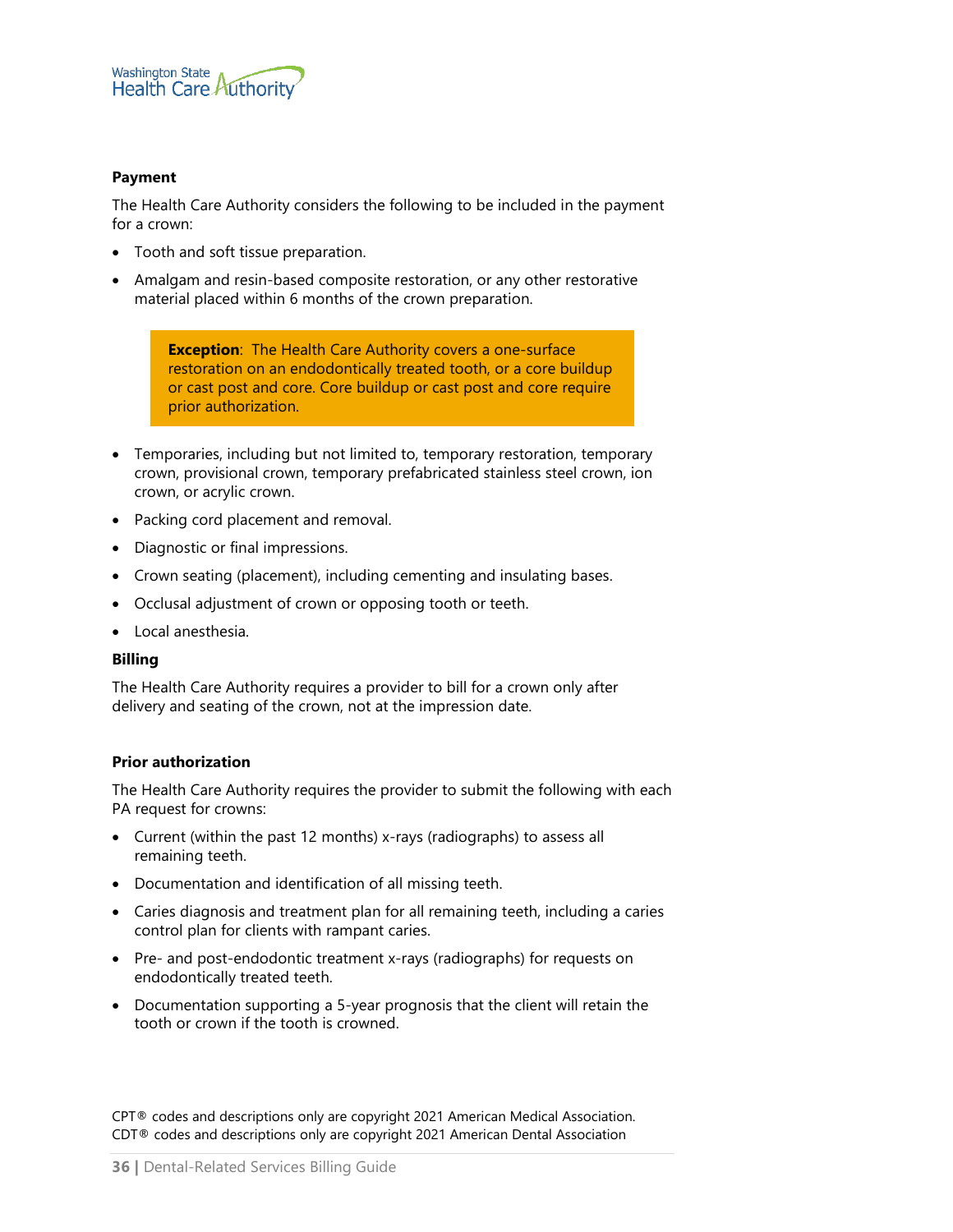

| <b>CDT®</b> Code | <b>Description</b>                                           | PA? | <b>Requirements</b>                                         | <b>Age Limitation</b>     |
|------------------|--------------------------------------------------------------|-----|-------------------------------------------------------------|---------------------------|
| D2710            | crown - resin-based<br>composite (indirect)                  | Y   | Anterior teeth<br>only.<br>Tooth<br>designation<br>required | Clients age 15 to 20 only |
| D2720            | $crown -$ resin with<br>high noble metal                     | Y   | Anterior teeth<br>only.<br>Tooth<br>designation<br>required | Clients age 15 to 20 only |
| D2721            | $crown - resin with$<br>predominantly base<br>metal          | Y   | Anterior teeth<br>only.<br>Tooth<br>designation<br>required | Clients age 15 to 20 only |
| D2722            | $crown - resin with$<br>noble metal                          | Υ   | Anterior teeth<br>only.<br>Tooth<br>designation<br>required | Clients age 15 to 20 only |
| D2740            | $crown -$<br>porcelain/ceramic<br>substrate                  | Y   | Anterior teeth<br>only.<br>Tooth<br>designation<br>required | Clients age 15 to 20 only |
| D2750            | crown - porcelain<br>fused to high noble<br>metal            | Υ   | Anterior teeth<br>only.<br>Tooth<br>designation<br>required | Clients age 15 to 20 only |
| D2751            | crown - porcelain<br>fused to<br>predominantly base<br>metal | Y   | Anterior teeth<br>only.<br>Tooth<br>designation<br>required | Clients age 15 to 20 only |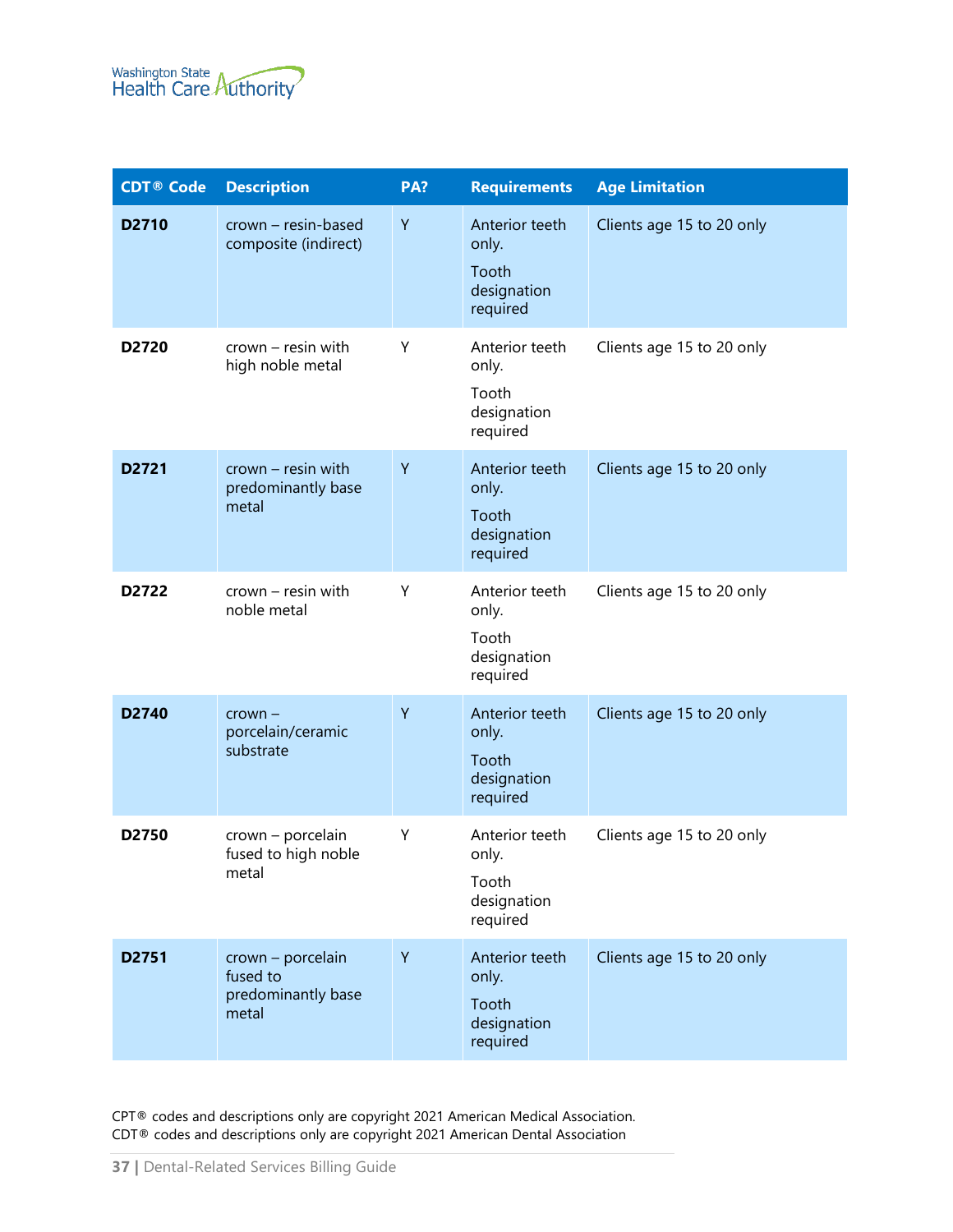

| <b>CDT<sup>®</sup> Code</b> Description |                                           | PA? | <b>Requirements Age Limitation</b>                          |                           |
|-----------------------------------------|-------------------------------------------|-----|-------------------------------------------------------------|---------------------------|
| D2752                                   | crown – porcelain<br>fused to noble metal |     | Anterior teeth<br>only.<br>Tooth<br>designation<br>required | Clients age 15 to 20 only |
|                                         |                                           |     |                                                             |                           |

### **Other restorative services**

The Health Care Authority covers:

- All re-cementations of permanent indirect crowns.
- Prefabricated stainless steel crowns, including stainless steel crowns with resin window, prefabricated porcelain/ceramic crowns, resin-based composite crowns (direct), prefabricated esthetic coated stainless steel crowns, and prefabricated resin crowns for primary anterior teeth once every 3 years without PA for clients age 20 and younger. X-ray (radiograph) justification is required.
- Prefabricated stainless steel crowns, including stainless steel crowns with resin window, prefabricated porcelain/ceramic crowns, resin-based composite crowns (direct), prefabricated esthetic coated stainless steel crowns, and prefabricated resin crowns for primary posterior teeth once every 3 years:
	- o Without PA for clients ages 0 through 12. X-ray (radiograph) justification is required.
	- o With PA for clients ages 13 to 20, if:
		- The tooth had a pulpotomy; or
		- **Evidence of Class II caries with rampant decay; or**
		- **Evidence of extensive caries; or**
		- **Treatment of decay requires sedation or general anesthesia.**
- Prefabricated stainless steel crowns, including stainless steel crowns with resin window, and prefabricated resin crowns for permanent posterior teeth excluding 1, 16, 17, and 32 once every 3 years without PA for clients age 20 and younger. X-ray (radiograph) justification is required.
- Prefabricated stainless steel crowns for permanent posterior teeth, excluding 1, 16, 17, and 32 for clients ages 21 and older in lieu of a restoration requiring three or more surfaces.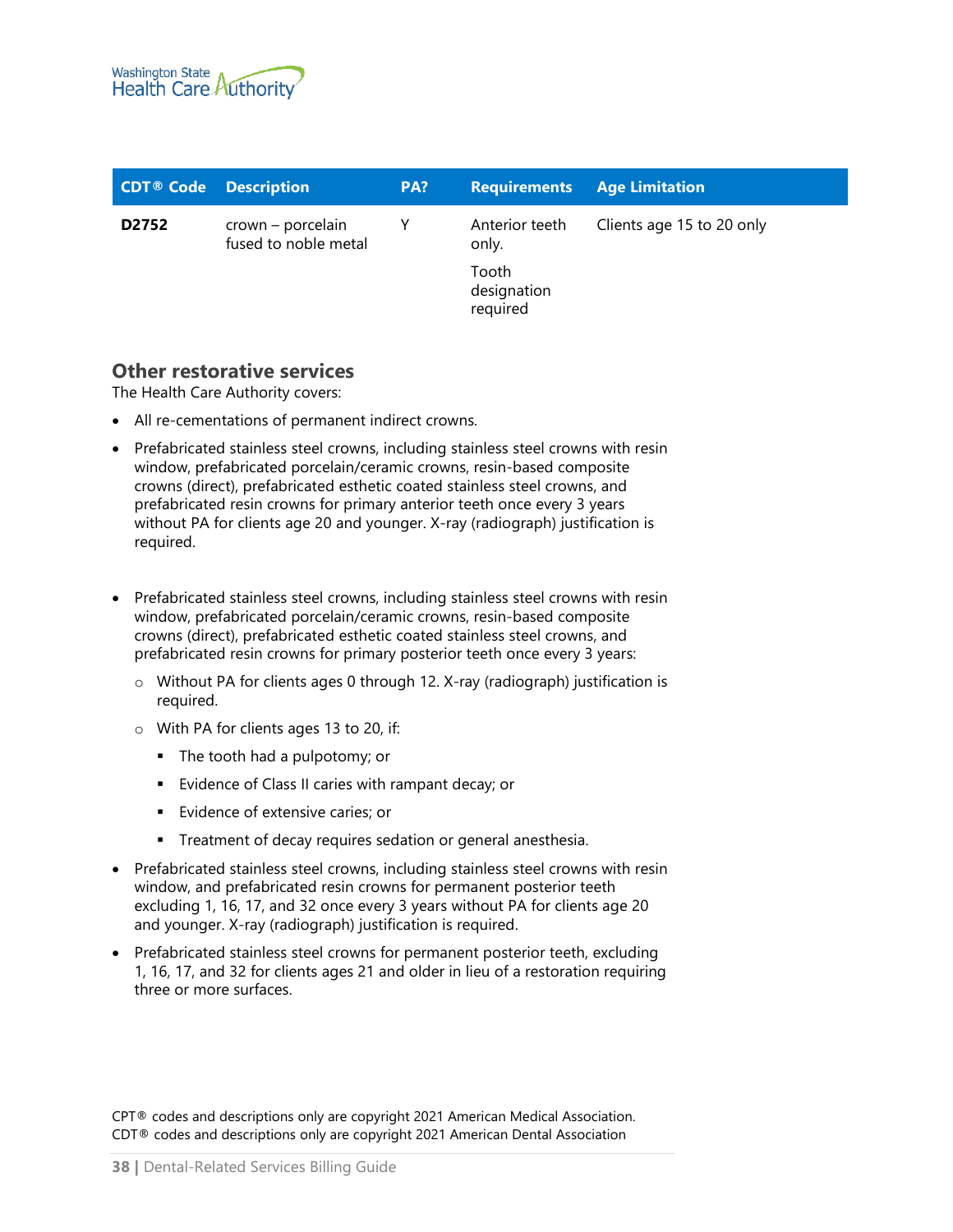

**Note**: If unable to take x-rays (radiographs) due to the client's young age or disability, the client's record must contain documentation of medical necessity justification for the procedure.

- Prefabricated stainless steel crowns without PA fo[r clients of the](#page-79-0)  [Developmental Disabilities Administration](#page-79-0) (DDA). X-ray (radiograph) justification is required.
- Core buildup, including pins, only on permanent teeth and only when all of the following apply:
	- o For clients age 20 and younger.
	- o Allowed in conjunction with crowns.
	- o When prior authorized.

**Note**: Providers must submit pre- and post-endodontic treatment radiographs to the Health Care Authority with the authorization request for endodontically treated teeth.

- Cast post and core or prefabricated post and core, only on permanent teeth and only when all of the following apply:
	- o For clients age 20 and younger.
	- o When in conjunction with a crown.
	- o When prior authorized.

| <b>CDT® Code</b>  | <b>Description</b>                                                                 | PA? | <b>Requirements</b>                                                       | <b>Age Limitation</b>                  |
|-------------------|------------------------------------------------------------------------------------|-----|---------------------------------------------------------------------------|----------------------------------------|
| D <sub>2910</sub> | re-cement or re-bond<br>inlay, onlay, veneer or<br>partial coverage<br>restoration | N   | Tooth designation required                                                | Clients age 20<br>and younger only     |
| D <sub>2915</sub> | re-cement or re-bond<br>indirectly fabricated or<br>prefabricated post and<br>core | N   | Tooth designation required                                                | Clients age 20<br>and younger only     |
| D <sub>2920</sub> | re-cement or re-bond<br>crown                                                      | N   | Tooth designation required                                                | All ages                               |
| D <sub>2390</sub> | resin-based composite<br>crown-anterior                                            | *Y  | Tooth designation and x-ray<br>(radiograph) justification are<br>required | Clients age 20<br>and younger<br>only. |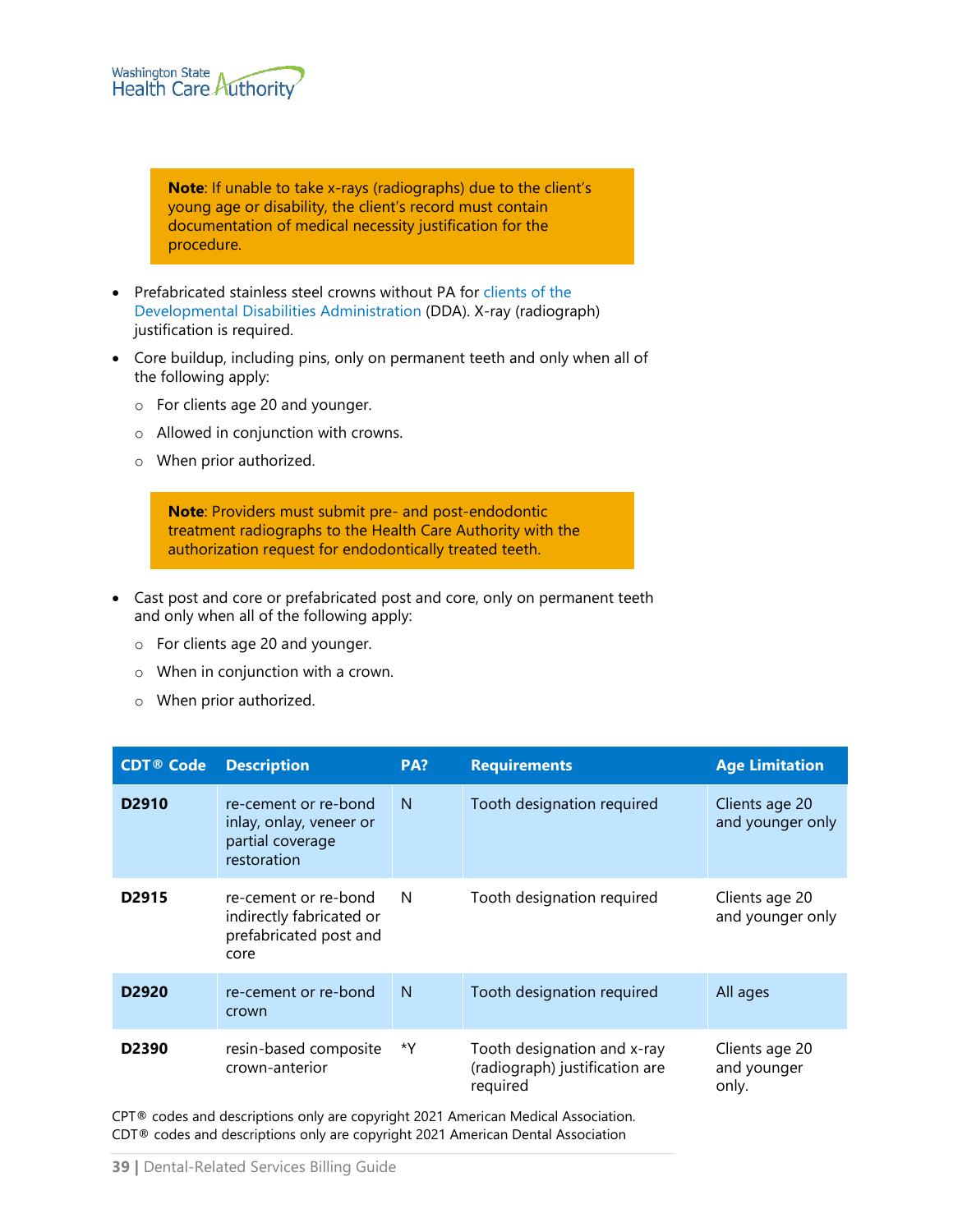

| <b>CDT® Code</b>  | <b>Description</b>                                                        | PA? | <b>Requirements</b>                                                                                                                                                                                                     | <b>Age Limitation</b>                                                               |
|-------------------|---------------------------------------------------------------------------|-----|-------------------------------------------------------------------------------------------------------------------------------------------------------------------------------------------------------------------------|-------------------------------------------------------------------------------------|
| D2929             | prefabricated<br>porcelain/ceramic<br>crown - primary tooth               | Y*  | Tooth designation required and<br>x-ray (radiograph) justification<br>required.                                                                                                                                         | Clients age 0-12<br>do not require<br>PA/EPA. * Clients<br>age 13-20 require<br>PA. |
| D2930             | prefabricated stainless<br>steel crown - primary<br>tooth                 | Y*  | Tooth designation required and<br>x-ray (radiograph) justification<br>required.                                                                                                                                         | Clients age 0-12<br>do not require<br>PA/EPA. *Clients<br>age 13-20 require<br>PA.  |
| D2931             | prefabricated stainless<br>steel crown -<br>permanent tooth               | N   | Tooth designation required and<br>x-ray (radiograph) justification<br>required. For posterior teeth<br>excluding 1, 16, 17, and 32 once<br>every 3 years.                                                               | All ages.                                                                           |
| D2932             | prefabricated resin<br>crown                                              | Y*  | Tooth designation required and<br>x-ray (radiograph) justification<br>required.                                                                                                                                         | Clients age 0-12<br>do not require<br>PA/EPA. * Clients<br>age 13-20 require<br>PA. |
| D2933             | prefabricated stainless<br>steel crown with resin<br>window               | N   | Tooth designation required and<br>x-ray (radiograph) justification<br>required. For permanent<br>posterior teeth excluding 1, 16,<br>17, and 32 once every 3 years.                                                     | Clients age 20<br>and younger only                                                  |
| D2934             | prefabricated esthetic<br>coated stainless steel<br>crown - primary tooth | N   | Tooth designation required and<br>x-ray (radiograph) justification<br>required.                                                                                                                                         | Clients age 20<br>and younger only                                                  |
| D <sub>2950</sub> | core buildup, including<br>any pins when<br>required                      | Υ   | Tooth designation required;<br>must be billed in conjunction<br>with CDT® codes for crowns<br>(CDT® code D2710, D2740, or<br>D2752 for permanent anterior<br>teeth or CDT® code D2931 for<br>permanent posterior teeth) | Clients age 20<br>and younger only                                                  |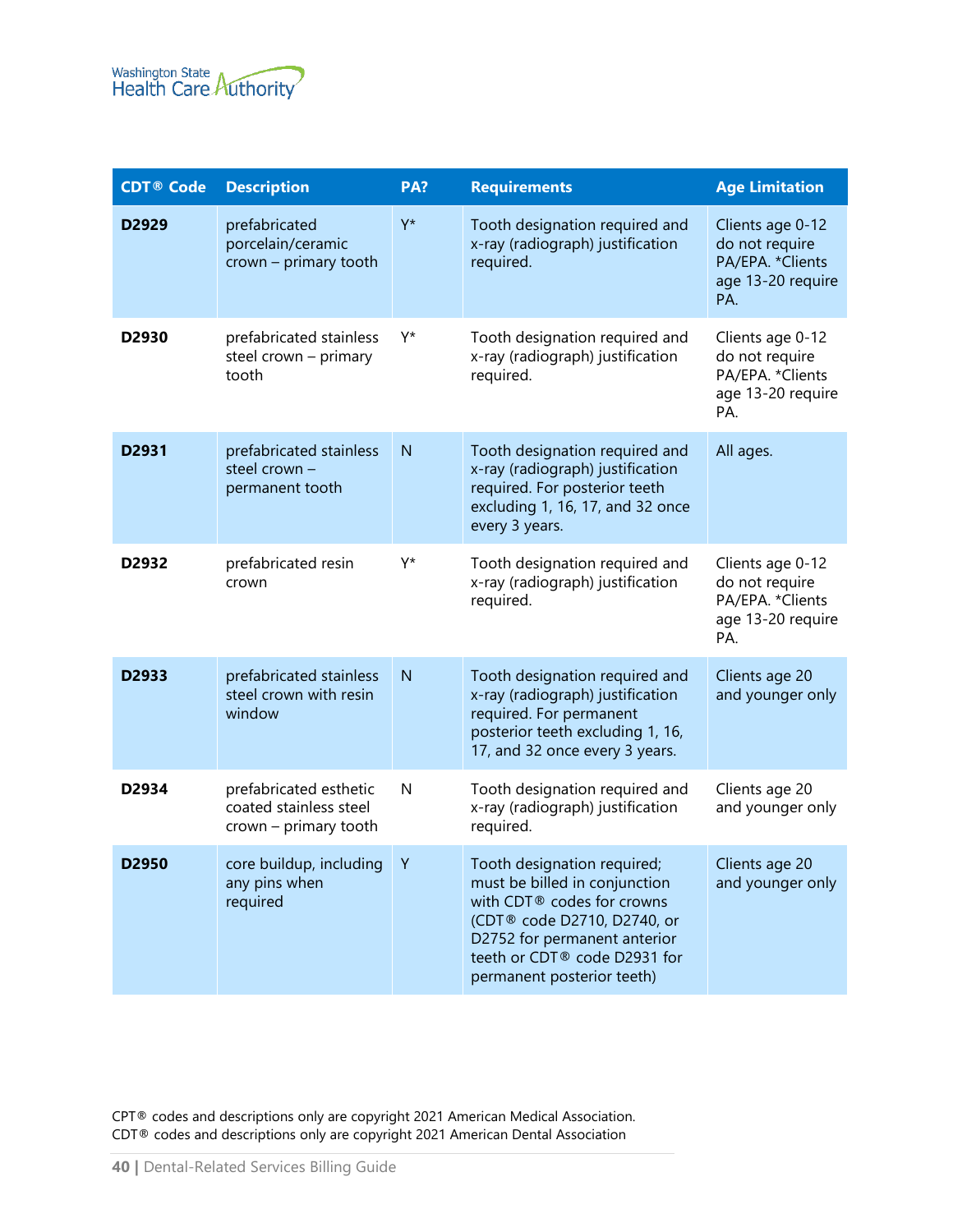

| <b>CDT® Code</b>  | <b>Description</b>                                              | PA? | <b>Requirements</b>                                                                                                                                                                                                     | <b>Age Limitation</b>              |
|-------------------|-----------------------------------------------------------------|-----|-------------------------------------------------------------------------------------------------------------------------------------------------------------------------------------------------------------------------|------------------------------------|
| D <sub>2952</sub> | post and core in<br>addition to crown,<br>indirectly fabricated | Υ   | Tooth designation required;<br>must be billed in conjunction<br>with CDT® codes for crowns<br>(CDT® code D2710, D2740, or<br>D2752 for permanent anterior<br>teeth or CDT® code D2931 for<br>permanent posterior teeth) | Clients age 20<br>and younger only |
| D <sub>2954</sub> | prefabricated post and<br>core in addition to<br>crown          | -Y  | Tooth designation required;<br>must be billed in conjunction<br>with CDT® codes for crowns<br>(CDT® code D2710, D2740, or<br>D2752 for permanent anterior<br>teeth or CDT® code D2931 for<br>permanent posterior teeth) | Clients age 20<br>and younger only |

# **What endodontic services are covered?**

#### **Pulp capping**

The Health Care Authority considers pulp capping included in the payment for the restoration.

# **Pulpotomy/pulpal debridement**

The Health Care Authority covers:

- Therapeutic pulpotomy on primary teeth only for clients age 20 and younger.
- Pulpal debridement on permanent teeth only, excluding teeth 1, 16, 17, and 32.

The Health Care Authority does not pay for pulpal debridement when performed with palliative treatment for dental pain or when performed on the same day as endodontic treatment.

| <b>CDT® Code</b> | <b>Description</b>                                                                                                                                   | PA? | <b>Requirements</b>           | <b>Age Limitation</b>                                        |
|------------------|------------------------------------------------------------------------------------------------------------------------------------------------------|-----|-------------------------------|--------------------------------------------------------------|
| D3220            | therapeutic pulpotomy (excluding final<br>restoration) - removal of pulp coronal<br>to the dentinocemental junction and<br>application of medicament | N   | Tooth designation<br>required | Clients age 20<br>and younger<br>only, primary<br>teeth only |
| D3221            | pulpal debridement, permanent teeth                                                                                                                  | N   | Tooth designation<br>required | All ages,<br>permanent teeth<br>only                         |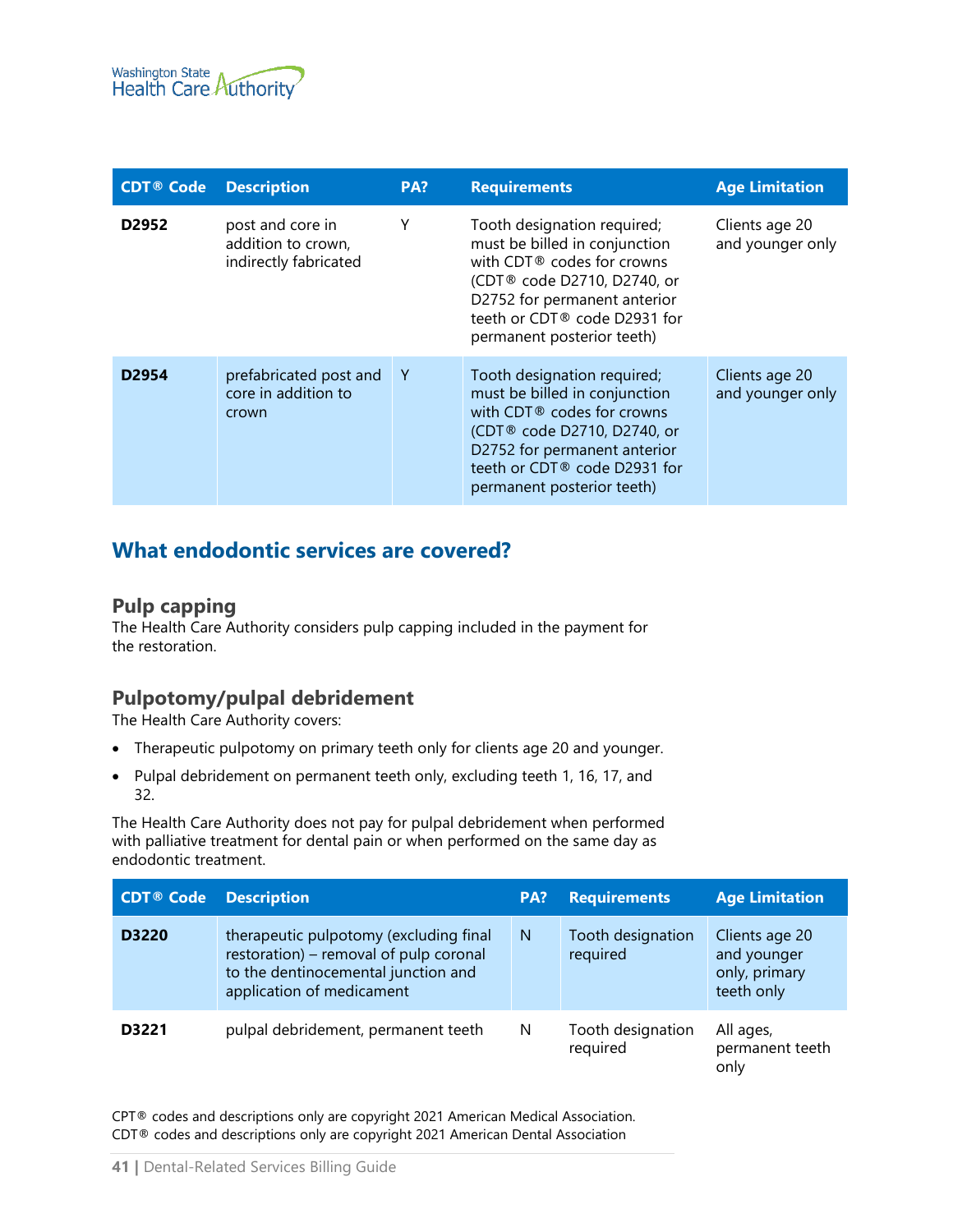

### **Endodontic treatment on primary teeth**

The Health Care Authority covers endodontic treatment with resorbable material for primary teeth if the entire root is present at treatment.

| <b>CDT® Code</b> | <b>Description</b>                                                                               | PA? | <b>Requirements</b>           |
|------------------|--------------------------------------------------------------------------------------------------|-----|-------------------------------|
| D3230            | pulpal therapy (resorbable filling)-anterior,<br>primary                                         | N   | Tooth designation<br>required |
| D3240            | pulpal therapy (resorbable filling) – posterior,<br>primary tooth (excluding final restorations) | N   | Tooth designation<br>required |

# **Endodontic treatment on permanent teeth**

The Health Care Authority:

- Covers endodontic treatment for permanent anterior teeth for all clients.
- Covers endodontic treatment for permanent bicuspid and molar teeth, excluding teeth 1, 16, 17, and 32 for clients age 20 and younger.
- Considers the following included in endodontic treatment:
	- o Pulpectomy when part of root canal therapy.
	- o All procedures necessary to complete treatment.
	- o All intra-operative and final evaluation x-rays (radiographs) for the endodontic procedure.
- Pays separately for the following services that are related to the endodontic treatment:
	- o Initial diagnostic evaluation.
	- o Initial diagnostic radiographs.
	- o Post treatment evaluation radiographs if taken at least 3 months after treatment.

| <b>CDT® Code</b> | <b>Description</b>                                                  | PA? | <b>Requirements</b>           | <b>Age Limitation</b>         |
|------------------|---------------------------------------------------------------------|-----|-------------------------------|-------------------------------|
| D3310            | endodontic therapy, anterior tooth<br>(excluding final restoration) | N   | Tooth designation<br>required | All ages                      |
| D3320            | endodontic therapy, premolar tooth<br>(excluding final restoration) | N   | Tooth designation<br>required | Clients age 20<br>and younger |
| <b>D3330</b>     | endodontic therapy, molar tooth<br>(excluding final restoration)    | N   | Tooth designation<br>required | Clients age 20<br>and younger |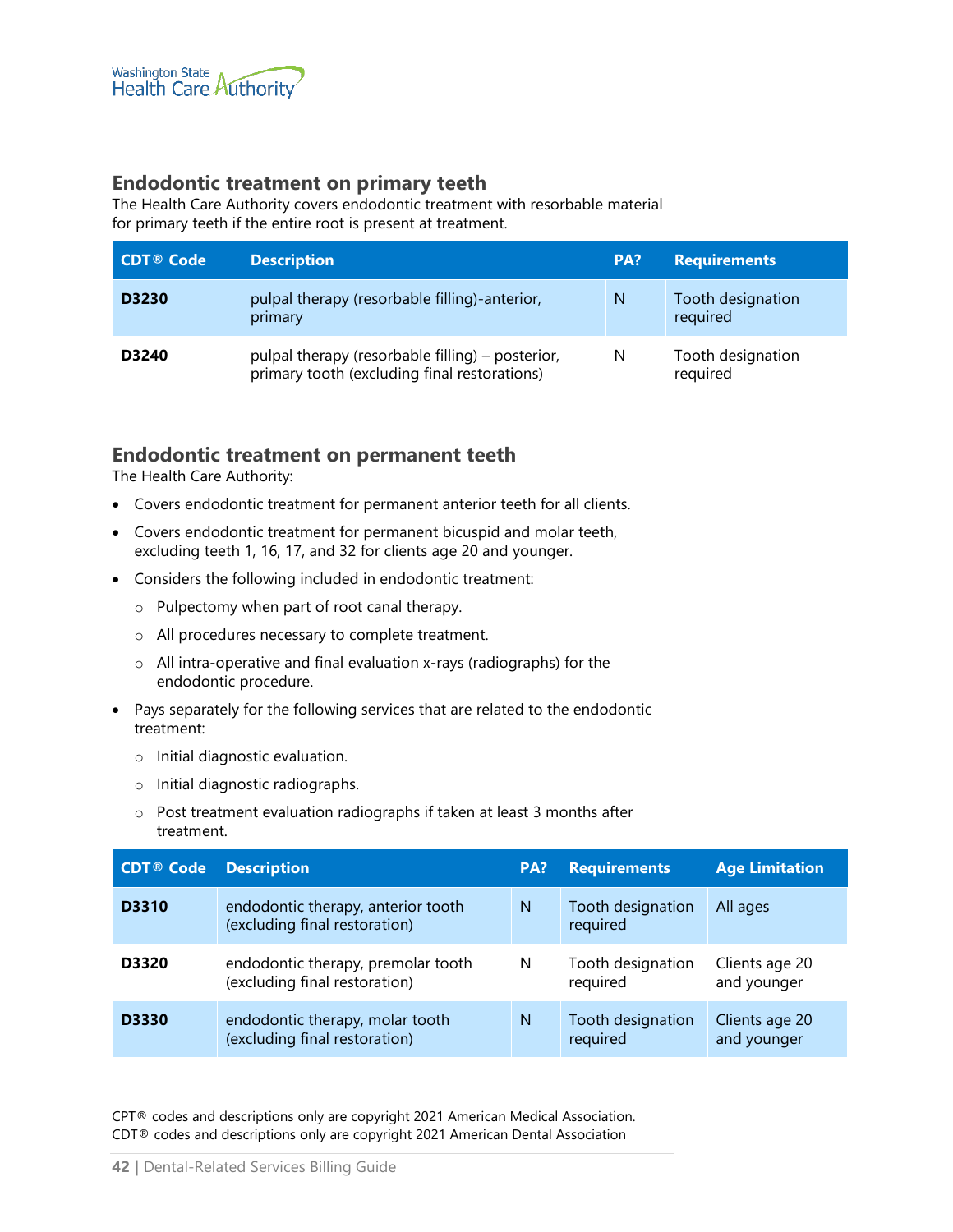

### **Endodontic retreatment on permanent teeth**

The Health Care Authority:

- Covers endodontic retreatment for a client age 20 and younger when prior authorized.
- Covers endodontic retreatment of permanent anterior teeth for a client age 21 and older when prior authorized.
- Considers endodontic retreatment to include:
	- o The removal of post(s), pin(s), old root canal filling material, and all procedures necessary to prepare the canals.
	- o Placement of new filling material.
	- o Retreatment for permanent anterior, bicuspid, and molar teeth, excluding teeth 1, 16, 17, and 32.
- Pays separately for the following services that are related to the endodontic retreatment:
	- o Initial diagnostic evaluation.
	- o Initial diagnostic x-rays (radiographs).
	- o Post treatment evaluation x-rays (radiographs) if taken at least 3 months after treatment.
- Does not pay for endodontic retreatment when provided by the original treating provider or clinic unless prior authorized by the Health Care Authority.

| <b>CDT® Code</b> | <b>Description</b>                                       | PA? | <b>Requirements</b>           | <b>Age Limitation</b>         |
|------------------|----------------------------------------------------------|-----|-------------------------------|-------------------------------|
| D3346            | retreatment of previous root canal<br>therapy - anterior | Υ   | Tooth designation<br>required | All ages                      |
| D3347            | retreatment of previous root canal<br>therapy -premolar  |     | Tooth designation<br>required | Clients age 20<br>and younger |
| D3348            | retreatment of previous root canal<br>therapy - molar    | Υ   | Tooth designation<br>required | Clients age 20<br>and younger |

# **Apexification/apicoectomy**

The Health Care Authority covers:

- Apexification for apical closures of anterior permanent teeth for clients age 20 and younger. Apexification is limited to the initial visit and three interim treatment visits per tooth.
- Apicoectomy and a retrograde filling for anterior teeth only for clients age 20 and younger.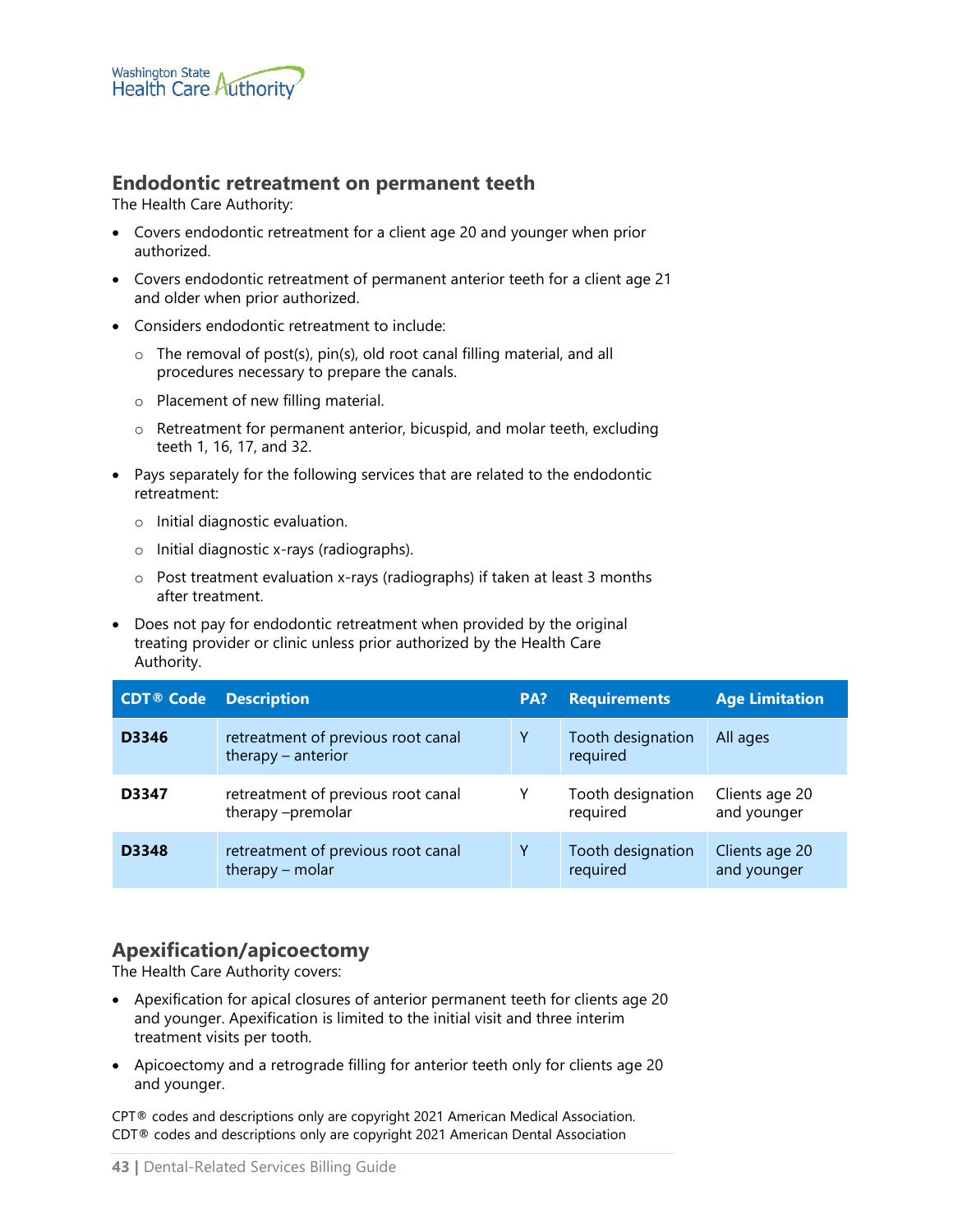

| <b>CDT® Code</b> | <b>Description</b>                                                                                                                                | PA? | <b>Requirements</b>           | <b>Age Limitation</b>                                                |
|------------------|---------------------------------------------------------------------------------------------------------------------------------------------------|-----|-------------------------------|----------------------------------------------------------------------|
| D3351            | $apexification/ recalcification - initial visit$<br>(apical closure/calcific repair of<br>perforations, root resorption, etc.)                    | N   | Tooth designation<br>required | Clients age 20<br>and younger<br>Anterior<br>permanent teeth<br>only |
| D3352            | $apexification/recalcification - interim$<br>medication replacement (apical<br>closure/calcific repair of perforations,<br>root resorption, etc.) | N   | Tooth designation<br>required | Clients age 20<br>and younger<br>Anterior<br>permanent teeth<br>only |
| D3410            | apicoectomy anterior                                                                                                                              | N   | Tooth designation<br>required | Clients age 20<br>and younger                                        |
| D3430            | retrograde filling – per root                                                                                                                     | N   | Tooth designation<br>required | Clients age 20<br>and younger                                        |

# **What periodontic services are covered?**

### **Surgical periodontal services**

The Health Care Authority covers gingivectomy/gingivoplasty (does not include distal wedge procedures on erupting molars), including all postoperative care for:

- Clients age 20 and younger only, on a case-by-case basis, and when prior authorized.
- [Clients of the Developmental Disabilities Administration](#page-79-0) (DDA).

| <b>CDT® Code</b> | <b>Description</b>                                                                                       | PA? | <b>Requirements</b>                 | <b>Age Limitation</b>         |
|------------------|----------------------------------------------------------------------------------------------------------|-----|-------------------------------------|-------------------------------|
| D4210            | gingivectomy or gingivoplasty – four or<br>more contiguous teeth or bounded<br>teeth spaces per quadrant | Υ   | Quadrant<br>designation<br>required | Clients age 20<br>and younger |
| D4211            | gingivectomy or gingivoplasty – one to<br>three contiguous teeth or bounded<br>teeth spaces per quadrant | Y   | Quadrant<br>designation<br>required | Clients age 20<br>and younger |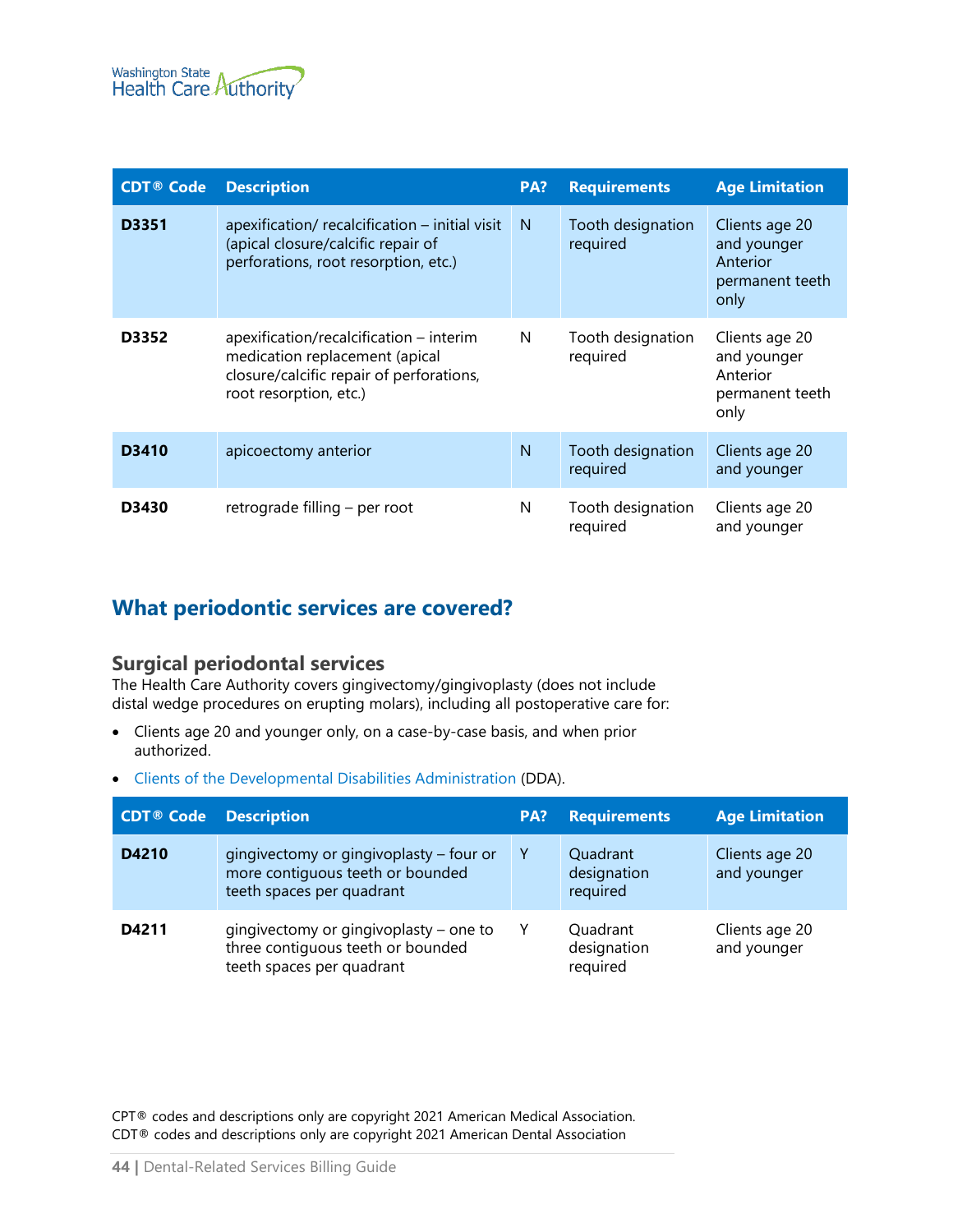

## **Nonsurgical periodontal services**

The Health Care Authority:

- Covers periodontal scaling and root planing for the number of teeth scaled that are periodontically involved once per quadrant, for clients age 13 through 18, per client in a 2-year period on a case-by-case basis, when prior authorized, and only when:
	- o The client has x-rays (radiographs) evidence of periodontal disease and subgingival calculus.
	- o The client's record includes supporting documentation for the medical necessity of the service, including complete periodontal charting done within 12 months with location of the gingival margin and clinical attachment loss and a definitive diagnosis of periodontal disease prior to the date of the prior authorization request.
	- o The client's clinical condition meets current periodontal guidelines.
	- o Performed at least 2 years from the date of completion of periodontal scaling and root planing or surgical periodontal treatment, or at least 12 months from the completion of periodontal maintenance.
- Covers periodontal scaling and root planing once per quadrant, per client, in a 2-year period for clients age 19 and older and only when:
	- o The client has x-rays (radiographs) evidence of periodontal disease and subgingival calculus.
	- $\circ$  The client's record includes supporting documentation for the medical necessity, including complete periodontal charting and a definitive diagnosis of periodontal disease.
	- o The client's clinical condition meets current periodontal guidelines.
	- o Performed at least 2 years from the date of completion of periodontal scaling and root planing or surgical periodontal treatment, or at least 12 months from the completion of periodontal maintenance.
- Considers ultrasonic scaling, gross scaling, or gross debridement to be included in the procedure and not a substitution for periodontal scaling and root planing.
- Covers periodontal scaling and root planing only when the services are not performed on the same date of service as prophylaxis, periodontal maintenance, scaling in the presence of generalized moderate or severe gingival inflammation, gingivectomy, or gingivoplasty.
- Covers periodontal scaling and root planing, one time per quadrant in a 12 month period for [clients of DDA.](#page-79-0)
- Covers periodontal scaling and root planing, one time per quadrant in a 12 month period for clients residing in an ALF or nursing facility.
- Covers full mouth scaling in the presence of generalized moderate or severe gingival inflammation (CDT® code D4346) for clients age 13 and older, once in a 12-month period after an oral evaluation only when: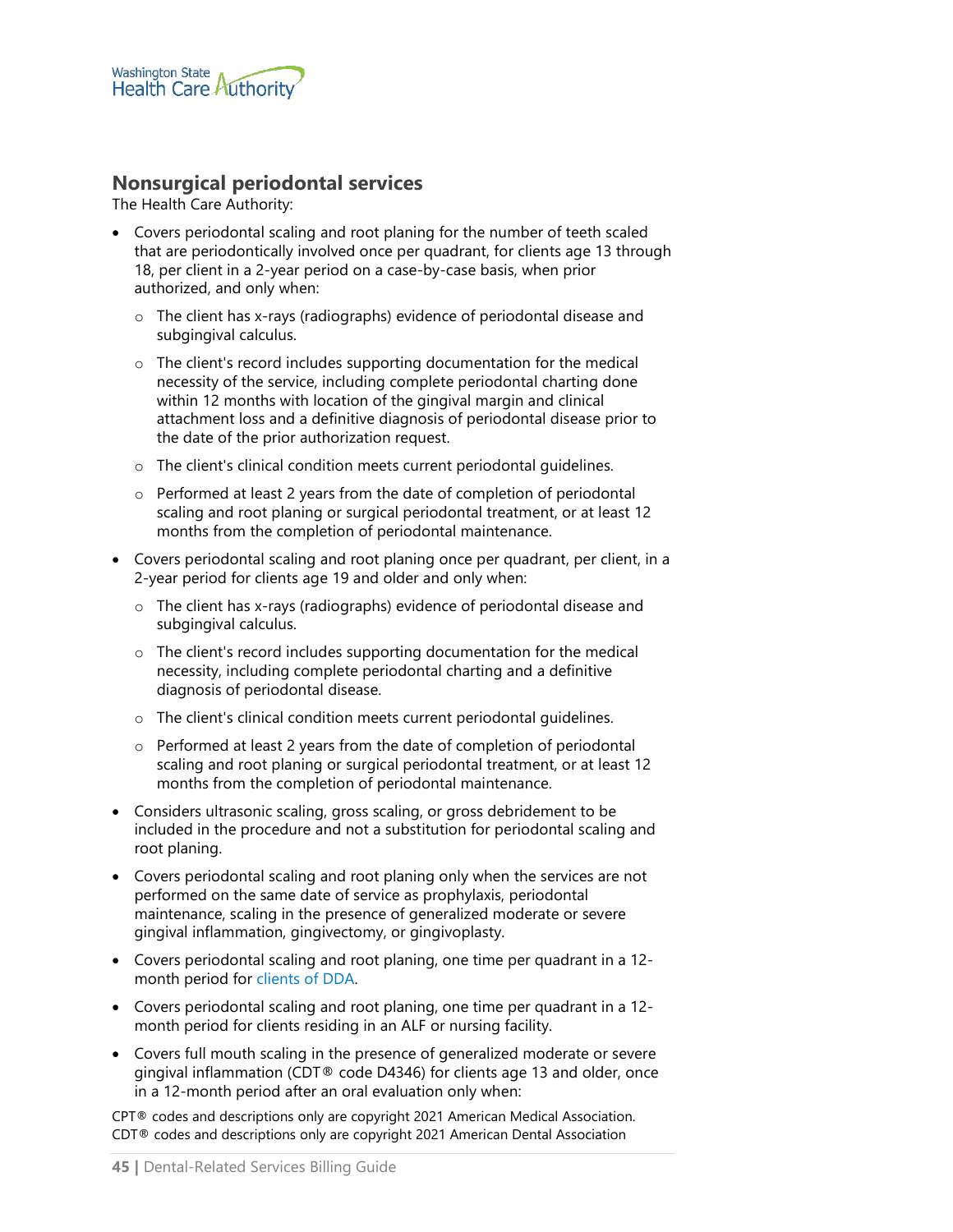- o The client's record includes written documentation describing gingival condition, generalized suprabony pockets, and moderate to severe bleeding on probing.
- o The service is not billed on the same date of service as periodontal scaling and root planning, periodontal maintenance, prophylaxis, full mouth debridement, gingivectomy, or gingivoplasty.

| <b>CDT® Code</b>                                                                                                                                                                                                                                                                                                                                                                                                                                                                                                                                                                                                  | <b>Description</b>                                                                                                           | PA? | <b>Requirements</b>                 | <b>Age Limitation</b>             |  |
|-------------------------------------------------------------------------------------------------------------------------------------------------------------------------------------------------------------------------------------------------------------------------------------------------------------------------------------------------------------------------------------------------------------------------------------------------------------------------------------------------------------------------------------------------------------------------------------------------------------------|------------------------------------------------------------------------------------------------------------------------------|-----|-------------------------------------|-----------------------------------|--|
| D4341                                                                                                                                                                                                                                                                                                                                                                                                                                                                                                                                                                                                             | periodontal scaling and root planing -<br>four or more teeth per quadrant                                                    | Y   | Quadrant<br>designation<br>required | Clients age 13<br>through 18 only |  |
| D4341                                                                                                                                                                                                                                                                                                                                                                                                                                                                                                                                                                                                             | periodontal scaling and root planing -<br>four or more teeth per quadrant                                                    | N   | Quadrant<br>designation<br>required | Clients age 19<br>and older only  |  |
| D4342                                                                                                                                                                                                                                                                                                                                                                                                                                                                                                                                                                                                             | periodontal scaling and root planing -<br>one to three teeth per quadrant                                                    | Y   | Quadrant<br>designation<br>required | Clients age 13<br>through 18 only |  |
| D4342                                                                                                                                                                                                                                                                                                                                                                                                                                                                                                                                                                                                             | periodontal scaling and root planing -<br>one to three teeth per quadrant                                                    | N   | Quadrant<br>designation<br>required | Clients age 19<br>and older only  |  |
| D4346                                                                                                                                                                                                                                                                                                                                                                                                                                                                                                                                                                                                             | scaling in the presence of generalized<br>moderate or severe gingival<br>inflammation - full mouth, after oral<br>evaluation | N   |                                     | Clients age 13<br>and older only  |  |
| D4355                                                                                                                                                                                                                                                                                                                                                                                                                                                                                                                                                                                                             | full mouth debridement to enable<br>comprehensive evaluation and<br>diagnosis                                                | N   | Covered only for<br>clients of DDA  | All ages                          |  |
| <b>Note:</b> Clients age 19 and older are eligible for CDT <sup>®</sup> code<br>D1110 or D4346 once in a 12-month period. If the client has<br>used either CDT® code D1110 or D4346, they are ineligible for<br>another unit of D1110 or D4346 until 12 months have lapsed.<br>Clients age 13 to 18 are eligible for CDT® codes D1110 and<br>D1120 once in a 6-month period. CDT <sup>®</sup> code D4346 may be<br>substituted for one D1110 /D1120 in the 12-month period. If<br>D4346 has been used, the client is ineligible until 6 months have<br>lapsed for D1110/D1120 or 12 months have lapsed for D4346. |                                                                                                                              |     |                                     |                                   |  |

Do not bill CDT® code D4346 with CDT® codes D4341, D4342, D4355, or D4910 for the same date of service.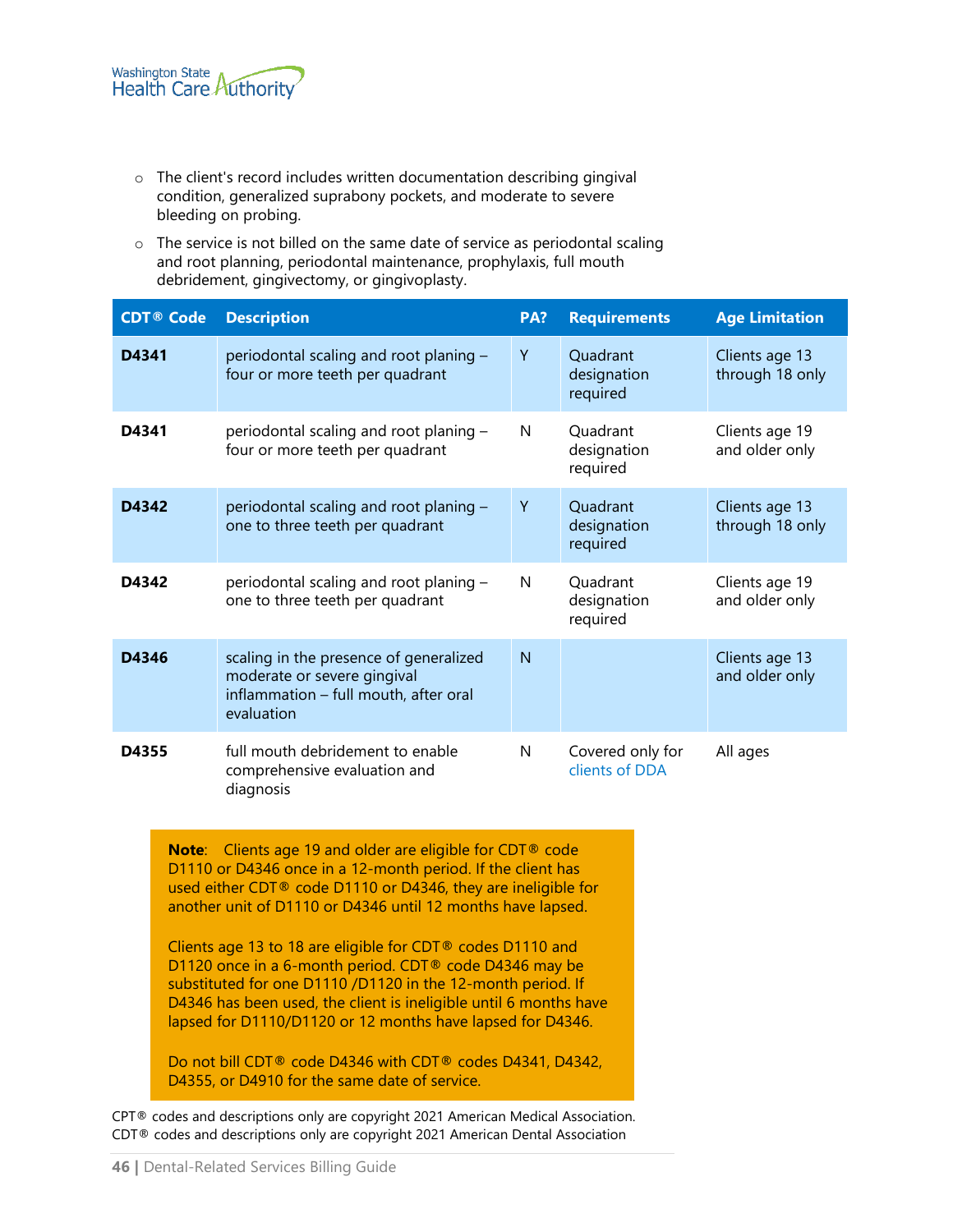

#### **Periodontal maintenance**

The Health Care Authority covers periodontal maintenance:

- Only after the client has received periodontal scaling and root planing, gingivectomy, or gingivoplasty. The periodontal maintenance must be done at least 12 months after the periodontal scaling and root planing.
- For clients age 13 through 18, once per client in a 12-month period on a caseby-case basis, when prior authorized, and only when:
	- o The client has x-ray (radiograph) evidence of periodontal disease.
	- $\circ$  The client's record includes supporting documentation for the medical necessity, including complete periodontal charting with location of the gingival margin and clinical attachment loss and a definitive diagnosis of periodontal disease.
	- o The client's clinical condition meets current periodontal guidelines.
- Once per client in a 12-month period for clients age 19 and older only when:
	- o The client has x-ray (radiograph) evidence of periodontal disease.
	- o The client's record includes supporting documentation for the medical necessity, including complete periodontal charting and a definitive diagnosis of periodontal disease.
	- o The client's clinical condition meets current periodontal guidelines.
- For [clients of DDA.](#page-79-0)
- For clients residing in an alternative living facility (ALF) or skilled nursing facility (SNF):
	- o Periodontal maintenance (four quadrants) substitutes for an eligible periodontal scaling or root planing once every 6 months.
	- o Periodontal maintenance is allowed 6 months after scaling or root planning.
- Only if the service is not billed on the same date of service as prophylaxis, periodontal scaling, and root planning, scaling in the presence of generalized moderate or severe gingival inflammation, full mouth debridement, gingivectomy, or gingivoplasty.

| <b>CDT<sup>®</sup> Code</b> Description |                         | PA? | <b>Age Limitations</b>         |
|-----------------------------------------|-------------------------|-----|--------------------------------|
| D4910                                   | periodontal maintenance |     | Clients age 13 through 18 only |
| D4910                                   | periodontal maintenance | N   | Clients age 19 and older only  |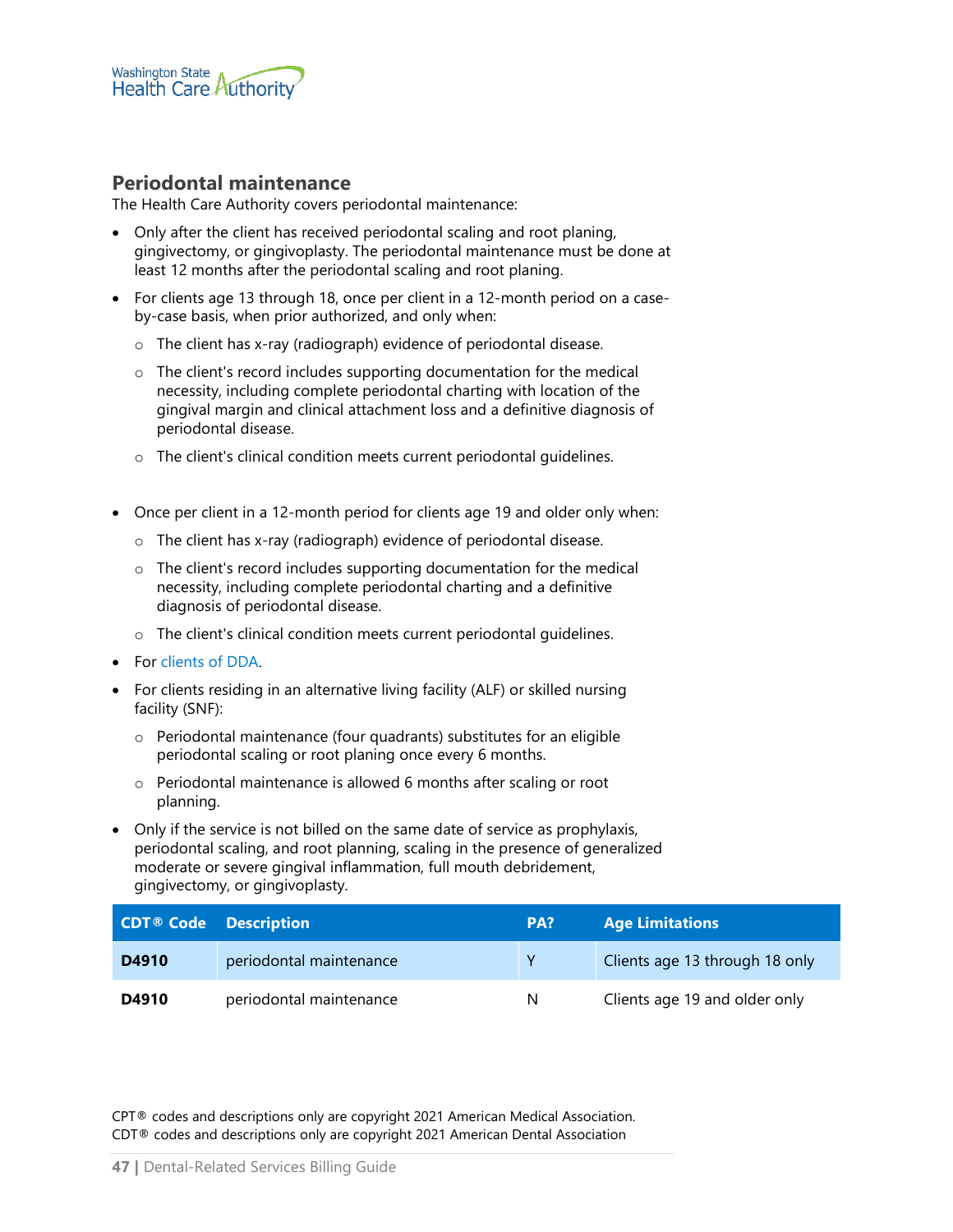

# **What prosthodontic (removable) services are covered?**

For complete authorization criteria, see [Prior authorization for removable](#page-54-0)  [prosthodontic and prosthodontic-related procedures.](#page-54-0)

#### **Complete dentures**

The Health Care Authority:

- Covers a limited exam (CDT® D0140) as follows:
	- o When performed by a denturist, is limited to the initial examination appointment. The Health Care Authority does not cover any additional limited examination by a denturist for the same client until 3 months after the delivery of a removable dental prosthesis.
- Covers complete dentures, including overdentures only as follows:
	- o One initial maxillary complete denture and one initial mandibular complete denture per client.
	- o One replacement maxillary complete and one replacement mandibular complete denture per client's lifetime, if medically necessary and a minimum of 5 years has elapsed. Requires PA.

**Note**: It is the responsibility of the provider, through client limit inquiry, to confirm the client qualifies for an initial set of dentures and has not previously received an initial set of dentures paid for by HCA.

- o Replacement of a partial denture with a complete denture only when the replacement occurs 3 or more years after the delivery (placement) date of the last resin partial denture, with PA.
- o Replacement of a complete denture requires PA regardless of whether 5 years have elapsed or not.
	- The prior authorization request must have documentation of medical necessity.
	- **Photos of the current appliance, when applicable to show medical** necessity. Photos must include:
		- Client name
		- Client date of birth
		- Date of when photo taken
		- Provider name
	- The Health Care Authority (HCA) does not cover replacement of HCApurchased removable prosthodontics that have been lost, broken, stolen, sold, or destroyed as a result of the client's carelessness,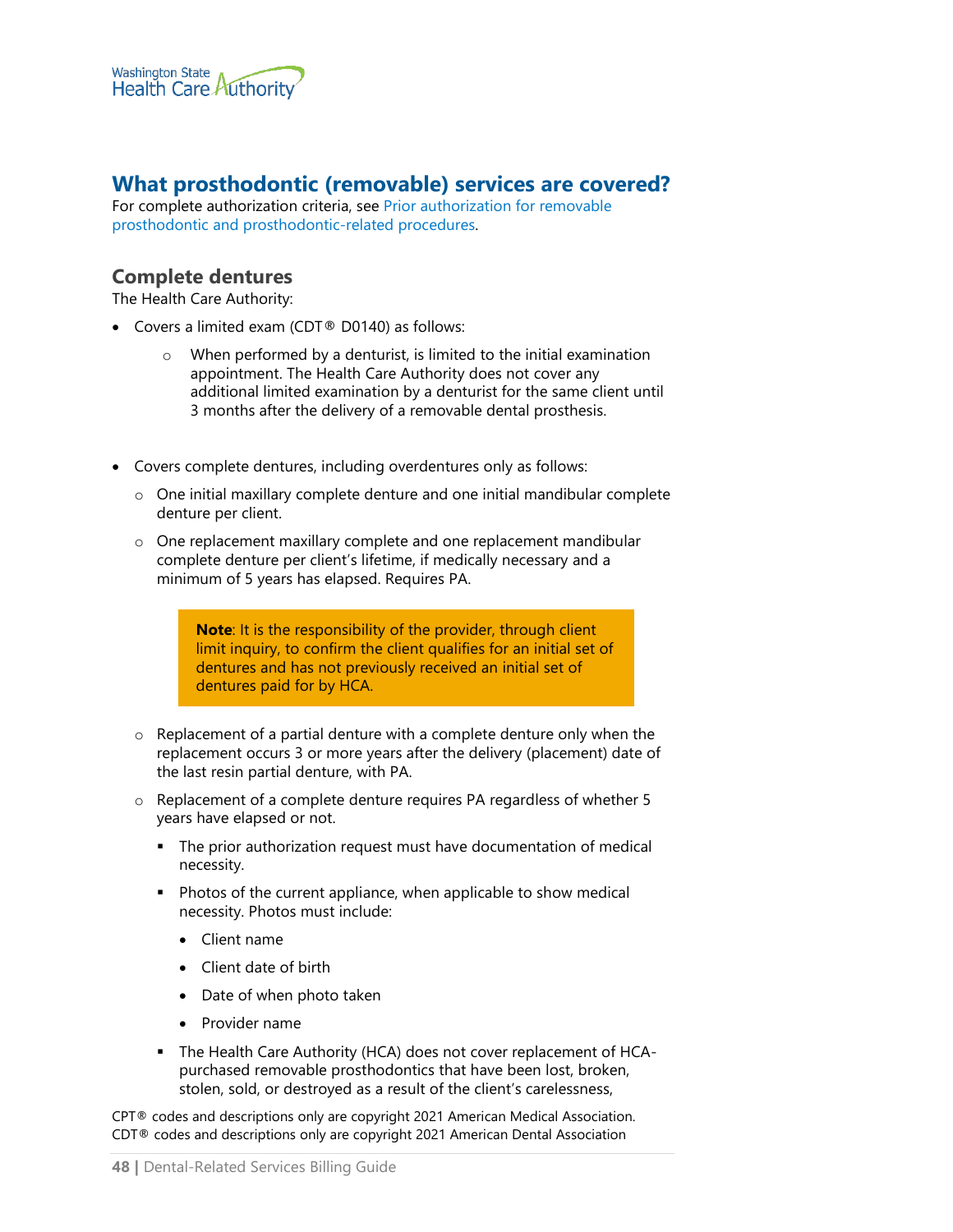

negligence, recklessness, deliberate intent, or misuse. (See **[WAC 182-](https://app.leg.wa.gov/WAC/default.aspx?cite=182-501-0050) [501-0050](https://app.leg.wa.gov/WAC/default.aspx?cite=182-501-0050)**.)

• Considers 3-month post-delivery care (e.g., adjustments, soft relines, and repairs) from the delivery (placement) date of the complete denture as part of the complete denture procedure and is not paid separately.

| CDT <sup>®</sup> Code | <b>Description</b>            | PA?                                                       |
|-----------------------|-------------------------------|-----------------------------------------------------------|
| <b>D5110</b>          | complete denture – maxillary  | No PA for initial placement.<br>*Replacement requires PA. |
| <b>D5120</b>          | complete denture - mandibular | No PA for initial placement.<br>*Replacement requires PA. |

The provider must obtain a completed, signed Denture Agreement of Acceptance form, HCA 13-809, from the client at the conclusion of the final denture try-in and at the time of delivery for a Health Care Authority-authorized complete denture. See [Where can I download HCA](#page-2-0) forms?

If the client abandons the complete denture after signing the agreement of acceptance, the Health Care Authority will deny subsequent requests for the same type of dental prosthesis if the request occurs before the time limitations specified in this section. A copy of the signed agreement must be kept in the provider's files and be available upon request by the Health Care Authority. Failure to submit the completed, signed Denture Agreement of Acceptance form when requested may result in recoupment of the Health Care Authority's payment.

### **Resin partial dentures**

The Health Care Authority covers resin partial dentures with prior authorization as follows:

- For anterior and posterior teeth only when the following criteria are met:
	- o The remaining teeth in the arch must be periodontally stable and have a reasonable periodontal prognosis.
	- o The client has established caries control.
	- o For a maxillary partial denture, the client has either of the following:
		- One or more missing anterior teeth.
		- Four or more missing posterior teeth (excluding teeth 1, 2, 15, and 16) on the upper arch.
	- o For a mandibular partial denture, the client has either of the following:
		- One or more missing anterior teeth.
		- **F** Four or more missing posterior teeth (excluding teeth 17, 18, 31, and 32) on the lower arch.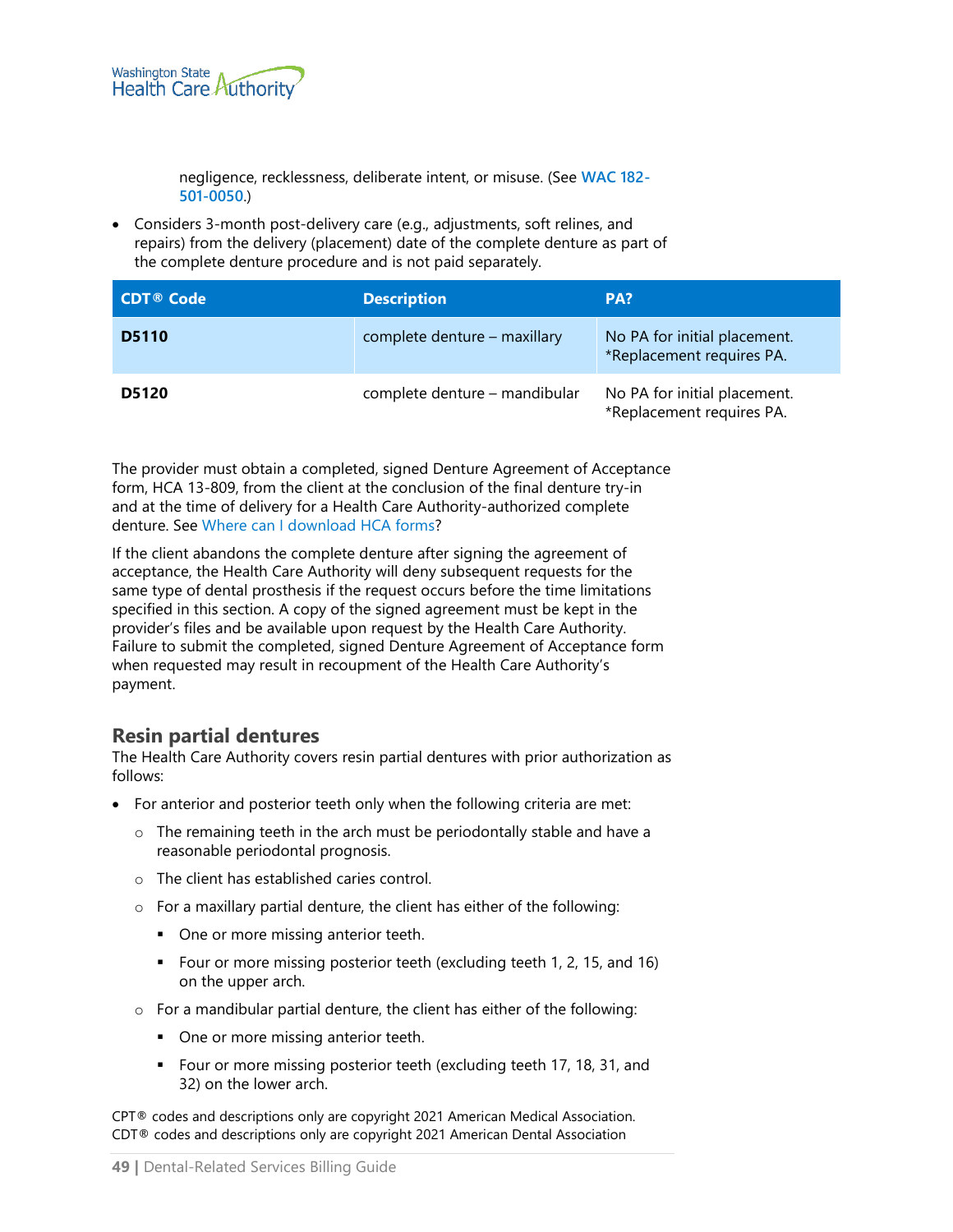

**Note**: Pontics on an existing fixed bridge do not count as missing teeth. The Health Care Authority does not consider closed spaces of missing teeth to qualify as a missing tooth.

- o There are a minimum of four functional, stable teeth remaining per arch (excluding 1, 16, 17, and 32).
- For replacement of a resin-based partial denture with a new resin-based partial denture or a complete denture if it occurs at least 3 years from the delivery (placement) date of the resin-based partial denture when medically necessary. The replacement denture must be prior authorized.
	- o PA is required and must have documentation of medical necessity
	- o Photos of the current appliance when applicable to show medical necessity and meet the Health Care Authority's coverage criteria. Photos must include:
		- $\triangleright$  Client name
		- $\triangleright$  ProviderOne ID
		- $\triangleright$  Date photos were taken
		- $\triangleright$  Provider name
	- o The Health Care Authority (HCA) does not cover replacement of HCApurchased removable prosthodontics that have been lost, broken, stolen, sold, or destroyed as a result of the client's carelessness, negligence, recklessness, deliberate intent, or misuse. (See **[WAC 182-501-0050](https://app.leg.wa.gov/WAC/default.aspx?cite=182-501-0050)**).
	- o If the appliances were lost, broken, stolen, sold, or destroyed as a result of extenuating circumstances, submit a PA with documentation describing how the appliances were lost, broken, stolen, sold, or destroyed (see WAC 182-501-0050(7)(a)).
- The Health Care Authority considers 3-month post-delivery care (e.g., adjustments, soft relines, and repairs) from the delivery (placement) date of the partial denture as part of the resin partial denture procedure. This is not paid separately.

| <b>CDT<sup>®</sup></b> Code Description |                                                                                                     | PA? |
|-----------------------------------------|-----------------------------------------------------------------------------------------------------|-----|
| <b>D5211</b>                            | maxillary partial denture – resin base (including retentive/clasping materials, rests<br>and teeth) | Y   |
| D5212                                   | mandibular partial denture – resin base (including retentive/clasping materials<br>rests and teeth) | v   |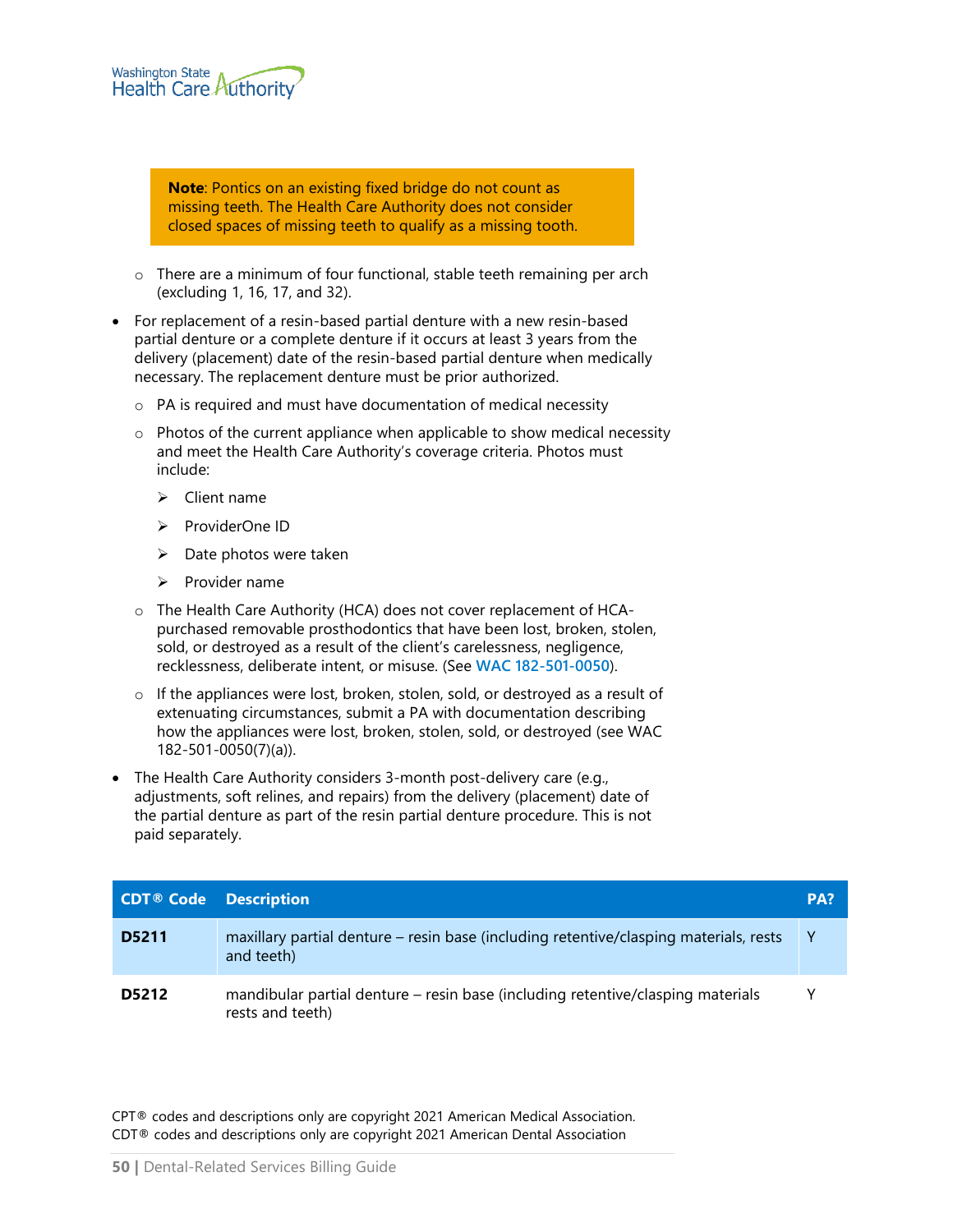- The provider must obtain a completed, signed Partial Denture Agreement of Acceptance form, HCA 13-965, from the client at the conclusion of the final denture try-in and at the time of delivery for a Health Care Authorityauthorized partial denture. See [Where can I download HCA](#page-2-0) forms?
	- $\circ$  If the client abandons the partial denture after signing the agreement of acceptance, the Health Care Authority will deny subsequent requests for the same type of dental prosthesis if the request occurs before the time limitations specified in this section.
	- o A copy of the signed agreement must be kept in the provider's files and be available upon request by the Health Care Authority. Failure to submit the completed, signed Partial Denture Agreement of Acceptance form when requested may result in recoupment of the Health Care Authority's payment.

# **Other requirements/limitations**

Providers must:

- Bill for removable partial or complete denture only after the delivery (placement) of the prosthesis, not at the impression date. The Health Care Authority may pay for lab fees if the removable partial or complete denture is not delivered.
- Deliver services and procedures that are of acceptable quality to the Health Care Authority. The Health Care Authority may recoup payment for services that are determined to be below the standard of care or of an unacceptable product quality.

### **Adjustments to dentures**

Adjustments to complete and partial dentures are included in the global fee for the denture for the first 90 days after the delivery (placement) date. The Health Care Authority covers adjustments to complete and partial dentures once in a 90 day period, per appliance.

| <b>CDT® Code</b> | <b>Description</b>                   | PA? |
|------------------|--------------------------------------|-----|
| <b>D5410</b>     | adjust complete denture – maxillary  | N   |
| <b>D5411</b>     | adjust complete denture - mandibular | N   |
| D5421            | adjust partial denture – maxillary   | N   |
| D5422            | adjust partial denture – mandibular  | N   |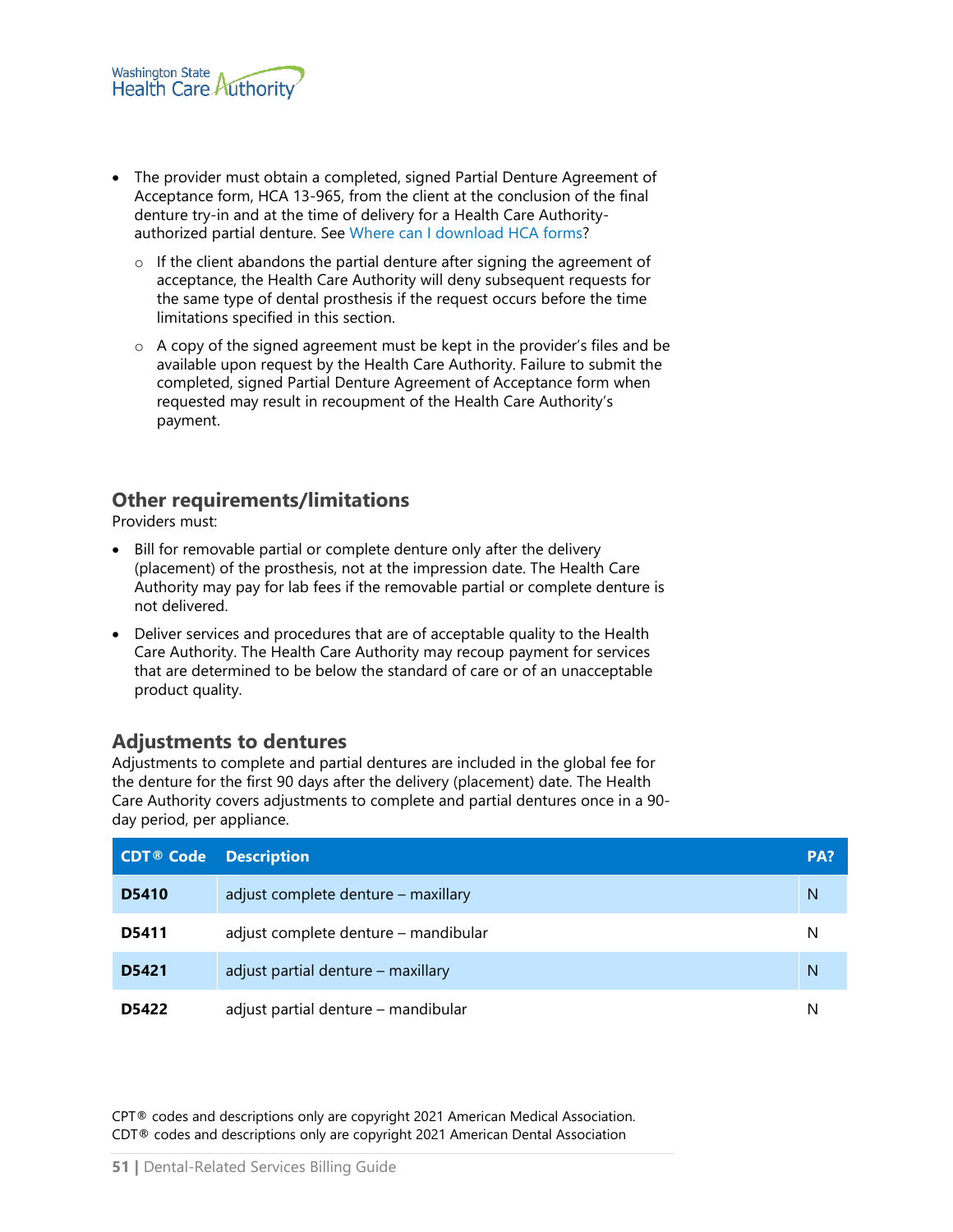# **Repairs to complete and partial dentures**

The Health Care Authority covers repairs to complete and partial dentures once in a 12-month period, per arch. The cost of repairs cannot exceed the cost of a replacement denture or a partial denture. The Health Care Authority covers additional repairs on a case-by-case basis and when prior authorized.

| <b>CDT® Code</b> | <b>Description</b>                                                   | PA?            | <b>Requirements</b>           |
|------------------|----------------------------------------------------------------------|----------------|-------------------------------|
| <b>D5511</b>     | repair broken complete denture base, mandibular                      | N              |                               |
| <b>D5512</b>     | repair broken complete denture base, maxillary                       | N              |                               |
| <b>D5520</b>     | replace missing or broken teeth - complete<br>denture (each tooth)   | N              | Tooth designation<br>required |
| D5611            | repair resin partial denture base, mandibular                        | N              |                               |
| D5612            | repair resin partial denture base, maxillary                         | $\overline{N}$ |                               |
| D5621            | repair cast partial framework, mandibular                            | N              |                               |
| D5622            | repair cast partial framework, maxillary                             | N              |                               |
| D5630            | repair or replace broken retentive/clasping<br>materials - per tooth | N              | Tooth designation<br>required |
| D5640            | replace broken teeth - per tooth                                     | N              | Tooth designation<br>required |
| D5650            | add tooth to existing partial denture                                | N              | Tooth designation<br>required |
| <b>D5660</b>     | add clasp to existing partial denture - per tooth                    | N              | Tooth designation<br>required |

### **Denture rebase procedures**

The Health Care Authority covers a laboratory rebase to a complete or partial denture once in a 3-year period when performed at least 6 months after the delivery (placement) date. Rebase prior to 3 years may be covered for complete or partial dentures on a case-by-case basis when prior authorized.

| <b>CDT<sup>®</sup> Code</b> Description                                           |                                    | PA? |  |
|-----------------------------------------------------------------------------------|------------------------------------|-----|--|
| <b>D5710</b>                                                                      | rebase complete maxillary denture  | N   |  |
| <b>D5711</b>                                                                      | rebase complete mandibular denture | N   |  |
| CPT® codes and descriptions only are copyright 2021 American Medical Association. |                                    |     |  |

CDT® codes and descriptions only are copyright 2021 American Dental Association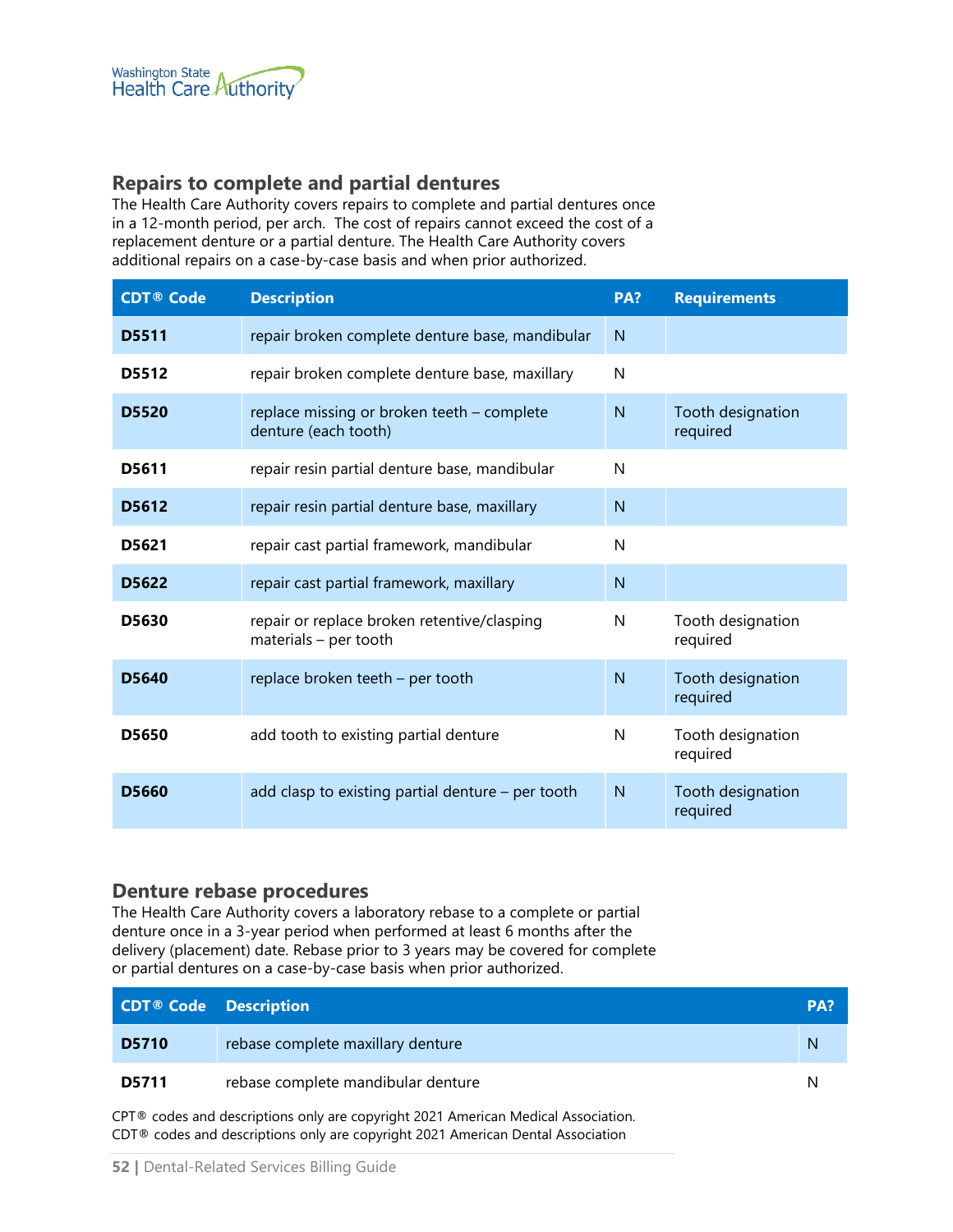

|              | <b>CDT® Code Description</b>                                    | PA? |
|--------------|-----------------------------------------------------------------|-----|
| <b>D5720</b> | rebase maxillary partial denture                                | N   |
| D5721        | rebase mandibular partial denture                               | N   |
|              | <b>Note:</b> The Health Care Authority does not allow a denture |     |

rebase and a reline in the same 3-year period. The Health Care Authority covers rebases or relines only on partials and complete dentures (CDT® codes D5110, D5120, D5211, D5212, D5213, and D5214). If a rebase is related to a new denture, a claim note must be added indicating "related to a new denture."

#### **Denture reline procedures**

The Health Care Authority covers a laboratory reline to a complete or partial denture once in a 3-year period when performed at least 6 months after the delivery (placement) date. Reline prior to 3 years may be covered for complete or partial dentures on a case-by-case basis when prior authorized.

| <b>CDT® Code</b> | <b>Description</b>                              | PA? |
|------------------|-------------------------------------------------|-----|
| <b>D5750</b>     | reline complete maxillary denture (laboratory)  | N   |
| <b>D5751</b>     | reline complete mandibular denture (laboratory) | N   |
| <b>D5760</b>     | reline maxillary partial denture (laboratory)   | N   |
| D5761            | reline mandibular partial denture (laboratory)  |     |

**Note**: The Health Care Authority does not allow a denture rebase and a reline in the same 3-year period. The Health Care Authority covers rebases or relines only on partials and complete dentures (CDT® codes D5110, D5120, D5211, D5212, D5213, and D5214). The Health Care Authority does not cover chairside relines. If a reline is related to a new denture, a claim note must be added indicating "related to a new denture."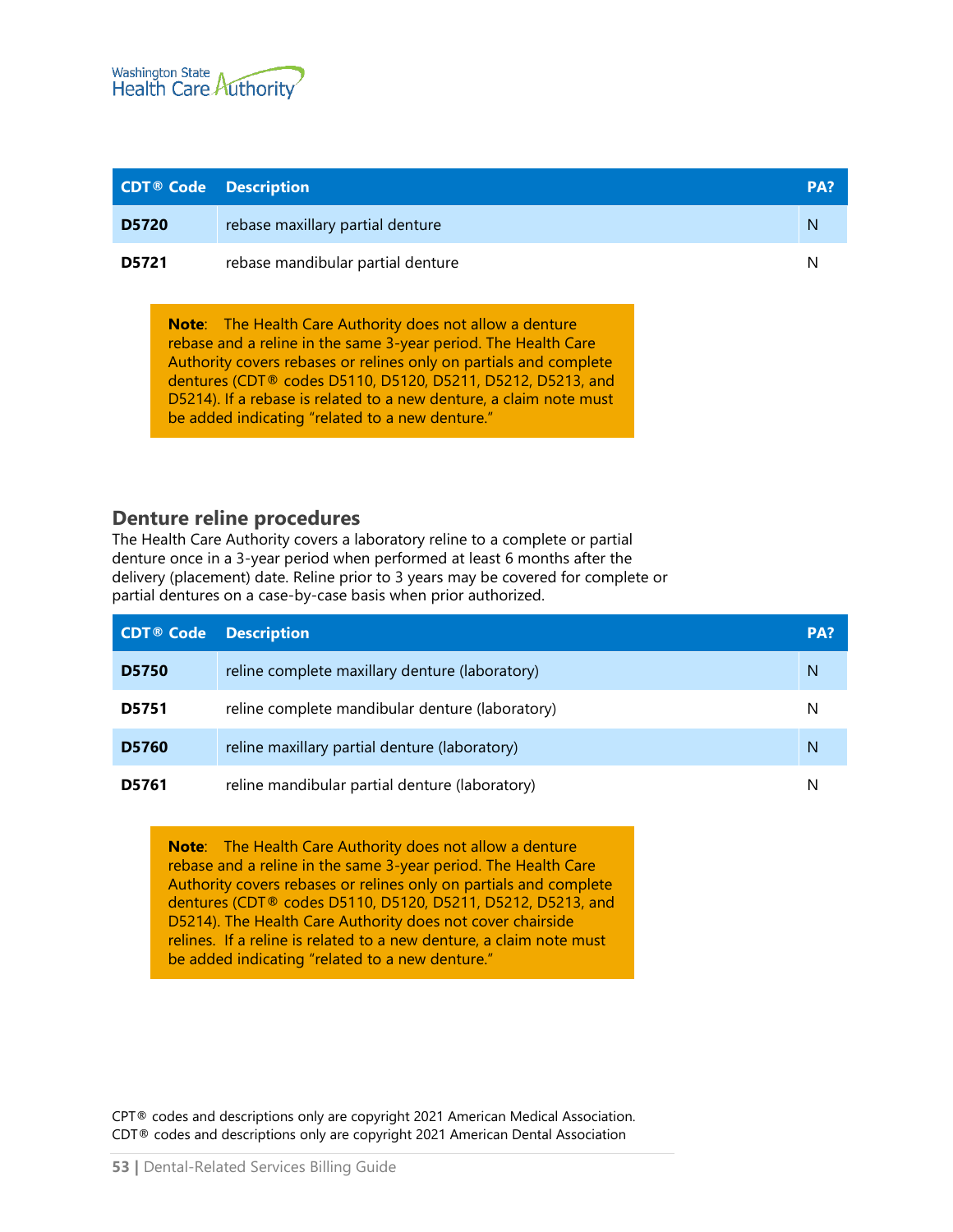

### **Other removable prosthetic services**

The Health Care Authority:

- Covers laboratory fees, subject to the following:
	- o The Health Care Authority does not pay separately for laboratory or professional fees for complete and partial dentures.
	- o The Health Care Authority may pay part of billed laboratory fees when the provider obtains PA, and the client:
		- If Is not eligible at the time of delivery of the partial or complete denture.
		- **Moves from the state.**
		- Cannot be located.
		- Does not participate in completing the partial or complete dentures.
		- **Dies.**

**Note**: Use the impression date as the date of service in the above instance.

• Requires providers to submit copies of laboratory prescriptions and receipts or invoices for each claim when submitting for prior authorization of code D5899 for laboratory fees.

#### **Overdenture**

- An overdenture is a type of complete denture that is supported by a few remaining teeth or dental implants and attached by specialized dental attachments secured on the roots or implants.
	- o Teeth or dental implants that are not modified for an overdenture are considered a partial denture and must be billed as such.

| <b>CDT® Code</b> | <b>Description</b>                                          | PA? | <b>Requirements</b>          | <b>Age Limitation</b> |
|------------------|-------------------------------------------------------------|-----|------------------------------|-----------------------|
| D5863            | overdenture – complete maxillary                            | Υ   | Arch designation<br>required |                       |
| <b>D5865</b>     | overdenture – complete mandibular                           | Y   | Arch designation<br>required |                       |
| <b>D5899</b>     | unspecified removable prosthodontic<br>procedure, by report | Y   | Arch designation<br>required |                       |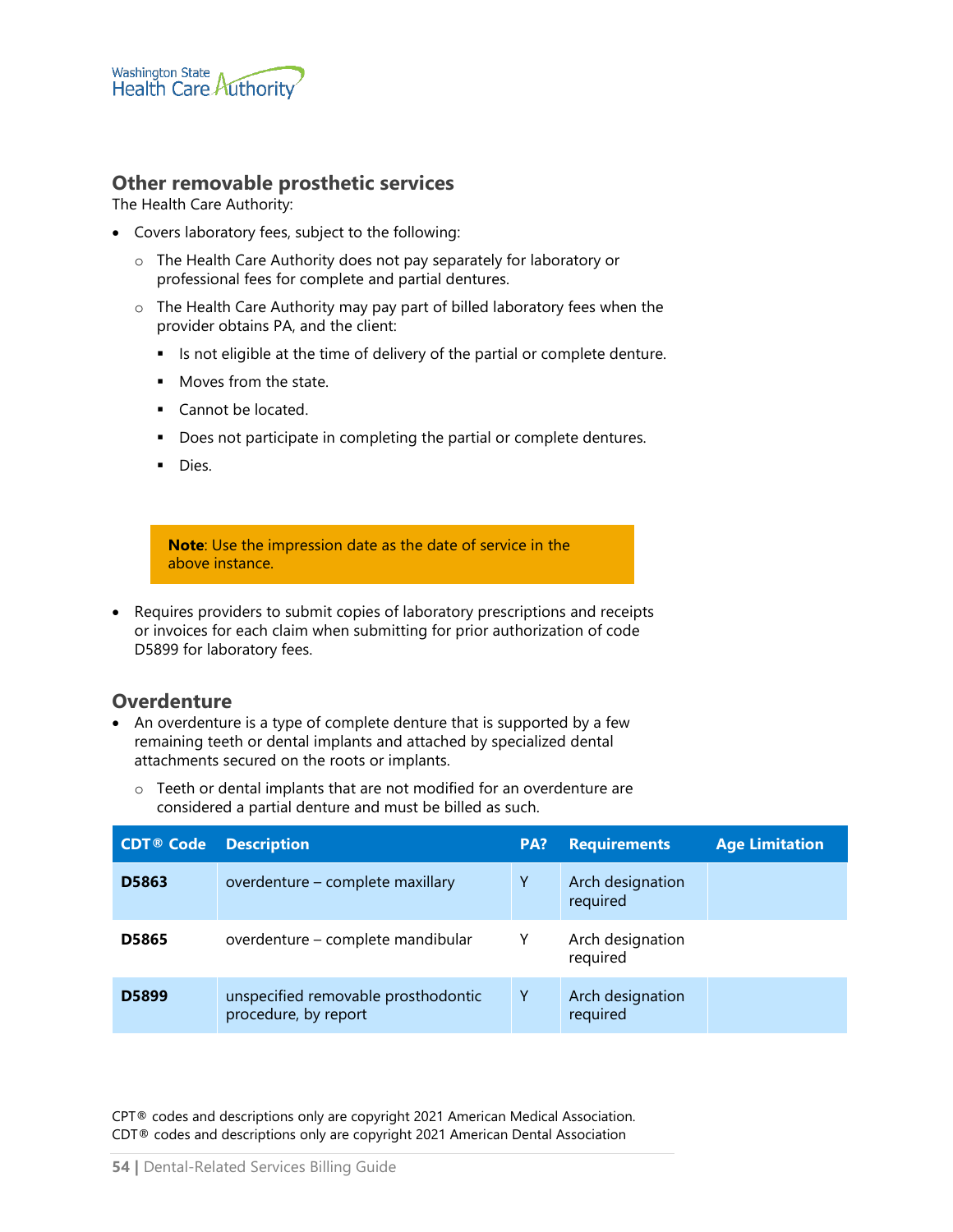

| <b>CDT<sup>®</sup></b> Code Description |                                               |              | <b>PA?</b> Requirements                     | <b>Age Limitation</b> |
|-----------------------------------------|-----------------------------------------------|--------------|---------------------------------------------|-----------------------|
| <b>D6930</b>                            | Re-cement or re-bond fixed partial<br>denture | <sup>N</sup> | Arch or quadrant<br>designation<br>reguired |                       |

# <span id="page-54-0"></span>**Prior authorization (PA) for removable prosthodontic and prosthodontic-related procedures**

The Health Care Authority requires PA for the removable prosthodontic and prosthodontic-related procedures listed in this section when noted. PA requests must meet the [prior authorization criteria.](#page-86-0) In addition, the Health Care Authority requires the dental provider to submit current, within the last 12 months:

- Appropriate diagnostic x-rays (radiographs) of all remaining teeth, except for nursing facility clients when x-rays (radiographs) are unavailable. In this case, the provider must submit a completed Tooth Chart form (HCA 13-863). See [Where can I download HCA](#page-2-0) forms?
- Photographs of the client's current appliance if replacement is due to wear or breakage.
- A dental record which contains:
	- o A restorative and periodontal treatment plan indicating the client's treatment needs. If the client is being referred to a separate dental provider for appliance fabrication, the referring dentist must provide all supporting documentation to the servicing dental provider to expedite the PA request.
	- o Chart notes indicating the client has completed a prophylaxis or nonsurgical periodontal services within the last twelve months, and all restorative treatment needs have been completed.
- Completed *Tooth Chart* (HCA 13-863) form. The tooth chart must be completed as follows:
	- o All missing teeth for both arches. Missing teeth must be marked with an | |
	- $\circ$  Teeth that are to be extracted. Extracted teeth must be marked with an X.

#### A provider must:

• Obtain a signed Denture Agreement of Acceptance (HCA 13-809) form and/or Partial Denture Agreement of Acceptance (HCA 13-965) from the client at the final denture or partial denture try-in and at the time of delivery (placement) for a Health Care Authority-authorized complete or partial denture described in this section. See [Where can I download HCA](#page-2-0) forms? If the client abandons the complete or partial denture after signing the agreement of acceptance, the Health Care Authority will deny subsequent requests for the same type of dental prosthesis if the request occurs prior to the time limitations specified in this section [\(WAC 182-535-1090\)](http://app.leg.wa.gov/WAC/default.aspx?cite=182-535-1090).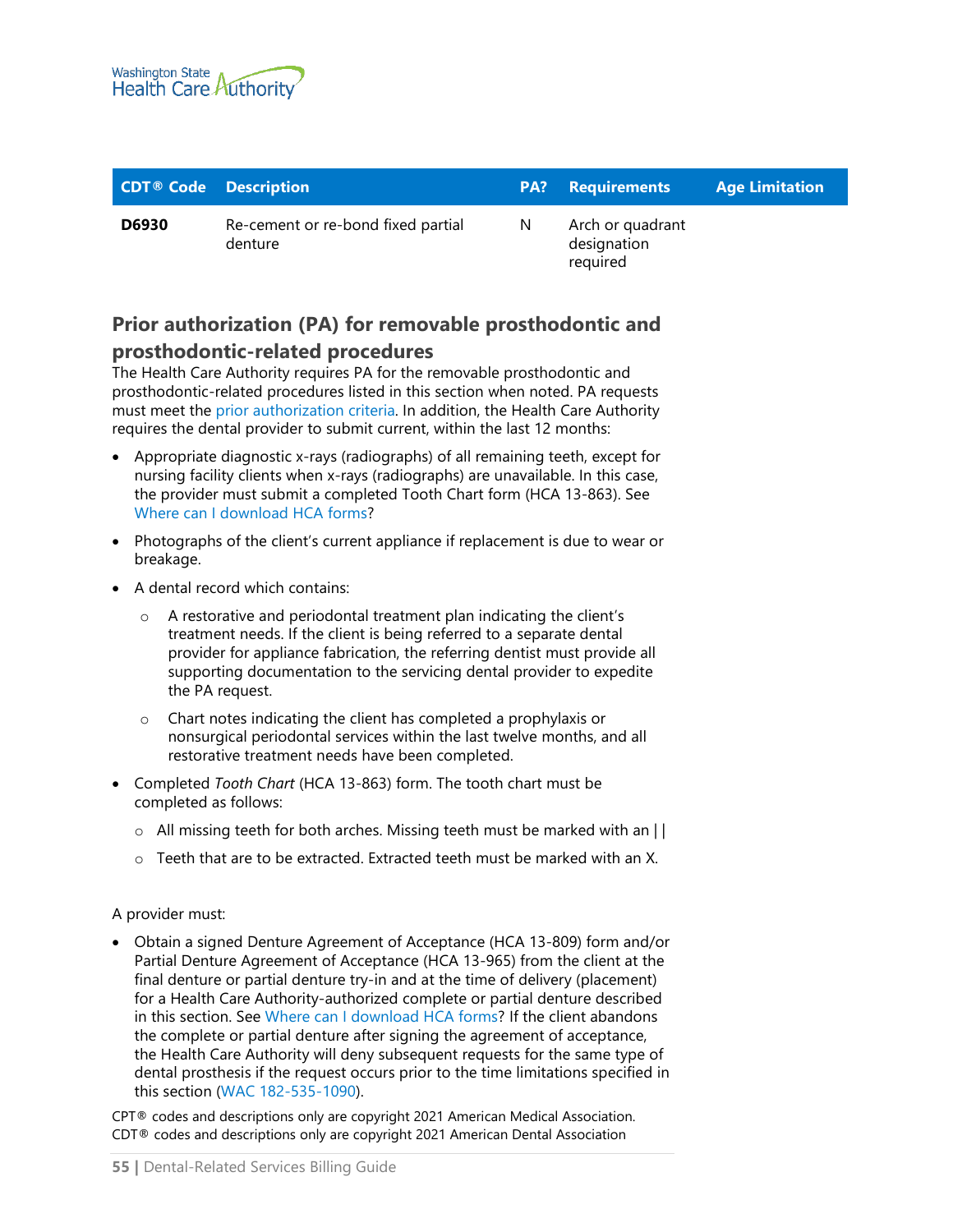

Retain in the client's record the completed copy of the signed Denture Agreement of Acceptance (HCA #13-809) form and/or Partial Denture Agreement of Acceptance (HCA 13-965) form, which documents the client's acceptance of the dental prosthesis.

> **Note**: If a client wants to change denture providers, the Health Care Authority must receive a statement from the client requesting the provider change. The Health Care Authority will confirm the original provider has not already rendered services before cancelling the original authorization request for services. The new provider must submit another authorization request for services.

#### **Alternate living facilities or skilled nursing facilities**

The Health Care Authority requires a provider to submit the following with a PA request for a removable partial or complete denture for a client residing in an alternative living facility (ALF) or in a skilled nursing facility (SNF), group home, or other facility:

- The client's medical diagnosis or prognosis.
- The attending physician's signature documenting medical necessity for the prosthetic service.
- The attending dentist or denturist's signature documenting medical necessity for the prosthetic service.
- A written and signed consent for treatment from the client's legal guardian when a guardian has been appointed.
- A completed copy of the Denture/Partial Appliance Request for Skilled Nursing Facility Client form, HCA 13-788 (see [Where can I download HCA](#page-2-0) [forms?\)](#page-2-0).

**Note**: ALFs and group homes must use HCA 13-788 when requesting PA for a removable partial or complete denture for a client residing in their facility, even though the form states that it is for nursing facilities.

# **What maxillofacial prosthetic services are covered?**

The Health Care Authority covers maxillofacial prosthetics on a case-by-case basis and when prior authorized.

The Health Care Authority must preapprove a provider qualified to furnish maxillofacial prosthetics.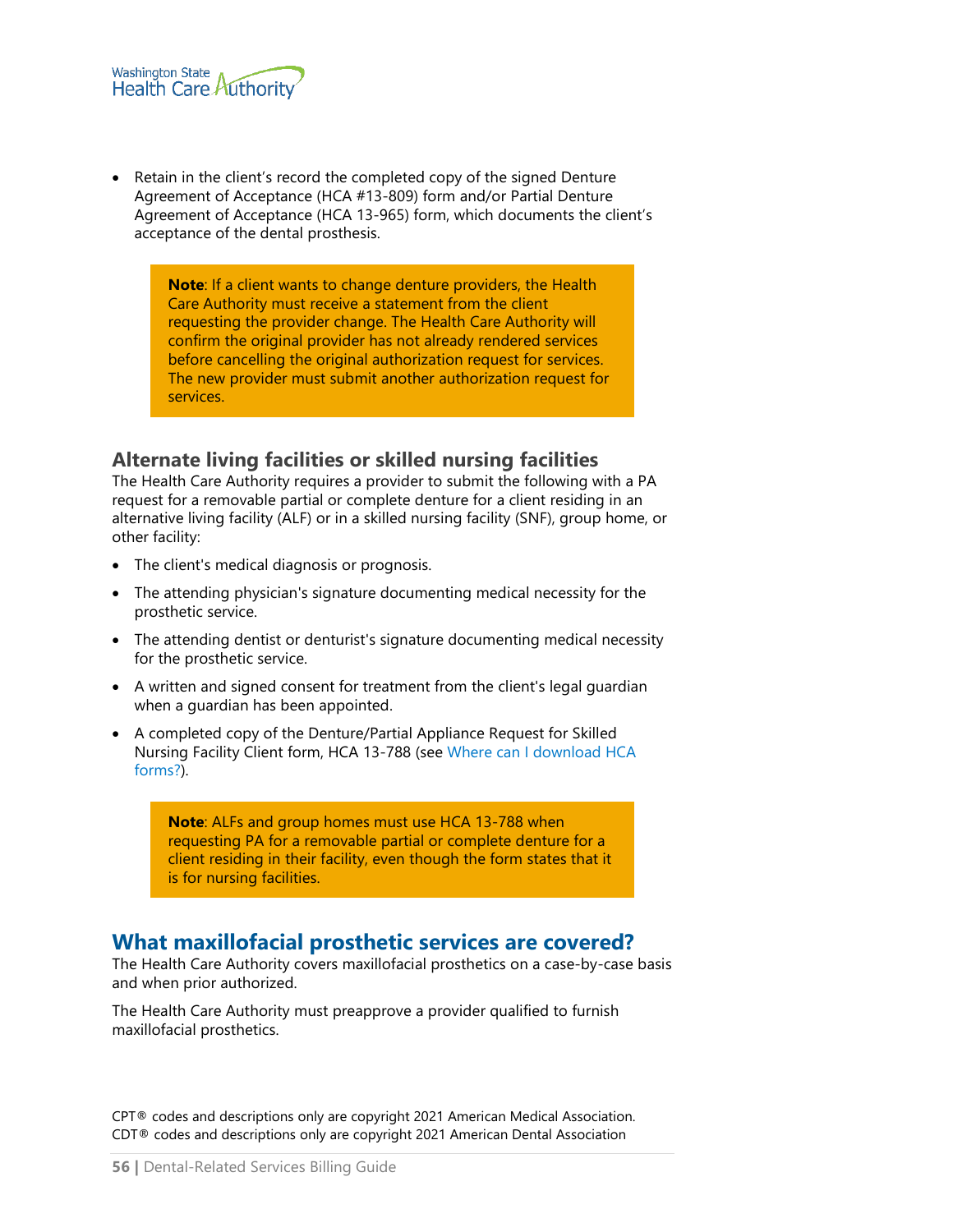

# <span id="page-56-0"></span>**What oral and maxillofacial surgery services are covered?**

# **General coverage**

All coverage limitations and age requirements apply to [clients of the](#page-79-0)  [Developmental Disabilities Administration](#page-79-0) (DDA) unless otherwise noted.

- Health Care Authority-enrolled dental providers who are not specialized to perform oral and maxillofacial surgery must use only the Current Dental Terminology (CDT®) codes to bill claims for services that are listed as covered.
- Health Care Authority-enrolled dental providers who are specialized to perform oral and maxillofacial surgery can bill using Current Procedural Terminology (CPT®) codes unless the procedure is specifically listed in this billing guide as a CDT® covered code (e.g., extractions).

**Note**: For billing information on billing CPT® codes for oral surgery, refer to the Health Care Authority's Physician-related [services/health care professional billing guide.](http://www.hca.wa.gov/node/301) The Health Care Authority pays oral surgeons for only those CPT® codes listed in the [Dental fee schedule](http://www.hca.wa.gov/node/301) under Dental CPT® Codes.

- The Health Care Authority covers nonemergency oral surgery performed in a hospital or ambulatory surgery center only for clients:
	- o Age 8 and younger
	- o Age 9 through 20 on a case-by-case basis and when the site-of-service is prior authorized by the Health Care Authority
	- o Any age for [clients of the DDA](#page-79-0)
- The Health Care Authority requires the dental provider to submit current records (within the last 12 months) all of the following for site-of-service and oral surgery CPT® codes that require PA:
	- o Documentation used to determine medical necessity. **Please note**: Only documentation that pertains to medical necessity needs to be submitted, not the entire client record.
	- o Cephalometric films.
	- o X-rays (radiographs).
	- o Photographs.
	- o Written narrative/letter submitted by the requesting practitioner, providing explanation of medical necessity to include proposed billing codes.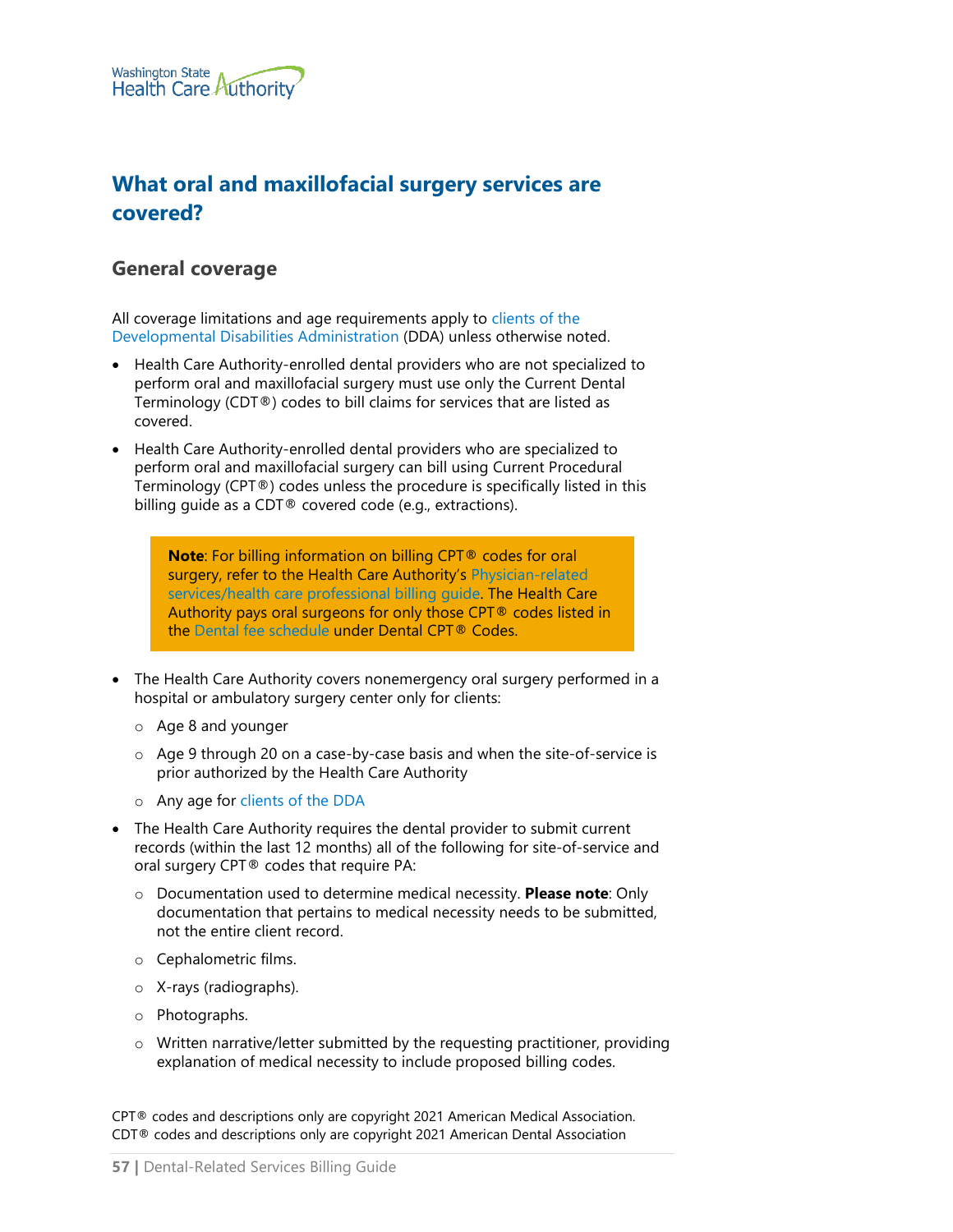

### **Services exempt from site of service prior authorization**

The Health Care Authority does not require site-of-service authorization for any of the following surgeries:

Cleft palate surgeries (CPT® codes 42200, 42205, 42210, 42215, 42225, 42226, 42227, 42235, 42260, 42280, and 42281) with a diagnosis of cleft palate.

#### **Documentation requirements**

The Health Care Authority requires the client's dental record to include supporting documentation for each type of extraction or any other surgical procedure billed to the Health Care Authority. The documentation must include:

- Appropriate consent form signed by the client or the client's legal representative
- Appropriate radiographs
- Medical justification with diagnosis
- The client's blood pressure, when appropriate
- A surgical narrative and complete description of each service performed beyond surgical extraction or beyond code definition
- A copy of the post-operative instructions
- A copy of all pre- and post-operative prescriptions

#### **Extractions**

The Health Care Authority covers:

- Simple and surgical extractions
- Unusual, complicated surgical extractions
- **Extraction of unerupted teeth**
- One limited exam per extraction case. Covers both pre and post evaluation.
- Debridement of a granuloma or cyst that is five millimeters or greater in diameter. The Health Care Authority includes debridement of a granuloma or cyst that is less than five millimeters as part of the global fee for the extraction.

**Note**: For surgical extractions, documentation supporting the medical necessity of the billed procedure code MUST be in the client's record.

When making the client edentulous, current photographs or radiographs are required in the supporting documentation with a medical justification narrative demonstrating: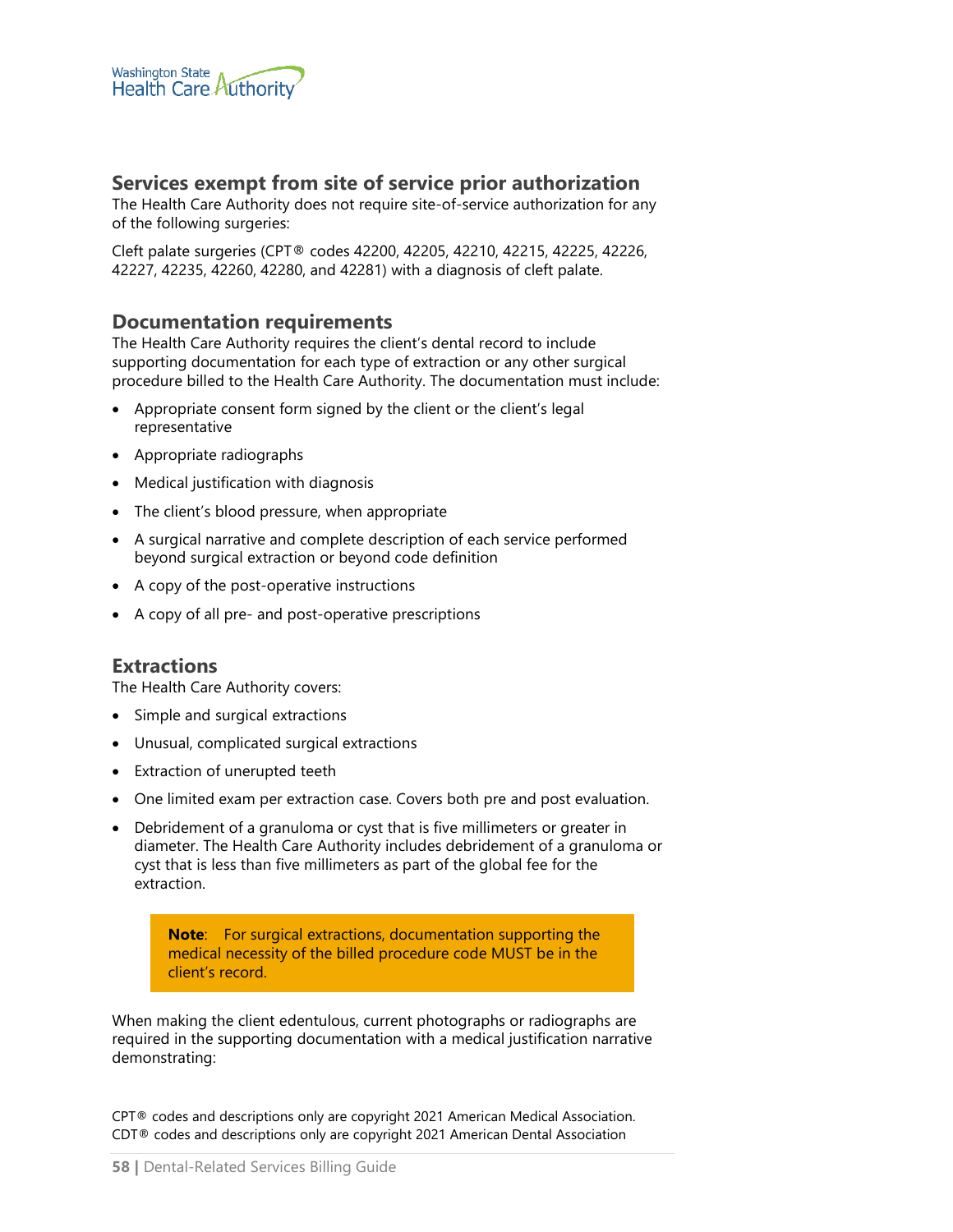- Extensive caries/rampant decay. This is defined by the Health Care Authority as widespread caries that affects 67% or greater of the teeth (per arch) and penetrates quickly to the dental pulp.
- There are less than four teeth per arch with a favorable 3-year prognosis.
- Generalized periodontal disease (per arch).
- The structural or periodontal health of the remaining teeth (per arch) is insufficient to support a partial denture.
- The need to address oral disease for clients preparing for a medical procedure, such as organ transplant, joint replacement, heart surgery, or head and neck radiation.

| <b>CDT® Code</b> | <b>Description</b>                                                                                                                                | PA?            | <b>Requirements</b>                                                                                                                                                                                                   |
|------------------|---------------------------------------------------------------------------------------------------------------------------------------------------|----------------|-----------------------------------------------------------------------------------------------------------------------------------------------------------------------------------------------------------------------|
| D7111            | extraction, coronal remnants - deciduous tooth                                                                                                    | $\mathsf{N}$   | Tooth designation<br>required                                                                                                                                                                                         |
| D7140            | extraction, erupted tooth or exposed root<br>(elevation and/or forceps removal)                                                                   | N              | Tooth designation<br>required                                                                                                                                                                                         |
| D7210            | extraction, erupted tooth requiring removal of<br>bone and/or sectioning of tooth, and including<br>elevation of mucoperiosteal flap if indicated | $\overline{N}$ | Tooth designation<br>required                                                                                                                                                                                         |
| D7220            | removal of impacted tooth - soft tissue                                                                                                           | $\mathsf{N}$   | Tooth designation<br>required                                                                                                                                                                                         |
| D7230            | removal of impacted tooth - partially bony                                                                                                        | $\mathsf{N}$   | Tooth designation<br>required                                                                                                                                                                                         |
| D7240            | removal of impacted tooth - completely bony                                                                                                       | $\mathsf{N}$   | Tooth designation<br>required                                                                                                                                                                                         |
| D7241            | removal of impacted tooth – completely bony,<br>with unusual surgical complications                                                               | Υ              | Tooth designation<br>required                                                                                                                                                                                         |
| D7250            | surgical removal of residual tooth roots (cutting<br>procedure)                                                                                   | $\mathsf{N}$   | Tooth designation<br>required. The fee for<br>this service is included<br>in the initial extraction<br>fee when performed by<br>the original treating<br>dentist or clinic and<br>may not be billed to<br>the client. |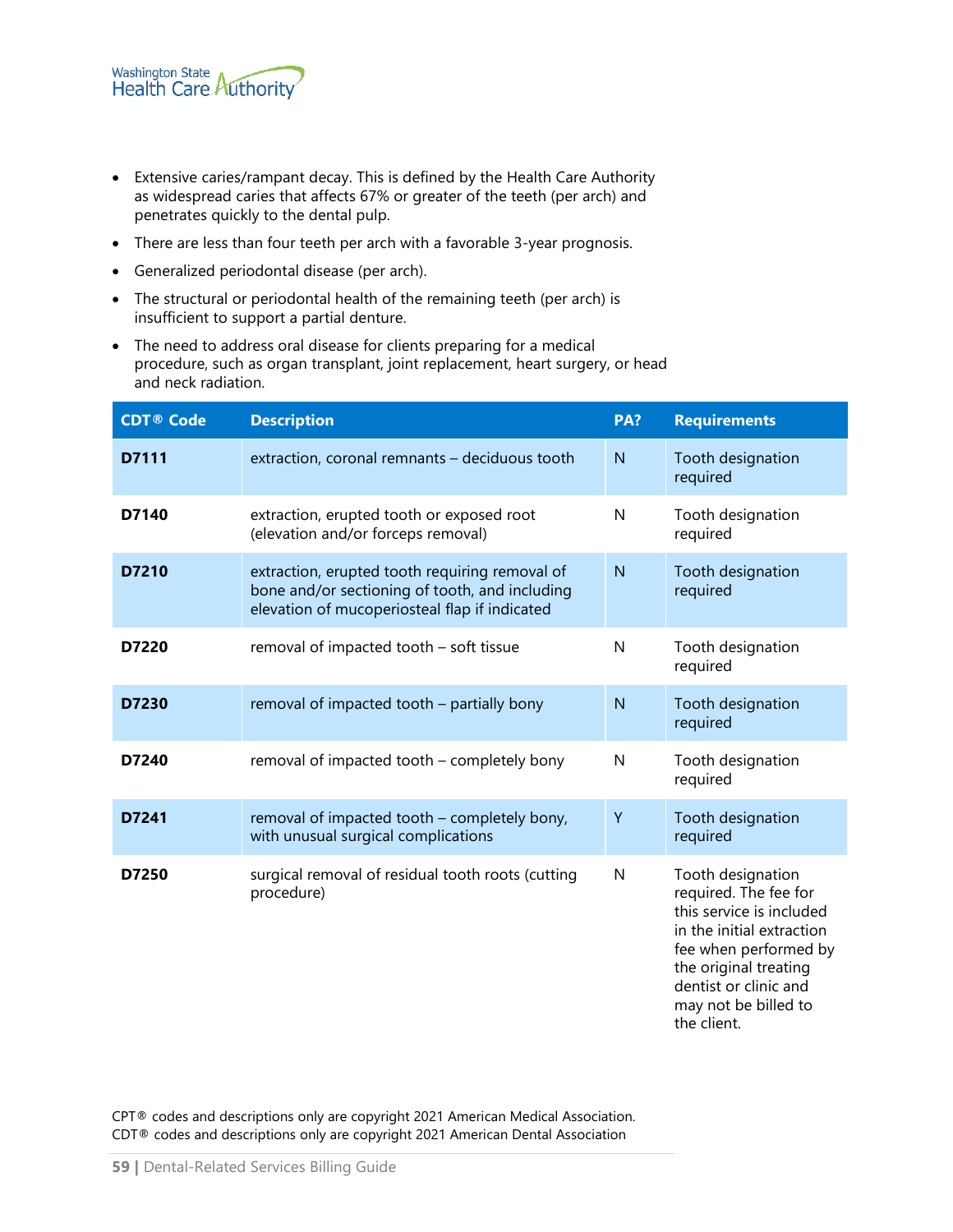

### **Other surgical procedures**

The Health Care Authority covers the following without prior authorization (PA):

- Biopsy of soft oral tissue.
- Brush biopsy.
- Surgical excision of soft tissue lesions.
- Tooth reimplantation/stabilization of accidentally avulsed or displaced teeth.

Providers must keep all biopsy reports or finding in the client's dental record.

| <b>CDT® Code</b> | <b>Description</b>                                                                         | PA? | <b>Requirements</b>                                                                                                                   | <b>Age Limitation</b>              |
|------------------|--------------------------------------------------------------------------------------------|-----|---------------------------------------------------------------------------------------------------------------------------------------|------------------------------------|
| D7270            | tooth reimplantation and/or<br>stabilization of accidentally avulsed or<br>displaced tooth | N   | Tooth designation<br>required for<br>permanent teeth<br>only                                                                          |                                    |
| D7280            | surgical access of an unerupted<br>permanent tooth                                         | Y*  | Tooth designation<br>required. *See EPA<br>#870001366                                                                                 | Clients age 20<br>and younger only |
| D7283            | placement of device to facilitate<br>eruption of impacted permanent tooth                  | Y*  | Covered in<br>conjunction with<br>D7280 and when<br>medically<br>necessary; tooth<br>designation<br>required. *See EPA<br>#870001366. | Clients age 20<br>and younger only |
| D7285            | incisional biopsy of oral tissue-hard<br>(bone, tooth)                                     | N   |                                                                                                                                       |                                    |
| D7286            | incisional biopsy of oral tissue – soft                                                    | N   |                                                                                                                                       |                                    |
| D7288            | brush biopsy - transepithelial sample<br>collection                                        | N   |                                                                                                                                       |                                    |

### **Alveoloplasty – surgical preparation of ridge for dentures**

The Health Care Authority covers alveoloplasty only in conjunction with the preparation of dentures or partials. Documentation supporting the medical necessity for the procedure must be maintained in the client's record. Supporting documentation must include current photographs or x-rays (radiographs) and medical justification narrative.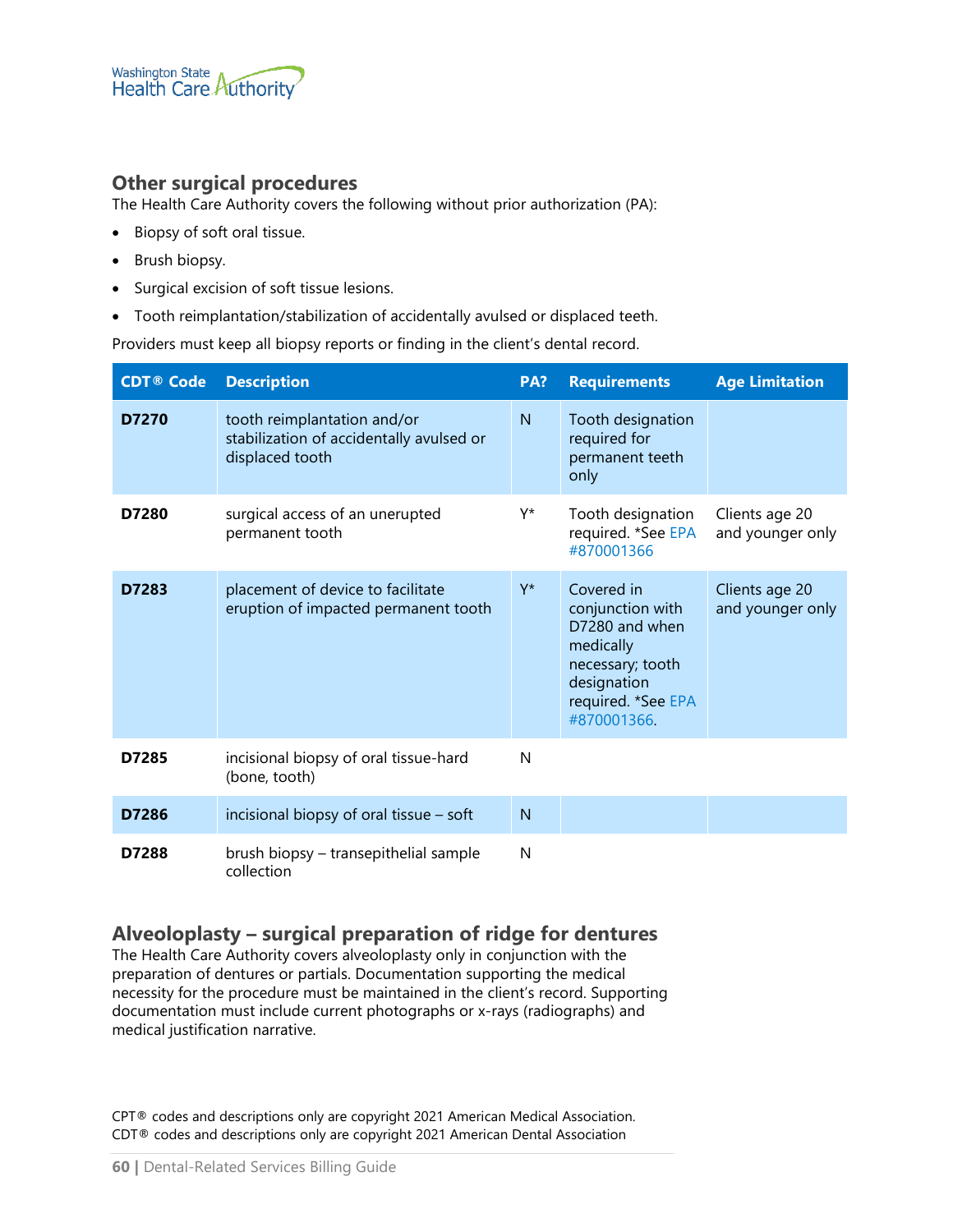

| <b>CDT® Code</b> | <b>Description</b>                                                                                      | PA? | <b>Requirements</b>              |
|------------------|---------------------------------------------------------------------------------------------------------|-----|----------------------------------|
| D7310            | alveoloplasty in conjunction with extractions -<br>four or more teeth or tooth spaces, per quadrant     | N   | Quadrant designation<br>required |
| D7311            | alveoloplasty in conjunction with extractions – one<br>to three teeth or tooth spaces, per quadrant     | N   | Quadrant designation<br>required |
| D7320            | alveoloplasty not in conjunction with extractions -<br>four or more teeth, per quadrant                 | N   | Quadrant designation<br>required |
| D7321            | alveoloplasty not in conjunction with extractions -<br>one to three teeth or tooth spaces, per quadrant | N   | Quadrant designation<br>required |

### **Surgical excision of soft tissue lesions**

The Health Care Authority covers surgical excision of soft tissue. Documentation supporting the medical necessity of the procedure must be maintained in the client's record. All biopsy reports and/or findings must be documented in the client's dental record.

| CDT® Code | <b>Description</b>                      | PA? | <b>Requirements</b> |
|-----------|-----------------------------------------|-----|---------------------|
| D7410     | Excision of benign lesion up to 1.25 cm | N   |                     |

### **Excision of bone tissue**

The Health Care Authority covers only the following excisions of bone tissue in conjunction with placement of complete or partial dentures:

- Removal of lateral exostosis.
- Removal of mandibular or palatal tori.
- Surgical reduction of osseous tuberosity.

Documentation supporting the medical necessity for the procedure must be maintained in the client's record. Supporting documentation must include current photographs or x-rays (radiographs) and medical justification narrative.

| <b>CDT<sup>®</sup></b> Code Description |                                                       |   | <b>PA?</b> Requirements      | <b>Age Limitation</b> |
|-----------------------------------------|-------------------------------------------------------|---|------------------------------|-----------------------|
| D7471                                   | removal of lateral exostosis (maxilla or<br>mandible) | N | Arch designation<br>required |                       |
| D7472                                   | removal of torus palatinus                            | N |                              |                       |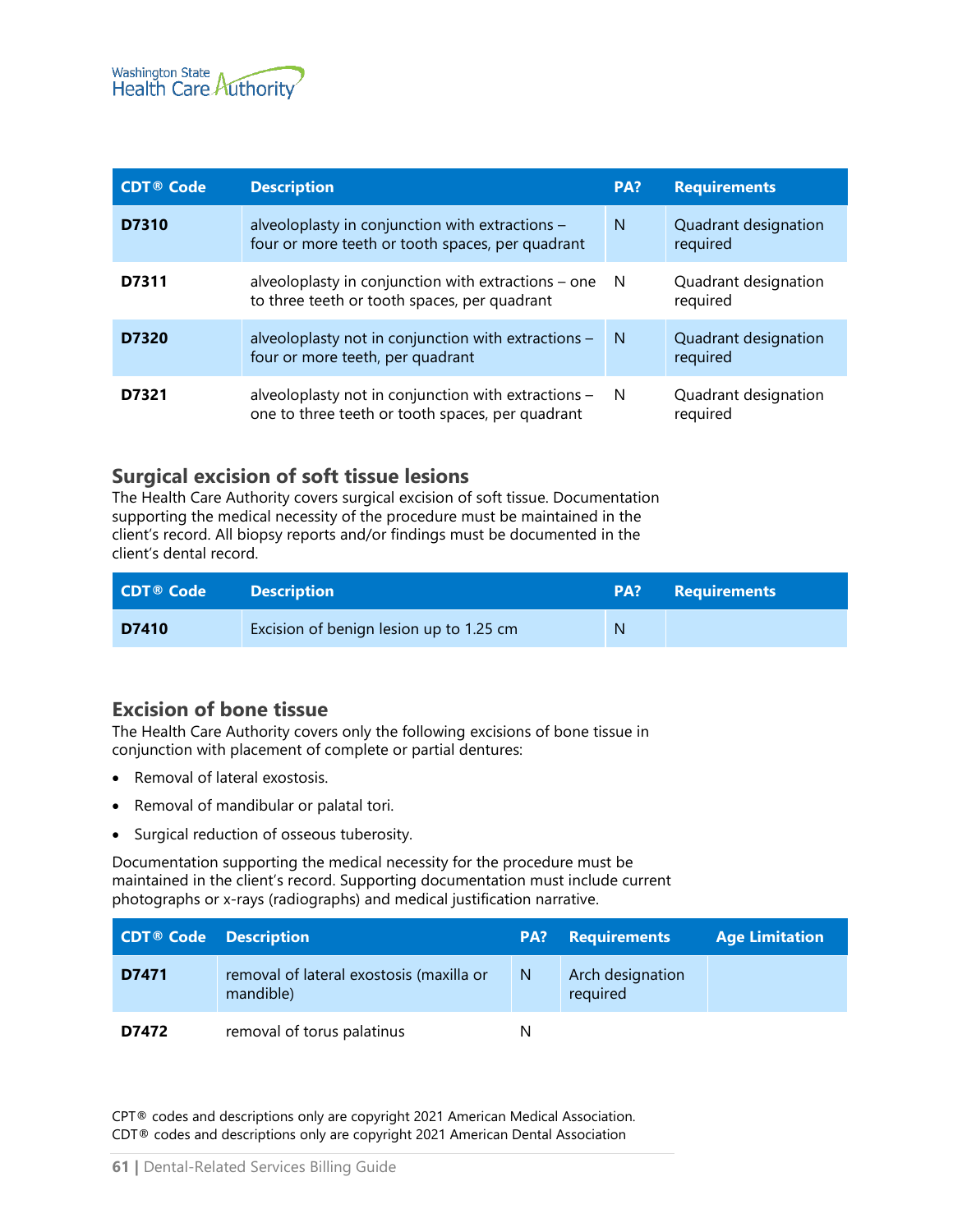

| <b>CDT® Code</b> | <b>Description</b>                         | PA?          | <b>Requirements</b>                 | <b>Age Limitation</b>              |
|------------------|--------------------------------------------|--------------|-------------------------------------|------------------------------------|
| D7473            | removal of torus mandibularis              | N            | Quadrant<br>designation<br>required |                                    |
| D7485            | surgical reduction of osseous tuberosity   | <sup>N</sup> | Quadrant<br>designation<br>required |                                    |
| D7970            | excision of hyperplastic tissue – per arch | Y            | Arch designation<br>required        |                                    |
| D7971            | excision of pericoronal gingiva            | Y*           | *See EPA<br>#870001310.             | Clients age 20<br>and younger only |
| D7972            | surgical reduction of fibrous tuberosity   | Y            |                                     |                                    |

# **Surgical incision**

The Health Care Authority covers:

• Uncomplicated dental-related intraoral and extraoral soft tissue incision and drainage of abscess. The Health Care Authority does not cover this service when combined with an extraction or root canal treatment.

**Note**: Providers must not bill drainage of abscess (CDT® codes D7510 or D7520) in conjunction with palliative treatment (CDT® code D9110).

- Removal of foreign body from mucosa, skin, or subcutaneous alveolar tissue.
- Frenuloplasty/frenulectomy.
	- o for clients age 6 and younger, without prior authorization.
	- o for clients age 7 to 12 only on a case-by-case basis and when prior authorized. Photos must be submitted with the prior authorization request.
- Documentation supporting the medical necessity of procedures must be maintained in the client's record.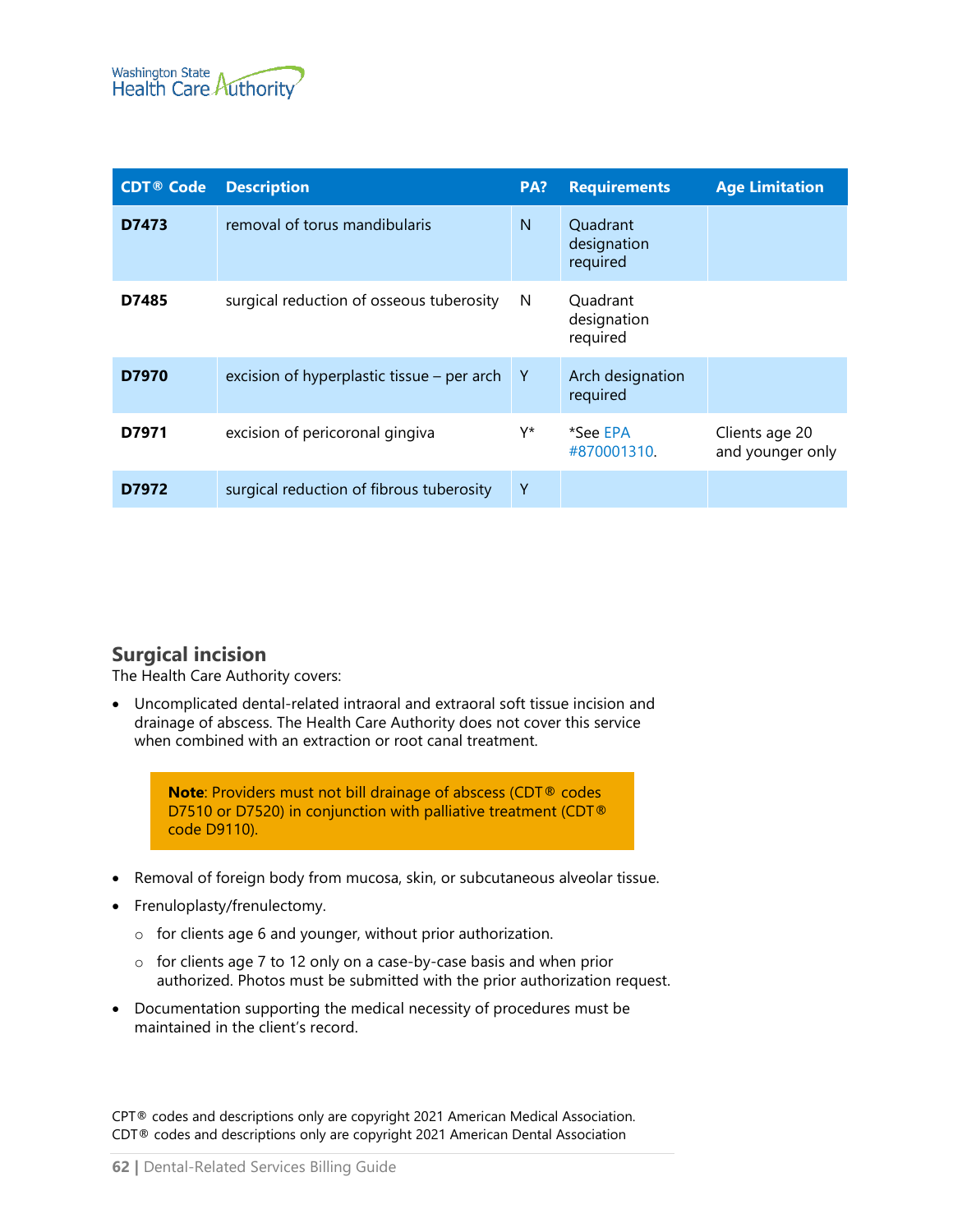

| <b>CDT® Code</b> | <b>Description</b>                                                            | PA? | <b>Requirements</b>           | <b>Age Limitation</b>             |
|------------------|-------------------------------------------------------------------------------|-----|-------------------------------|-----------------------------------|
| D7510            | incision and drainage of abscess -<br>intraoral soft tissue                   | N   |                               |                                   |
| D7520            | incision and drainage of abscess -<br>extraoral soft tissue                   | N   |                               |                                   |
| D7530            | removal of foreign body from mucosa,<br>skin, or subcutaneous alveolar tissue | N   |                               |                                   |
| D7961            | Buccal/labial frenectomy (frenulectomy)                                       | N   | Once per client's<br>lifetime | Clients age 6 and<br>younger only |
| D7961            | Buccal/labial frenectomy (frenulectomy)                                       | Y   |                               | Clients age 7 to<br>12 only       |
| D7962            | Lingual frenectomy (frenulectomy)                                             | N   | Once per client's<br>lifetime | Clients age 6 and<br>younger only |
| D7962            | Lingual frenectomy (frenulectomy)                                             | Y   |                               | Clients age 7 to<br>12 only       |
| D7963            | Frenuloplasty                                                                 | Y   | Arch designation<br>required  | Clients age 7 to<br>12 only       |
| D7963            | Frenuloplasty                                                                 | N   | Arch designation<br>required  | Clients age 6 and<br>younger only |

### **Occlusal orthotic devices**

The Health Care Authority covers occlusal orthotic devices:

- For clients from age 12 through 20 only on a case-by-case basis and when prior authorized.
- Only as a laboratory processed full arch appliance.

**Note**: Refer to [What adjunctive general services are covered](#page-63-0) for occlusal guard coverage and limitations on coverage.

| <b>CDT® Code Description</b> |                          | <b>PA?</b> Age Limitation         |
|------------------------------|--------------------------|-----------------------------------|
| D7880                        | occlusal orthotic device | Clients age 12<br>through 20 only |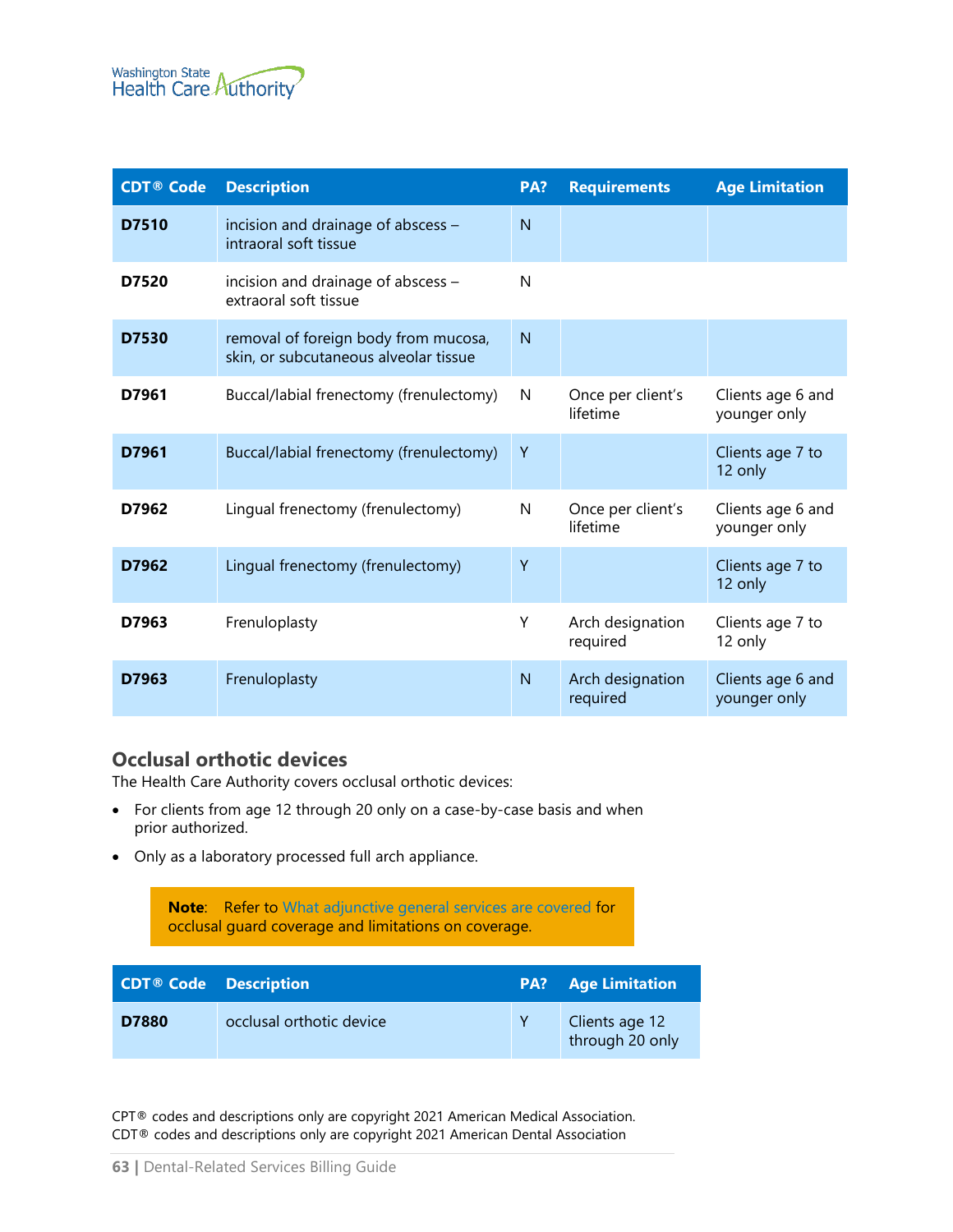

# **What orthodontic services are covered?**

The Health Care Authority covers orthodontic services, subject to the coverage limitations listed, for clients age 20 and younger according to the Health Care Authority's [Orthodontic services billing guide.](http://www.hca.wa.gov/node/301)

# <span id="page-63-0"></span>**What adjunctive general services are covered?**

#### **Palliative treatment**

The Health Care Authority covers palliative (emergency) treatment, not to include pulpal debridement (D3221), for treatment of dental pain, limited to once per day, per client, as follows:

- The treatment must occur during limited evaluation appointments.
- A comprehensive description of the diagnosis and services provided must be documented in the client's record.
- Appropriate radiographs must be in the client's record supporting the medical necessity of the treatment.

Palliative treatment is not allowed on same day as definitive treatment.

| <b>CDT® Code Description</b> |                                                                      |      | <b>PA?</b> Requirement     |
|------------------------------|----------------------------------------------------------------------|------|----------------------------|
| D9110                        | palliative (emergency) treatment of<br>dental pain - minor procedure | / N/ | Tooth designation required |

#### **Anesthesia**

The Health Care Authority:

- Covers local anesthesia and regional blocks as part of the global fee for any procedure provided to clients.
- Requires the provider's current Department of Health (DOH) anesthesia permit to be on file with the Health Care Authority.
- Covers office-based oral or parenteral conscious sedation, deep sedation, or general anesthesia.
- Covers administration of nitrous oxide once per day, per client, per provider.

To review maximum allowable fees, see the Health Care Authority's [Fee Schedule.](https://www.hca.wa.gov/node/301)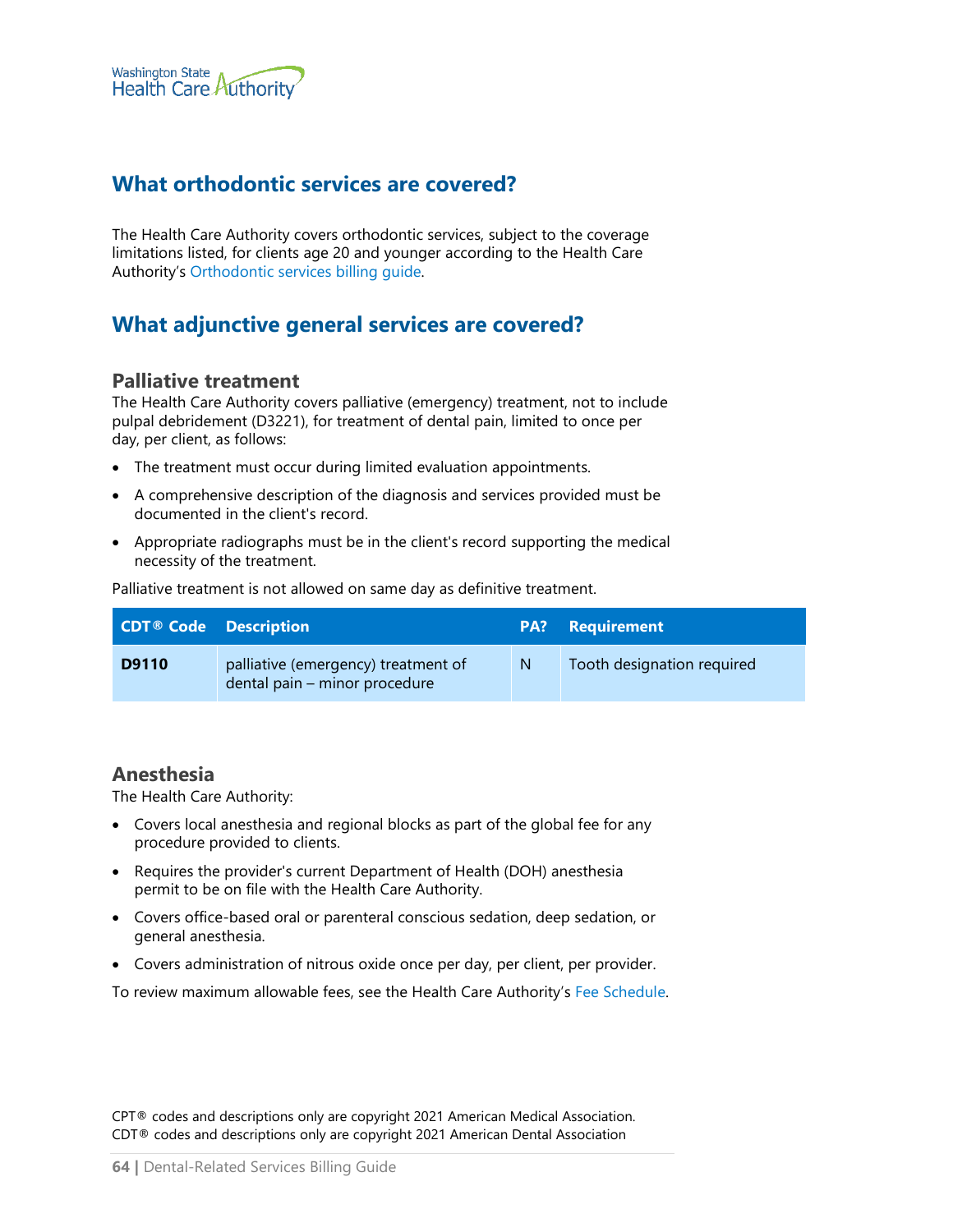

**Note**: Effective for claims with dates of service beginning March 18, 2020, the Health Care Authority is temporarily suspending prior authorization requirements for general anesthesia and intravenous sedation (D9222, D9223, D9239, and D9243) when the client is in an emergency condition.

When billing for general anesthesia or intravenous sedation related to a dental emergency, providers must include expedited prior authorization (EPA) number 870001607 to their claim form.

Prior authorization continues to be required for all nonemergency oral surgery.

HCA is extending the end date for these policies on a "to be determined" basis. The Health Care Authority will continue to reevaluate and give sufficient notice when these policies do expire.

| <b>CDT® Code</b> | <b>Description</b>                                                                    | <b>Ages</b>                                                                                               | PA? |
|------------------|---------------------------------------------------------------------------------------|-----------------------------------------------------------------------------------------------------------|-----|
| D9222            | deep sedation/general anesthesia<br>$-$ first 15 minutes                              | Age 8 and younger, age<br>9 through 20 with<br>diagnosis of cleft<br>palate, or any age<br>clients of DDA | N   |
| D9222            | deep sedation/general anesthesia<br>$-$ first 15 minutes                              | Age 9 through 20<br>without diagnosis of<br>cleft palate and age 21<br>and older. See EPA<br>#870001387   | Y*  |
| D9223            | deep sedation/general anesthesia<br>$-$ additional 15 $-$ minute<br><i>increments</i> | Age 8 and younger, age<br>9 through 20 with<br>diagnosis of cleft<br>palate, or any age<br>clients of DDA | N   |

#### **ANESTHESIA PRIOR AUTHORIZATION**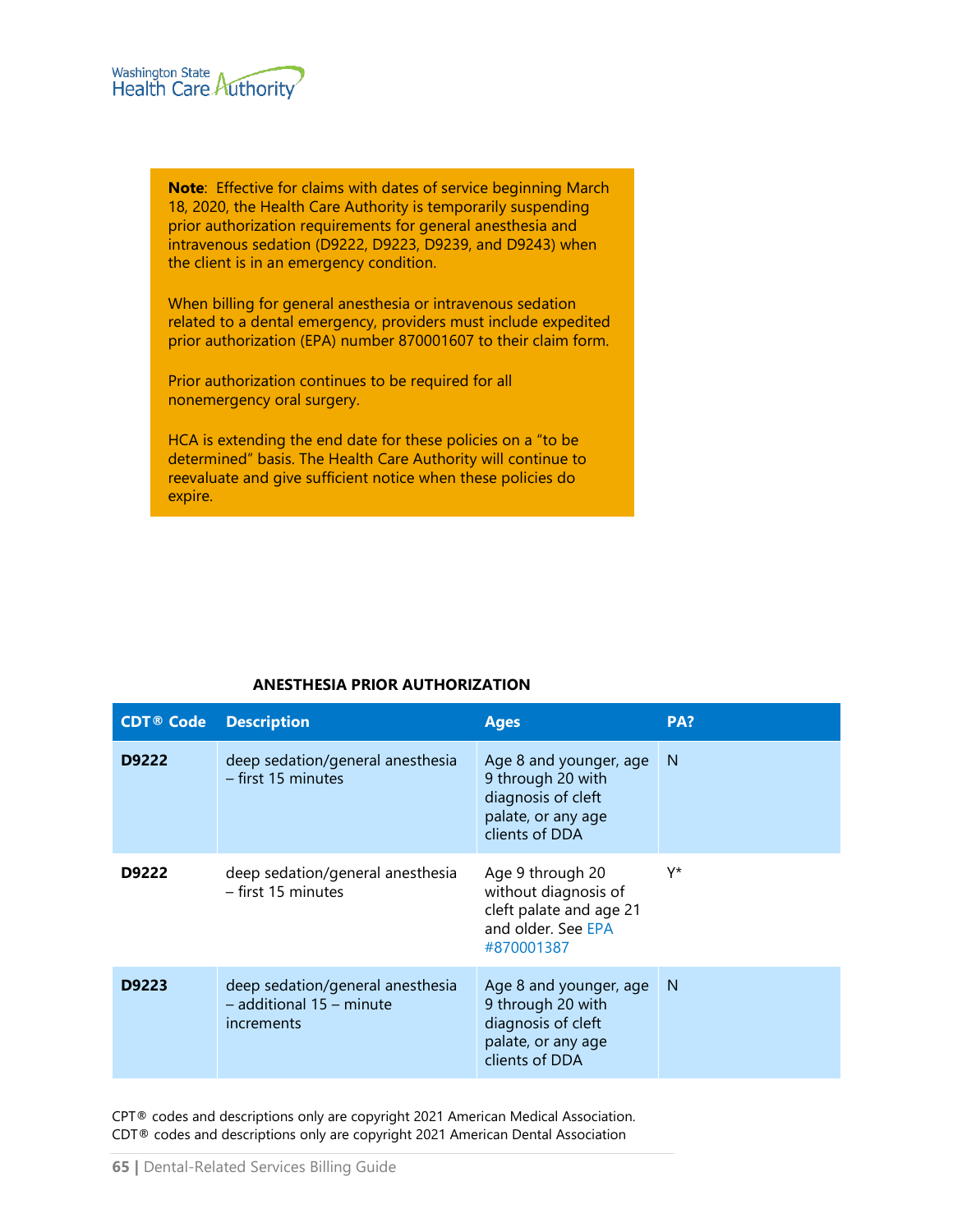

| <b>CDT® Code</b> | <b>Description</b>                                                                            | <b>Ages</b>                                                                                             | PA? |
|------------------|-----------------------------------------------------------------------------------------------|---------------------------------------------------------------------------------------------------------|-----|
| D9223            | deep sedation/general anesthesia<br>- additional 15 - minute<br>increments                    | Age 9 through 20<br>without diagnosis of<br>cleft palate and age 21<br>and older. See EPA<br>#870001387 | Y*  |
| D9230            | Analgesia, anxiolysis, inhalation of<br>nitrous oxide                                         | All ages                                                                                                | N   |
| D9248            | non-intravenous conscious<br>sedation (this includes non-IV<br>minimal and moderate sedation) | Age 20 and younger<br>Any age clients of DDA                                                            | N   |
| D9248            | non-intravenous conscious<br>sedation (this includes non-IV<br>minimal and moderate sedation) | Age 21 and older                                                                                        | Y   |
| D9239            | intravenous moderate (conscious)<br>sedation/analgesia - first 15<br>minutes                  | Age 20 and younger<br>Any age clients of DDA                                                            | N   |
| D9239            | intravenous moderate (conscious)<br>sedation/analgesia - first 15<br>minutes                  | Age 21 and older                                                                                        | Y   |
| D9243            | intravenous moderate (conscious)<br>sedation/analgesia - additional 15-<br>minute increments  | Age 20 and younger<br>Any age clients of DDA                                                            | N   |
| D9243            | intravenous moderate (conscious)<br>sedation/analgesia - additional 15-<br>minute increments  | Age 21 and older                                                                                        | Y   |
|                  |                                                                                               |                                                                                                         |     |

**Note**: Letters of medical necessity for anesthesia must clearly describe the medical need for anesthesia and what has been tried and failed. Dental phobia and fear of needles is not specific enough information.

The Health Care Authority:

- Requires providers of oral or parenteral conscious sedation, deep sedation, or general anesthesia to meet:
	- o The prevailing standard of care.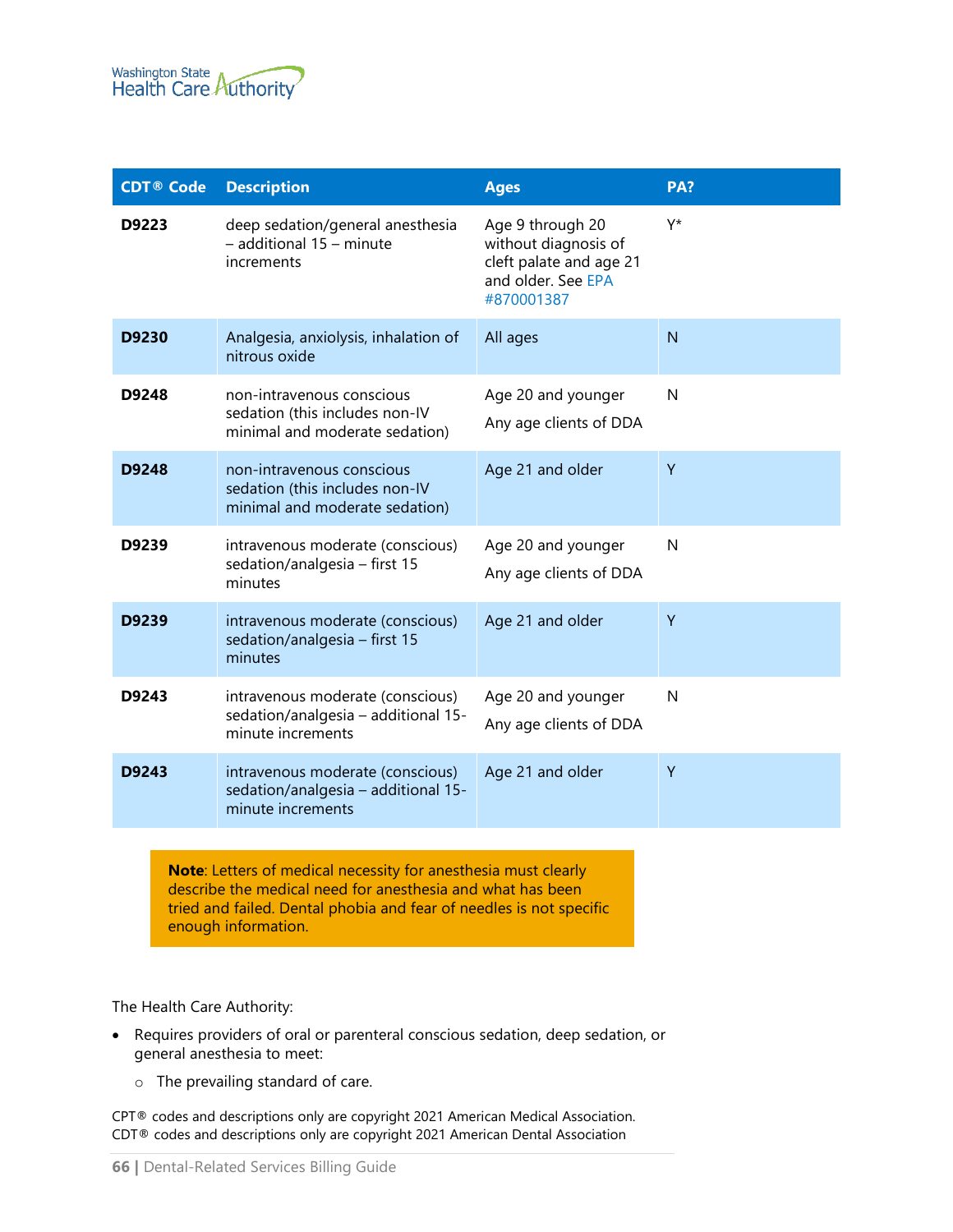

- o The provider's professional organizational guidelines.
- o The requirements in [chapter 246-817 WAC.](http://apps.leg.wa.gov/wac/default.aspx?cite=246-817)
- o Relevant DOH medical, dental, or nursing anesthesia regulations.



• Pays for anesthesia services according to [WAC 182-535-1400\(5\).](http://apps.leg.wa.gov/wac/default.aspx?cite=182-535-1400)

#### **Mobile anesthesia**

To receive payment for a facility fee for mobile anesthesia services, the mobile anesthesiologist must have a core provider agreement and a mobile anesthesia contract with the Health Care Authority. See the Health Care Authority's [Eligible](https://www.hca.wa.gov/billers-providers-partners/apple-health-medicaid-providers/eligible-provider-types-and-requirements)  [provider types and requirements](https://www.hca.wa.gov/billers-providers-partners/apple-health-medicaid-providers/eligible-provider-types-and-requirements) webpage for more information.

> **Note**: Mobile anesthesiologist must be a separate provider than the provider delivering treatment.

#### **Billing for anesthesia**

Billing time for anesthesia begins when the anesthesiologist or certified registered nurse anesthetist (CRNA) starts to physically prepare the patient for the induction of anesthesia in the operating room area (or its equivalent) and ends when the anesthesiologist or CRNA is no longer in constant attendance (e.g., when the patient can be safely placed under post-operative supervision).

#### • **Bill for general anesthesia as follows:**

- o Bill one unit of CDT® code D9222 for first 15-minute increment.
- $\circ$  Bill one or more units of CDT® code D9223 for each additional 15-minute increment.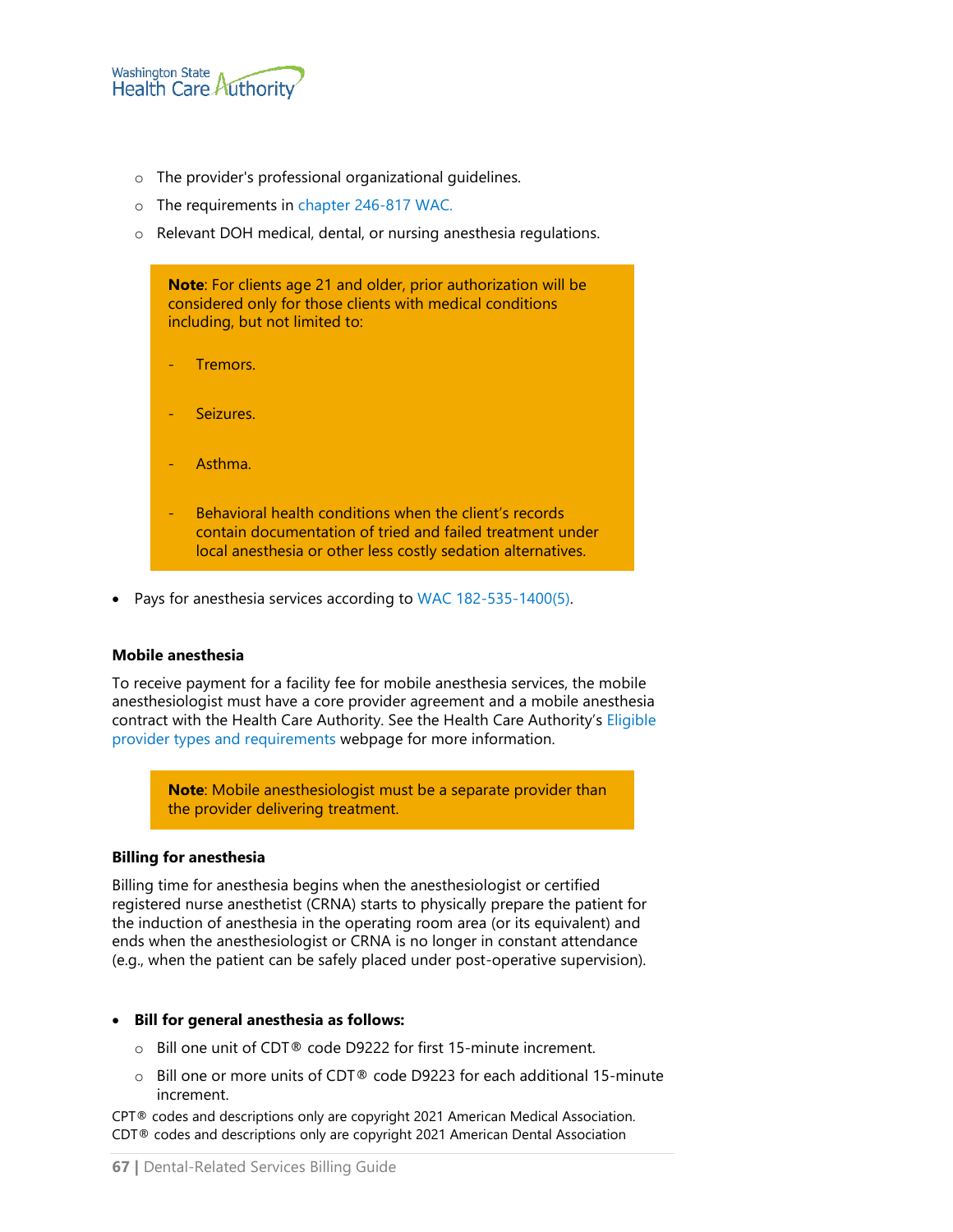

**Note**: Maximum number of units (21 total – 1 unit for D9222 and up to 20 units for D9223)

- **Bill for intravenous conscious sedation/analgesia as follows:**
	- o Bill one unit of CDT® code D9239 for first 15-minute increment.
	- $\circ$  Bill one or more units of CDT® code D9243 for each additional 15-minute increment.

**Example**: You are billing for 60 minutes of deep sedation (CDT® codes D9222/D9223), complete the claim as follows:

- Claim line one D9222 one unit (first 15 minutes)
- Claim line two D9223 three units (additional 45 minutes)

In ProviderOne, there is a box in which the provider submits how many **units** of anesthesia were delivered for that visit. You must put **units** in this box even though the direction (in parenthesis) next to the box says to enter in minutes. The direction on the screen in parenthesis is wrong. Please enter **units** in the box.

# **Professional visits and consultations**

The Health Care Authority covers:

- An agency referral for professional consultation or diagnostic services provided by a dentist or a physician other than the practitioner providing treatment.
- Up to two house/extended care facility calls (visits) per facility, per provider. The Health Care Authority limits payment to two facilities per day, per provider.
- One hospital call (visit), including emergency care, per day, per provider, per client, and not in combination with a surgical code unless the decision for surgery is a result of the visit.
- Emergency office visits after regularly scheduled hours. The Health Care Authority limits payment to one emergency visit per day, per client, per provider.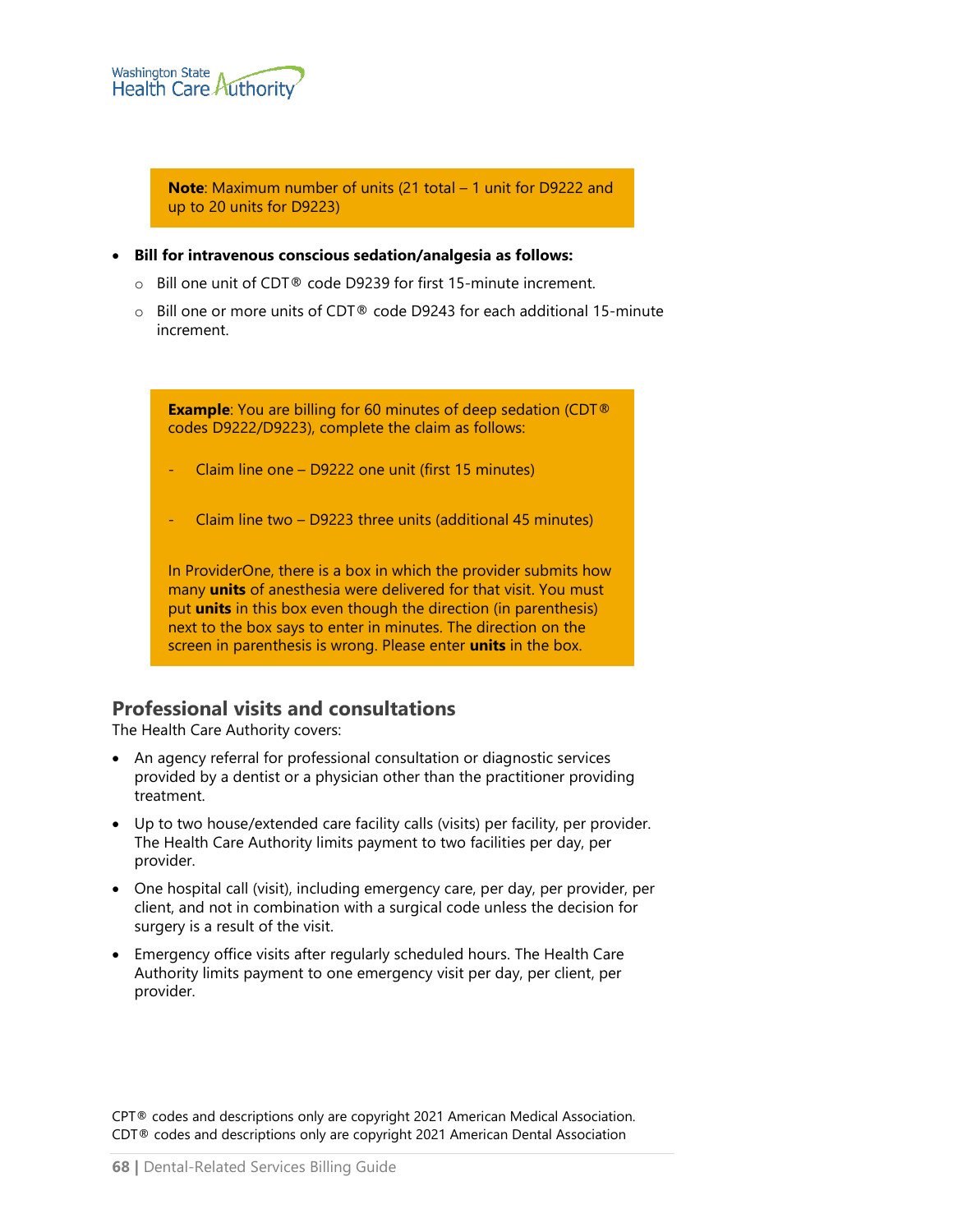

| <b>CDT® Code</b> | <b>Description</b>                                                                                                 | PA? |
|------------------|--------------------------------------------------------------------------------------------------------------------|-----|
| D9310            | professional consultation or diagnostic service provided by a practitioner other<br>than the original practitioner | γ   |
| D9410            | house/extended care facility call                                                                                  | N   |
| D9420            | hospital call                                                                                                      | N   |
| D9440            | office visit – after regularly scheduled hours                                                                     |     |

When billing for evaluation and management (E/M) codes, all of the following must be true:

- Services must be billed on an electronic professional claim.
- Services must be billed using one of the following CPT® codes and modifiers must be used if appropriate.
- E/M codes may not be billed for the same client, on the same day as surgery unless the E/M visit resulted in the decision for surgery.

| <b>CPT® Code</b> | <b>Description (*Refer to CPT manual for long descriptions)</b> | PA? |
|------------------|-----------------------------------------------------------------|-----|
| 99201            | Office/outpatient visit, new*                                   | N   |
| 99211            | Office/outpatient visit, est*                                   | N   |
| 99231            | Subsequent hospital care*                                       | N   |
| 99241            | Office Consultation*                                            | N   |
| 99251            | Inpatient Consultation*                                         | N   |

### **Drugs and medicaments (pharmaceuticals)**

The Health Care Authority covers oral sedation medications only when prescribed and the prescription is filled at a pharmacy. The Health Care Authority does not cover oral sedation medications that are dispensed in the provider's office for home use.

The Health Care Authority covers therapeutic parenteral drugs as follows:

- Includes antibiotic, steroids, anti-inflammatory drugs, or other therapeutic medications
- Only one single-drug injection or one multiple-drug injection per date of service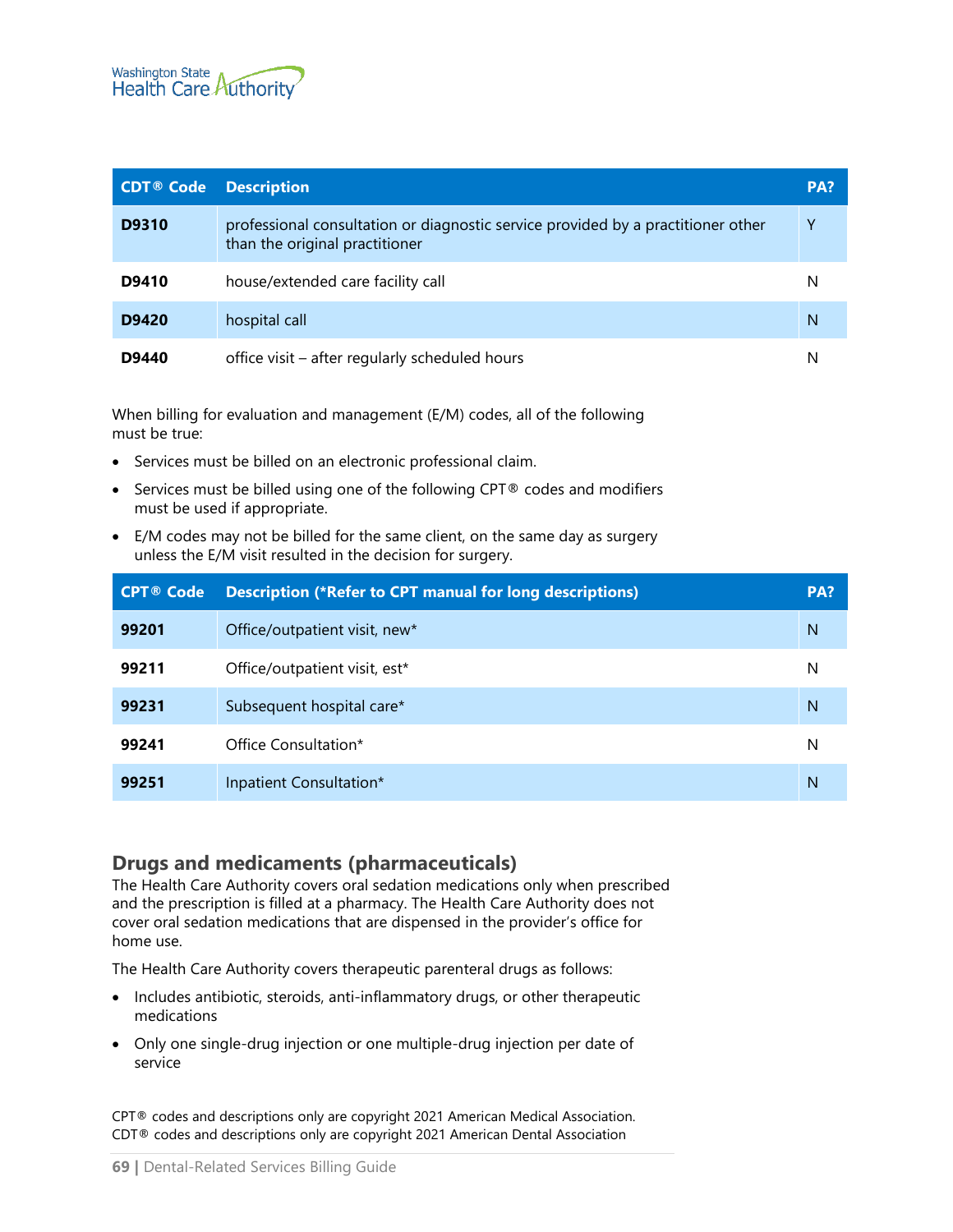

For clients age 20 and younger, the Health Care Authority covers other drugs and medicaments dispensed in the provider's office for home use. This includes, but is not limited to, oral antibiotics and oral analgesics. The Health Care Authority does not cover the time spent writing prescriptions.

Coverage for therapeutic parenteral drugs does not include sedative, anesthetic, or reversal agents.

| <b>CDT® Code</b> | <b>Description</b>                                                                                                                                                                                              | PA? | <b>Age Limitation</b>              |
|------------------|-----------------------------------------------------------------------------------------------------------------------------------------------------------------------------------------------------------------|-----|------------------------------------|
| D9610            | therapeutic parenteral drug, single administration                                                                                                                                                              | N   |                                    |
| D9612            | therapeutic parenteral drugs, two or more administrations,<br>different medications                                                                                                                             | N   |                                    |
| D9630            | other drugs and/or medicaments                                                                                                                                                                                  | N   | Clients age 20<br>and younger only |
| client's MCO.    | <b>Note:</b> Effective on and after January 1, 2020, prescription fees<br>for eligible clients enrolled in a Health Care Authority-contracted<br>managed care organization (MCO) must be billed directly to the |     |                                    |

#### **Behavior management**

The Health Care Authority covers behavior management under the following conditions: At least **one additional professional staff (six-handed dentistry)**, employed by the dental provider or clinic, is needed to protect the client and staff from injury while treatment is rendered for clients:

- Age 8 and younger.
- Age 9 through 20, only on a case-by-case basis and when prior authorized.
- Any age of the Developmental Disabilities Administration (DDA).
- Residents who reside in an ALF or nursing facility.
- Diagnosed with autism.

The Health Care Authority does not pay a separate fee for behavior management when the assistance is provided by a parent (legal guardian) or family member, or a provider or staff member (four-handed dentistry) already delivering the client's dental treatment.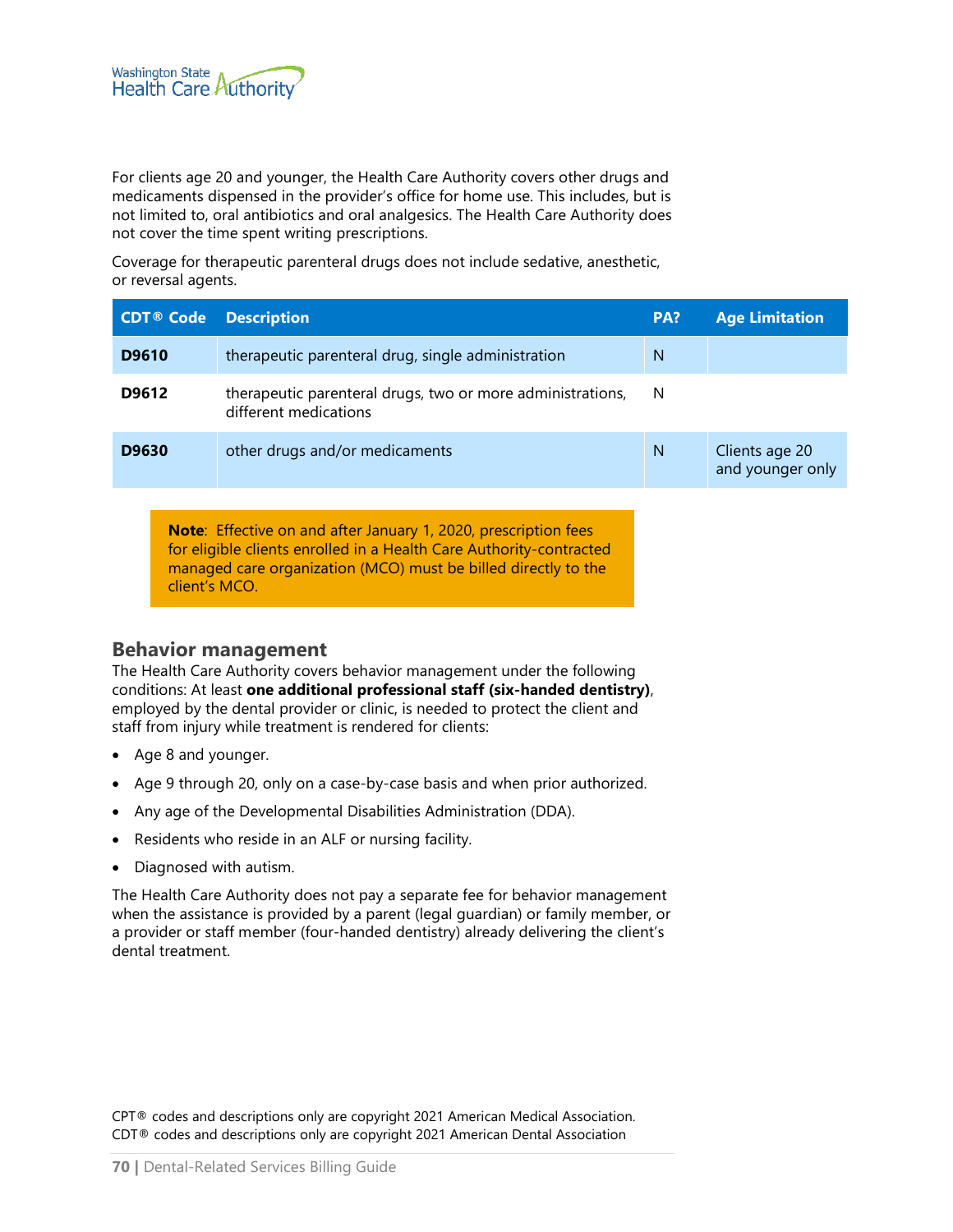**Note**: Documentation supporting the medical necessity for the procedure must be maintained in the client's record. It must include a description of the behavior to be managed, the behavior management technique used, and identification of the additional professional staff to manage the behavior to assist the delivery of dental treatment.

| <b>CDT<sup>®</sup></b> Code Description |                     | PA? | <b>Age Limitation</b>                                                                                                                                                            |
|-----------------------------------------|---------------------|-----|----------------------------------------------------------------------------------------------------------------------------------------------------------------------------------|
| D9920                                   | behavior management | N   | • Clients age 8 and younger; or<br>DDA clients; or<br>$\bullet$<br>Clients residing in an ALF or nursing facility; or<br>$\bullet$<br>Clients diagnosed with autism<br>$\bullet$ |
| D9920                                   | behavior management |     | Clients age 9 through 20 and not a DDA client                                                                                                                                    |

**Note**: Do not bill behavior management in conjunction with CDT® codes D9222, D9223, D9239, or D9243 in any setting.

The Health Care Authority pays for behavior management when performed in the following settings only:

- Clinics (including independent clinics, tribal health clinics, federally qualified health centers, rural health clinics, and public health clinics).
- Offices.
- Homes (including private homes and group homes).
- Facilities (including alternate living facilities and nursing facilities).

# **Postsurgical complications**

The Health Care Authority covers treatment of post-surgical complications (e.g., dry socket). This treatment can be billed only one time per visit and used only for an unusual circumstance, not for a routine postoperative visit. Documentation supporting the medical necessity for the procedure must be maintained in the client's record.

| <b>CDT® Code Description</b> |                                                                        |   | <b>PA?</b> Requirement     |
|------------------------------|------------------------------------------------------------------------|---|----------------------------|
| D9930                        | treatment of complications (post-<br>surgical) - unusual circumstances | N | Tooth designation required |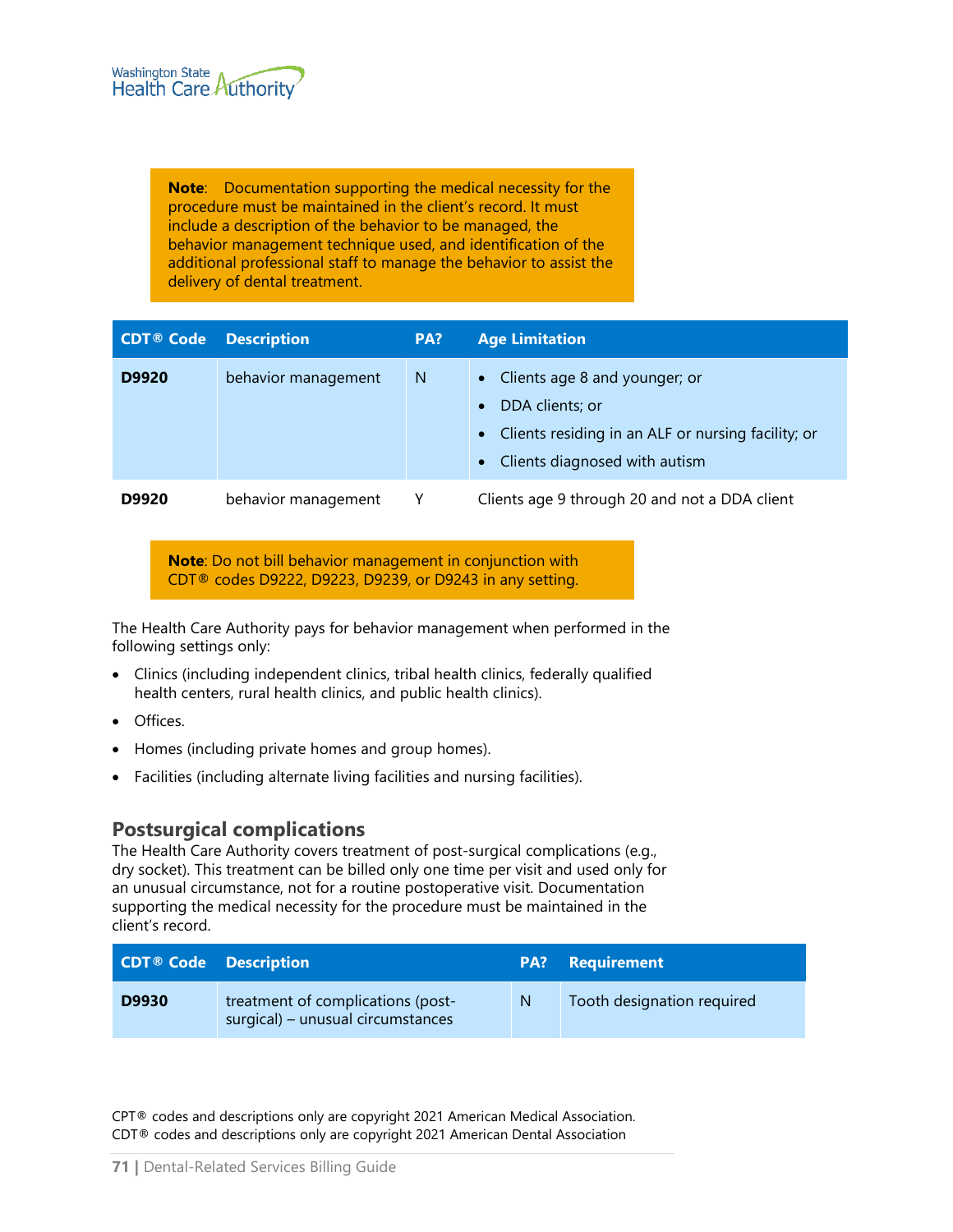# **Occlusal guards**

The Health Care Authority covers occlusal guards when medically necessary and prior authorized. (See [What oral and maxillofacial surgery services are covered?](#page-56-0) for occlusal orthotic device coverage and coverage limitations.) The Health Care Authority covers an occlusal guard only:

- For clients age 12 through 20 when the client has permanent dentition.
- As a laboratory processed full arch appliance.

| <b>CDT<sup>®</sup></b> Code Description |                                           | PA? | <b>Age Limitation</b>          |
|-----------------------------------------|-------------------------------------------|-----|--------------------------------|
| D9944                                   | occlusal guard, hard appliance, full arch | Y   | Clients age 12 through 20 only |
| D9945                                   | occlusal quard, soft appliance, full arch |     | Clients age 12 through 20 only |

# **Is teledentistry covered?**

#### [\(WAC 182-531-1730,](http://apps.leg.wa.gov/wac/default.aspx?cite=182-531-1730) [Chapter 18.29 RCW,](http://app.leg.wa.gov/rcw/default.aspx?cite=18.29) [Chapter 18.32 RCW\)](http://app.leg.wa.gov/rcw/default.aspx?cite=18.32)

**Yes**. Washington Apple Health clients are eligible for medically necessary covered dental services delivered through teledentistry. The dental provider is responsible for determining and documenting that teledentistry is medically necessary and within the DOH's teledentistry quidelines.

Health care professionals, including dentists and credentialed dental staff, are now required to obtain telehealth training if providing clinical telehealth services.

Learn more about the different training options available and access additional resources on the **[Washington State Telehealth Collaborative Training](https://www.wsha.org/policy-advocacy/issues/telemedicine/washington-state-telemedicine-collaborative/telemedicine-training/)** page.

Complete the free and publicly available telemedicine training at the **[Washington](https://nrtrc.catalog.instructure.com/courses/washington-state-healthcare-professional-telemedicine-training)  [State Health Care Professional Telemedicine Training](https://nrtrc.catalog.instructure.com/courses/washington-state-healthcare-professional-telemedicine-training)** website.

# **What is teledentistry?**

Teledentistry is not a specific procedure, but a broad variety of technologies and tactics used to deliver dental services. Health care practitioners use HIPAAcompliant, interactive, real-time audio and video telecommunications (including web-based applications) or store-and-forward technology to deliver covered services that are within their scope of practice, to a client at a site other than the site where the provider is located.

A dentist or authorized dental provider may delegate allowable tasks to Washington State Registered Dental Hygienists (RDHs) and Expanded Function Dental Assistants (EFDAs) through teledentistry. Delegation of tasks to dental hygienists and EFDA's through teledentistry must be under the general supervision described in [WAC 246-817-525](https://app.leg.wa.gov/wac/default.aspx?cite=246-817-525) and [WAC 246-817-550.](http://app.leg.wa.gov/wac/default.aspx?cite=246-817-550) Teledentistry does not meet the definition of close supervision.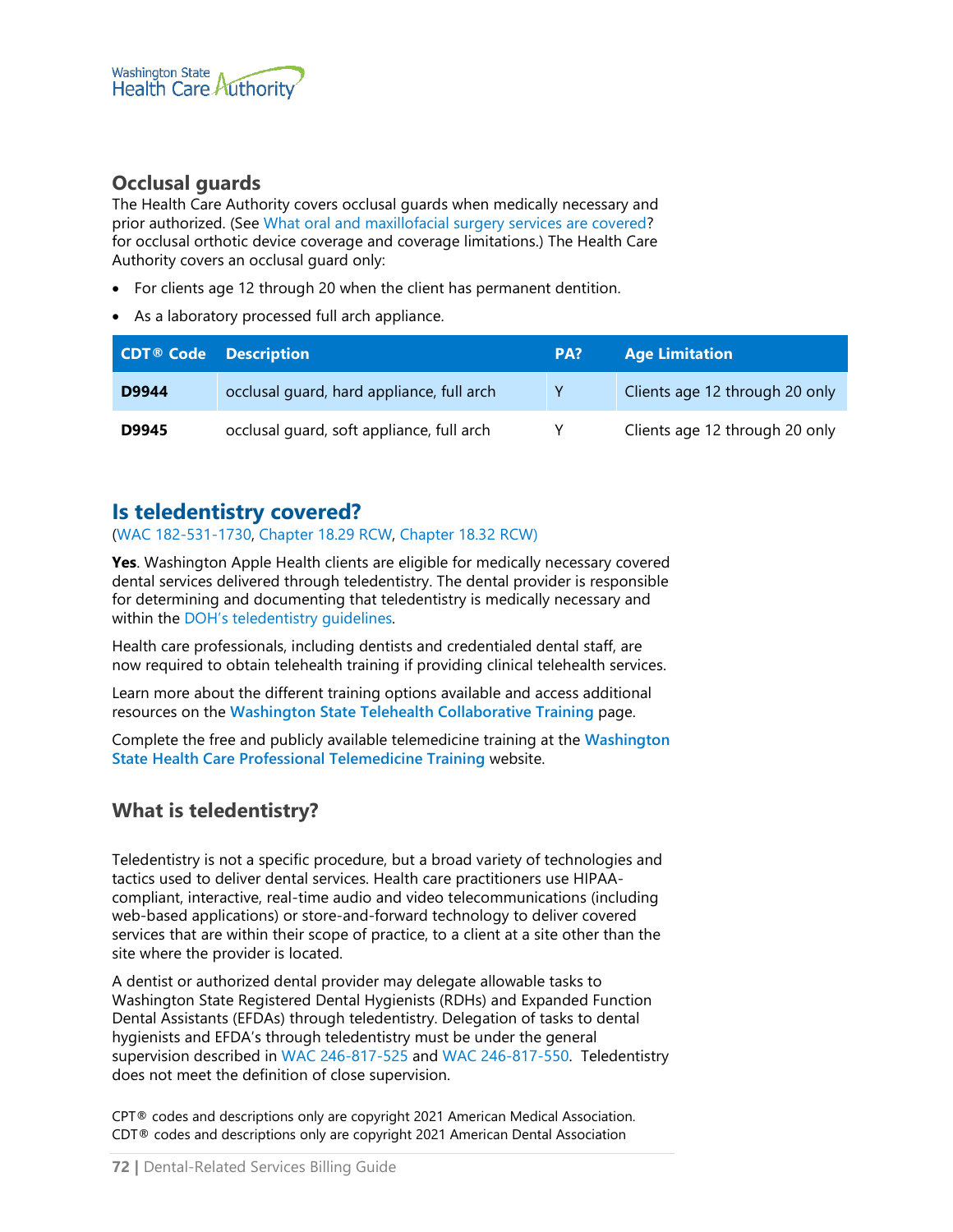

There are two ways to use teledentistry:

- **Synchronous** meaning the dental provider and the client are in separate locations virtually interacting in real time through real-time audio and video.
- **Asynchronous** meaning store-and-forward technology where the client and the dental provider do not interact in real time. Asynchronous is when a dentist reviews client health information and records previously gathered by another professional at a different time and location than where the records were initially obtained.

The authorized dental provider uses teledentistry, when it is medically necessary and performed within the Department of Health Dental (DOH) Quality Assurance Commission's, [Appropriate Use of Teledentistry Guideline.](https://www.doh.wa.gov/Portals/1/Documents/2300/2017/Teledentistry.pdf) 

This mode of care enables the dental provider and the client to interact either synchronously or asynchronously. Teledentistry allows clients, particularly those in medically underserved areas of the state, to have improved access to essential dental services that may not otherwise may not be available without traveling long distances. The Health Care Authority does not cover email or facsimile transmissions as teledentistry services.

### **When does the Health Care Authority cover teledentistry?**

The Health Care Authority covers teledentistry as a substitute for an in-person, face-to-face, hands-on encounter only for services that are medically necessary, within the scope of practice of the performing Health Care Authority-contracted providers, and DOH teledentistry guidelines.

For synchronous (real-time encounter) teledentistry, the client is present at the originating site and participates in the visit with the dentist or authorized dental provider at the distant site.

For asynchronous (a not in real-time encounter) teledentistry, the client's dental clinical information is gathered at the originating site the information is sent via store-and-forward technology to a dentist or authorized dental provider (distant site) for review and subsequent intervention at a later point in time.

### **Documentation**

The client's record must include supporting documentation for the medical necessity of the service including the following:

- Service provided via teledentistry.
- Location of the client.
- Location of the provider.
- Names and credentials (MD, DDS, RDH, EFDA) of all persons involved in the teledentistry visit and their role in the encounter at both the originating and the distant sites.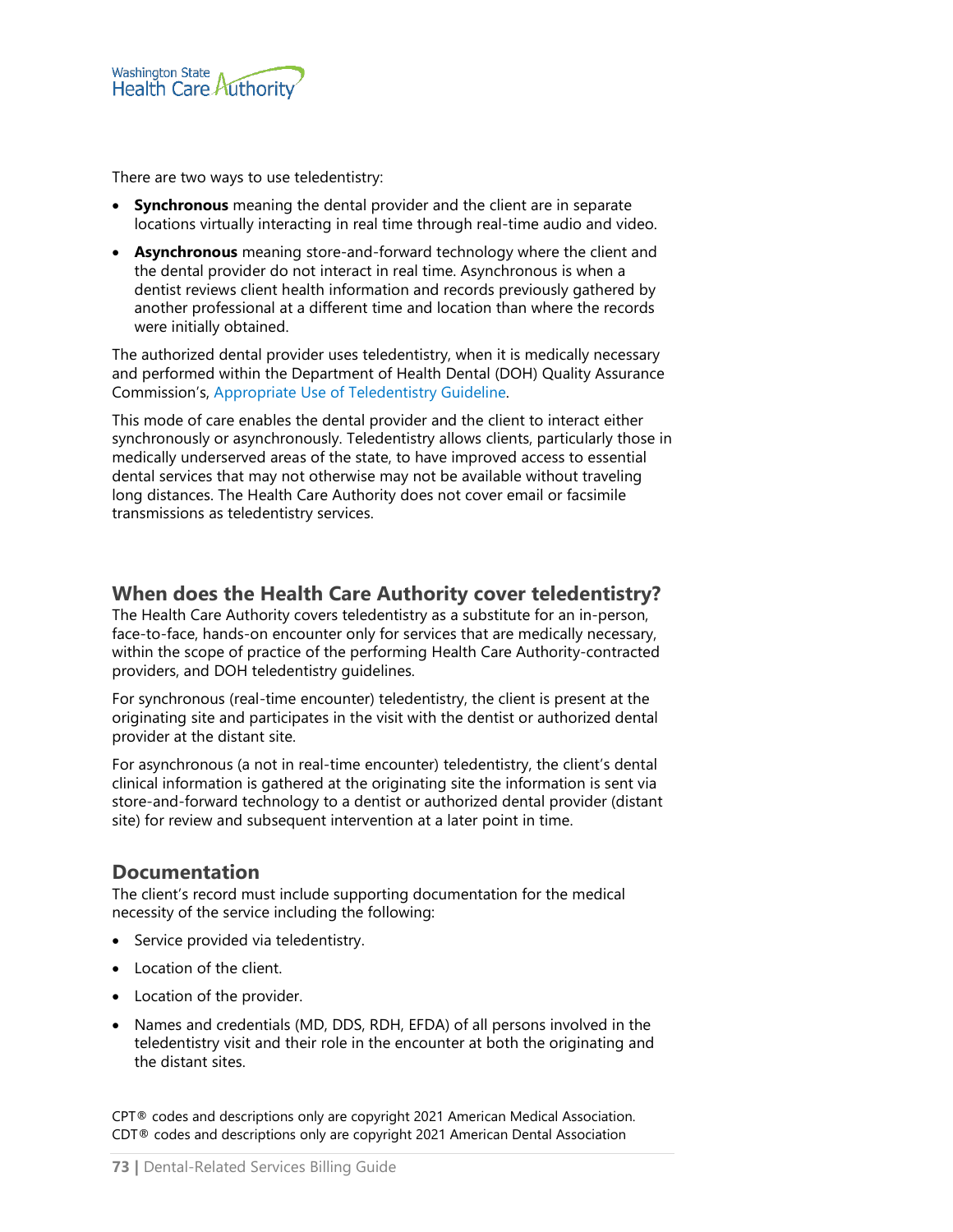

| <b>CDT® Code</b> | <b>Description</b>                                                                                                                        | PA? |
|------------------|-------------------------------------------------------------------------------------------------------------------------------------------|-----|
| D9995            | Teledentistry - synchronous; real-time encounter                                                                                          | N   |
| D9996            | Teledentistry – asynchronous; information stored and forwarded to dentist for<br>subsequent review                                        | N   |
|                  | <b>Note:</b> The facility fee mentioned in WAC 182-531-1730(5) is<br>included in CDT <sup>®</sup> codes D9995/D9996. There is no separate |     |

facility fee for teledentistry.

### **What dental-related services are not covered?**

### **General – All ages**

The Health Care Authority does not cover:

- The dental-related services listed under By category for clients age 21 and [older](#page-77-0) unless the services include those medically necessary services and other measures provided to correct or ameliorate conditions discovered during a screening performed under the early periodic screening diagnosis and treatment (EPSDT) program. When EPSDT applies, the Health Care Authority evaluates a noncovered service, equipment, or supply according to the process in [WAC 182-501-0165](http://app.leg.wa.gov/wac/default.aspx?cite=182-501-0165) to determine if it is medically necessary, safe, effective, and not experimental.
- Any service specifically excluded by statute.
- More costly services when less costly, equally effective services as determined by the Health Care Authority are available.
- Services, procedures, treatments, devices, drugs, or application of associated services:
	- o That the Health Care Authority or the Centers for Medicare and Medicaid Services (CMS) considers investigative or experimental on the date the services were provided.
	- o That are not listed as covered in one or both of the following:
		- **Washington Administrative Code (WAC).**
		- **The Health Care Authority's current documents.**

### **By category – For all ages**

The Health Care Authority does not cover the following dental-related services under the dental program for any age:

#### **Diagnostic services**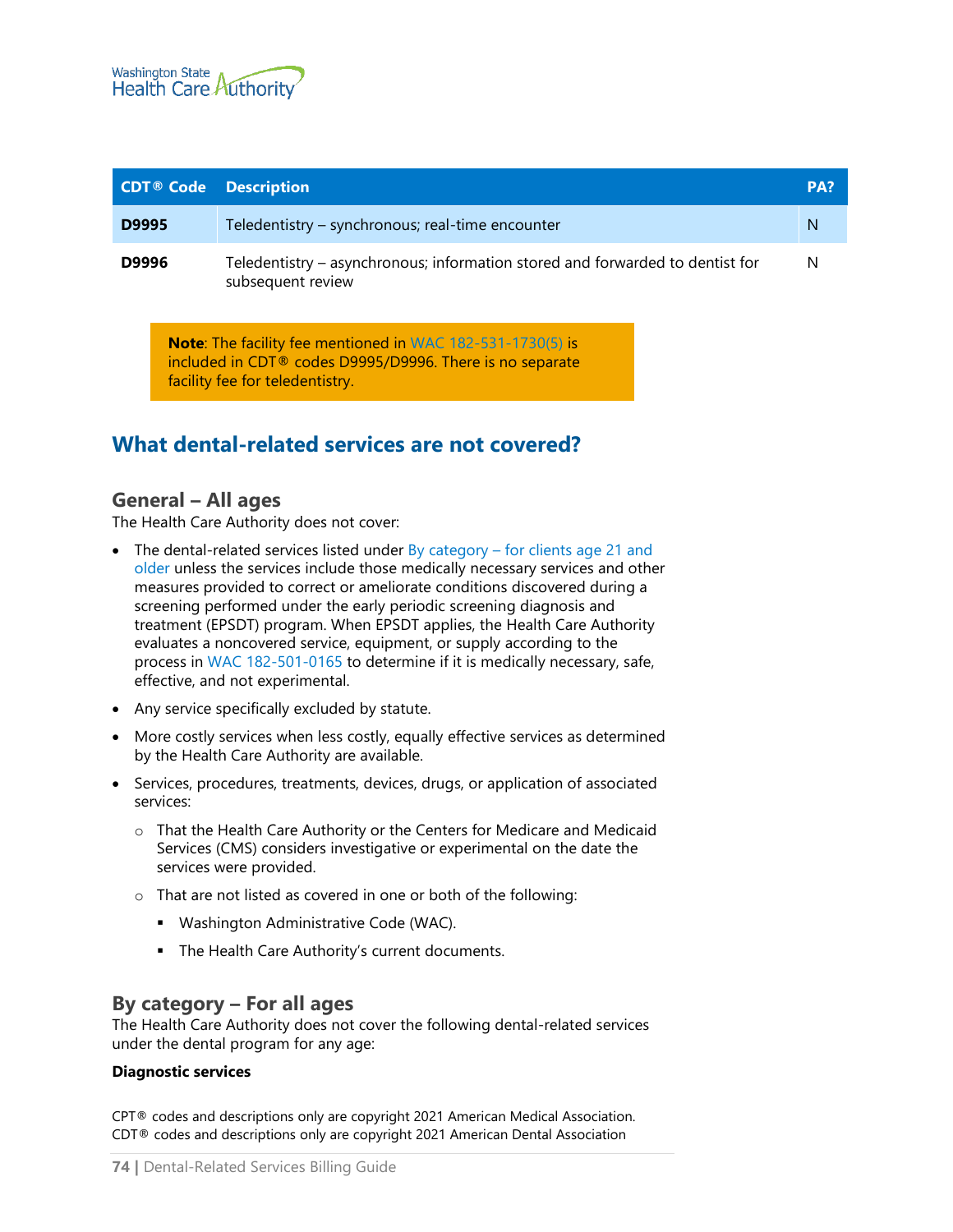

- Detailed and extensive oral evaluations or reevaluations.
- Posterior-anterior or lateral skull and facial bone survey films.
- Any temporomandibular joint films.
- Tomographic surveys/3-D imaging.
- Viral cultures, genetic testing, caries susceptibility tests, or adjunctive prediagnostic tests.
- Comprehensive periodontal evaluations.

#### **Preventive services**

- Nutritional counseling for control of dental disease.
- Removable space maintainers of any type.
- Sealants placed on a tooth with the same-day occlusal restoration, preexisting occlusal restoration, or a tooth with occlusal decay.
- Custom fluoride trays of any type.
- Bleaching trays.

#### **Restorative services**

- Restorations for wear on any surface of any tooth without evidence of decay through the dentinoenamel junction (DEJ) or on the root surface.
- Preventive restorations.
- Labial veneer resin or porcelain laminate restorations.
- Sedative fillings.
- Crowns and crown related services
	- o Gold foil restorations.
	- o Metallic, resin-based composite, or porcelain/ceramic inlay/onlay restorations.
	- o Crowns for cosmetic purposes (e.g., peg laterals and tetracycline staining).
	- o Permanent indirect crowns for posterior teeth.
	- o Permanent indirect crowns on permanent anterior teeth for clients age 14 and younger.
	- o Temporary or provisional crowns (including ion crowns).
	- o Any type of coping.
	- o Crown repairs.
	- o Crowns on teeth 1, 16, 17, and 32.
- Polishing or recontouring restorations or overhang removal for any type of restoration.
- Any services other than extraction on supernumerary teeth.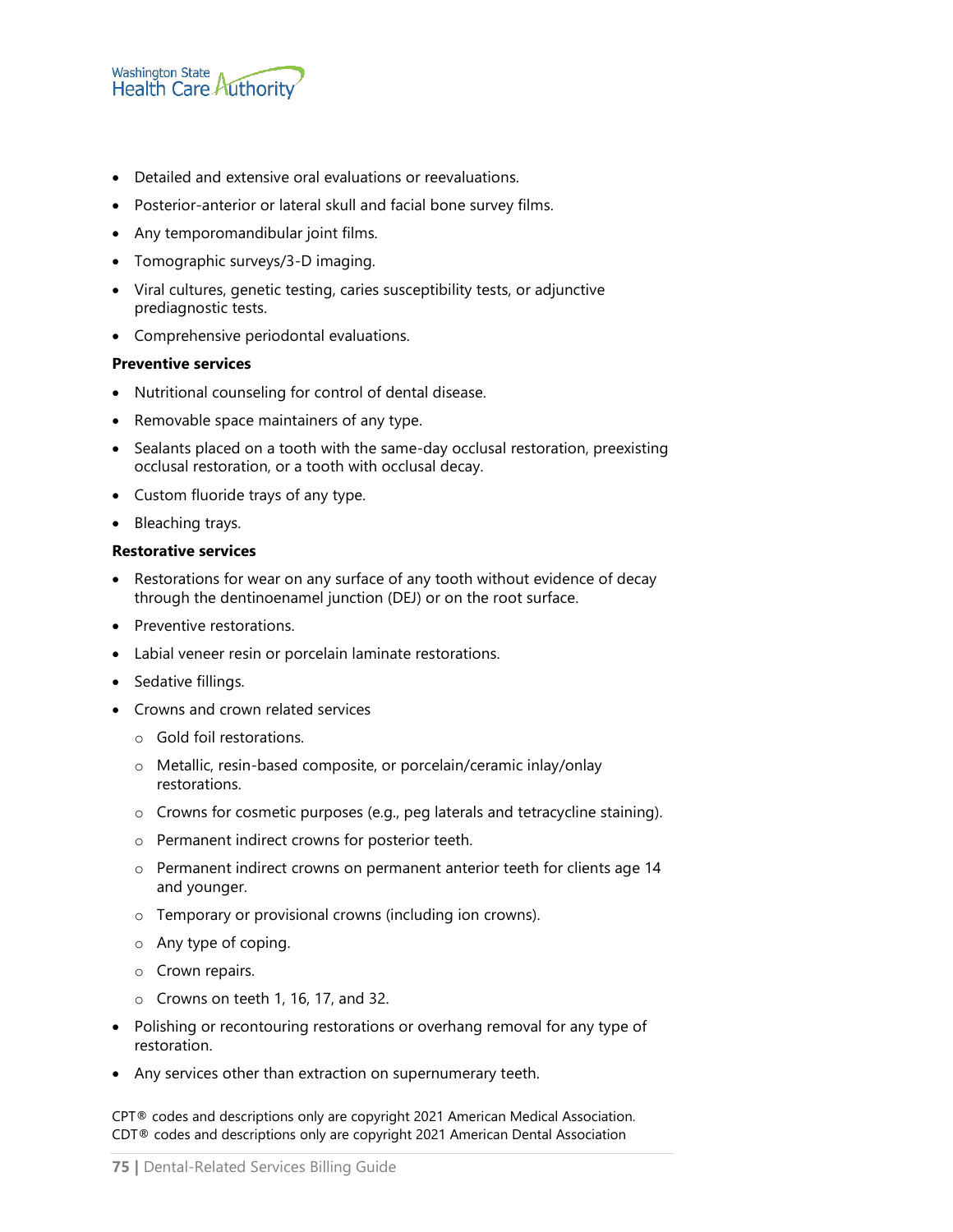

#### **Endodontic services**

- Indirect or direct pulp caps
- Any endodontic treatment on primary teeth, except endodontic treatment with resorbable material for primary maxillary incisor teeth D, E, F, and G, if the entire root is present at treatment.

#### **Periodontic services**

- Surgical periodontal services including, but not limited to:
	- o Gingival flap procedures.
	- o Clinical crown lengthening.
	- o Osseous surgery.
	- o Bone or soft tissue grafts.
	- o Biological material to aid in soft and osseous tissue regeneration.
	- o Guided tissue regeneration.
	- o Pedicle, free soft tissue, apical positioning, subepithelial connective tissue, soft tissue allograft, combined connective tissue and double pedicle, or any other soft tissue or osseous grafts.
	- o Distal or proximal wedge procedures.
- Other periodontal services including, but not limited to:
	- o Intracoronal or extracoronal provisional splinting.
	- o Full mouth or quadrant debridement (except for [clients of the](#page-79-0)  [Developmental Disabilities Administration](#page-79-0) (DDA)).
	- o Localized delivery of chemotherapeutic agents.
	- o Any other type of surgical periodontal service.

#### **Removable prosthodontics**

- Removable unilateral partial dentures.
- Any interim complete or partial dentures.
- Flexible base partial dentures.
- Any type of permanent soft reline (e.g., molloplast).
- Precision attachments.
- Replacement of replaceable parts for semi-precision or precision attachments.
- Replacement of second or third molars for any removable prosthesis.
- Immediate dentures.
- Cast-metal framework partial dentures.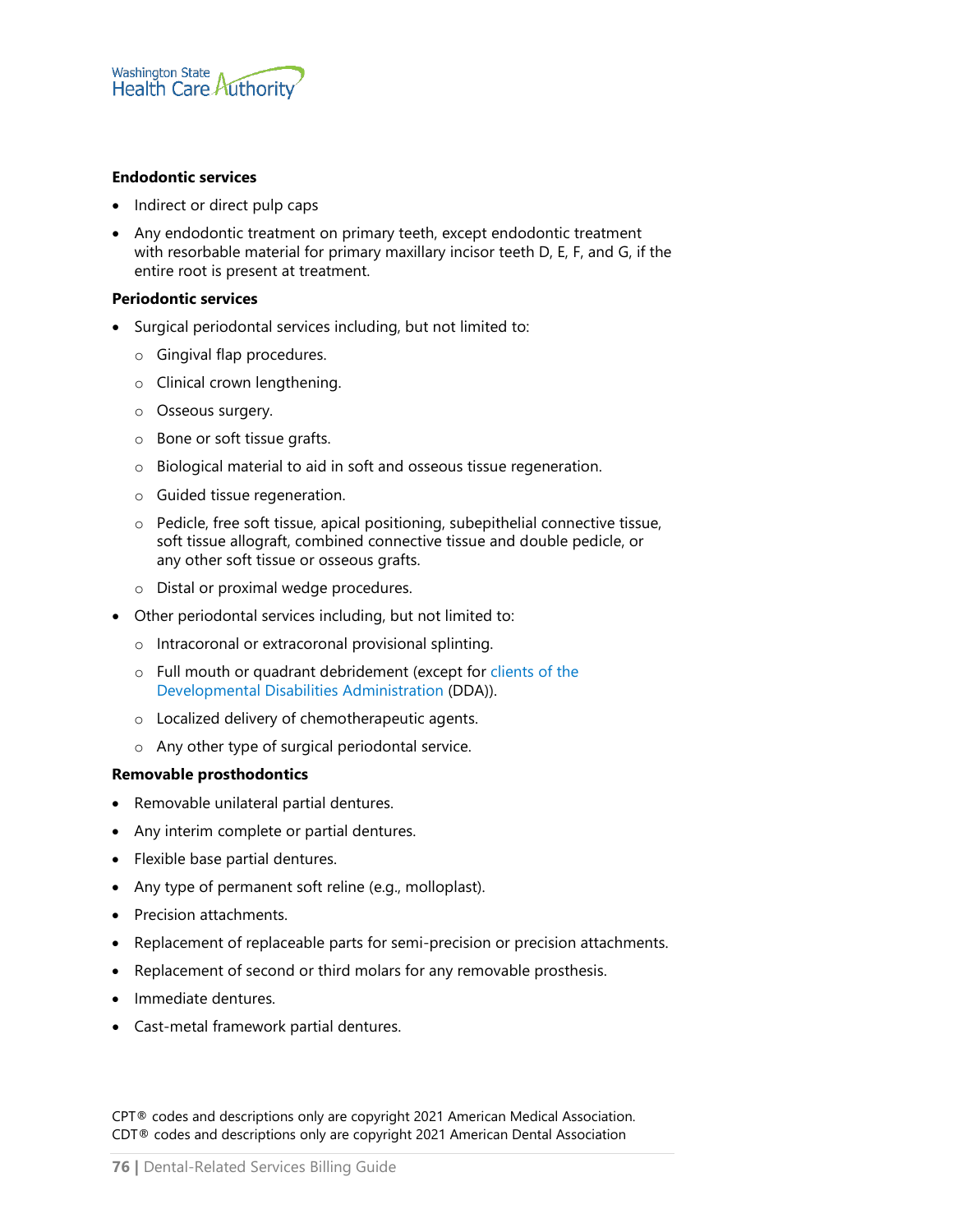

**Note**: The Health Care Authority does not cover replacement of Health Care Authority-purchased removable prosthodontics that have been lost, broken, stolen, sold, or destroyed as a result of the client's carelessness, negligence, recklessness, deliberate intent, or misuse. See [WAC 182-501-0050.](http://app.leg.wa.gov/WAC/default.aspx?cite=182-501-0050)

#### **Implant services**

- Any type of implant procedures, including, but not limited to, any tooth implant abutment (e.g., periosteal implants, eposteal implants, and transosteal implants), abutments or implant supported crowns, abutment supported retainers, and implant supported retainers.
- Any maintenance or repairs to the above implant procedures.
- The removal of any implant as described above.

#### **Fixed prosthodontics**

- Fixed partial denture pontic.
- Fixed partial denture retainer.
- Precision attachment, stress breaker, connector bar, coping, cast post, or any other type of fixed attachment or prosthesis.

#### **Oral maxillofacial prosthetic services**

Any type of oral or facial prosthesis other than those listed in [What maxillofacial](#page-55-0)  [prosthetic services are covered?](#page-55-0)

#### **Oral and maxillofacial surgery**

- Any oral surgery service not listed in What oral and maxillofacial surgery [services are covered?](#page-56-0)
- Any oral surgery service that is not listed in [WAC 182-535-1094.](http://app.leg.wa.gov/WAC/default.aspx?cite=182-535-1094)
- Vestibuloplasty.

#### **Adjunctive general services**

- Anesthesia, including, but not limited to:
	- o Local anesthesia as a separate procedure.
	- o Regional block anesthesia as a separate procedure.
	- o Trigeminal division block anesthesia as a separate procedure.
	- o Medication for oral sedation, or therapeutic intramuscular (IM) drug injections, including antibiotic and injection of sedative.
	- o Application of any type of desensitizing medicament or resin.
- Other general services including, but not limited to:
	- o Fabrication of an athletic mouthguard.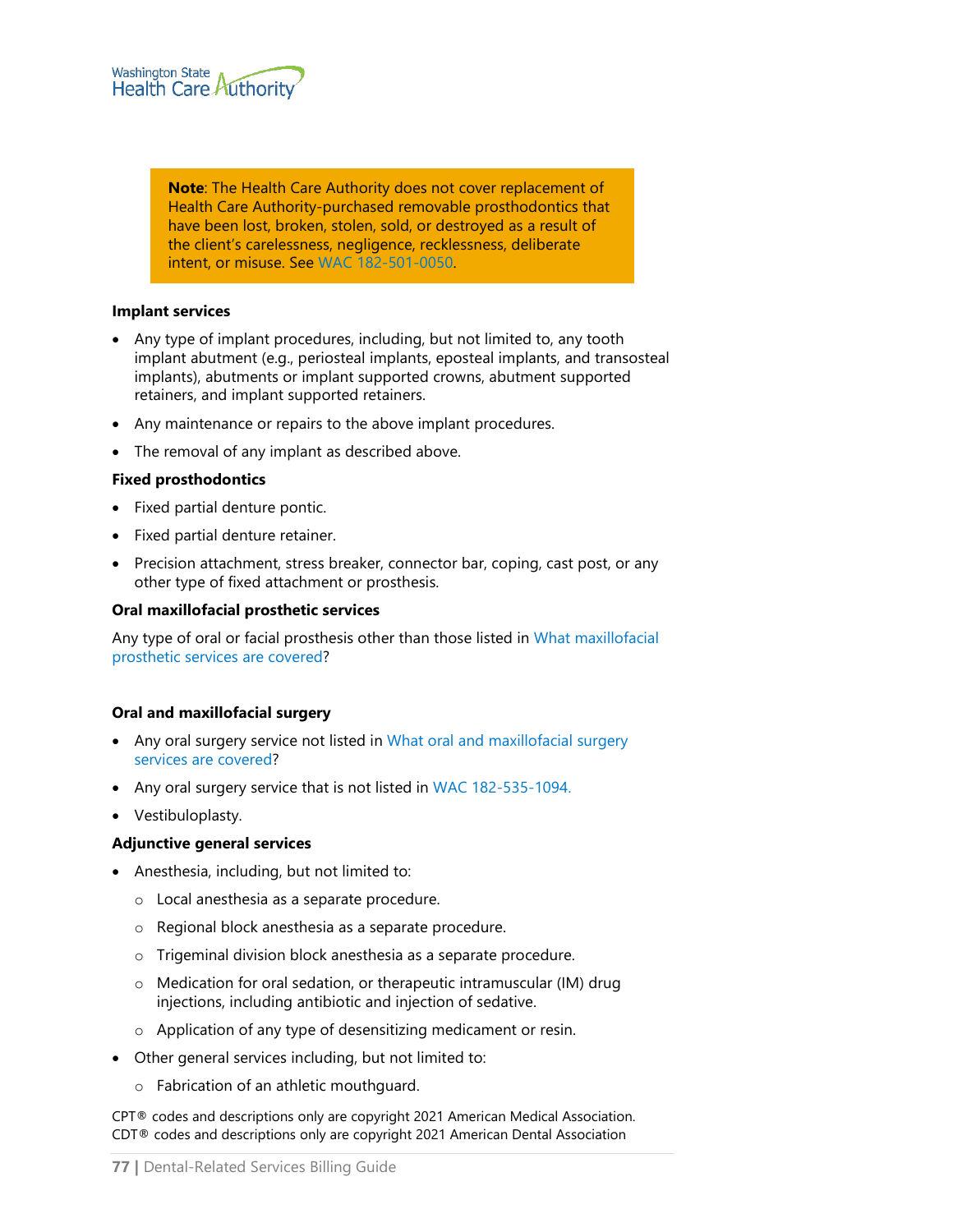

- o Sleep apnea devices or splints.
- o Occlusion analysis.
- o Occlusal adjustment, tooth or restoration adjustment or smoothing, or odontoplasties.
- o Enamel microabrasion.
- o Dental supplies such as toothbrushes, toothpaste, floss, and other take home items.
- o Dentist's or dental hygienist's time writing or calling in prescriptions.
- o Dentist's or dental hygienist's time consulting with clients on the phone.
- o Educational supplies.
- o Nonmedical equipment or supplies.
- o Personal comfort items or services.
- o Provider mileage or travel costs.
- o Fees for no-show, canceled, or late arrival appointments.
- o Service charges of any type, including fees to create or copy charts.
- o Office supplies used in conjunction with an office visit.
- o Teeth whitening services or bleaching, or materials used in whitening or bleaching.
- o Botox or dermal fillers.

### <span id="page-77-0"></span>**By category – for clients age 21 and older**

The Health Care Authority does not cover the dental-related services listed under the following categories of service for clients age 21 and older:

#### **Diagnostic services**

- Occlusal intraoral radiographs.
- Diagnostic casts.
- Pulp vitality tests.

#### **Preventive services**

• Sealants (except for [clients of DDA\)](#page-79-0).

#### **Restorative services**

- Prefabricated resin crowns.
- Any type of core buildup, cast post and core, or prefabricated post and core.

#### **Endodontic services**

- Endodontic treatment on permanent bicuspids or molar teeth.
- Any apexification/recalcification procedures.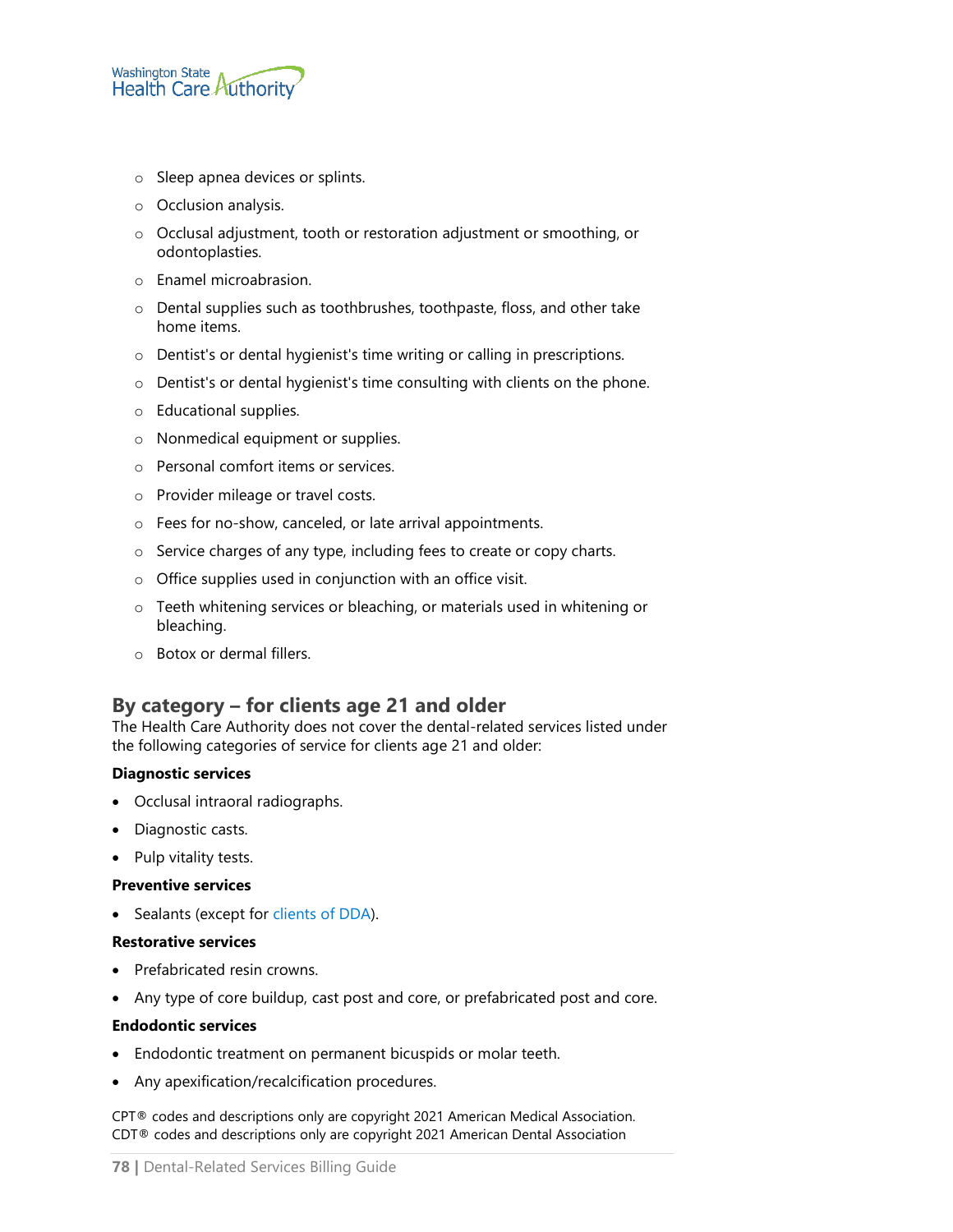• Any apicoectomy/perioradicular surgical endodontic procedures including, but not limited to, retrograde fillings (except for anterior teeth), root amputation, reimplantation, and hemisections.

#### **Adjunctive general services**

- Occlusal guards, occlusal orthotic splints or devices, bruxing or grinding splints or devices, or temporomandibular joint splints or devices.
- Analgesia or anxiolysis as a separate procedure except for administration of nitrous oxide.

The Health Care Authority evaluates a request for dental-related services that are listed as noncovered under the provisions in [WAC 182-501-0160.](http://app.leg.wa.gov/wac/default.aspx?cite=182-501-0160)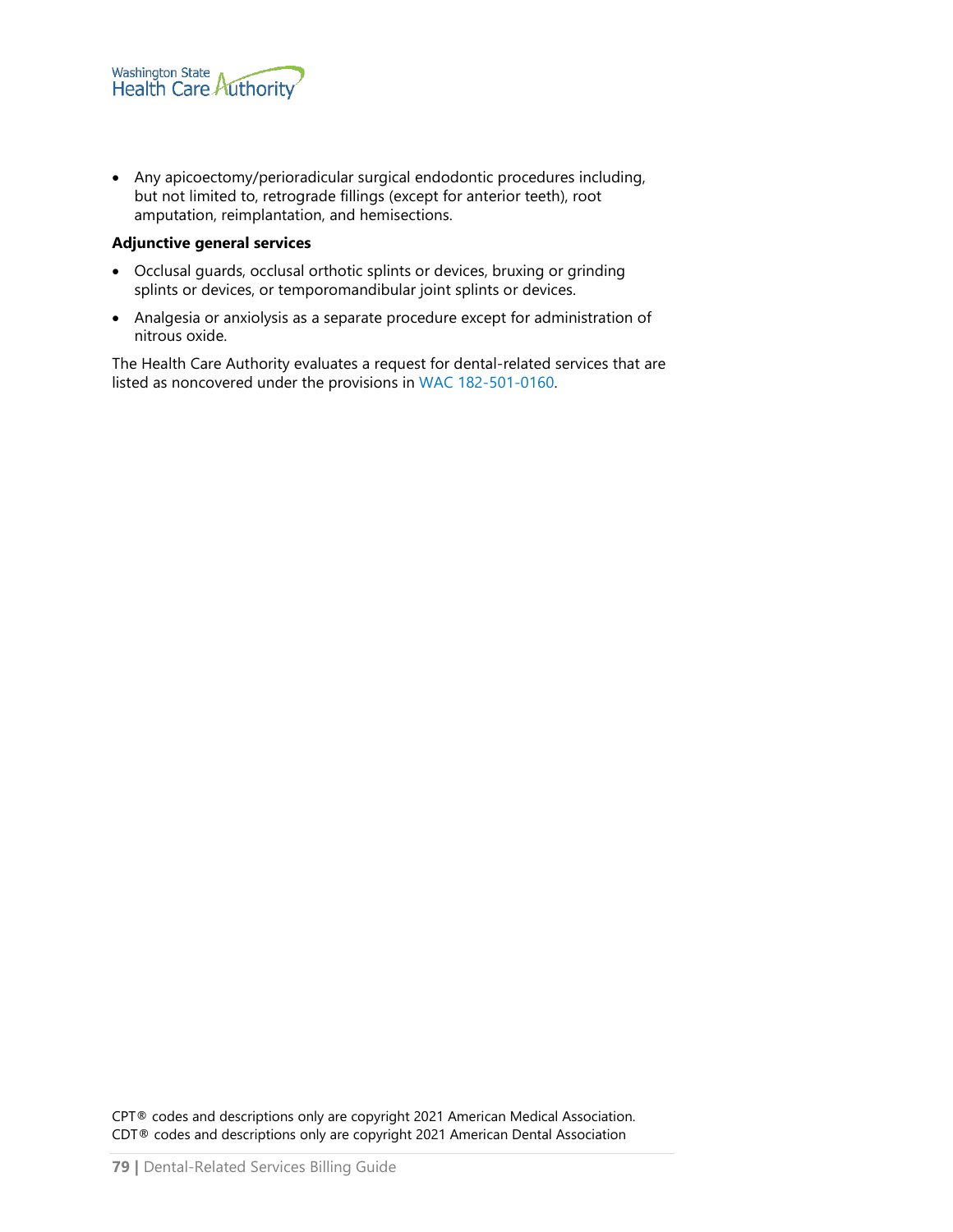# <span id="page-79-0"></span>**Clients of the Developmental Disabilities Administration**

## **Are clients of the Developmental Disabilities Administration eligible for enhanced services?**

**Yes**. Clients identified in ProviderOne as clients of the DDA, regardless of age, are eligible for increased frequency of some services. Clients not identified as such are not eligible for the additional services. If you believe that a patient may qualify for these services, refer the patient or the patient's guardian to the nearest DDA Field Office. You may find current contact information for DDA on the [DDA](https://www.dshs.wa.gov/dda) website.

## **What additional dental-related services are covered for clients of DDA?**

Subject to coverage limitations, restrictions, and client age requirements identified for a specific service, the Health Care Authority pays for the following dental-related services under the following categories of services that are provided to clients of DDA. This billing guide also applies to clients of DDA, regardless of age, unless otherwise stated in this section.

### **Preventative Services**

| <b>CDT® Code</b>  | <b>Description</b>                                     | PA?            | <b>Requirements</b> | <b>Age Limitation</b>            | <b>Frequency</b>                                                                              |
|-------------------|--------------------------------------------------------|----------------|---------------------|----------------------------------|-----------------------------------------------------------------------------------------------|
| D0120             | periodic oral<br>evaluation $-$<br>established patient | N              |                     | All ages                         | Once every 4<br>months                                                                        |
| D <sub>1110</sub> | prophylaxis - adult                                    | N              |                     | Clients age 14<br>and older only | Once every 4<br>months. See<br>limitations on<br>periodontal<br>scaling and root<br>planning. |
| D <sub>1120</sub> | prophylaxis - child                                    | $\overline{N}$ |                     | Clients age 13<br>and under only | Once every 4<br>months. See<br>limitations on<br>periodontal<br>scaling and root<br>planning. |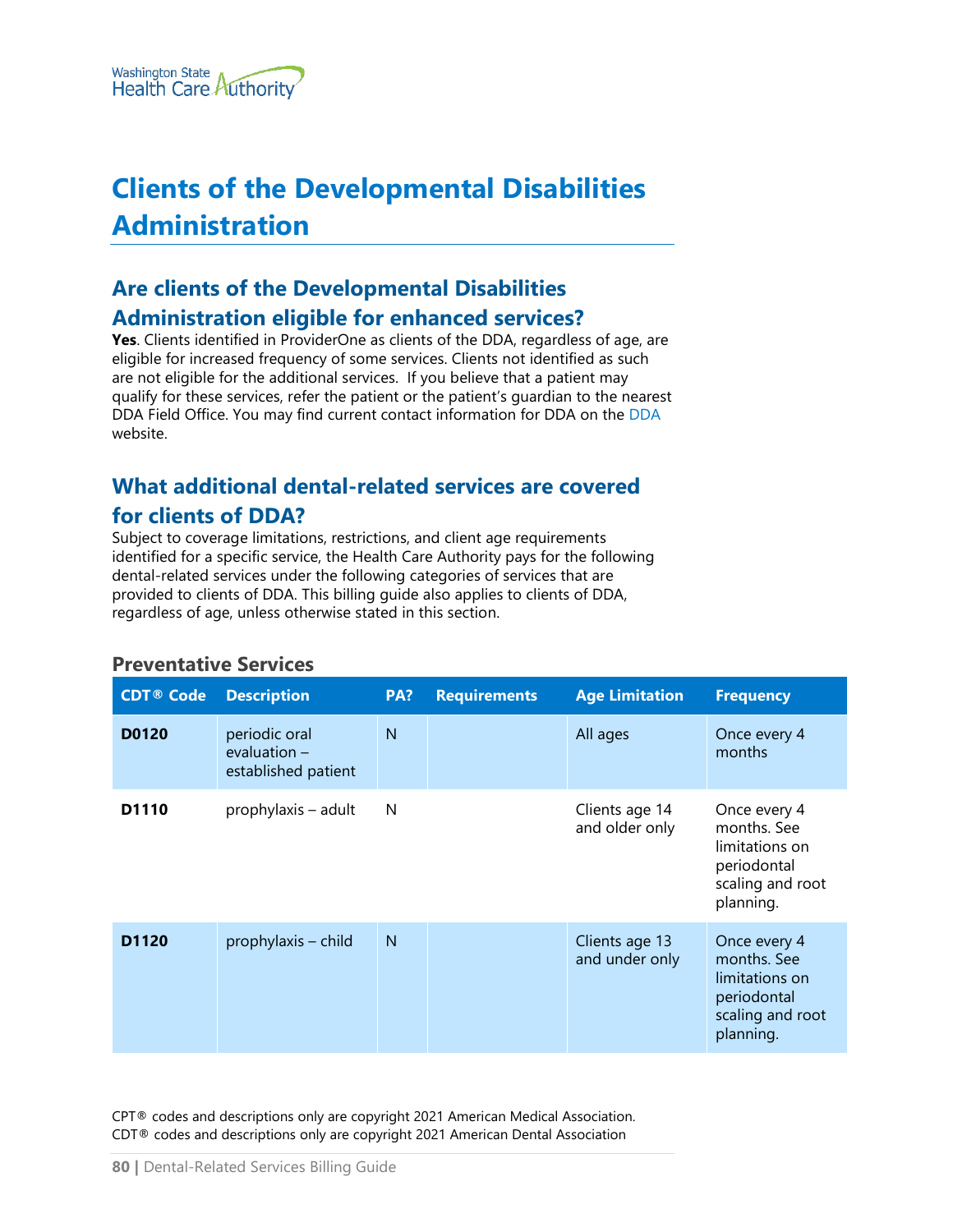

| <b>CDT® Code</b> | <b>Description</b>                                       | PA? | <b>Requirements</b>                                                                  | <b>Age Limitation</b> | <b>Frequency</b>                                                                                                                                                                                                          |
|------------------|----------------------------------------------------------|-----|--------------------------------------------------------------------------------------|-----------------------|---------------------------------------------------------------------------------------------------------------------------------------------------------------------------------------------------------------------------|
| D1206            | topical fluoride<br>varnish                              | N   | $CDT$ <sup>®</sup> codes<br>D1206 and<br>D1208 are not<br>allowed on the<br>same day | All ages              | Once every 4<br>months                                                                                                                                                                                                    |
| D1208            | topical application<br>of fluoride,<br>excluding varnish | N   | CDT <sup>®</sup> codes<br>D1206 and<br>D1208 are not<br>allowed on the<br>same day   | All ages              | Once every 4<br>months                                                                                                                                                                                                    |
| D1351            | sealant $-$ per tooth                                    | N   | Tooth<br>designation<br>required                                                     | All ages              | Once per tooth in<br>a 2-year period<br>on the occlusal<br>surfaces of:<br>Primary teeth A,<br>B, I, J, K, L, S, and<br>т<br>Permanent teeth<br>2, 3, 4, 5, 12, 13,<br>14, 15, 18, 19, 20,<br>21, 28, 29, 30,<br>and $31$ |

### **Other Restorative Services**

| <b>CDT® Code</b>  | <b>Description</b>                                                                     | PA? | <b>Requirements</b>              | <b>Age Limitation</b> | <b>Frequency</b> |
|-------------------|----------------------------------------------------------------------------------------|-----|----------------------------------|-----------------------|------------------|
| D <sub>2910</sub> | Re-cement or re-<br>bond inlay, onlay,<br>veneer or partial<br>coverage restoration    | N   | Tooth<br>designation<br>required | All ages              |                  |
| D <sub>2915</sub> | Re-cement or re-<br>bond indirectly<br>fabricated or<br>prefabricated post<br>and core | N   | Tooth<br>designation<br>required | All ages              |                  |
| D <sub>2920</sub> | Re-cement or re-<br>bond crown                                                         | N   | Tooth<br>designation<br>required | All ages              |                  |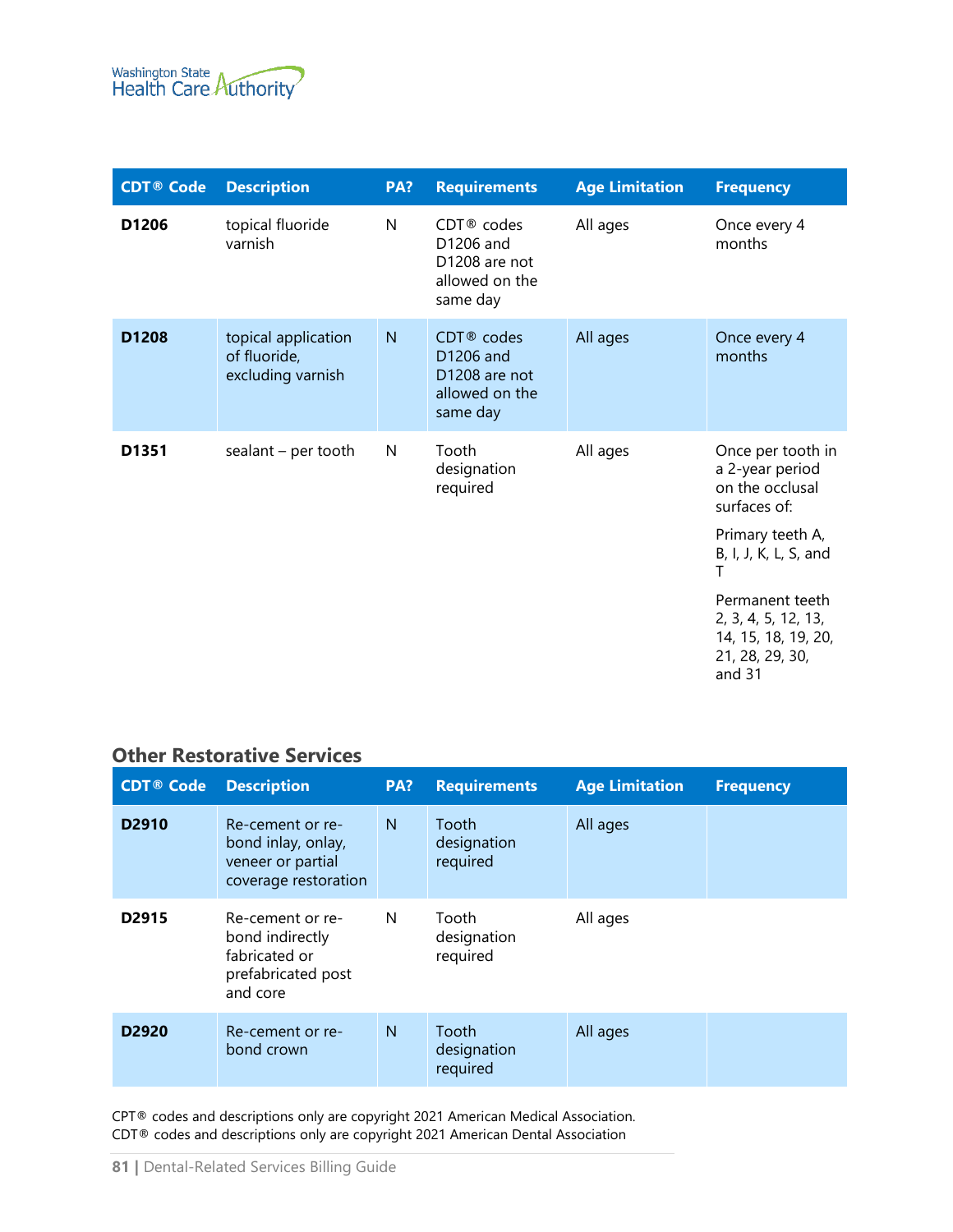

| <b>CDT® Code</b>  | <b>Description</b>                                               | PA?   | <b>Requirements</b>                                                                       | <b>Age Limitation</b>                                                               | <b>Frequency</b>                                                                                                                                                            |
|-------------------|------------------------------------------------------------------|-------|-------------------------------------------------------------------------------------------|-------------------------------------------------------------------------------------|-----------------------------------------------------------------------------------------------------------------------------------------------------------------------------|
| D <sub>2929</sub> | prefabricated<br>porcelain/ceramic<br>$crown - primary$<br>tooth | Y*    | Tooth<br>designation<br>required and x-<br>ray (radiograph)<br>justification<br>required. | Clients age 0-12<br>do not require<br>PA/EPA. *Clients<br>age 13-20 require<br>PA.  | Once every 2<br>years for primary<br>anterior teeth.<br>Once every 2<br>years for <b>primary</b><br>posterior teeth if<br>criteria Other<br>Restorative<br>Services is met. |
| D2930             | prefabricated<br>stainless steel crown<br>- primary tooth        | $Y^*$ | Tooth<br>designation<br>required and x-<br>ray (radiograph)<br>justification<br>required. | Clients age 0-12<br>do not require<br>PA/EPA. * Clients<br>age 13-20 require<br>PA. | Once every 2<br>years for primary<br>anterior teeth.<br>Once every 2<br>years for primary<br>posterior teeth if<br>criteria Other<br>Restorative<br>Services is met.        |
| D2931             | prefabricated<br>stainless steel crown<br>- permanent tooth      | N     | Tooth<br>designation<br>required                                                          | All ages                                                                            | Once every 2<br>years for<br>permanent<br>posterior teeth,<br>excluding 1, 16,<br>17 and 32.                                                                                |

## **Periodontic Services**

| <b>CDT® Code</b> | <b>Description</b>                                                                                                | PA? | <b>Requirements</b>                 | <b>Age Limitation</b> | <b>Frequency</b>      |
|------------------|-------------------------------------------------------------------------------------------------------------------|-----|-------------------------------------|-----------------------|-----------------------|
| D4210            | gingivectomy or<br>gingivoplasty - four<br>or more contiguous<br>teeth or bounded<br>teeth spaces per<br>quadrant | N   | Quadrant<br>designation<br>required | All ages              | Once every 3<br>years |
| D4211            | gingivectomy or<br>gingivoplasty - one<br>to three contiguous<br>teeth or bounded<br>teeth spaces per<br>quadrant | N   | Quadrant<br>designation<br>required | All ages              | Once every 3<br>years |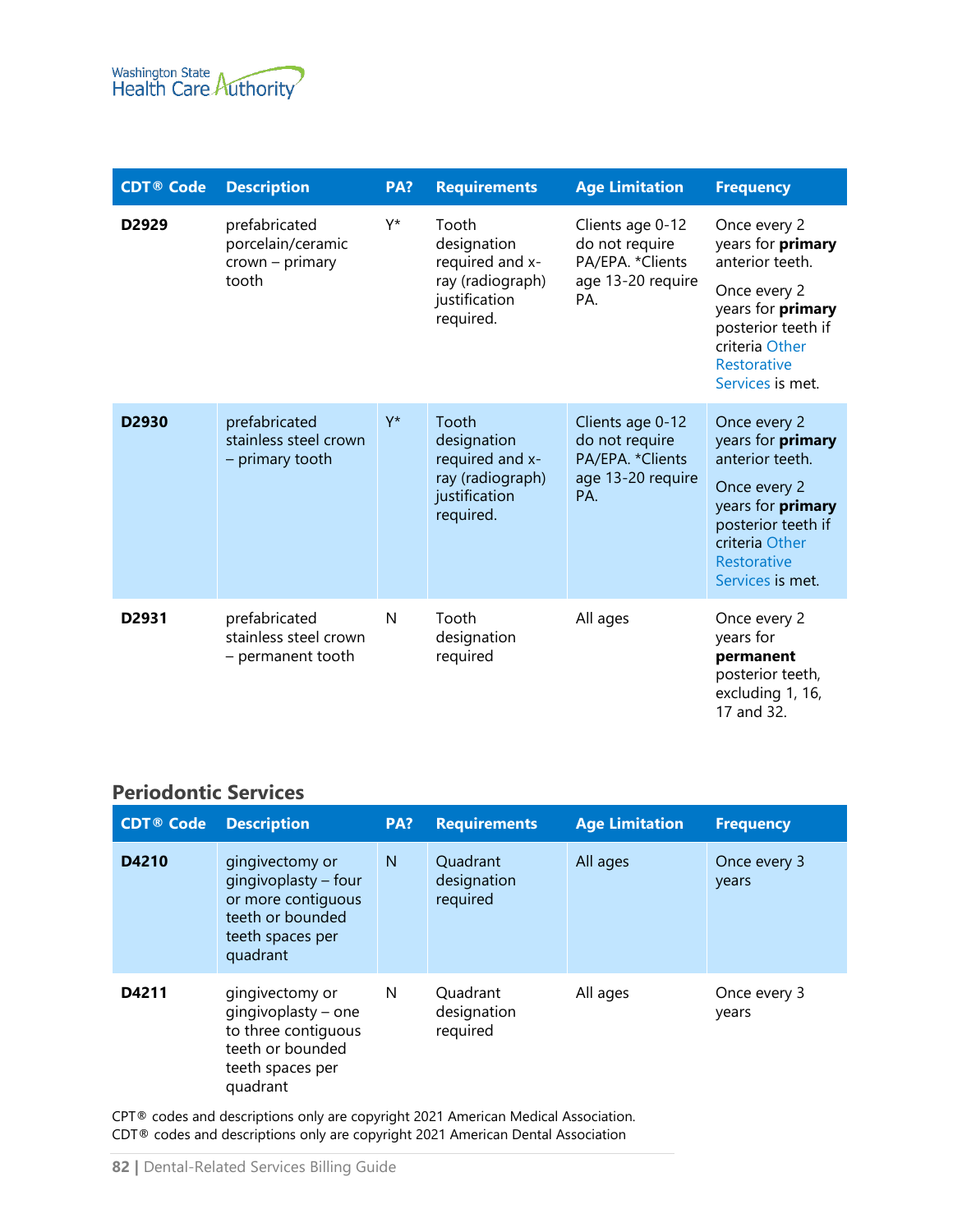

| <b>CDT® Code</b> | <b>Description</b>                                                                                                                      | PA? | <b>Requirements</b>                 | <b>Age Limitation</b>       | <b>Frequency</b>                                                                  |
|------------------|-----------------------------------------------------------------------------------------------------------------------------------------|-----|-------------------------------------|-----------------------------|-----------------------------------------------------------------------------------|
| D4341            | periodontal scaling<br>and root planing -<br>four or more teeth<br>per quadrant                                                         | N   | Quadrant<br>designation<br>required | Clients age 13<br>and older | One time per<br>quadrant in a 12-<br>month period                                 |
| D4342            | periodontal scaling<br>and root planing -<br>one to three teeth<br>per quadrant                                                         | N   | Quadrant<br>designation<br>required | Clients age 13<br>and older | One time per<br>quadrant in a 12-<br>month period                                 |
| D4346            | scaling in the<br>presence of<br>generalized<br>moderate or severe<br>gingival<br>inflammation - full<br>mouth after oral<br>evaluation | N   |                                     | Clients age 13<br>and older | Once in a 12-<br>month period                                                     |
| D4355            | Full mouth<br>debridement to<br>enable<br>comprehensive<br>evaluation and<br>diagnosis                                                  | N   |                                     | All ages                    | Once in a 12-<br>month period                                                     |
| D4910            | periodontal<br>maintenance                                                                                                              | N   |                                     | Clients age 13<br>and older | Twice in a 12-<br>month period<br>*must be 6<br>months after last<br>root planing |

## **Adjunctive General Services/Miscellaneous**

| <b>CDT<sup>®</sup></b> Code Description |                                                            | PA? | <b>Requirements</b> | <b>Age Limitation</b> | <b>Frequency</b> |
|-----------------------------------------|------------------------------------------------------------|-----|---------------------|-----------------------|------------------|
| D9222                                   | deep<br>sedation/general<br>anesthesia-first 15<br>minutes | N   |                     | All ages              |                  |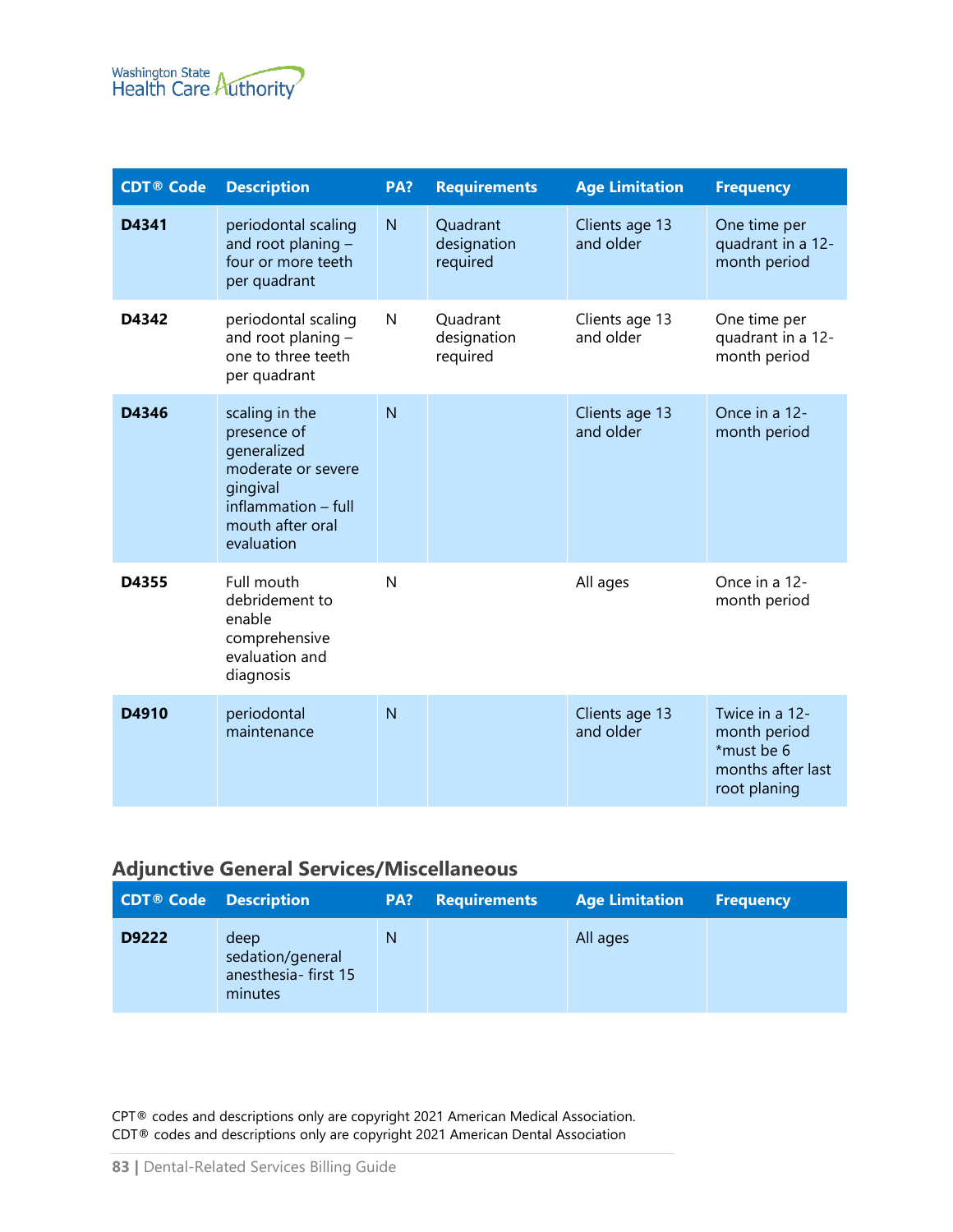

| <b>CDT® Code</b> | <b>Description</b>                                                                                   | PA?          | <b>Requirements</b> | <b>Age Limitation</b> | <b>Frequency</b> |
|------------------|------------------------------------------------------------------------------------------------------|--------------|---------------------|-----------------------|------------------|
| D9223            | deep<br>sedation/general<br>anesthesia-<br>additional 15-<br>minute increments                       | $\mathsf{N}$ |                     | All ages              |                  |
| D9239            | intravenous<br>moderate<br>(conscious)<br>sedation/analgesia -<br>first 15 minutes                   | N            |                     | All ages              |                  |
| D9243            | intravenous<br>moderate<br>(conscious)<br>sedation/analgesia-<br>additional 15-<br>minute increments | N            |                     | All ages              |                  |
| D9248            | non-intravenous<br>moderate<br>(conscious) sedation                                                  | N            |                     | All ages              |                  |
| D9920            | behavior<br>management                                                                               | N            |                     | All ages              |                  |

**Note**: Do not bill behavior management in conjunction with CDT® codes D9222, D9223, D9239, or D9243 in any setting.

### <span id="page-83-0"></span>**Other restorative services**

Prefabricated stainless steel crowns, including stainless steel crowns with resin window, resin-based composite crowns (direct), prefabricated esthetic coated stainless crowns, and prefabricated resin crowns for primary posterior teeth once every 2 years only for clients age 20 and younger without prior authorization if one of the following applies:

- Evidence of extensive caries.
- Evidence of Class II caries with rampant decay.
- Treatment of decay requires sedation or general anesthesia.
- Decay involves three or more surfaces for a primary first molar.
- Decay involves four or more surfaces for a primary second molar.
- The tooth had a pulpotomy.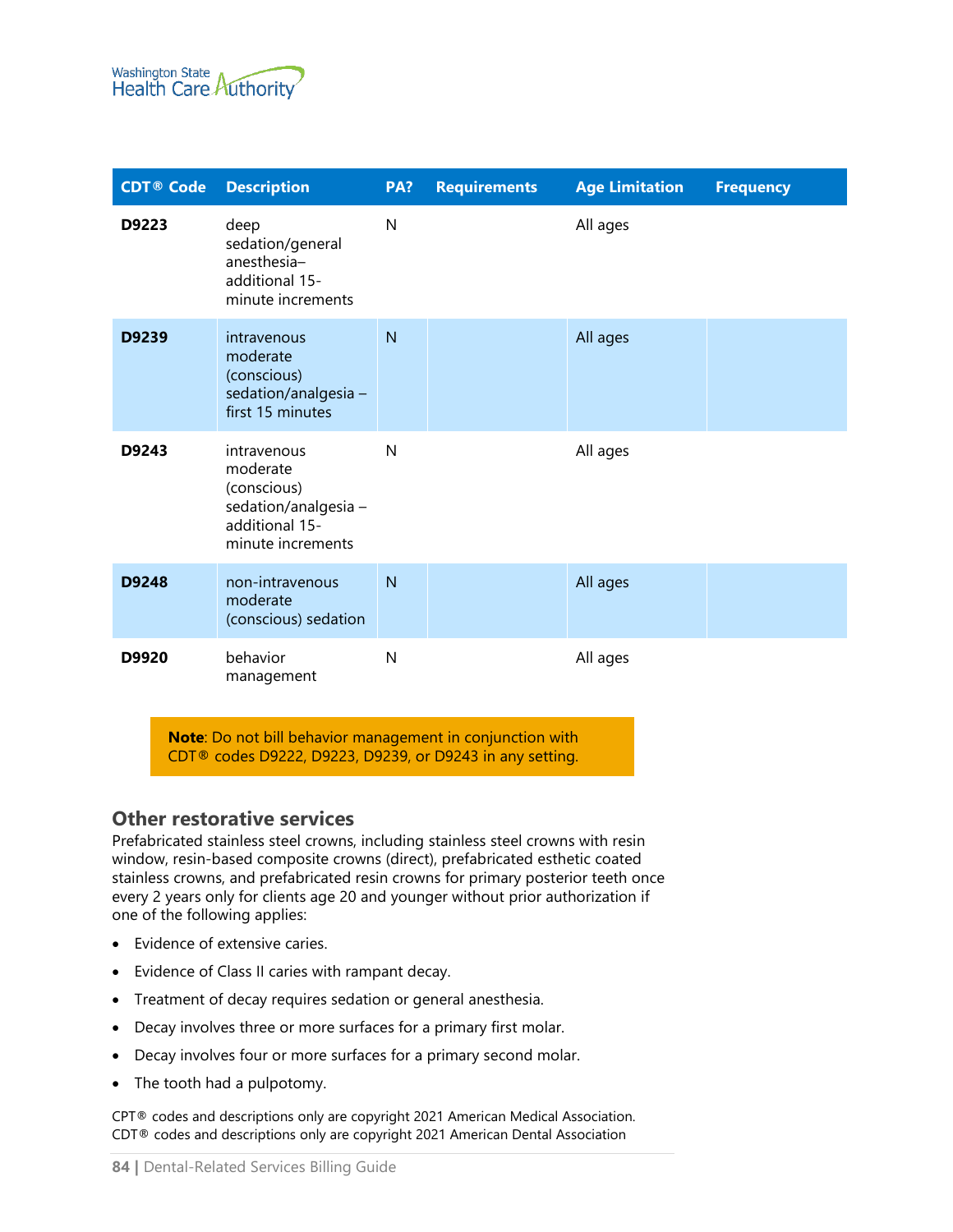

### **Periodontic services Surgical periodontal services**

The Health Care Authority covers gingivectomy/gingivoplasty (does not include distal wedge procedures on erupting molars):

- Once every 3 years. Documentation supporting the medical necessity of the service must be in the client's record (e.g., drug induced gingival hyperplasia).
- With periodontal scaling and root planing or periodontal maintenance when the services are performed:
	- o In a hospital or ambulatory surgical center.
	- o For clients under conscious sedation, deep sedation, or general anesthesia.

#### **Nonsurgical periodontal services**

The Health Care Authority covers:

- Periodontal scaling and root planing, one time per quadrant in a 12-month period.
- Periodontal maintenance (four quadrants) substitutes for an eligible periodontal scaling or root planing, twice in a 12-month period.
- Periodontal maintenance allowed 6 months after scaling or root planing.
- Full-mouth or quadrant debridement allowed once in a 12-month period.
- Scaling in the presence of generalized moderate or severe gingival inflammation allowed once in a 12-month period.
- Gingivectomy is not a covered service in conjunction with the above listed procedures.

**Note**: A maximum of two procedures of any combination of prophylaxis, periodontal scaling and root planing, or periodontal maintenance are allowed in a 12-month period.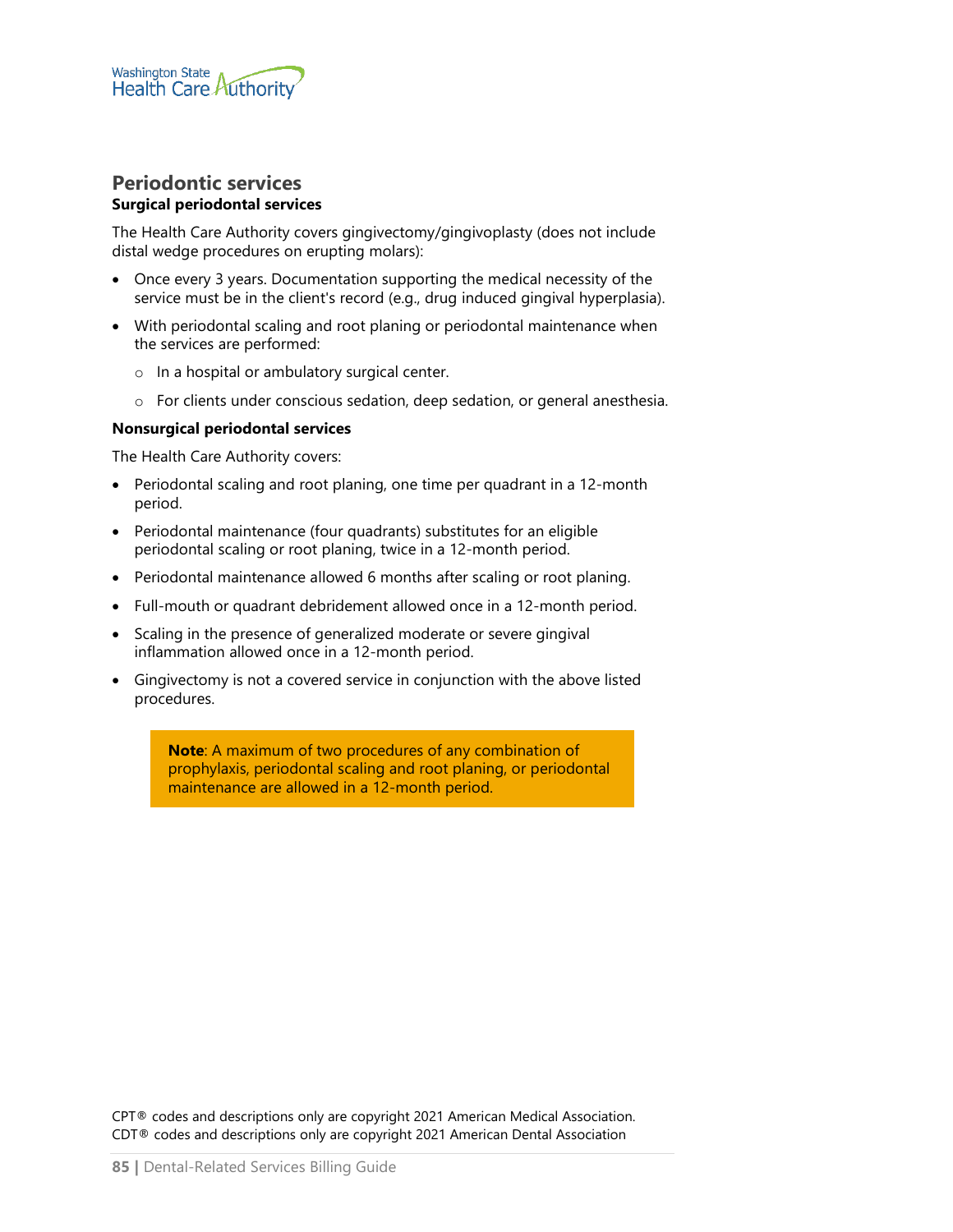

### **Nonemergency dental services**

The Health Care Authority covers nonemergency dental services performed in a hospital or an ambulatory surgery center for services listed as covered in the following sections in this billing guide:

- [What preventative services are covered?](#page-27-0)
- [What restorative services are covered?](#page-32-0)
- [What endodontic services are covered?](#page-40-0)
- [What periodontic services are covered?](#page-43-0)
- [What oral and maxillofacial surgery services are covered?](#page-56-0)

Documentation supporting the medical necessity of the service must be included in the client's record.

### **Miscellaneous services-behavior management**

The Health Care Authority covers behavior management provided by a dental provider or clinic. Documentation supporting the medical necessity of the service must be included in the client's record. See [behavior management.](#page-69-0)

**Note**: Documentation supporting the medical necessity of the billed procedure code must be in the client's record. It must include a description of the behavior managed, the behavior management technique used, and identification of the additional professional staff employed by the dental provider or clinic to manage the behavior to assist the delivery of dental treatment. The Health Care Authority does not pay a separate fee for behavior management when assistance is provided by a parent (legal guardian) or family member, provider, or staff member already delivering the client's dental treatment.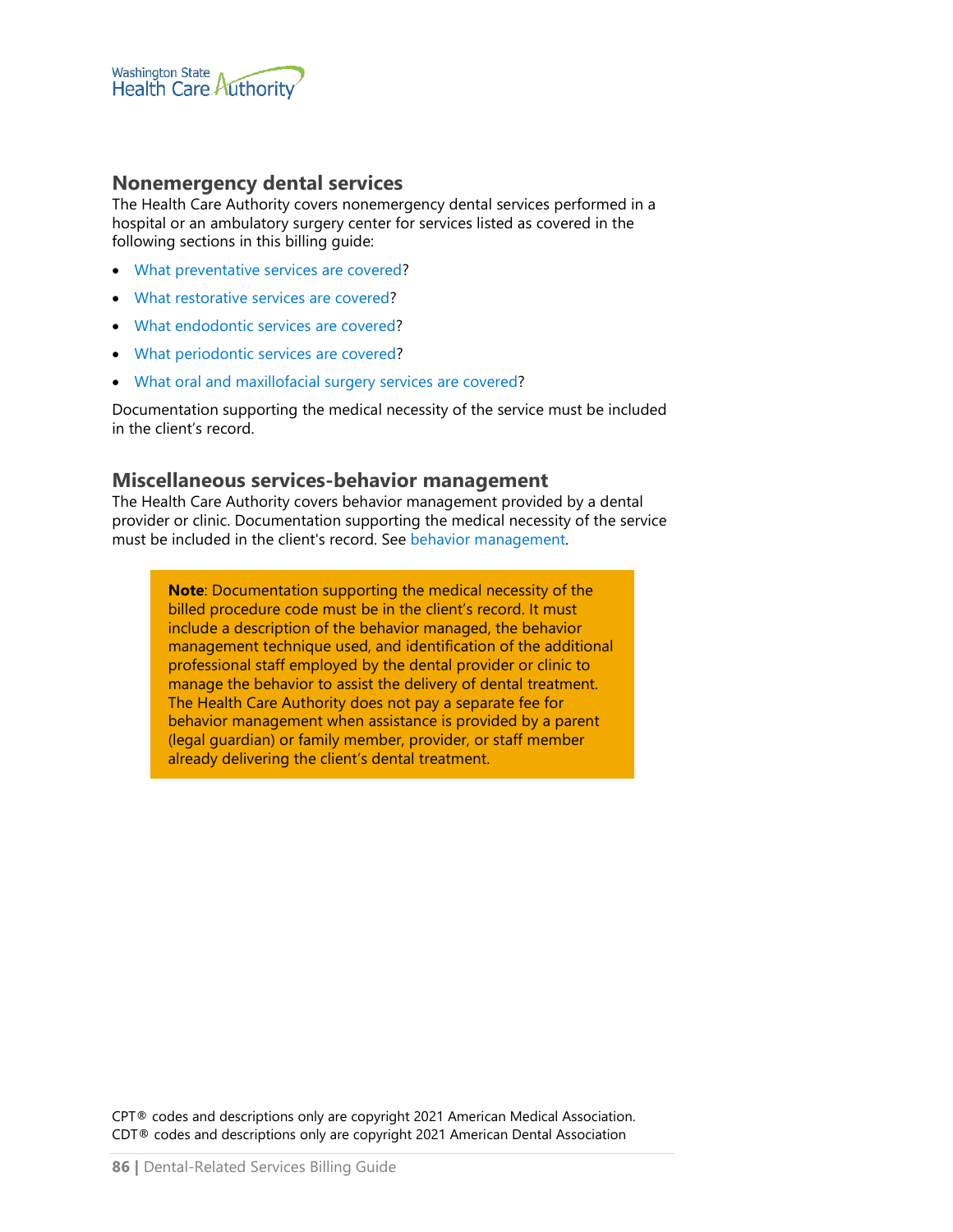

# **Authorization**

Prior authorization (PA) and expedited prior authorization (EPA) numbers do not override the client's eligibility or program limitations. Not all categories of eligibility receive all services.

### **General information about authorization**

For dental-related services that require PA, the Health Care Authority uses the payment determination process described in [WAC 182-501-0165.](http://app.leg.wa.gov/wac/default.aspx?cite=182-501-0165)

Authorization of a dental-related service indicates only that the specific service is medically necessary. Authorization does not guarantee payment.

The authorization is valid for 6 to 12 months as indicated in the Health Care Authority's authorization letter and only if the client is eligible for covered services on the date of service. Valid dates are based on the date HCA approves the request regardless of the date of PA submission.

### **When do I need to get prior authorization?**

Authorization must take place **before** the service is provided.

In an acute emergency, the Health Care Authority **may** authorize the service after it is provided when the Health Care Authority receives justification of medical necessity. This justification must be received by the Health Care Authority within seven business days of the emergency service.

## **When does the Health Care Authority deny a prior authorization request?**

The Health Care Authority denies a PA request for a dental-related service when the requested service:

- Is covered by another state agency program.
- Is covered by an entity outside HCA.
- Fails to meet the program criteria, limitations, or restrictions in this billing guide.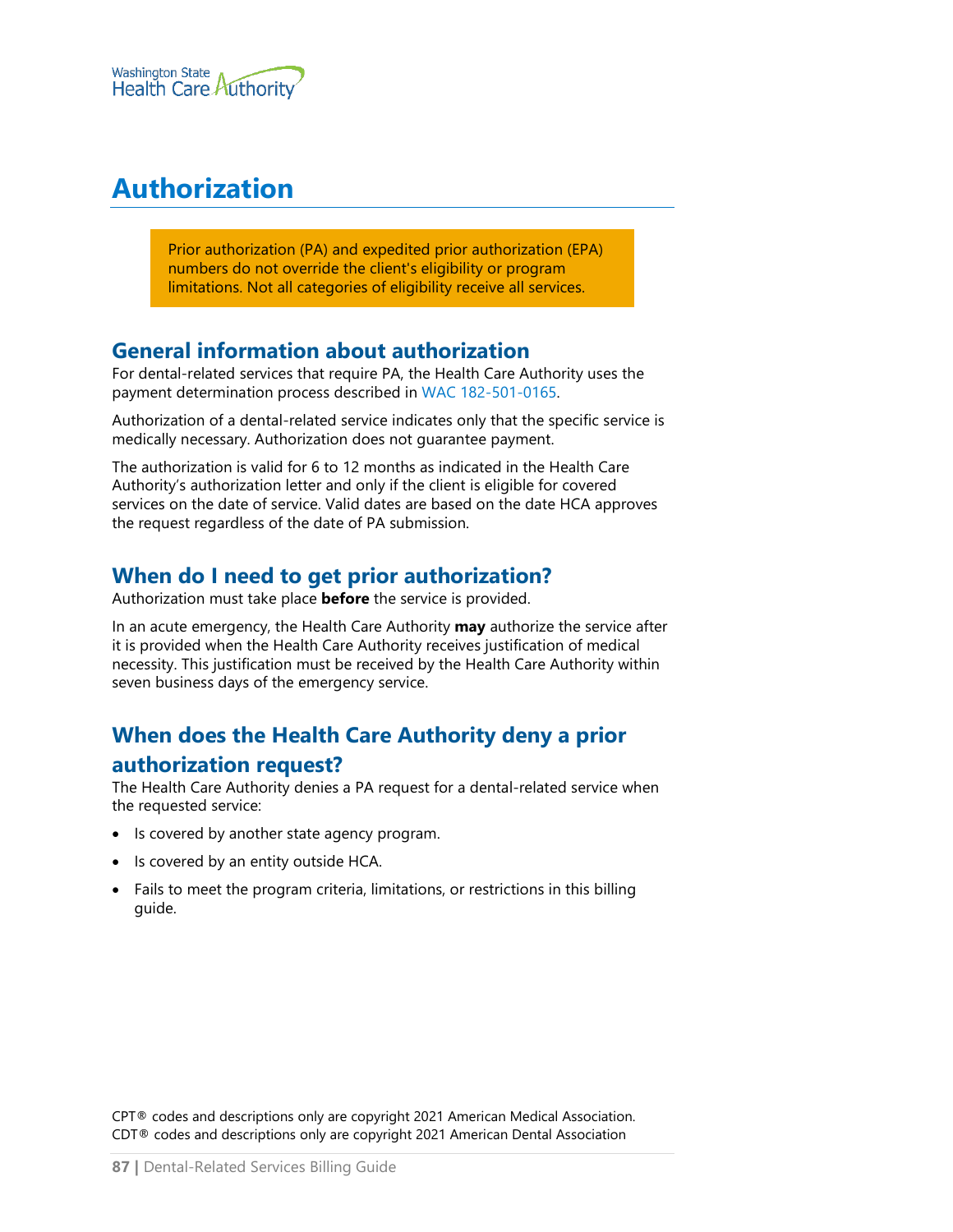### **How do I obtain prior authorization?**

Providers may submit a prior authorization request by direct data entry into ProviderOne or fax (see the Health Care Authority's [prior authorization](https://www.hca.wa.gov/billers-providers-partners/prior-authorization-claims-and-billing/prior-authorization-pa) webpage for details).

The Health Care Authority may request additional information as follows:

- Additional x-rays (radiographs).
- Photographs.
- Second opinions and/or consultations.
- Arch/quadrant designation:

| <b>Code</b> | <b>Area</b>          |
|-------------|----------------------|
| 00          | Entire oral cavity   |
| 01          | Maxillary arch       |
| 02          | Mandibular arch      |
| 10          | Upper right quadrant |
| 20          | Upper left quadrant  |
| 30          | Lower left quadrant  |
| 40          | Lower right quadrant |

• Any other information requested by the Health Care Authority.

**Note**: The Health Care Authority requires a dental provider who is requesting prior authorization to submit sufficient, current (within the past 12 months), objective, clinical information to establish medical necessity.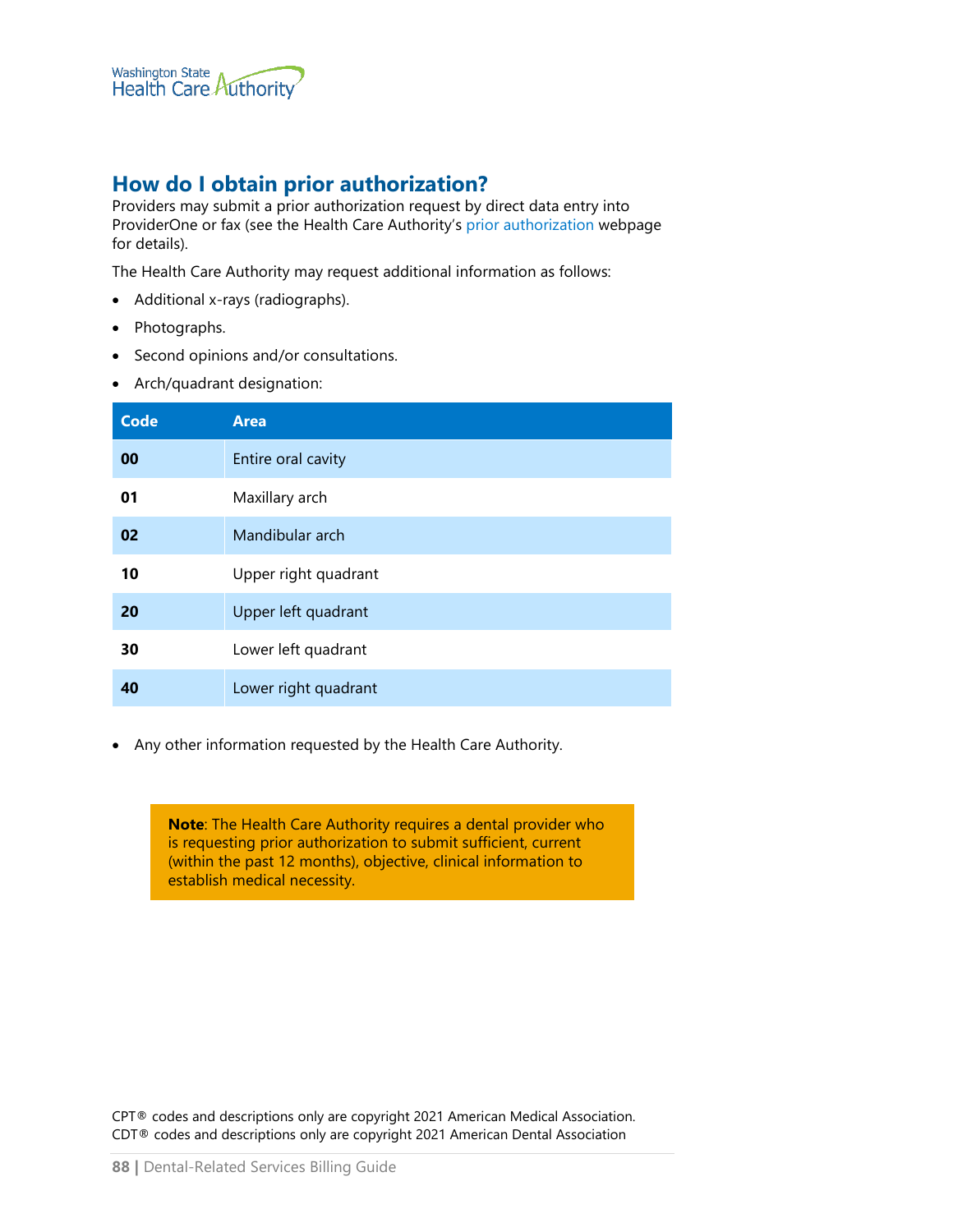

**Note**: All images must include both of the following:

- The date the images were taken.
- The client's name and date of birth or their ProviderOne Client ID number.

**Removable dental prosthetics**: For nursing facility clients, the PA request must also include a completed copy of the Denture/Partial Appliance Request for Skilled Nursing Facility Client form, HCA #13-788. See [Where can I download](#page-2-0)  HCA [forms?](#page-2-0)

**Note**: For information on obtaining Health Care Authority forms, see the Health Care Authority's [Forms & Publications](http://www.hca.wa.gov/billers-providers/forms-and-publications) webpage.

### **How do I submit a PA request?**

For information on submitting prior authorization requests to the Health Care Authority, see Requesting Prior Authorization in the Health Care Authority's [ProviderOne billing and resource guide](http://www.hca.wa.gov/node/311) or the Health Care Authority's [prior](https://www.hca.wa.gov/billers-providers-partners/prior-authorization-claims-and-billing/prior-authorization-pa)  [authorization webpage.](https://www.hca.wa.gov/billers-providers-partners/prior-authorization-claims-and-billing/prior-authorization-pa)

**How to submit a PA request, without x-rays (radiographs) or photos**: For procedures that do not require x-rays (radiographs) or photos, submit by direct data entry (DDE) in the ProviderOne portal or fax the PA request to the Health Care Authority at: (866) 668-1214.

**How to submit a PA request, with x-rays (radiographs) or photos**: Pick one of following options for submitting x-rays (radiographs) or photos to the Health Care Authority:

- Submit request through ProviderOne by direct data entry and attach x-rays (radiographs) or photos to the PA request.
- Use the FastLook™ and FastAttach™ services provided by National Electronic Attachment, Inc. (NEA). You may register with NEA by visiting [www.nea](http://www.nea-fast.com/)[fast.com](http://www.nea-fast.com/) and entering "FastWDSHS" in the blue promotion code box. Contact NEA at 1-800-782-5150, ext. 2, with any questions.

When choosing this option, you can fax your request to the Health Care Authority and indicate the NEA# in the NEA field on the PA Request Form or in the comments if submitting request through Direct Data Entry. There is a cost associated which will be explained by the NEA services.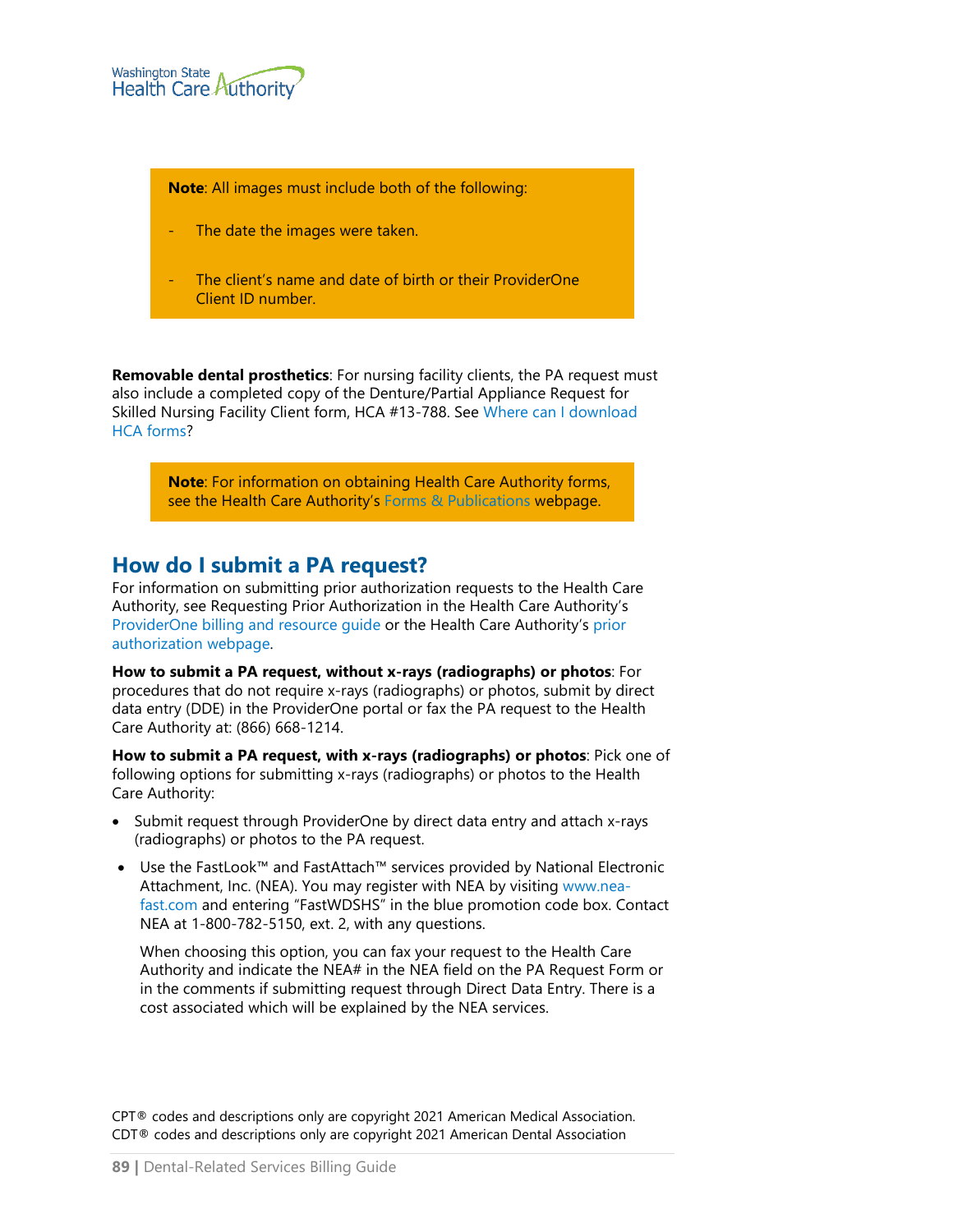

**Note**: The Health Care Authority does not accept any documentation on CDs, thumb drives, or any device that requires downloading on state equipment.

### **What is expedited prior authorization (EPA)?**

Expedited Prior Authorization (EPA) eliminates the need for prior authorization for selected dental procedure codes.

To use an EPA:

- Enter the EPA number on the claim form when billing the Health Care Authority.
- When requested, provide documentation showing the client's condition meets all the EPA criteria.

Prior authorization is required when a situation does not meet all the EPA criteria for selected dental procedure codes. See the Health Care Authority's [Prior](https://www.hca.wa.gov/billers-providers-partners/prior-authorization-claims-and-billing/prior-authorization-pa)  [Authorization](https://www.hca.wa.gov/billers-providers-partners/prior-authorization-claims-and-billing/prior-authorization-pa) webpage for details.

It is the provider's responsibility to determine if a client has already received the service allowed with the EPA criteria. If the client already received the service, a PA request is required to provide the service again or to provide additional services. For claim inquiries, or to check for service limitations, contact the Medical Assistance Customer Service Center (MACSC):

- Phone: 1-800-562-3022
- Online:<https://fortress.wa.gov/hca/p1contactus/>

**Note**: By entering an EPA number on your claim, you attest that all the EPA criteria are met and can be verified by documentation in the client's record. These services are subject to post payment review and audit by the Health Care Authority or its designee.

The Health Care Authority may recoup any payment made to a provider if the provider did not follow the required EPA process and if not all of the specified criteria were met.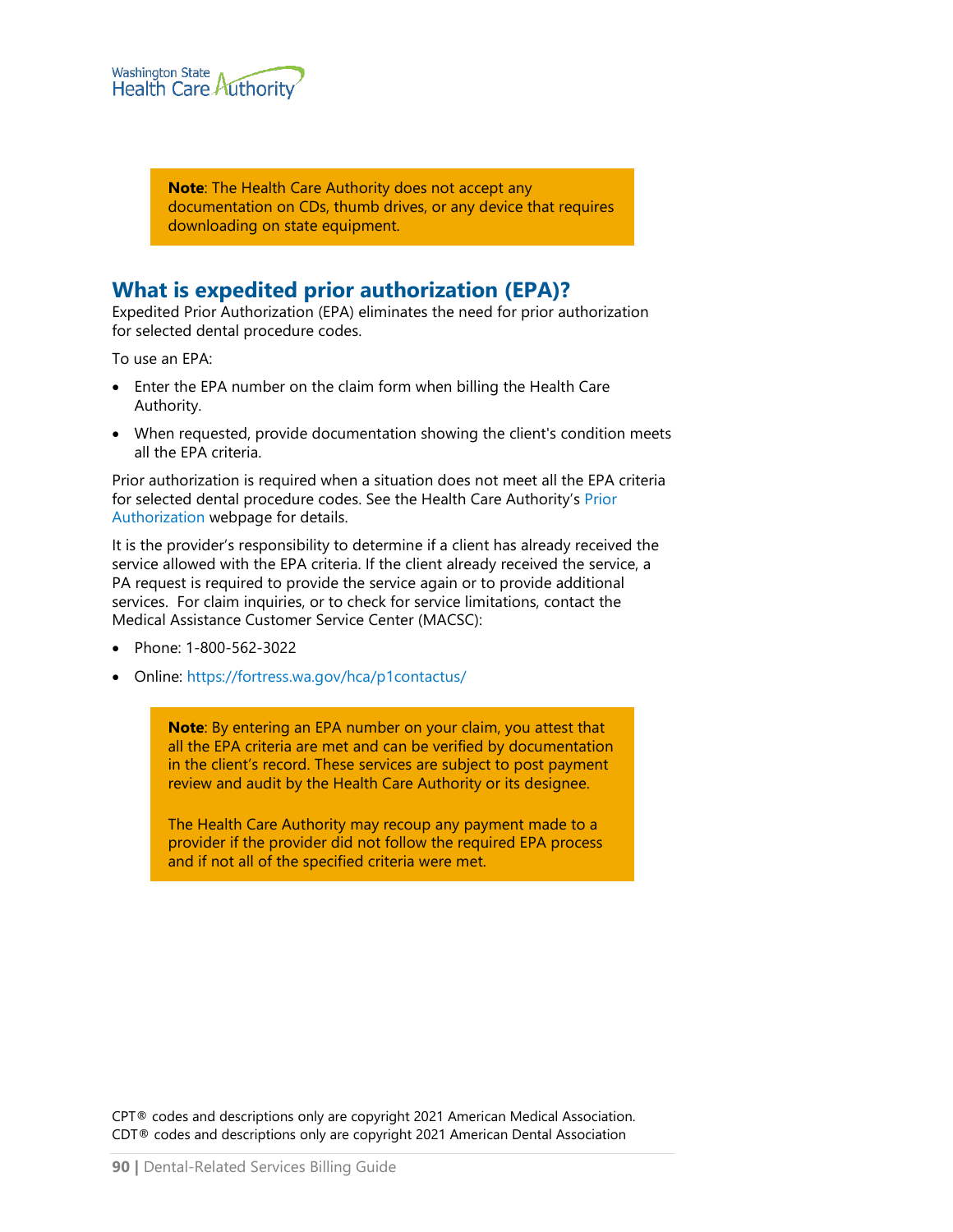### **EPA code list**

| EPA#      | <b>CDT® Code</b> | <b>Description</b>                                                                           | <b>Criteria</b>                                                                                                                                                                                                                                                                                                                                                                                                                                              |
|-----------|------------------|----------------------------------------------------------------------------------------------|--------------------------------------------------------------------------------------------------------------------------------------------------------------------------------------------------------------------------------------------------------------------------------------------------------------------------------------------------------------------------------------------------------------------------------------------------------------|
| 870001307 | D2335            | resin-based composite<br>- four or more surfaces<br>or involving incisal<br>angle (anterior) | Allowed for primary anterior teeth<br>(CDEFGHMNOPQR) when determined<br>medically necessary by a dental practitioner<br>and a more appropriate alternative to a<br>crown.<br>*The Health Care Authority does not pay for a<br>crown on the same tooth if a restoration has<br>been done within the past 6 months.<br><b>Note</b> - In addition to the EPA $#$ on your claim,<br>you must enter a claim note "Pay per<br>authorization - see EPA information" |
| 870001310 | D7971            | excision of pericoronal<br>gingiva                                                           | Allowed when determined to be medically<br>necessary by a dental practitioner for<br>treatment of a newly erupting tooth.                                                                                                                                                                                                                                                                                                                                    |
| 870001327 | D0150            | comprehensive oral<br>evaluation - new or<br>established patient                             | Allowed for established patients who have a<br>documented significant change in health<br>conditions.                                                                                                                                                                                                                                                                                                                                                        |
| 870001366 | D7280            | surgical access of an<br>unerupted permanent<br>tooth                                        | Allowed when client has an active orthodontic<br>treatment plan. Allowed one time per client,<br>per tooth.<br>Provider performing the procedure must keep<br>documentation (in their records) of associated<br>orthodontic treatment plan.                                                                                                                                                                                                                  |
| 870001366 | D7283            | placement of device to<br>facilitate eruption of<br>impacted permanent<br>tooth              | Allowed when client has an active orthodontic<br>treatment plan. Allowed one time per client,<br>per tooth.<br>Provider performing the procedure must keep<br>documentation (in their records) of associated<br>orthodontic treatment plan.                                                                                                                                                                                                                  |
| 870001387 | D9222            | deep sedation/general<br>anesthesia-first 15-<br>minute increments                           | Allowed for clients age 9 through 20 receiving<br>oral surgery services listed in WAC 182-535-<br>1094(1)(f-l) and clients with cleft palate<br>diagnoses.<br>Only anesthesiology providers who have a<br>core provider agreement with the Health Care<br>Authority can bill this code.                                                                                                                                                                      |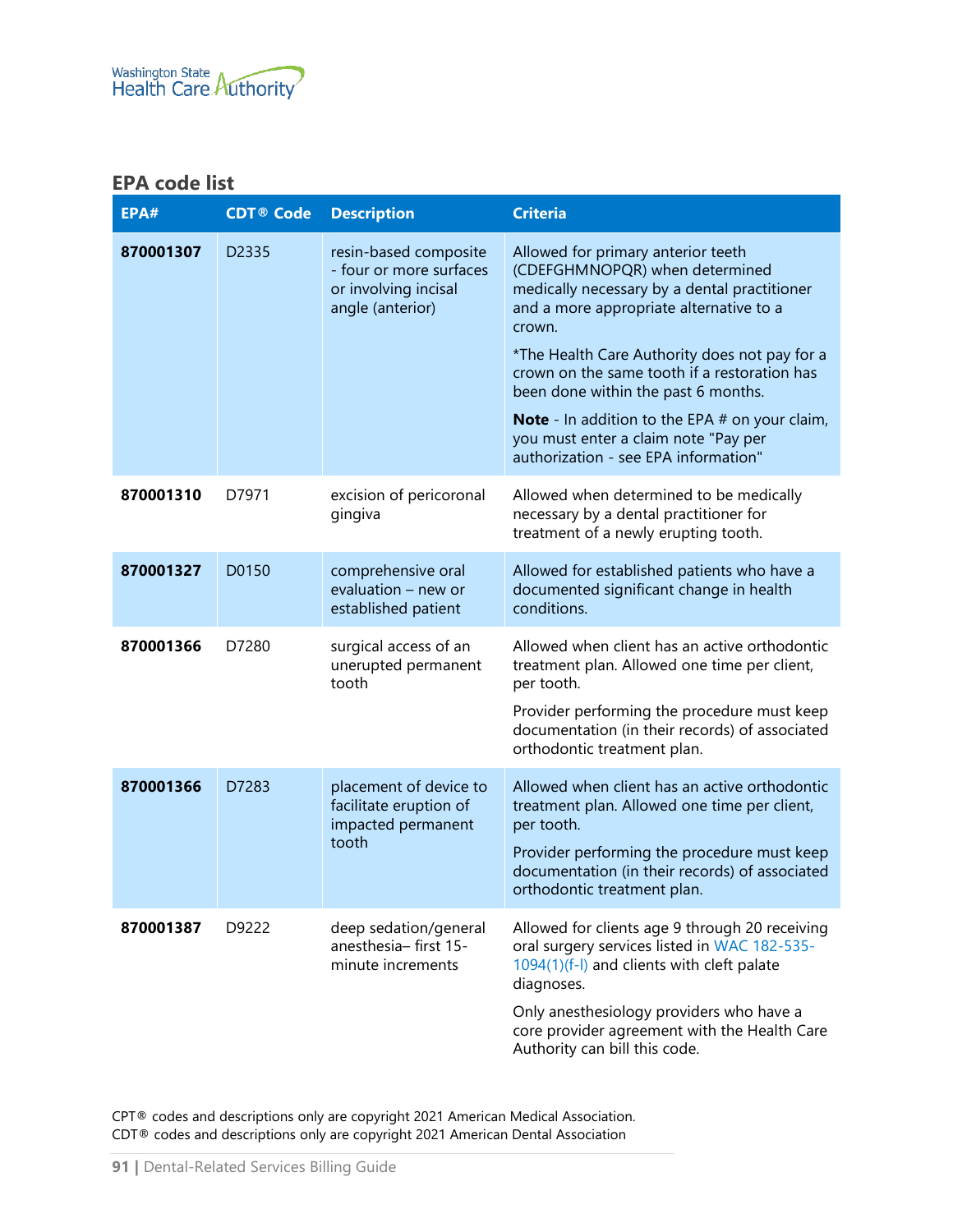

| EPA#      | <b>CDT® Code</b> | <b>Description</b>                                                     | <b>Criteria</b>                                                                                                                                                                                                                                                                         |
|-----------|------------------|------------------------------------------------------------------------|-----------------------------------------------------------------------------------------------------------------------------------------------------------------------------------------------------------------------------------------------------------------------------------------|
| 870001387 | D9223            | deep sedation/general<br>anesthesia-additional<br>15-minute increments | Allowed for clients age 9 through 20 receiving<br>oral surgery services listed in WAC 182-535-<br>1094(1)(f-l) and clients with cleft palate<br>diagnoses.<br>Only anesthesiology providers who have a<br>core provider agreement with the Health Care<br>Authority can bill this code. |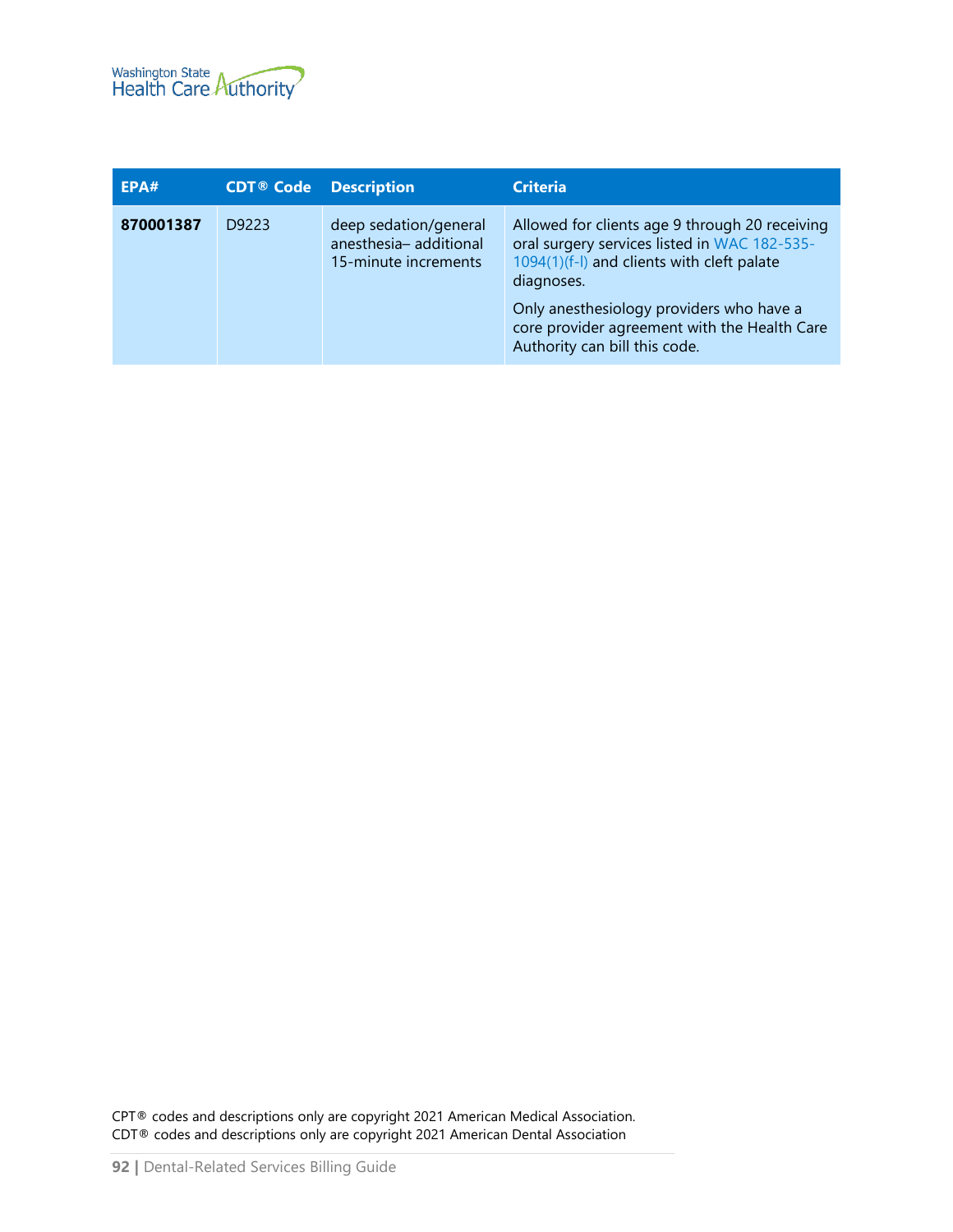

# **Billing**

All claims must be submitted electronically to the Health Care Authority, except under limited circumstances. For more information about this policy change, see [Paperless billing at](http://www.hca.wa.gov/billers-providers/providerone/providerone-billing-and-resource-guide#paperless-billing-at-hca)  [HCA.](http://www.hca.wa.gov/billers-providers/providerone/providerone-billing-and-resource-guide#paperless-billing-at-hca) For providers approved to bill paper claims, see the Health Care Authority's [Paper claim billing resource.](http://www.hca.wa.gov/assets/billers-and-providers/paper-claim-billing-resource.pdf)

### **What are the general billing requirements?**

Providers must follow the Health Care Authority's [ProviderOne billing and](http://www.hca.wa.gov/node/311)  [resource guide.](http://www.hca.wa.gov/node/311) These billing requirements include:

- What time limits exist for submitting and resubmitting claims and adjustments.
- When providers may bill a client.
- How to bill for services provided to primary care case management (PCCM) clients.
- How to bill for clients eligible for both Medicare and Medicaid.
- How to handle third-party liability claims.
- What standards to use for record keeping.

**Note**: If an ICD diagnosis code is entered on the dental billing and it is an invalid diagnosis code, the claim will be denied.

### **How do I bill claims electronically?**

Instructions on how to bill Direct Data Entry (DDE) claims can be found on the Health Care Authority's [Billers, providers, and partners](http://hca.wa.gov/billers-providers) webpage under [Webinars.](http://www.hca.wa.gov/node/2386)

For information about billing Health Insurance Portability and Accountability Act (HIPAA) Electronic Data Interchange (EDI) claims, see the ProviderOne 5010 companion guides on the [HIPAA electronic data interchange \(EDI\)](http://www.hca.wa.gov/node/2336) webpage.

### **How do facilities bill?**

Ambulatory Surgical Centers (ASC) and hospitals must bill for surgical services according to their billing guides. See the [ASC Billing Guide, Inpatient Hospital](https://www.hca.wa.gov/node/301)  [Services Billing Guide and the Outpatient Hospital Services Billing Guide](https://www.hca.wa.gov/node/301) for how to bill for surgical services.

The Health Care Authority pays the hospital or ASC professional fees. The Health Care Authority-contracted managed care organization (MCO) pays the facility fees for covered dental-related services.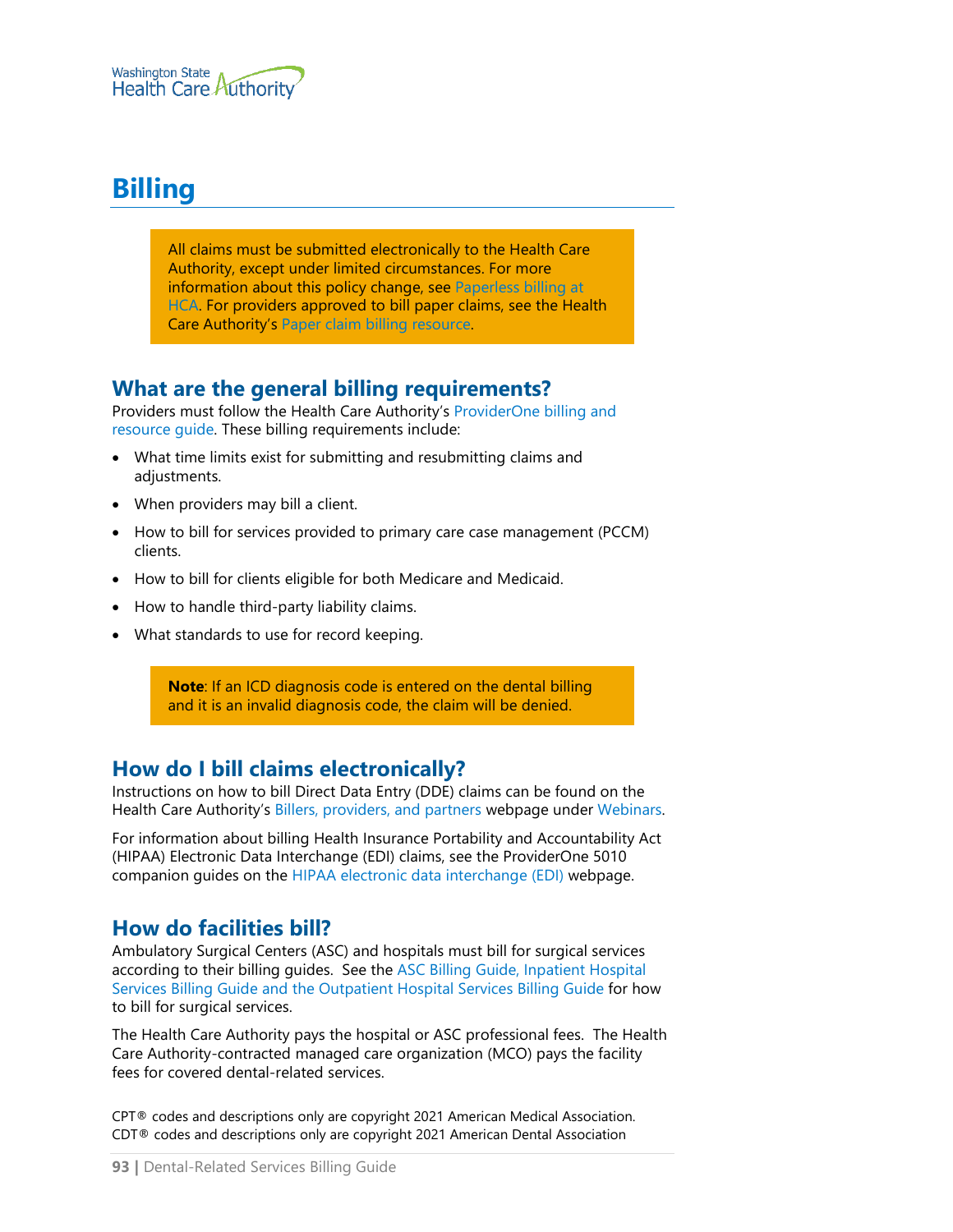

Note: If a client is not enrolled in a Health Care Authoritycontracted managed care organization (MCO), bill the Health Care Authority for services.

## **How do I bill for clients eligible for both Medicare and Medicaid?**

Medicare currently does not cover **dental procedures**. **Surgical** CPT® codes 10000-69999 must be billed to Medicare first. After receiving Medicare's determination, submit a claim to the Health Care Authority. Attach a copy of the Medicare determination.

### **What are the advance directives requirements?**

All Medicare-Medicaid certified hospitals, nursing facilities, home health agencies, personal care service agencies, hospices, and managed health care organizations are federally mandated to give **all adult clients** written information about their rights, under state law, to make their own health care decisions.

Clients have the right to:

- Accept or refuse medical treatment.
- Make decisions concerning their own medical care.
- Formulate an advance directive, such as a living will or durable power of attorney, for their health care.